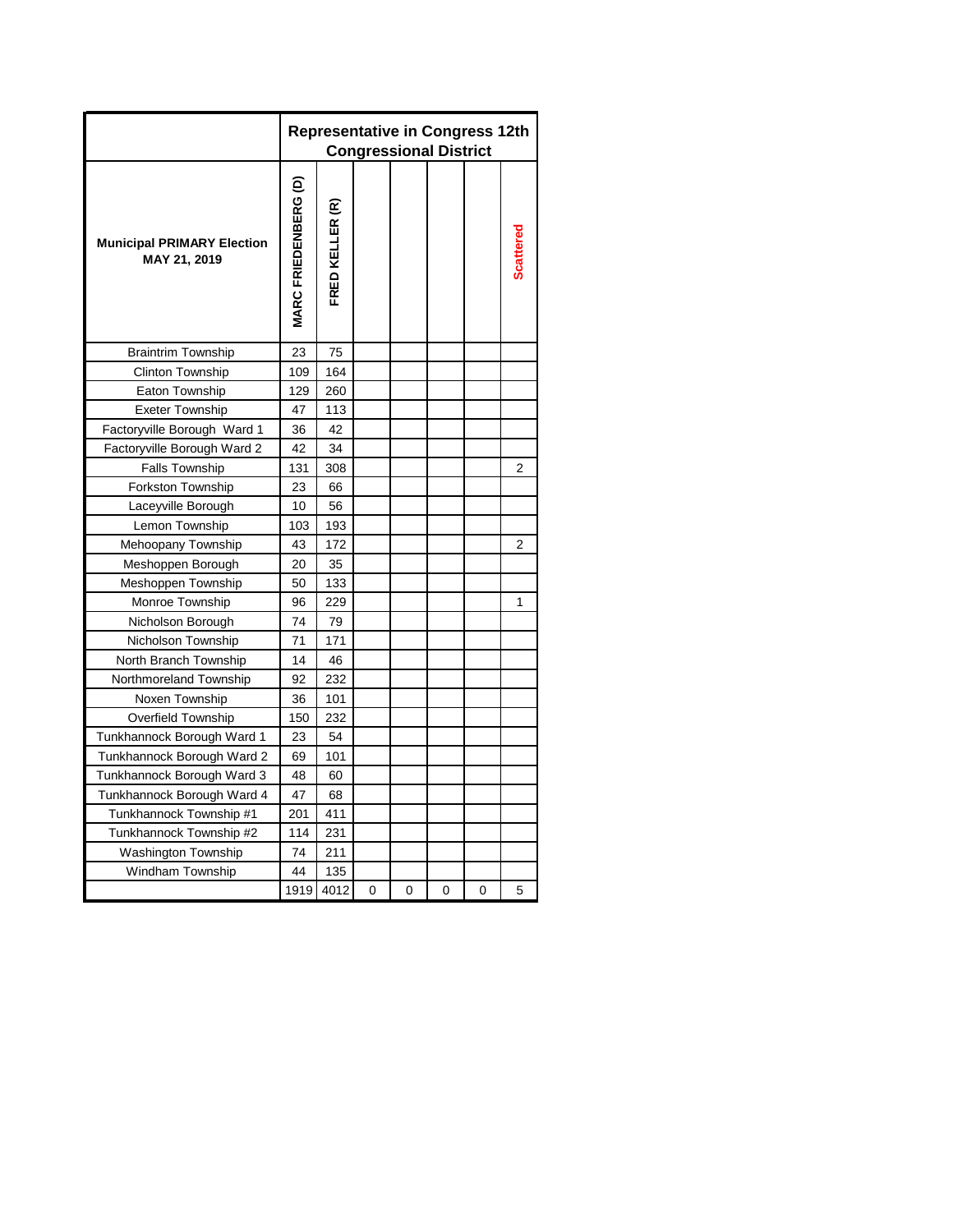| Republican                                        |                | <b>Judge of the Superior Court</b> |                 | <b>Vote for Two</b> |   |   |                  |
|---------------------------------------------------|----------------|------------------------------------|-----------------|---------------------|---|---|------------------|
| <b>Municipal PRIMARY Election</b><br>MAY 21, 2019 | REBECCA WARREN | <b>MEGAN MCCARTHY</b><br>KING      | CHRISTYLEE PECK |                     |   |   | <b>Scattered</b> |
| <b>Braintrim Township</b>                         | 35             | 34                                 | 25              |                     |   |   |                  |
| <b>Clinton Township</b>                           | 111            | 61                                 | 68              |                     |   |   |                  |
| Eaton Township                                    | 184            | 99                                 | 90              |                     |   |   |                  |
| <b>Exeter Township</b>                            | 67             | 41                                 | 40              |                     |   |   |                  |
| Factoryville Borough Ward 1                       | 20             | 13                                 | 15              |                     |   |   |                  |
| Factoryville Borough Ward 2                       | 27             | 15                                 | 16              |                     |   |   |                  |
| <b>Falls Township</b>                             | 182            | 103                                | 94              |                     |   |   |                  |
| <b>Forkston Township</b>                          | 39             | 20                                 | 22              |                     |   |   |                  |
| Laceyville Borough                                | 31             | 30                                 | 27              |                     |   |   |                  |
| Lemon Township                                    | 106            | 92                                 | 78              |                     |   |   |                  |
| Mehoopany Township                                | 95             | 68                                 | 59              |                     |   |   | 2                |
| Meshoppen Borough                                 | 22             | 11                                 | 18              |                     |   |   | 1                |
| Meshoppen Township                                | 83             | 44                                 | 39              |                     |   |   |                  |
| Monroe Township                                   | 149            | 77                                 | 95              |                     |   |   |                  |
| Nicholson Borough                                 | 59             | 36                                 | 25              |                     |   |   |                  |
| Nicholson Township                                | 98             | 67                                 | 74              |                     |   |   |                  |
| North Branch Township                             | 23             | 12                                 | 13              |                     |   |   |                  |
| Northmoreland Township                            | 164            | 90                                 | 69              |                     |   |   |                  |
| Noxen Township                                    | 64             | 29                                 | 21              |                     |   |   |                  |
| <b>Overfield Township</b>                         | 149            | 79                                 | 48              |                     |   |   | 1                |
| Tunkhannock Borough Ward 1                        | 32             | 30                                 | 18              |                     |   |   |                  |
| Tunkhannock Borough Ward 2                        | 59             | 49                                 | 46              |                     |   |   |                  |
| Tunkhannock Borough Ward 3                        | 41             | 32                                 | 26              |                     |   |   |                  |
| Tunkhannock Borough Ward 4                        | 50             | 25                                 | 28              |                     |   |   |                  |
| Tunkhannock Township #1                           | 248            | 174                                | 161             |                     |   |   | 1                |
| Tunkhannock Township #2                           | 157            | 85                                 | 93              |                     |   |   |                  |
| Washington Township                               | 130            | 90                                 | 83              |                     |   |   |                  |
| Windham Township                                  | 79             | 51                                 | 40              |                     |   |   |                  |
|                                                   | 2504           | 1557                               | 1431            | 0                   | 0 | 0 | 5                |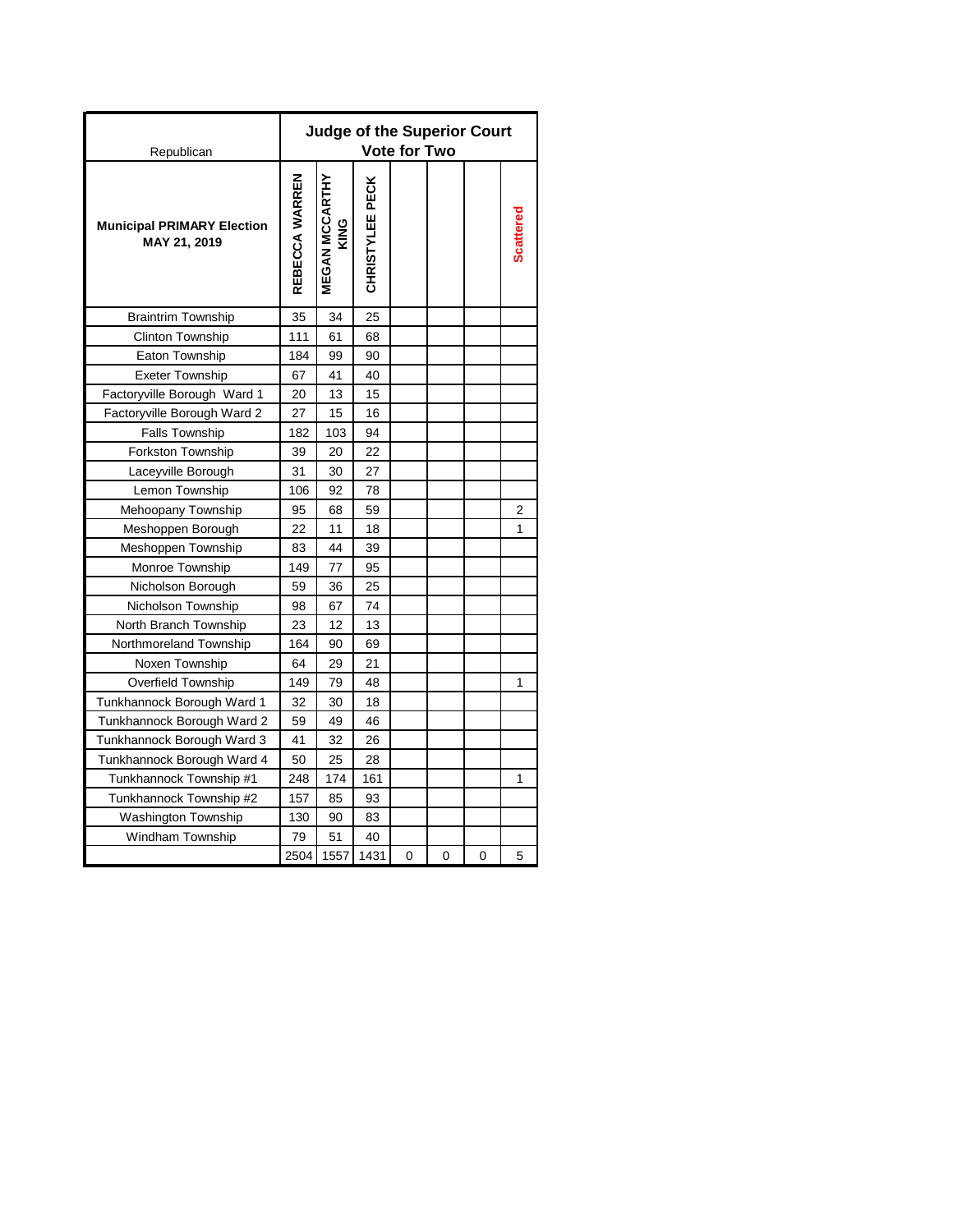| <b>DEMOCRATIC</b>                                 |                |                     | <b>Judge of the Superior Court</b> | <b>Vote for Two</b> |   |   |                |
|---------------------------------------------------|----------------|---------------------|------------------------------------|---------------------|---|---|----------------|
| <b>Municipal PRIMARY Election</b><br>MAY 21, 2019 | BETH TARASI    | DANIEL D. MCCAFFERY | AMANDA GREEN<br>HAWKINS            |                     |   |   |                |
| <b>Braintrim Township</b>                         | 12             | 3                   | 10                                 |                     |   |   | $\overline{2}$ |
| <b>Clinton Township</b>                           | 52             | 31                  | 42                                 |                     |   |   |                |
| Eaton Township                                    | 55             | 32                  | 50                                 |                     |   |   | 1              |
| <b>Exeter Township</b>                            | 22             | 16                  | 19                                 |                     |   |   |                |
| Factoryville Borough Ward 1                       | 21             | 17                  | 13                                 |                     |   |   |                |
| Factoryville Borough Ward 2                       | 22             | 14                  | 13                                 |                     |   |   |                |
| <b>Falls Township</b>                             | 60             | 45                  | 52                                 |                     |   |   |                |
| Forkston Township                                 | 11             | 10                  | 11                                 |                     |   |   |                |
| Laceyville Borough                                | 6              | $\overline{2}$      | 3                                  |                     |   |   |                |
| Lemon Township                                    | 45             | 43                  | 38                                 |                     |   |   |                |
| Mehoopany Township                                | 17             | 12                  | 14                                 |                     |   |   |                |
| Meshoppen Borough                                 | 8              | 6                   | 4                                  |                     |   |   |                |
| Meshoppen Township                                | 25             | 12                  | 13                                 |                     |   |   |                |
| Monroe Township                                   | 44             | 28                  | 36                                 |                     |   |   |                |
| Nicholson Borough                                 | 25             | 21                  | 30                                 |                     |   |   |                |
| Nicholson Township                                | 28             | 32                  | 34                                 |                     |   |   |                |
| North Branch Township                             | $\overline{7}$ | 6                   | $\overline{7}$                     |                     |   |   |                |
| Northmoreland Township                            | 39             | 35                  | 37                                 |                     |   |   |                |
| Noxen Township                                    | 22             | 15                  | 11                                 |                     |   |   |                |
| Overfield Township                                | 72             | 42                  | 60                                 |                     |   |   | 3              |
| Tunkhannock Borough Ward 1                        | 9              | 6                   | 10                                 |                     |   |   |                |
| Tunkhannock Borough Ward 2                        | 29             | 15                  | 23                                 |                     |   |   |                |
| Tunkhannock Borough Ward 3                        | 22             | 10                  | 18                                 |                     |   |   |                |
| Tunkhannock Borough Ward 4                        | 19             | 12                  | 17                                 |                     |   |   |                |
| Tunkhannock Township #1                           | 96             | 63                  | 78                                 |                     |   |   | 1              |
| Tunkhannock Township #2                           | 53             | 38                  | 42                                 |                     |   |   |                |
| Washington Township                               | 28             | 21                  | 27                                 |                     |   |   |                |
| Windham Township                                  | 20             | 19                  | 16                                 |                     |   |   |                |
|                                                   | 869            | 606                 | 728                                | 0                   | 0 | 0 | 7              |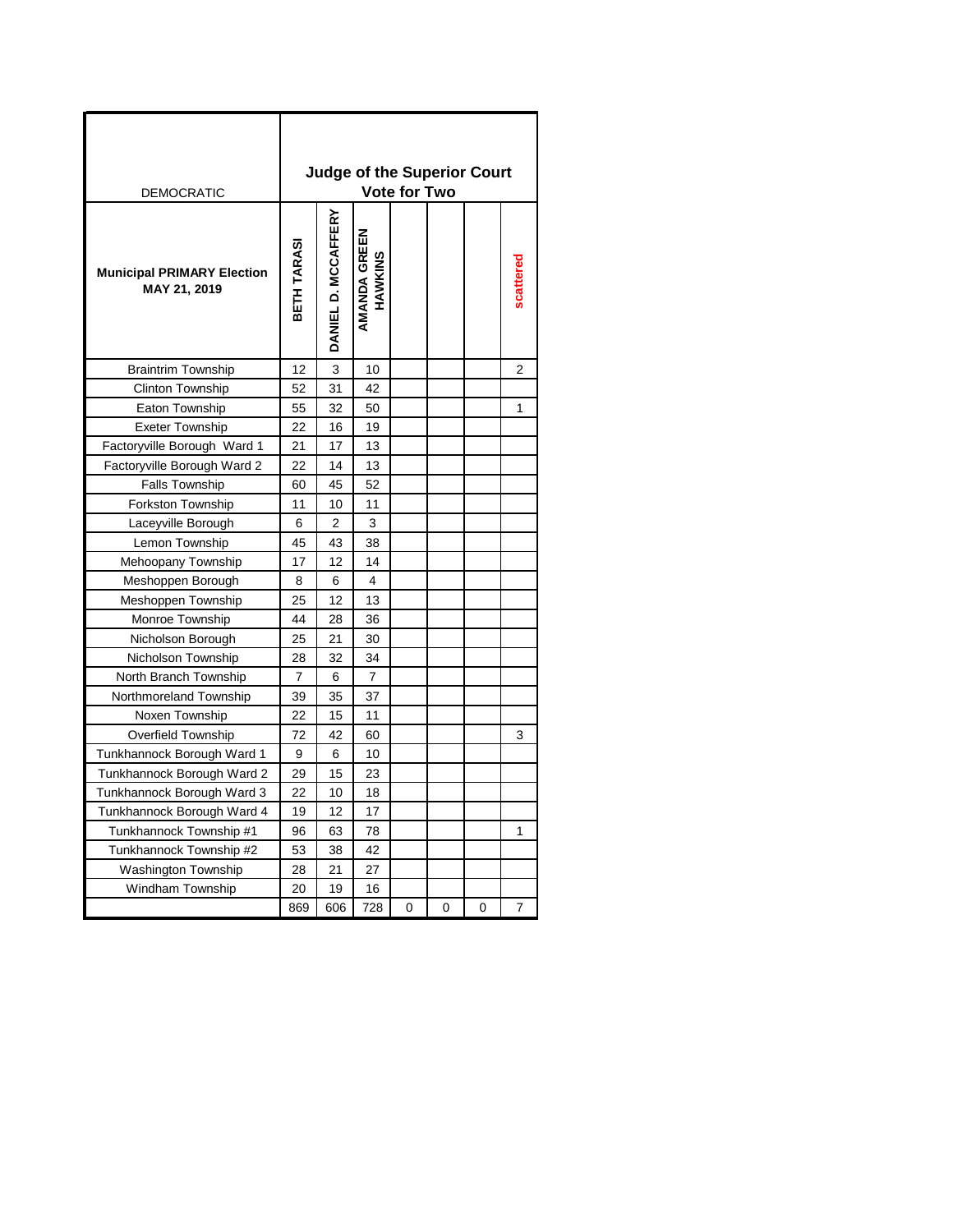|                                                                        | County Commissioner 4 Years Vote for Not More Than Two |                 |                         |                            |                 |             |                 |                |                |                   |               |              |                    |                     |               |                         |   |                  |
|------------------------------------------------------------------------|--------------------------------------------------------|-----------------|-------------------------|----------------------------|-----------------|-------------|-----------------|----------------|----------------|-------------------|---------------|--------------|--------------------|---------------------|---------------|-------------------------|---|------------------|
| <b>REPUBLICAN</b><br><b>Municipal PRIMARY Election</b><br>MAY 21, 2019 | TOM HENRY                                              | RANDY WHITE     | TINA HENNING            | æ<br>DZIAK:<br><b>GENE</b> | RICK WILBUR     | SANDRA RITZ | DANIEL GAY      | RICK HIDUK     | ERNIE KING     | <b>JOE MEEHAN</b> | ERICA MODLESK | ERIC RANSOM  | <b>VICK CRONIN</b> | <b>MAURI CONNER</b> | ETO BARZILOSI | <b>STABINSK</b><br>MIKE |   | <b>Scattered</b> |
| <b>Braintrim Township</b>                                              | 26                                                     | 7               | 14                      | 1                          | 38              | 29          | 14              |                |                |                   |               |              |                    |                     |               |                         |   |                  |
| <b>Clinton Township</b>                                                | 47                                                     | 31              | 15                      | 41                         | 95              | 39          | 39              |                |                |                   |               |              |                    |                     |               |                         |   |                  |
| Eaton Township                                                         | 128                                                    | 58              | 10                      | 20                         | 126             | 102         | 75              | $\overline{7}$ |                |                   |               |              |                    |                     |               |                         |   |                  |
| <b>Exeter Township</b>                                                 | 23                                                     | 11              | 4                       | 60                         | 97              | 20          | 13              |                |                |                   |               |              |                    |                     |               |                         |   |                  |
| Factoryville Borough Ward 1                                            | 9                                                      | 6               | $\overline{2}$          | 9                          | $\overline{17}$ | 15          | $\overline{7}$  |                |                |                   |               |              |                    |                     |               |                         |   |                  |
| Factoryville Borough Ward 2                                            | $\overline{15}$                                        | 8               | 3                       | 11                         | $\overline{20}$ | 8           |                 |                |                |                   |               |              |                    |                     |               |                         |   |                  |
| <b>Falls Township</b>                                                  | 91                                                     | 41              | 10                      | 130                        | 191             | 69          | 31              |                |                |                   |               |              |                    |                     |               |                         |   |                  |
| <b>Forkston Township</b>                                               | 22                                                     | 6               | 17                      | 5                          | 29              | 19          | 11              | $\overline{2}$ |                |                   |               |              |                    |                     |               |                         |   |                  |
| Laceyville Borough                                                     | 18                                                     | $\overline{2}$  | 13                      | 4                          | 32              | 27          | 8               | $\mathbf{1}$   |                |                   |               |              |                    |                     |               |                         |   |                  |
| Lemon Township                                                         | 94                                                     | 39              | 16                      | 17                         | 103             | 47          | $\overline{71}$ | $\mathbf{1}$   |                |                   |               |              |                    |                     |               |                         |   |                  |
| Mehoopany Township                                                     | 63                                                     | 29              | 90                      | 10                         | 62              | 30          | 38              |                | $\overline{2}$ |                   |               |              |                    |                     |               |                         |   |                  |
| Meshoppen Borough                                                      | 13                                                     | 10              | 14                      | $\overline{\mathbf{4}}$    | 9               | 5           | 14              | 3              |                | 1                 |               |              |                    |                     |               |                         |   |                  |
| Meshoppen Township                                                     | 58                                                     | 15              | 24                      | 11                         | 48              | 36          | 41              | 4              |                |                   |               |              |                    |                     |               |                         |   |                  |
| Monroe Township                                                        | 88                                                     | 41              | 35                      | 33                         | 97              | 56          | 66              | $\mathbf{1}$   |                |                   | 1             |              |                    |                     |               |                         |   |                  |
| Nicholson Borough                                                      | 37                                                     | 6               | 4                       | 22                         | 34              | 26          | 18              | $\overline{2}$ | 3              |                   |               |              |                    |                     |               |                         |   |                  |
| Nicholson Township                                                     | 52                                                     | $\overline{32}$ | 13                      | 21                         | 88              | 63          | 37              |                | $\overline{2}$ |                   |               |              |                    |                     |               |                         |   |                  |
| North Branch Township                                                  | 27                                                     | 13              | 10                      | 2                          | 15              | 8           | 13              |                |                |                   |               |              |                    |                     |               |                         |   |                  |
| Northmoreland Township                                                 | 84                                                     | 69              | 14                      | 38                         | 120             | 64          | 41              |                |                |                   |               | $\mathbf{1}$ |                    |                     |               |                         |   |                  |
| Noxen Township                                                         | 41                                                     | 21              | $\overline{7}$          | 30                         | 17              | 15          | 34              |                | $\mathbf{1}$   |                   |               |              |                    |                     |               |                         |   |                  |
| <b>Overfield Township</b>                                              | 80                                                     | 26              | 8                       | 75                         | 137             | 56          | 27              |                | $\mathbf{1}$   |                   |               |              | $\mathbf{1}$       |                     |               |                         |   |                  |
| Tunkhannock Borough Ward 1                                             | 12                                                     | 12              | $\overline{\mathbf{4}}$ | $\mathbf{1}$               | 28              | 31          | 21              |                | $\overline{2}$ |                   |               |              |                    |                     |               |                         |   |                  |
| Tunkhannock Borough Ward 2                                             | 60                                                     | 28              | 6                       | 9                          | 32              | 47          | 37              |                |                |                   |               |              | $\overline{2}$     |                     |               |                         |   |                  |
| Tunkhannock Borough Ward 3                                             | 29                                                     | 20              | 3                       | 3                          | 27              | 26          | 18              |                |                |                   |               |              |                    |                     |               |                         |   |                  |
| Tunkhannock Borough Ward 4                                             | 32                                                     | 20              | 3                       | 1                          | 41              | 37          | 27              |                |                |                   |               |              |                    |                     |               |                         |   |                  |
| Tunkhannock Township #1                                                | 180                                                    | 97              | 14                      | 55                         | 202             | 128         | 109             |                | $\mathbf{1}$   |                   |               |              | $\mathbf{1}$       | $\mathbf{1}$        | 1             |                         |   |                  |
| Tunkhannock Township #2                                                | 122                                                    | 72              | 20                      | 23                         | 96              | 73          | 55              |                | 3              |                   |               |              | 1                  |                     |               |                         |   |                  |
| Washington Township                                                    | 96                                                     | 53              | 28                      | 20                         | 79              | 61          | 66              |                | $\mathbf{1}$   |                   |               |              | 1                  |                     |               |                         |   |                  |
| Windham Township                                                       | 65                                                     | 13              | 42                      | 15                         | 35              | 40          | 30              |                | 3              |                   |               |              |                    |                     |               | 1                       |   |                  |
|                                                                        | 1612                                                   | 786             | 443                     | 671                        | 1915            | 1177        | 968             | 21             | 19             | 1                 | 1             | 1            | 6                  | 1                   | 1             | 1                       | 0 | 0                |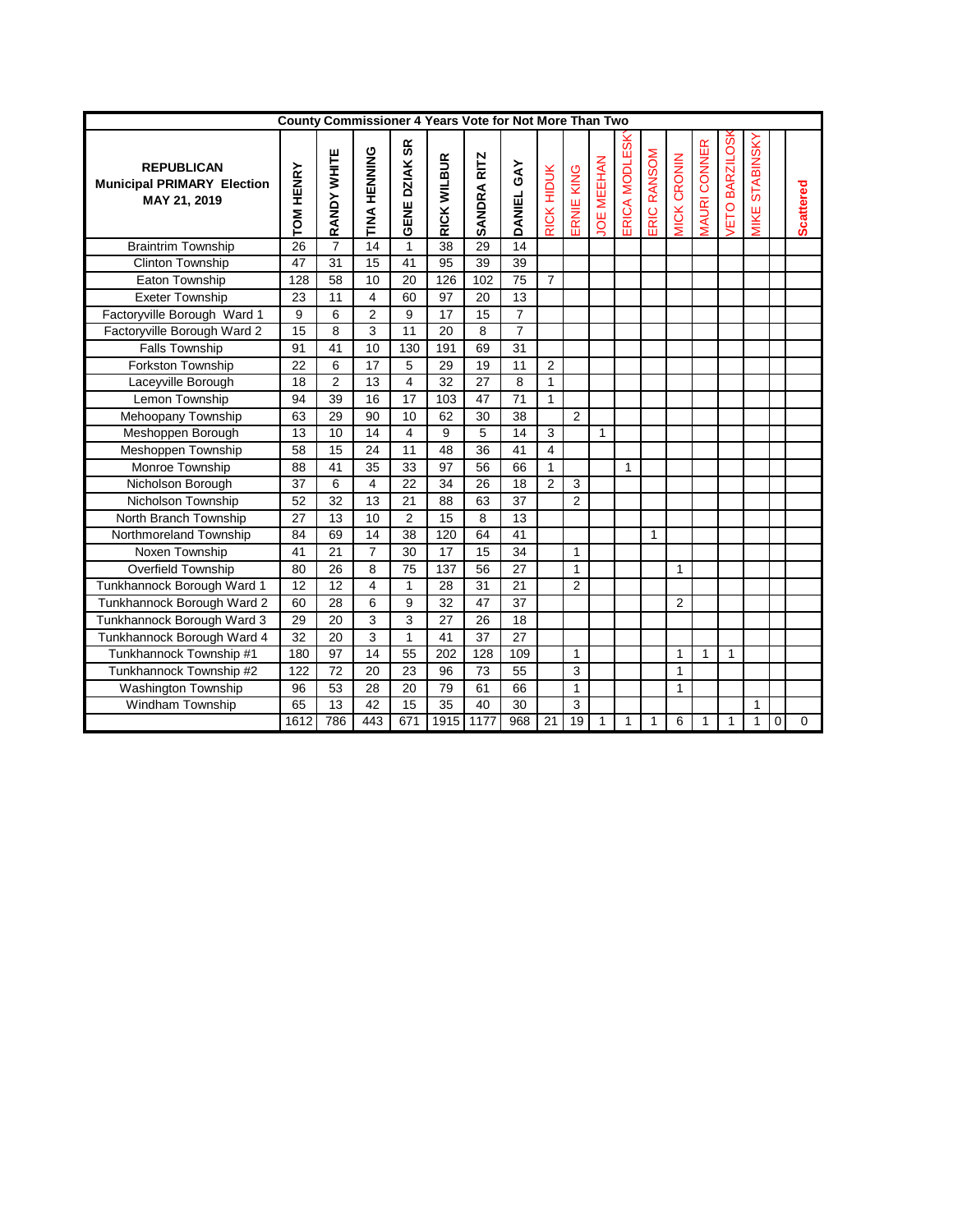|                                                                        |              | County Commissioner 4 Years Vote for Not More Than Two |                 |                    |                 |                   |                         |                |                                           |                    |                       |                     |                        |                   |                      |                    |                  |                   |                    |                     |                  |
|------------------------------------------------------------------------|--------------|--------------------------------------------------------|-----------------|--------------------|-----------------|-------------------|-------------------------|----------------|-------------------------------------------|--------------------|-----------------------|---------------------|------------------------|-------------------|----------------------|--------------------|------------------|-------------------|--------------------|---------------------|------------------|
| <b>DEMOCRATIC</b><br><b>Municipal PRIMARY Election</b><br>MAY 21, 2019 | ERNIE KING   | <b>MICK CRONIN</b>                                     | RICK HIDUK      | <b>RICK WILBUR</b> | <b>OM HENRY</b> | <b>GENE DZIAK</b> | SANDRA RITZ             | DAN GAY        | STABINSKY<br><b><i><u>MICHAEL</u></i></b> | <b>RANDY WHITE</b> | <b>ROY LANDSEIDEI</b> | <b>TINA HENNING</b> | <b>MILLIAM D SMITH</b> | <b>RICK WHITE</b> | <b><i>NAGNER</i></b> | <b>GRRY FRITCH</b> | <b>DHN WALSH</b> | <b>OE MOFFITT</b> | <b>BOB ROBERTS</b> | Balewski<br>I Vuuue | <b>Scattered</b> |
| <b>Braintrim Township</b>                                              | 12           | $\mathbf{1}$                                           | 15              | $\overline{2}$     | $\mathbf{1}$    |                   | $\overline{\mathbf{4}}$ |                |                                           |                    |                       |                     |                        |                   |                      |                    |                  |                   |                    |                     |                  |
| <b>Clinton Township</b>                                                | 46           | 54                                                     | 21              | $\mathbf{1}$       | 3               | $\mathbf{1}$      | $\overline{2}$          | $\mathbf{1}$   |                                           |                    |                       |                     |                        |                   |                      |                    |                  |                   |                    |                     |                  |
| Eaton Township                                                         | 43           | 47                                                     | 37              | 9                  | 8               |                   | 9                       | $\overline{2}$ | $\mathbf{1}$                              | $\overline{7}$     |                       |                     |                        |                   |                      |                    |                  |                   |                    |                     |                  |
| <b>Exeter Township</b>                                                 | 16           | 21                                                     | 13              | 5                  |                 | $\overline{2}$    |                         |                |                                           |                    |                       |                     |                        |                   |                      |                    |                  |                   |                    |                     |                  |
| Factoryville Borough Ward 1                                            | 13           | 18                                                     | 18              | $\mathbf{1}$       |                 |                   | 1                       |                |                                           |                    |                       |                     |                        |                   |                      |                    |                  |                   |                    |                     |                  |
| Factoryville Borough Ward 2                                            | 16           | 16                                                     | 14              | $\mathbf{1}$       |                 |                   |                         |                |                                           |                    |                       |                     |                        |                   |                      |                    |                  |                   |                    |                     |                  |
| <b>Falls Township</b>                                                  | 49           | 53                                                     | $\overline{34}$ | $\overline{9}$     | 3               | 18                | $\overline{2}$          |                | 1                                         | 1                  | 1                     |                     |                        |                   |                      |                    |                  |                   |                    |                     |                  |
| Forkston Township                                                      | 18           | 4                                                      | 15              | $\overline{2}$     | 3               |                   | $\mathbf{1}$            |                |                                           | 4                  |                       |                     |                        |                   |                      |                    |                  |                   |                    |                     |                  |
| Laceyville Borough                                                     | $\mathbf{1}$ | 4                                                      | $\overline{7}$  |                    |                 |                   |                         |                |                                           |                    |                       |                     |                        |                   |                      |                    |                  |                   |                    |                     |                  |
| Lemon Township                                                         | 43           | 37                                                     | 35              | 4                  | 9               | $\mathbf{1}$      |                         | 3              | 2                                         | 4                  |                       | 1                   |                        |                   |                      |                    |                  |                   |                    |                     |                  |
| Mehoopany Township                                                     | 12           | 14                                                     | 21              |                    | $\mathbf{1}$    |                   | $\mathbf{1}$            |                |                                           |                    |                       | $\mathbf{1}$        |                        |                   |                      |                    |                  |                   |                    |                     |                  |
| Meshoppen Borough                                                      | $\mathbf{1}$ | 5                                                      | 8               |                    | $\overline{2}$  |                   |                         |                |                                           |                    |                       |                     |                        |                   |                      |                    |                  |                   |                    |                     |                  |
| Meshoppen Township                                                     | 14           | 8                                                      | 29              | $\overline{2}$     | $\overline{4}$  |                   | $\overline{2}$          |                |                                           |                    |                       | $\overline{2}$      |                        |                   |                      |                    |                  |                   |                    |                     |                  |
| Monroe Township                                                        | 41           | 42                                                     | 25              | 5                  |                 | $\mathbf{1}$      | 1                       | $\overline{2}$ |                                           | 1                  |                       |                     |                        |                   |                      |                    |                  |                   |                    |                     |                  |
| Nicholson Borough                                                      | 47           | 18                                                     | 15              |                    | $\mathbf{1}$    | 3                 |                         | $\mathbf{1}$   |                                           |                    |                       |                     |                        |                   |                      |                    |                  |                   |                    |                     |                  |
| Nicholson Township                                                     | 40           | 30                                                     | 21              | 2                  | $\mathbf{1}$    |                   | $\mathbf{1}$            | 1              |                                           |                    |                       |                     | 1                      |                   |                      |                    |                  |                   |                    |                     |                  |
| North Branch Township                                                  | 3            | $\overline{7}$                                         | 11              | $\mathbf{1}$       | $\mathbf{1}$    |                   |                         |                |                                           | $\overline{2}$     |                       | $\mathbf{1}$        |                        |                   |                      |                    |                  |                   |                    |                     |                  |
| Northmoreland Township                                                 | 43           | 40                                                     | 31              | 3                  | $\overline{2}$  |                   | $\overline{2}$          | $\mathbf{1}$   | $\mathbf{1}$                              | 5                  |                       |                     |                        | 1                 | $\mathbf{1}$         |                    |                  |                   |                    |                     |                  |
| Noxen Township                                                         | 9            | 15                                                     | 13              |                    | $\mathbf{1}$    | 6                 |                         | 3              |                                           |                    |                       |                     |                        |                   |                      |                    |                  |                   |                    |                     |                  |
| Overfield Township                                                     | 64           | 62                                                     | 38              | 16                 | 6               | 12                | $\overline{2}$          | $\overline{c}$ |                                           | $\overline{2}$     |                       |                     |                        |                   |                      | 1                  | 1                |                   |                    |                     |                  |
| Tunkhannock Borough Ward 1                                             | 12           | 6                                                      | 5               |                    | $\mathbf{1}$    |                   |                         | 3              |                                           |                    |                       |                     |                        |                   |                      |                    |                  |                   |                    |                     |                  |
| Tunkhannock Borough Ward 2                                             | 24           | 25                                                     | 20              | 1                  | $\mathbf{1}$    | 1                 | 3                       | 3              |                                           | 3                  |                       |                     |                        |                   |                      |                    |                  | 1                 |                    |                     |                  |
| Tunkhannock Borough Ward 3                                             | 21           | 18                                                     | 24              | $\mathbf{1}$       | 3               | $\mathbf{1}$      |                         |                |                                           | $\overline{2}$     |                       |                     |                        |                   |                      |                    |                  |                   |                    |                     |                  |
| Tunkhannock Borough Ward 4                                             | 13           | 19                                                     | 11              |                    | $\mathbf{1}$    |                   | $\mathbf{1}$            |                |                                           | 3                  |                       |                     |                        |                   |                      |                    |                  |                   |                    |                     |                  |
| Tunkhannock Township #1                                                | 104          | 95                                                     | 45              | 5                  | 6               | $\overline{2}$    | $\overline{2}$          | 5              | $\mathbf{1}$                              | 3                  |                       |                     |                        |                   |                      |                    |                  |                   |                    | 1                   |                  |
| Tunkhannock Township #2                                                | 53           | $\overline{52}$                                        | $\overline{25}$ | $\mathbf{1}$       | 5               |                   | $\mathbf{1}$            | 4              |                                           | $\overline{2}$     |                       | 1                   |                        |                   |                      |                    |                  |                   |                    |                     |                  |
| Washington Township                                                    | 22           | 25                                                     | 26              | 1                  | $\overline{4}$  |                   | 1                       | 4              |                                           | 1                  |                       |                     |                        |                   |                      |                    |                  |                   | 1                  |                     |                  |
| Windham Township                                                       | 19           | 20                                                     | 25              |                    | $\overline{2}$  |                   |                         | 1              | $\mathbf{1}$                              |                    |                       | $\overline{2}$      |                        |                   |                      |                    |                  |                   |                    |                     |                  |
|                                                                        | 799          | 756                                                    | 602             | 72                 | 69              | 48                | 36                      | 36             | $\overline{7}$                            | 40                 | 1                     | 8                   | 1                      | 1                 | $\mathbf{1}$         | 1                  | 1                | 1                 | 1                  | 1                   | $\mathbf 0$      |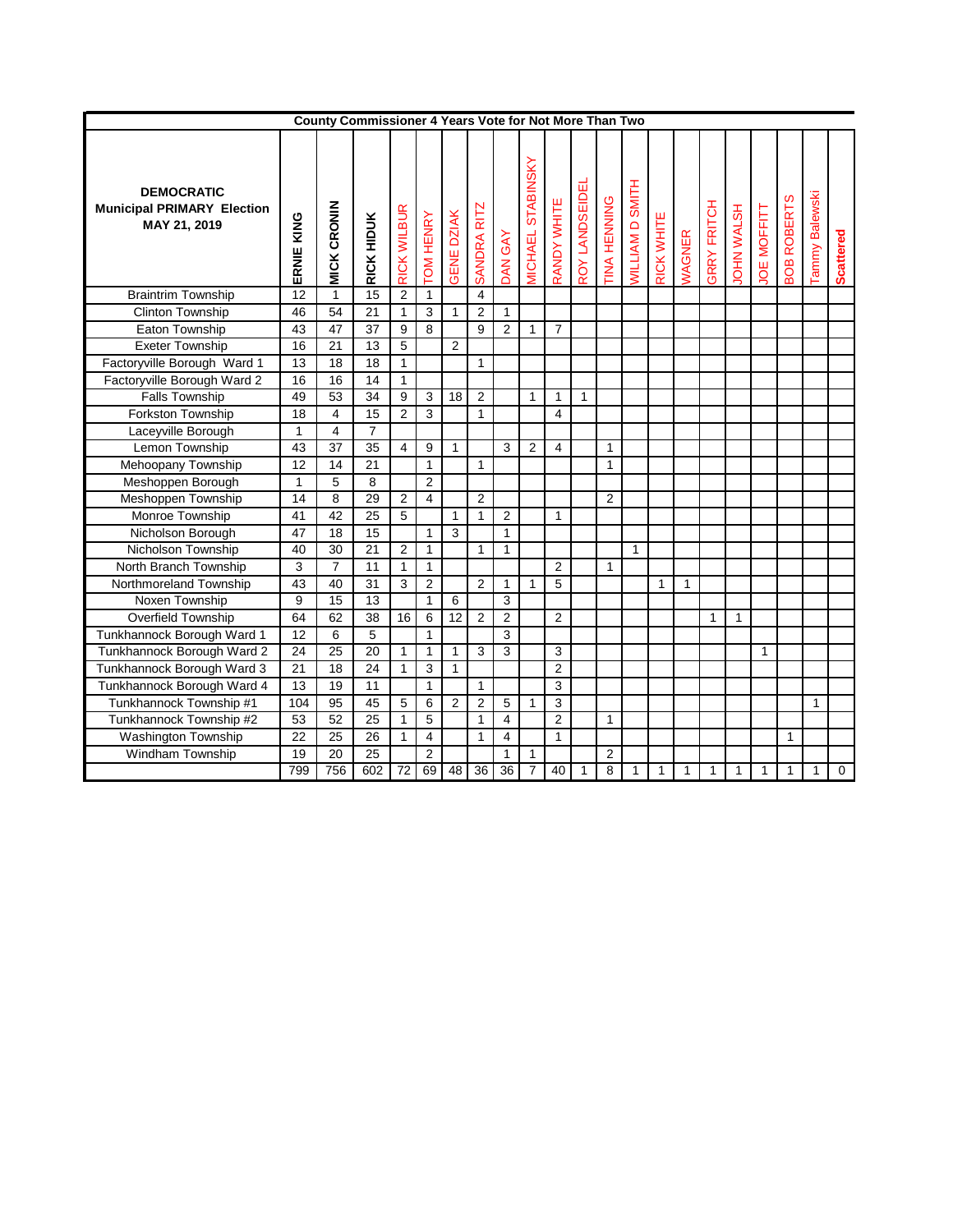|                                                                        |                             |                 |              |                      |                      | <b>County Auditor 4 Years</b> |                     |            |                 |                |               | Vote for Two  |                   |                                |              |                |          |                  |
|------------------------------------------------------------------------|-----------------------------|-----------------|--------------|----------------------|----------------------|-------------------------------|---------------------|------------|-----------------|----------------|---------------|---------------|-------------------|--------------------------------|--------------|----------------|----------|------------------|
| <b>REPUBLICAN</b><br><b>Municipal PRIMARY Election</b><br>MAY 21, 2019 | <b>SHUPP</b><br><b>Adnr</b> | ASHLEY DARBY    | SINDYNEWHART | <b>SHANNON FORRE</b> | <b>CINDY NEWHART</b> | GILPIN<br>SUZI <sup></sup>    | <b>HYLLISLESLIE</b> | DAVE SMITH | SHORT<br>EUGENE | ENNIFER JENNIN | RICA MODLESKY | EANELE RANSON | <b>CORA KEEFE</b> | ERRY FRITSCH<br>$\overline{C}$ | aura Dickson |                |          | <b>Scattered</b> |
| <b>Braintrim Township</b>                                              | 59                          | 20              | $\mathbf{1}$ |                      |                      |                               |                     |            |                 |                |               |               |                   |                                |              |                |          |                  |
| <b>Clinton Township</b>                                                | 134                         | $\overline{78}$ |              | $\mathbf{1}$         |                      |                               |                     |            |                 |                |               |               |                   |                                |              |                |          |                  |
| Eaton Township                                                         | 216                         | 127             |              |                      |                      |                               |                     |            |                 |                |               |               |                   |                                |              |                |          |                  |
| <b>Exeter Township</b>                                                 | 78                          | 68              |              |                      |                      |                               |                     |            |                 |                |               |               |                   |                                |              |                |          |                  |
| Factoryville Borough Ward 1                                            | 27                          | 19              |              |                      |                      |                               |                     |            |                 |                |               |               |                   |                                |              |                |          |                  |
| Factoryville Borough Ward 2                                            | 37                          | 9               |              |                      |                      |                               |                     |            |                 |                |               |               |                   |                                |              |                |          |                  |
| <b>Falls Township</b>                                                  | 241                         | 117             |              |                      | 1                    | $\mathbf{1}$                  |                     |            |                 |                |               |               |                   |                                |              |                |          |                  |
| Forkston Township                                                      | 52                          | 25              | $\Omega$     |                      |                      |                               |                     |            |                 |                |               |               |                   |                                |              |                |          |                  |
| Laceyville Borough                                                     | 49                          | 29              |              |                      |                      |                               |                     |            |                 |                |               |               |                   |                                |              |                |          |                  |
| Lemon Township                                                         | 170                         | 69              |              |                      |                      |                               | 1                   |            |                 |                |               |               |                   |                                |              |                |          |                  |
| Mehoopany Township                                                     | 139                         | 81              |              |                      |                      |                               |                     | 1          | $\mathbf{1}$    |                |               |               |                   |                                |              |                |          |                  |
| Meshoppen Borough                                                      | 32                          | 14              |              |                      |                      |                               |                     |            |                 |                |               |               |                   |                                |              |                |          |                  |
| Meshoppen Township                                                     | 115                         | 47              |              |                      |                      |                               |                     |            |                 | 1              |               |               |                   |                                |              |                |          |                  |
| Monroe Township                                                        | 175                         | 105             |              |                      |                      |                               |                     |            |                 |                | $\mathbf{1}$  |               |                   |                                |              |                |          |                  |
| Nicholson Borough                                                      | 74                          | 30              |              |                      |                      |                               |                     |            |                 |                |               |               |                   |                                |              |                |          |                  |
| Nicholson Township                                                     | 141                         | 63              |              |                      |                      |                               |                     |            |                 |                |               |               |                   |                                |              |                |          |                  |
| North Branch Township                                                  | 38                          | 11              |              |                      |                      |                               |                     |            |                 |                |               |               |                   |                                |              |                |          |                  |
| Northmoreland Township                                                 | 135                         | 167             |              |                      |                      |                               |                     |            |                 |                |               |               |                   |                                |              |                |          |                  |
| Noxen Township                                                         | 81                          | 36              |              |                      |                      |                               |                     |            |                 |                |               |               | 1                 |                                |              |                |          |                  |
| Overfield Township                                                     | 184                         | 83              |              |                      |                      |                               |                     |            |                 |                |               |               |                   | 1                              |              |                |          |                  |
| Tunkhannock Borough Ward 1                                             | 43                          | 36              |              |                      |                      |                               |                     |            |                 |                |               |               |                   |                                |              |                |          |                  |
| Tunkhannock Borough Ward 2                                             | 92                          | 48              |              |                      |                      |                               |                     |            |                 |                |               |               |                   |                                |              |                |          |                  |
| Tunkhannock Borough Ward 3                                             | 56                          | 31              |              |                      |                      |                               |                     |            |                 |                |               |               |                   |                                |              |                |          |                  |
| Tunkhannock Borough Ward 4                                             | 57                          | 40              |              |                      |                      |                               |                     |            |                 |                |               |               |                   |                                |              |                |          |                  |
| Tunkhannock Township #1                                                | 361                         | 167             |              |                      |                      |                               |                     |            |                 |                |               |               |                   |                                | 1            |                |          |                  |
| Tunkhannock Township #2                                                | 186                         | 98              |              |                      |                      |                               |                     |            |                 |                |               |               |                   |                                |              |                |          |                  |
| Washington Township                                                    | 175                         | 90              |              |                      |                      |                               |                     |            |                 |                |               |               |                   |                                |              |                |          |                  |
| Windham Township                                                       | 109                         | 43              |              |                      |                      |                               |                     |            |                 |                |               |               |                   |                                |              |                |          |                  |
|                                                                        | 3256                        | 1751            | $\mathbf{1}$ | $\mathbf{1}$         | 1                    | 1                             | 1                   | 1          | 1               | 1              | 1             | 0             | $\mathbf{1}$      | $\mathbf{1}$                   | $\mathbf{1}$ | $\overline{0}$ | $\Omega$ | 0                |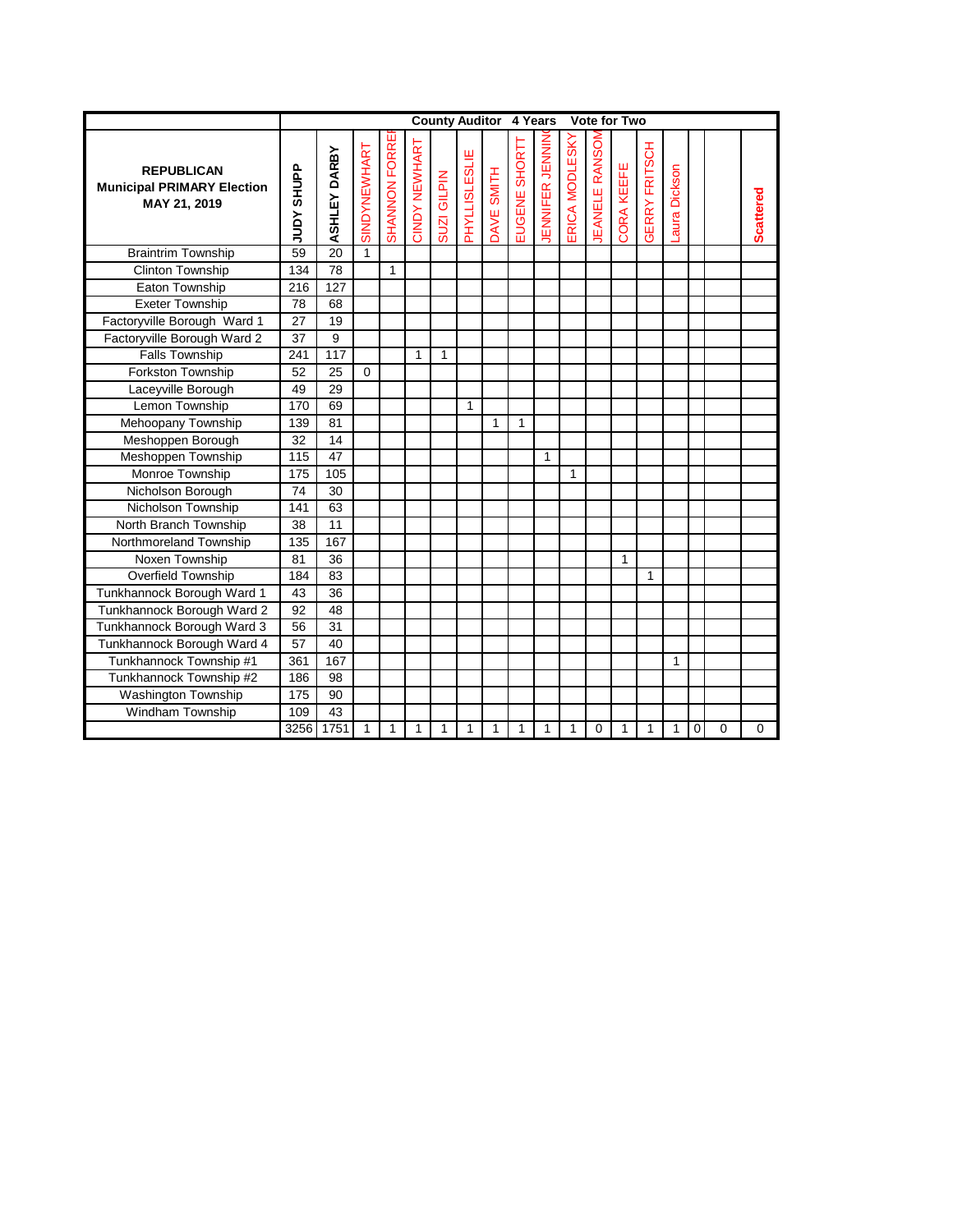|                                                                        |                      |              |              |                             |               |                    | <b>County Auditor 4 Years</b> |                    |                         |              | <b>Vote for Two</b>   |                      |                      |              |                      |                  |
|------------------------------------------------------------------------|----------------------|--------------|--------------|-----------------------------|---------------|--------------------|-------------------------------|--------------------|-------------------------|--------------|-----------------------|----------------------|----------------------|--------------|----------------------|------------------|
| <b>DEMOCRATIC</b><br><b>Municipal PRIMARY Election</b><br>MAY 21, 2019 | <b>LAURA DICKSON</b> | ABE KUKUCHKA | ASHLEY DARBY | <b>SHUPP</b><br><b>Adnr</b> | CINDY NEWHART | <b>AREN BISHOP</b> | HOPKINS<br>$\circ$<br>EANNE   | <b>AICK CRONIN</b> | <b>VATELYNN NICHOLS</b> | SANDY RITZ   | <b>THOMAS J MYERS</b> | <b>ROBERS</b><br>BOB | <b>DONALD STREBY</b> | PATTI CAKE   | <b>SEGAN</b><br>CARL | <b>Scattered</b> |
| <b>Braintrim Township</b>                                              | 19                   |              |              | 1                           | $\mathbf{1}$  |                    |                               |                    |                         |              |                       |                      |                      |              |                      |                  |
| <b>Clinton Township</b>                                                | 76                   |              | $\mathbf{1}$ |                             |               |                    |                               |                    |                         |              |                       |                      |                      |              |                      |                  |
| Eaton Township                                                         | 96                   | $\mathbf{1}$ |              |                             |               | $\mathbf{1}$       |                               |                    |                         |              |                       |                      |                      |              |                      |                  |
| <b>Exeter Township</b>                                                 | 31                   |              |              |                             |               |                    | $\mathbf{1}$                  |                    |                         |              |                       |                      |                      |              |                      |                  |
| Factoryville Borough Ward 1                                            | 31                   |              |              |                             |               |                    |                               |                    |                         |              |                       |                      |                      |              |                      |                  |
| Factoryville Borough Ward 2                                            | $\overline{34}$      |              |              |                             |               |                    |                               |                    |                         |              |                       |                      |                      |              |                      |                  |
| <b>Falls Township</b>                                                  | 101                  |              | $\mathbf{1}$ | $\mathbf{1}$                |               |                    |                               | $\mathbf{1}$       |                         |              |                       |                      |                      |              |                      |                  |
| Forkston Township                                                      | 20                   |              |              |                             |               |                    |                               |                    |                         |              |                       |                      |                      |              |                      |                  |
| Laceyville Borough                                                     | 8                    |              |              |                             |               |                    |                               |                    |                         |              |                       |                      |                      |              |                      |                  |
| Lemon Township                                                         | $\overline{78}$      |              |              | $\overline{2}$              |               |                    |                               |                    |                         |              |                       |                      |                      |              |                      |                  |
| Mehoopany Township                                                     | 30                   |              |              |                             |               |                    |                               |                    |                         |              |                       |                      |                      |              |                      |                  |
| Meshoppen Borough                                                      | 9                    |              |              |                             |               |                    |                               |                    | $\mathbf{1}$            |              |                       |                      |                      |              |                      |                  |
| Meshoppen Township                                                     | 33                   |              |              |                             |               |                    |                               |                    |                         | $\mathbf{1}$ |                       |                      |                      |              |                      |                  |
| Monroe Township                                                        | 74                   |              | 1            |                             |               |                    |                               |                    |                         |              |                       |                      |                      |              |                      |                  |
| Nicholson Borough                                                      | 54                   |              |              |                             |               |                    |                               |                    |                         |              |                       |                      |                      |              |                      |                  |
| Nicholson Township                                                     | 57                   |              |              |                             |               |                    |                               |                    |                         |              |                       |                      |                      |              |                      |                  |
| North Branch Township                                                  | 10                   |              |              | $\mathbf{1}$                |               |                    |                               |                    |                         |              | 1                     |                      |                      |              |                      |                  |
| Northmoreland Township                                                 | 75                   |              |              |                             |               |                    |                               |                    |                         |              |                       |                      |                      |              |                      |                  |
| Noxen Township                                                         | 31                   |              |              | 3                           |               |                    |                               |                    |                         |              |                       |                      |                      |              |                      |                  |
| Overfield Township                                                     | 120                  |              |              | 1                           |               |                    |                               |                    |                         |              |                       |                      |                      |              |                      |                  |
| Tunkhannock Borough Ward 1                                             | 15                   |              |              |                             |               |                    |                               |                    |                         |              |                       |                      |                      |              |                      |                  |
| Tunkhannock Borough Ward 2                                             | 46                   |              | $\mathbf{1}$ |                             |               |                    |                               |                    |                         |              |                       |                      |                      |              |                      |                  |
| Tunkhannock Borough Ward 3                                             | 33                   |              | $\mathbf{1}$ | 1                           |               |                    |                               |                    |                         |              |                       |                      |                      |              |                      |                  |
| Tunkhannock Borough Ward 4                                             | 29                   |              |              |                             |               |                    |                               |                    |                         |              |                       |                      |                      |              |                      |                  |
| Tunkhannock Township #1                                                | 159                  |              |              | $\mathbf{1}$                |               |                    |                               |                    |                         |              |                       | $\overline{1}$       |                      | 1            | 1                    |                  |
| Tunkhannock Township #2                                                | 79                   |              |              | $\overline{2}$              | 1             |                    |                               |                    |                         |              |                       |                      | 1                    |              |                      |                  |
| Washington Township                                                    | 53                   |              |              |                             |               |                    |                               |                    |                         |              |                       |                      |                      |              |                      |                  |
| Windham Township                                                       | 36                   |              |              | $\mathbf{1}$                |               |                    |                               |                    |                         |              |                       |                      |                      |              |                      |                  |
|                                                                        | 1437                 | $\mathbf{1}$ | 5            | 14                          | 1             | $\Omega$           | $\Omega$                      | $\Omega$           | $\mathbf{1}$            | 1            | 1                     | $\mathbf{1}$         | $\mathbf{1}$         | $\mathbf{1}$ | $\mathbf{1}$         | $\Omega$         |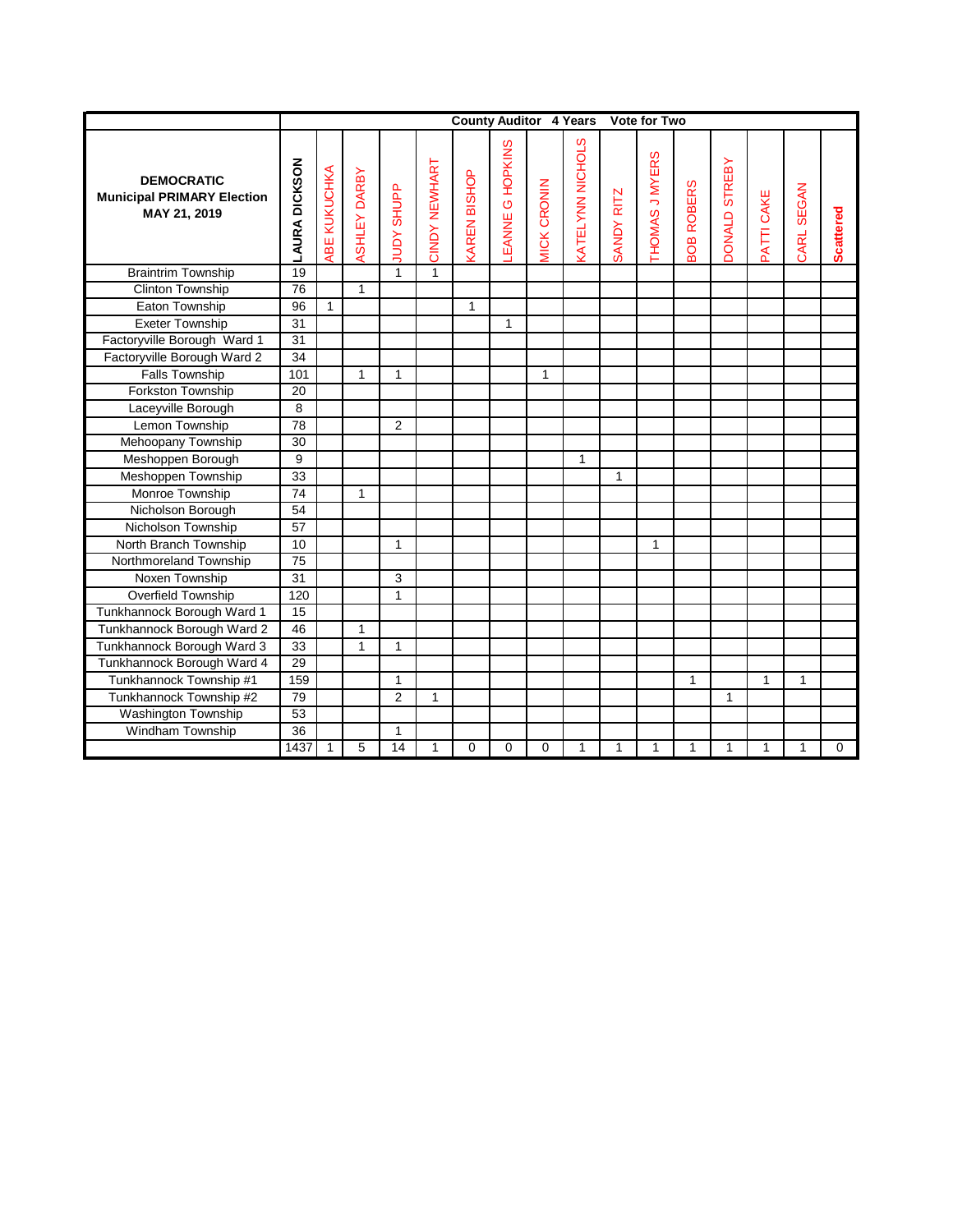|                                                   |                    |              | County Prothonatary & Clerk of Courts |                    |   |          |                                |   |   |   |   |   |                  |  |
|---------------------------------------------------|--------------------|--------------|---------------------------------------|--------------------|---|----------|--------------------------------|---|---|---|---|---|------------------|--|
|                                                   |                    |              |                                       |                    |   |          | 4 Years<br><b>Vote for One</b> |   |   |   |   |   |                  |  |
| Republican                                        |                    |              |                                       |                    |   |          |                                |   |   |   |   |   |                  |  |
| <b>Municipal PRIMARY Election</b><br>MAY 21, 2019 | CINDY ZIKA NEWHART | KAREN BISHOP | <b>MADELEINE FORRER</b>               | <b>RICK WILBUR</b> |   |          |                                |   |   |   |   |   | <b>Scattered</b> |  |
| <b>Braintrim Township</b>                         | 46                 | 26           |                                       |                    |   |          |                                |   |   |   |   |   |                  |  |
| <b>Clinton Township</b>                           | 115                | 46           | 1                                     |                    |   |          |                                |   |   |   |   |   |                  |  |
| Eaton Township                                    | 135                | 131          |                                       |                    |   |          |                                |   |   |   |   |   |                  |  |
| <b>Exeter Township</b>                            | 68                 | 31           |                                       |                    |   |          |                                |   |   |   |   |   |                  |  |
| Factoryville Borough Ward 1                       | 18                 | 16           |                                       |                    |   |          |                                |   |   |   |   |   |                  |  |
| Factoryville Borough Ward 2                       | 23                 | 15           |                                       |                    |   |          |                                |   |   |   |   |   |                  |  |
| <b>Falls Township</b>                             | 166                | 120          |                                       |                    |   |          |                                |   |   |   |   |   |                  |  |
| Forkston Township                                 | 18                 | 40           |                                       |                    |   |          |                                |   |   |   |   |   |                  |  |
| Laceyville Borough                                | 26                 | 31           |                                       |                    |   |          |                                |   |   |   |   |   |                  |  |
| Lemon Township                                    | 107                | 91           |                                       |                    |   |          |                                |   |   |   |   |   |                  |  |
| Mehoopany Township                                | 71                 | 101          |                                       |                    |   |          |                                |   |   |   |   |   |                  |  |
| Meshoppen Borough                                 | 23                 | 18           |                                       |                    |   |          |                                |   |   |   |   |   |                  |  |
| Meshoppen Township                                | 79                 | 50           |                                       |                    |   |          |                                |   |   |   |   |   |                  |  |
| Monroe Township                                   | 121                | 97           |                                       |                    |   |          |                                |   |   |   |   |   |                  |  |
| Nicholson Borough                                 | 40                 | 39           |                                       |                    |   |          |                                |   |   |   |   |   |                  |  |
| Nicholson Township                                | 101                | 60           |                                       |                    |   |          |                                |   |   |   |   |   |                  |  |
| North Branch Township                             | 13                 | 34           |                                       |                    |   |          |                                |   |   |   |   |   |                  |  |
| Northmoreland Township                            | 146                | 83           |                                       |                    |   |          |                                |   |   |   |   |   |                  |  |
| Noxen Township                                    | 68                 | 25           |                                       |                    |   |          |                                |   |   |   |   |   |                  |  |
| Overfield Township                                | 147                | 69           |                                       | 1                  |   |          |                                |   |   |   |   |   |                  |  |
| Tunkhannock Borough Ward 1                        | 37                 | 20           |                                       |                    |   |          |                                |   |   |   |   |   |                  |  |
| Tunkhannock Borough Ward 2                        | 62                 | 49           |                                       |                    |   |          |                                |   |   |   |   |   |                  |  |
| Tunkhannock Borough Ward 3                        | 34                 | 28           |                                       |                    |   |          |                                |   |   |   |   |   |                  |  |
| Tunkhannock Borough Ward 4                        | 36                 | 43           |                                       |                    |   |          |                                |   |   |   |   |   |                  |  |
| Tunkhannock Township #1                           | 212                | 204          |                                       |                    |   |          |                                |   |   |   |   |   |                  |  |
| Tunkhannock Township #2                           | 132                | 109          |                                       |                    |   |          |                                |   |   |   |   |   |                  |  |
| <b>Washington Township</b>                        | 106                | 105          |                                       |                    |   |          |                                |   |   |   |   |   |                  |  |
| Windham Township                                  | 32                 | 103          |                                       |                    |   |          |                                |   |   |   |   |   |                  |  |
|                                                   | 2182               | 1784         | 1                                     | 1                  | 0 | $\Omega$ | 0                              | 0 | 0 | 0 | 0 | 0 | 0                |  |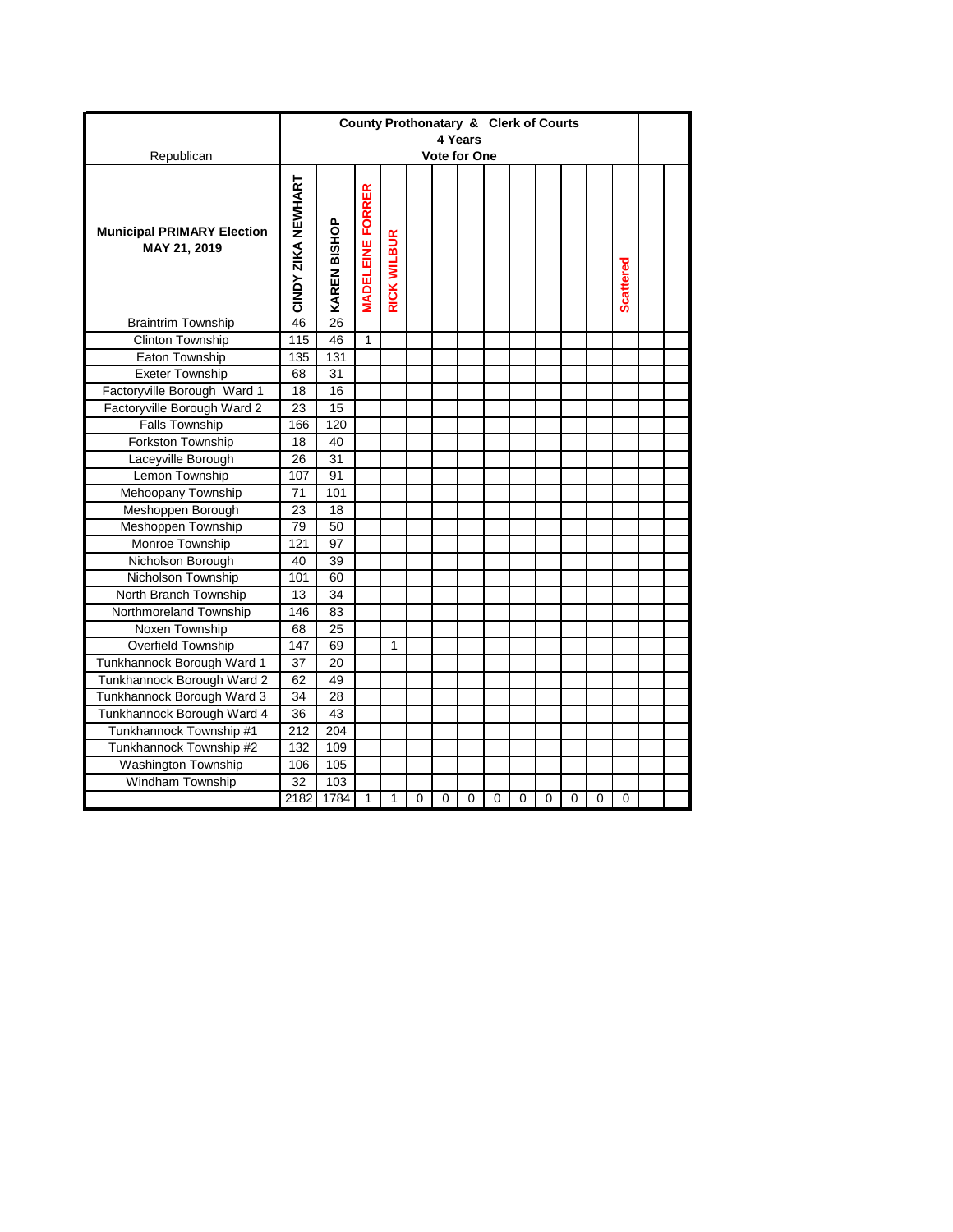|                                                   | County Register of Wills & Recorder of |                      |                    | Deeds 4 Years       |                   |   |   |   |                  |
|---------------------------------------------------|----------------------------------------|----------------------|--------------------|---------------------|-------------------|---|---|---|------------------|
| Republican                                        |                                        |                      |                    | <b>Vote for One</b> |                   |   |   |   |                  |
| <b>Municipal PRIMARY Election</b><br>MAY 21, 2019 | DENNIS L. MONTROSS                     | <b>ERIC KUKUCHKA</b> | <b>RICK WILBUR</b> | <b>JANCY KLIMAS</b> | <b>KEVIN WOOD</b> |   |   |   | <b>Scattered</b> |
| <b>Braintrim Township</b>                         | $\overline{71}$                        |                      |                    |                     |                   |   |   |   |                  |
| <b>Clinton Township</b>                           | 161                                    |                      |                    |                     |                   |   |   |   |                  |
| Eaton Township                                    | 256                                    |                      |                    |                     |                   |   |   |   |                  |
| <b>Exeter Township</b>                            | 108                                    |                      |                    |                     |                   |   |   |   |                  |
| Factoryville Borough Ward 1                       | 32                                     |                      |                    |                     |                   |   |   |   |                  |
| Factoryville Borough Ward 2                       | 34                                     |                      |                    |                     |                   |   |   |   |                  |
| <b>Falls Township</b>                             | 287                                    |                      |                    |                     |                   |   |   |   |                  |
| Forkston Township                                 | 58                                     |                      |                    |                     |                   |   |   |   |                  |
| Laceyville Borough                                | 57                                     |                      |                    |                     |                   |   |   |   |                  |
| Lemon Township                                    | 198                                    |                      |                    |                     |                   |   |   |   |                  |
| Mehoopany Township                                | 158                                    |                      |                    |                     |                   |   |   |   |                  |
| Meshoppen Borough                                 | 34                                     | 1                    |                    |                     |                   |   |   |   |                  |
| Meshoppen Township                                | 126                                    |                      |                    |                     |                   |   |   |   |                  |
| Monroe Township                                   | 222                                    |                      |                    |                     |                   |   |   |   |                  |
| Nicholson Borough                                 | 77                                     |                      |                    |                     |                   |   |   |   |                  |
| Nicholson Township                                | 158                                    |                      |                    |                     |                   |   |   |   |                  |
| North Branch Township                             | 39                                     |                      |                    |                     |                   |   |   |   |                  |
| Northmoreland Township                            | 223                                    |                      |                    |                     |                   |   |   |   |                  |
| Noxen Township                                    | 89                                     |                      |                    |                     |                   |   |   |   |                  |
| Overfield Township                                | 200                                    |                      | 1                  |                     |                   |   |   |   |                  |
| Tunkhannock Borough Ward 1                        | 54                                     |                      |                    |                     |                   |   |   |   |                  |
| Tunkhannock Borough Ward 2                        | 104                                    |                      |                    |                     |                   |   |   |   |                  |
| Tunkhannock Borough Ward 3                        | 60                                     |                      |                    |                     |                   |   |   |   |                  |
| Tunkhannock Borough Ward 4                        | 77                                     |                      |                    |                     |                   |   |   |   |                  |
| Tunkhannock Township #1                           | 394                                    |                      |                    |                     |                   |   |   |   |                  |
| Tunkhannock Township #2                           | 237                                    |                      |                    | 1                   |                   |   |   |   |                  |
| Washington Township                               | 205                                    |                      |                    |                     |                   |   |   |   |                  |
| Windham Township                                  | 127                                    |                      |                    |                     | 1                 |   |   |   |                  |
|                                                   | 3846                                   | 1                    | 1                  | 1                   | 1                 | 0 | 0 | 0 | 0                |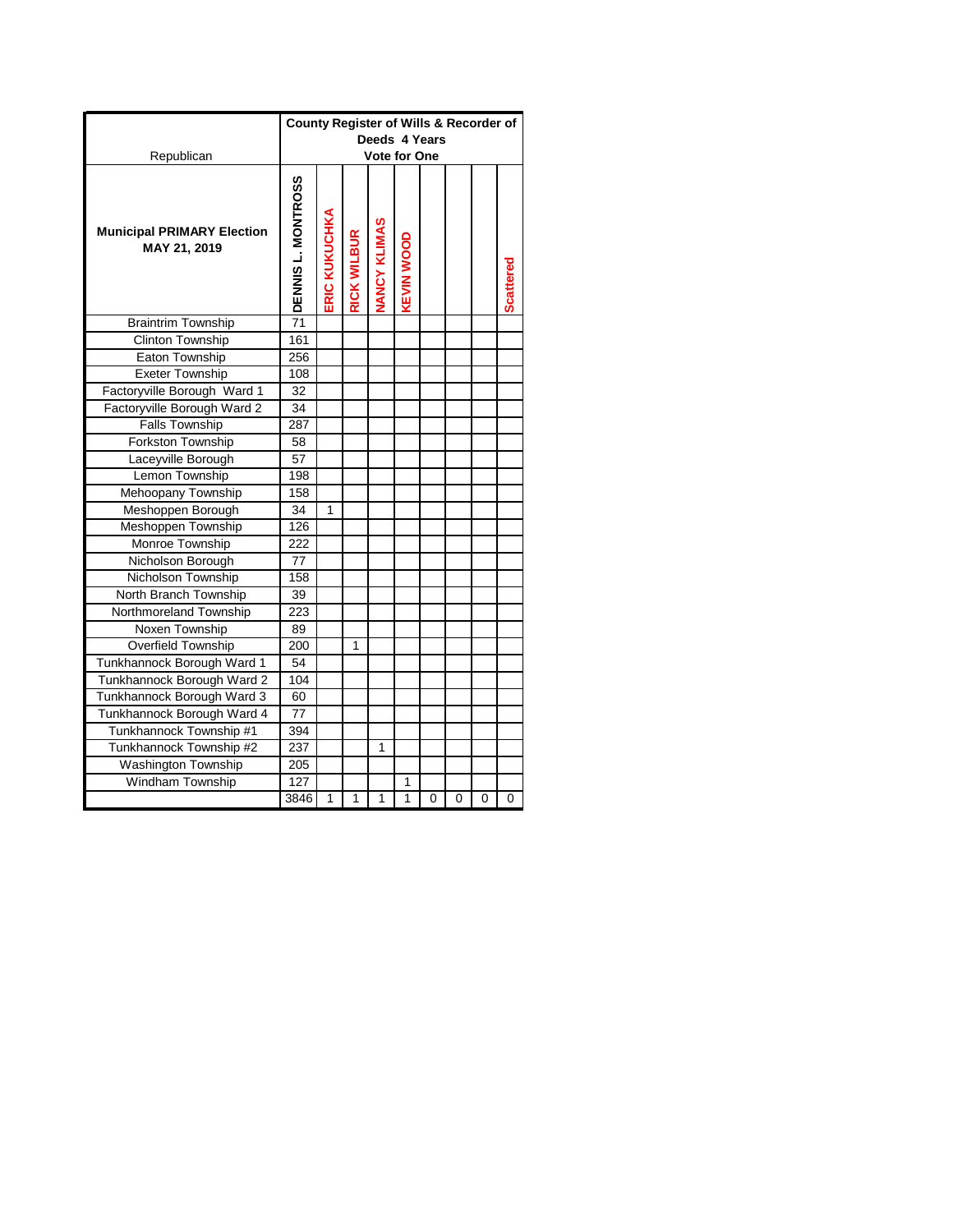| Republican                                        |                | <b>County Sheriff</b> |                   |                |                | <b>Vote for One</b> |                    |                        |                     | 4 Years |   |                  |
|---------------------------------------------------|----------------|-----------------------|-------------------|----------------|----------------|---------------------|--------------------|------------------------|---------------------|---------|---|------------------|
|                                                   |                |                       |                   |                |                |                     |                    |                        |                     |         |   |                  |
| <b>Municipal PRIMARY Election</b><br>MAY 21, 2019 | DAVID M. SMITH | <b>BOB ROBERTS</b>    | <b>VIARK FSKO</b> | ERICA MODLESKY | EDWARD SHERMAN | <b>VIKE HARDY</b>   | <b>RICK WILBUR</b> | <b>BILL H WILLIAMS</b> | <b>JOE MITHCELI</b> |         |   | <b>Scattered</b> |
| <b>Braintrim Township</b>                         | 36             | 31                    |                   |                |                |                     |                    |                        |                     |         |   |                  |
| <b>Clinton Township</b>                           | 29             | 134                   |                   |                |                |                     |                    |                        |                     |         |   |                  |
| Eaton Township                                    | 68             | 195                   | 1                 |                |                |                     |                    |                        |                     |         |   |                  |
| <b>Exeter Township</b>                            | 12             | 93                    |                   |                |                |                     |                    |                        |                     |         |   |                  |
| Factoryville Borough Ward 1                       | 9              | 26                    |                   |                |                |                     |                    |                        |                     |         |   |                  |
| Factoryville Borough Ward 2                       | 10             | 25                    |                   |                |                |                     |                    |                        |                     |         |   |                  |
| <b>Falls Township</b>                             | 50             | 246                   |                   |                |                |                     |                    |                        |                     |         |   |                  |
| Forkston Township                                 | 33             | 24                    |                   |                |                |                     |                    |                        |                     |         |   |                  |
| Laceyville Borough                                | 22             | 31                    |                   |                |                |                     |                    |                        |                     |         |   |                  |
| Lemon Township                                    | 61             | 140                   |                   |                |                |                     |                    |                        |                     |         |   |                  |
| Mehoopany Township                                | 95             | 76                    |                   |                |                |                     |                    |                        |                     |         |   |                  |
| Meshoppen Borough                                 | 10             | 28                    |                   |                |                |                     |                    |                        |                     |         |   |                  |
| Meshoppen Township                                | 38             | 89                    |                   |                |                |                     |                    |                        |                     |         |   |                  |
| Monroe Township                                   | 63             | 161                   |                   | 1              |                |                     |                    |                        |                     |         |   |                  |
| Nicholson Borough                                 | 28             | 51                    |                   |                | 1              |                     |                    |                        |                     |         |   |                  |
| Nicholson Township                                | 55             | 115                   |                   |                |                |                     |                    |                        |                     |         |   |                  |
| North Branch Township                             | 35             | 12                    |                   |                |                |                     |                    |                        |                     |         |   |                  |
| Northmoreland Township                            | 37             | 195                   |                   |                |                |                     |                    |                        |                     |         |   |                  |
| Noxen Township                                    | 19             | 69                    |                   |                |                |                     |                    |                        |                     |         |   |                  |
| Overfield Township                                | 37             | 181                   |                   |                |                | 1                   | 1                  |                        |                     |         |   |                  |
| Tunkhannock Borough Ward 1                        | 17             | 38                    |                   |                | 1              |                     |                    |                        |                     |         |   |                  |
| Tunkhannock Borough Ward 2                        | 27             | 81                    |                   |                |                |                     |                    |                        |                     |         |   |                  |
| Tunkhannock Borough Ward 3                        | 16             | 48                    |                   |                |                |                     |                    |                        |                     |         |   |                  |
| Tunkhannock Borough Ward 4                        | 30             | 52                    |                   |                |                |                     |                    |                        |                     |         |   |                  |
| Tunkhannock Township #1                           | 103            | 304                   |                   |                |                |                     |                    | 1                      | 1                   |         |   |                  |
| Tunkhannock Township #2                           | 62             | 176                   |                   |                |                |                     |                    |                        |                     |         |   |                  |
| Washington Township                               | 76             | 136                   |                   |                |                |                     |                    |                        |                     |         |   |                  |
| Windham Township                                  | 97             | 40                    |                   |                |                |                     |                    |                        |                     |         |   |                  |
|                                                   | 1175           | 2797                  | 1                 | 1              | 2              | 1                   | 1                  |                        |                     |         | 0 | 0                |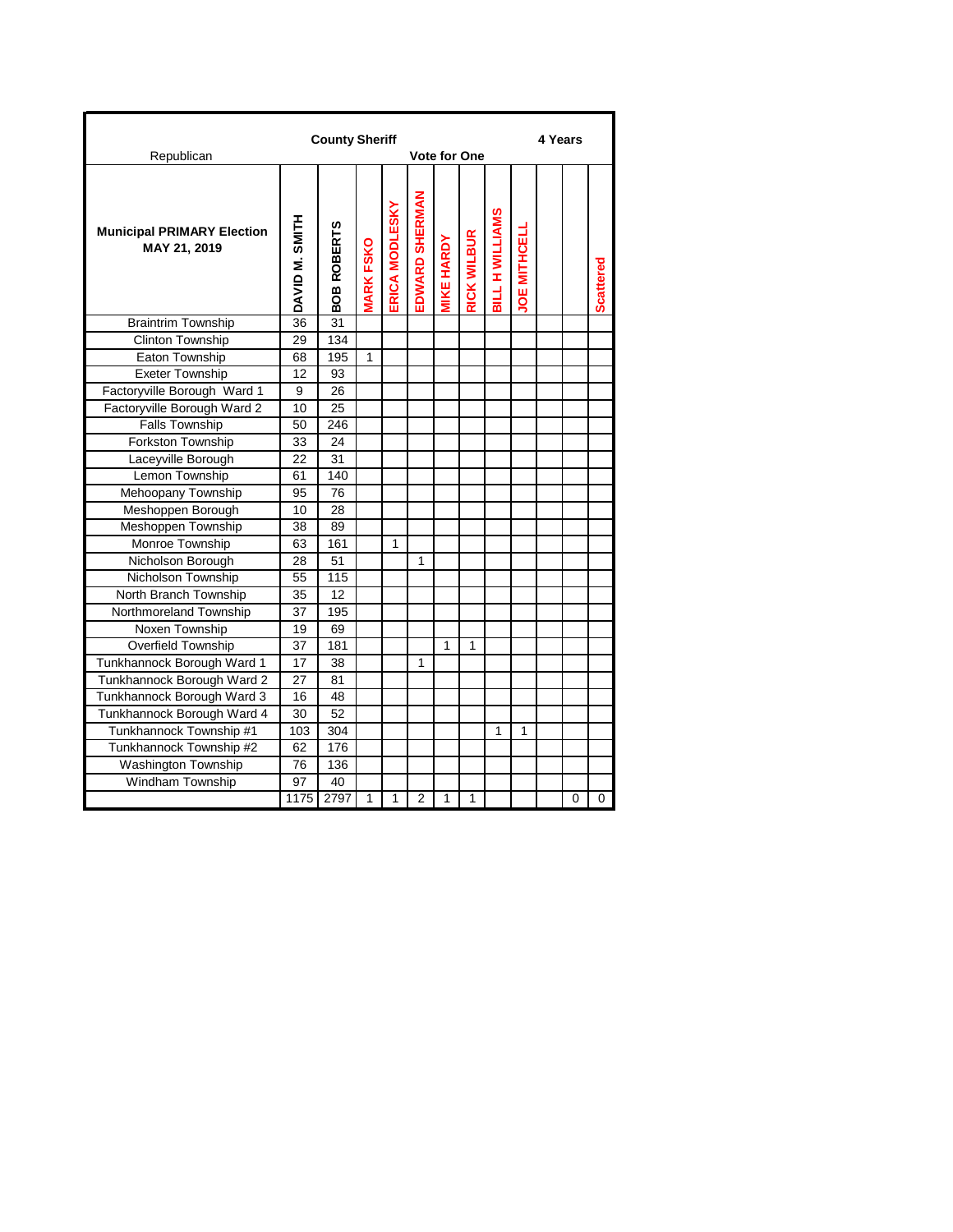|                                                   | County Prothonatary & Clerk of Courts<br>4 Years Vote for One<br><b>JEANANN ROMANOWSKI</b><br>CARRISSA DICKINSON<br>PAULETTE BURNSIDE<br><b>SR</b><br>BRANDON SMITH<br>CINDY NEWHART<br><b><i>CELLEY COSNER</i></b><br><b>TREVOR BROWN</b><br>THOMAS MECCA<br>ENNIFER OSTIR<br><b>MICHAEL KELLY</b><br>LYNN MANHEIM<br><b>AREN BISHOP</b><br><b>CAREN SMITH</b><br><b>SICKLES</b><br>RICH RONCHI<br>ORI PELOSI<br><b>JIM JONES</b><br>VEWHART<br>PICKETT<br>KAREN<br>GAIL<br><b>ZIKA</b><br>4<br>8<br>$\mathbf{1}$<br>$\overline{2}$<br>1<br>19<br>12<br>$\mathbf{1}$<br>$\overline{\omega}$<br>$\mathbf{1}$<br>$\overline{2}$<br>1<br>1<br>$\mathbf{1}$<br>$\overline{7}$<br>4<br>$\mathbf{1}$<br>$\mathbf{1}$<br>9<br>1<br>$\overline{2}$<br>5<br>10<br>$\mathbf{1}$<br>5<br>1<br>5<br>11<br>$\overline{2}$ |              |                |   |              |             |              |   |              |   |   |   |   |              |   |              |              |   |              |              |   |                     |
|---------------------------------------------------|---------------------------------------------------------------------------------------------------------------------------------------------------------------------------------------------------------------------------------------------------------------------------------------------------------------------------------------------------------------------------------------------------------------------------------------------------------------------------------------------------------------------------------------------------------------------------------------------------------------------------------------------------------------------------------------------------------------------------------------------------------------------------------------------------------------|--------------|----------------|---|--------------|-------------|--------------|---|--------------|---|---|---|---|--------------|---|--------------|--------------|---|--------------|--------------|---|---------------------|
| Democratic                                        |                                                                                                                                                                                                                                                                                                                                                                                                                                                                                                                                                                                                                                                                                                                                                                                                               |              |                |   |              |             |              |   |              |   |   |   |   |              |   |              |              |   |              |              |   |                     |
| <b>Municipal PRIMARY Election</b><br>MAY 21, 2019 |                                                                                                                                                                                                                                                                                                                                                                                                                                                                                                                                                                                                                                                                                                                                                                                                               |              |                |   |              |             |              |   |              |   |   |   |   |              |   |              |              |   |              |              |   | ш<br>LIBERTY CARBON |
| <b>Braintrim Township</b>                         |                                                                                                                                                                                                                                                                                                                                                                                                                                                                                                                                                                                                                                                                                                                                                                                                               |              |                |   |              |             |              |   |              |   |   |   |   |              |   |              |              |   |              |              |   |                     |
| <b>Clinton Township</b>                           |                                                                                                                                                                                                                                                                                                                                                                                                                                                                                                                                                                                                                                                                                                                                                                                                               |              |                |   |              |             |              |   |              |   |   |   |   |              |   |              |              |   |              |              |   |                     |
| Eaton Township                                    |                                                                                                                                                                                                                                                                                                                                                                                                                                                                                                                                                                                                                                                                                                                                                                                                               |              |                |   |              |             |              |   |              |   |   |   |   |              |   |              |              |   |              |              |   |                     |
| <b>Exeter Township</b>                            |                                                                                                                                                                                                                                                                                                                                                                                                                                                                                                                                                                                                                                                                                                                                                                                                               |              |                |   |              |             |              |   |              |   |   |   |   |              |   |              |              |   |              |              |   |                     |
| Factoryville Borough Ward 1                       |                                                                                                                                                                                                                                                                                                                                                                                                                                                                                                                                                                                                                                                                                                                                                                                                               |              |                |   |              |             |              |   |              |   |   |   |   |              |   |              |              |   |              |              |   |                     |
| Factoryville Borough Ward 2                       |                                                                                                                                                                                                                                                                                                                                                                                                                                                                                                                                                                                                                                                                                                                                                                                                               |              |                |   |              |             |              |   |              |   |   |   |   |              |   |              |              |   |              |              |   |                     |
| <b>Falls Township</b>                             |                                                                                                                                                                                                                                                                                                                                                                                                                                                                                                                                                                                                                                                                                                                                                                                                               |              |                |   |              |             |              |   |              |   |   |   |   |              |   |              |              |   |              |              |   |                     |
| Forkston Township                                 |                                                                                                                                                                                                                                                                                                                                                                                                                                                                                                                                                                                                                                                                                                                                                                                                               |              |                |   |              |             |              |   |              |   |   |   |   |              |   |              |              |   |              |              |   |                     |
| Laceyville Borough                                |                                                                                                                                                                                                                                                                                                                                                                                                                                                                                                                                                                                                                                                                                                                                                                                                               |              |                |   |              |             |              |   |              |   |   |   |   |              |   |              |              |   |              |              |   |                     |
| Lemon Township                                    |                                                                                                                                                                                                                                                                                                                                                                                                                                                                                                                                                                                                                                                                                                                                                                                                               |              |                |   |              |             |              |   |              |   |   |   |   |              |   |              |              |   |              |              |   |                     |
| Mehoopany Township                                |                                                                                                                                                                                                                                                                                                                                                                                                                                                                                                                                                                                                                                                                                                                                                                                                               |              |                |   |              |             |              |   |              |   |   |   |   |              |   |              |              |   |              |              |   |                     |
| Meshoppen Borough                                 |                                                                                                                                                                                                                                                                                                                                                                                                                                                                                                                                                                                                                                                                                                                                                                                                               |              |                |   |              |             |              |   |              |   |   |   |   |              |   |              |              |   |              |              |   |                     |
| Meshoppen Township                                |                                                                                                                                                                                                                                                                                                                                                                                                                                                                                                                                                                                                                                                                                                                                                                                                               |              |                |   |              |             |              |   |              |   |   |   |   |              |   |              |              |   |              |              |   |                     |
| Monroe Township                                   | 5                                                                                                                                                                                                                                                                                                                                                                                                                                                                                                                                                                                                                                                                                                                                                                                                             |              |                |   |              |             |              |   |              |   |   |   |   |              |   |              |              |   |              |              |   |                     |
| Nicholson Borough                                 | $\overline{2}$                                                                                                                                                                                                                                                                                                                                                                                                                                                                                                                                                                                                                                                                                                                                                                                                |              |                |   |              |             |              |   |              |   |   |   |   |              |   |              |              |   |              |              |   |                     |
| Nicholson Township                                |                                                                                                                                                                                                                                                                                                                                                                                                                                                                                                                                                                                                                                                                                                                                                                                                               |              |                |   |              |             |              |   |              |   |   |   |   |              |   |              |              |   |              |              |   |                     |
| North Branch Township                             | $\overline{7}$                                                                                                                                                                                                                                                                                                                                                                                                                                                                                                                                                                                                                                                                                                                                                                                                |              |                |   |              |             |              |   |              |   |   |   |   |              |   |              |              |   |              |              |   |                     |
| Northmoreland Township                            |                                                                                                                                                                                                                                                                                                                                                                                                                                                                                                                                                                                                                                                                                                                                                                                                               |              | $\overline{4}$ |   |              |             |              |   |              |   |   |   |   |              |   |              |              |   |              |              |   |                     |
| Noxen Township                                    | $\overline{2}$                                                                                                                                                                                                                                                                                                                                                                                                                                                                                                                                                                                                                                                                                                                                                                                                |              | 3              |   |              |             |              |   |              |   |   |   |   |              |   |              |              |   |              |              |   |                     |
| Overfield Township                                | $\overline{7}$                                                                                                                                                                                                                                                                                                                                                                                                                                                                                                                                                                                                                                                                                                                                                                                                |              | $\overline{4}$ |   |              |             |              |   |              |   | 1 | 1 | 1 |              |   |              |              |   |              | $\mathbf{1}$ |   |                     |
| Tunkhannock Borough Ward 1                        | $\mathbf{1}$                                                                                                                                                                                                                                                                                                                                                                                                                                                                                                                                                                                                                                                                                                                                                                                                  |              |                |   |              |             |              |   |              |   |   |   |   | $\mathbf{1}$ |   |              |              |   |              |              |   |                     |
| Tunkhannock Borough Ward 2                        | 8                                                                                                                                                                                                                                                                                                                                                                                                                                                                                                                                                                                                                                                                                                                                                                                                             |              | 6              |   |              |             |              |   |              |   |   |   |   |              |   |              |              |   |              |              |   |                     |
| Tunkhannock Borough Ward 3                        | 10                                                                                                                                                                                                                                                                                                                                                                                                                                                                                                                                                                                                                                                                                                                                                                                                            |              | 3              |   |              |             |              |   |              |   |   |   |   |              |   |              |              |   |              |              |   |                     |
| Tunkhannock Borough Ward 4                        | $\overline{2}$                                                                                                                                                                                                                                                                                                                                                                                                                                                                                                                                                                                                                                                                                                                                                                                                |              | 1              |   |              |             |              |   |              |   |   |   |   |              |   |              |              |   |              |              |   |                     |
| Tunkhannock Township #1                           | 21                                                                                                                                                                                                                                                                                                                                                                                                                                                                                                                                                                                                                                                                                                                                                                                                            |              | $\overline{7}$ |   |              |             |              |   |              |   |   |   |   |              | 1 |              |              |   |              |              | 1 | $\mathbf{1}$        |
| Tunkhannock Township #2                           | 6                                                                                                                                                                                                                                                                                                                                                                                                                                                                                                                                                                                                                                                                                                                                                                                                             |              | 6              |   |              |             |              |   |              |   |   |   |   |              |   | $\mathbf{1}$ | $\mathbf{1}$ | 1 | $\mathbf{1}$ |              |   |                     |
| <b>Washington Township</b>                        | 6                                                                                                                                                                                                                                                                                                                                                                                                                                                                                                                                                                                                                                                                                                                                                                                                             |              | 10             |   |              |             |              |   |              |   |   |   |   |              |   |              |              |   |              |              |   |                     |
| Windham Township                                  | 18                                                                                                                                                                                                                                                                                                                                                                                                                                                                                                                                                                                                                                                                                                                                                                                                            |              | $\mathbf{1}$   |   |              |             |              |   |              |   |   |   |   |              |   |              |              |   |              |              |   |                     |
|                                                   | 165                                                                                                                                                                                                                                                                                                                                                                                                                                                                                                                                                                                                                                                                                                                                                                                                           | $\mathbf{1}$ | 89             | 1 | $\mathbf{1}$ | $\mathbf 1$ | $\mathbf{1}$ | 1 | $\mathbf{1}$ | 1 | 1 | 1 | 1 | 1            | 1 | 1            | $\mathbf{1}$ | 1 | 1            | 1            | 1 | $\mathbf{1}$        |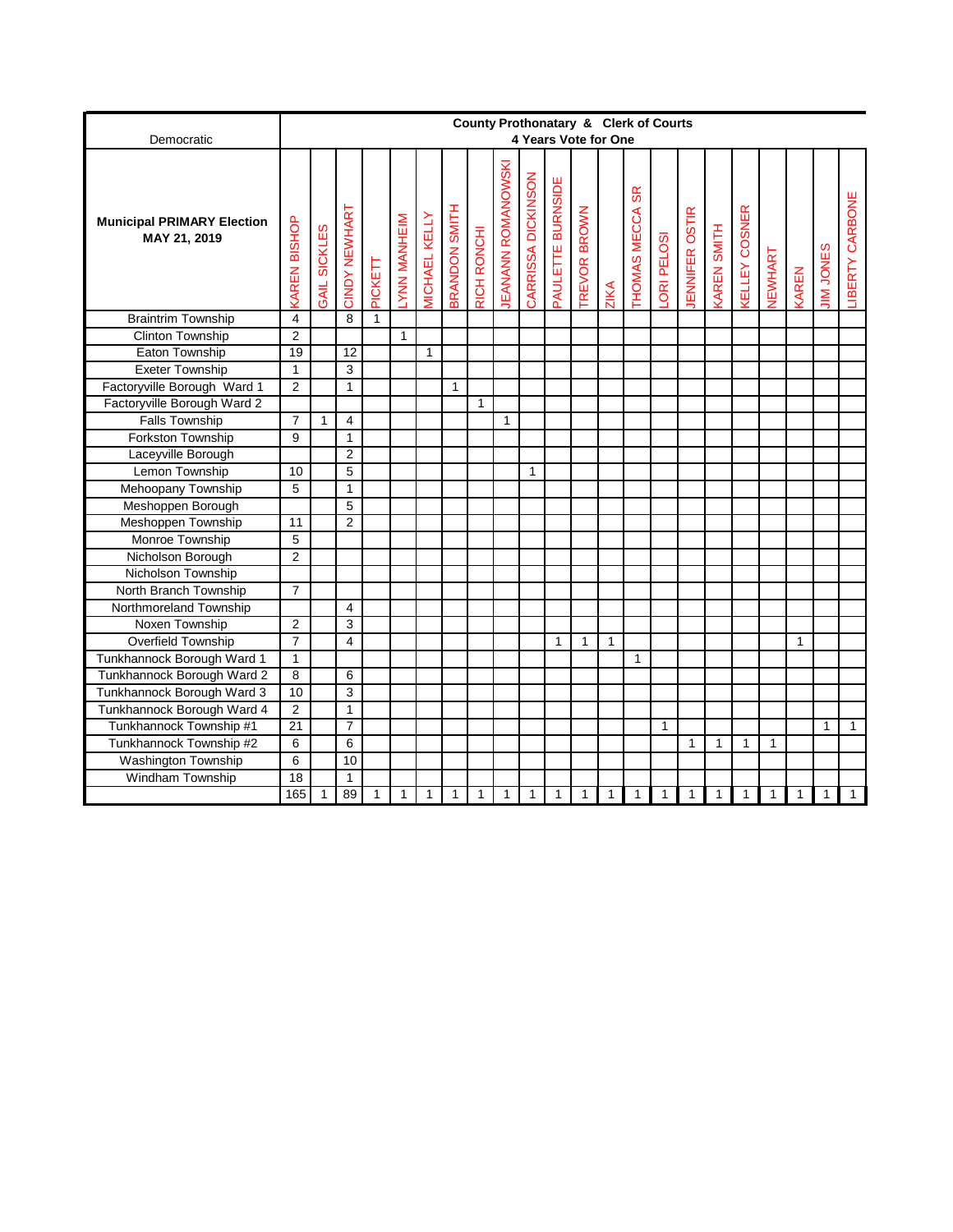|                                                   |                     |                |                    |                      | County Register of Wills & Recorder of Deeds |             |                    |                      |                |             |                       |               |                 |                    |                     |                   |                    |                    |
|---------------------------------------------------|---------------------|----------------|--------------------|----------------------|----------------------------------------------|-------------|--------------------|----------------------|----------------|-------------|-----------------------|---------------|-----------------|--------------------|---------------------|-------------------|--------------------|--------------------|
| Democratic                                        |                     |                |                    |                      |                                              |             |                    |                      |                |             | 4 Years Vote for One  |               |                 |                    |                     |                   |                    |                    |
| <b>Municipal PRIMARY Election</b><br>MAY 21, 2019 | <b>GAIL SICKLES</b> | ENNIS MONTROSS | <b>NNN MANHEIM</b> | <b>MICHAEL KELLY</b> | <b>LEN BRINK</b>                             | ALEX SKOPIC | <b>AREN BISHOP</b> | <b>CELLEY COSNER</b> | THOMAS J MYERS | REVOR BROWN | <b>MICHAEL RUDOLF</b> | CINDY NEWHART | <b>DEITRICH</b> | <b>AREN BISHOP</b> | <b>DIANA PATTON</b> | <b>BOB CARBON</b> | <b>STEVEN KING</b> | QUANTASIA SHARPTON |
| <b>Braintrim Township</b>                         |                     |                |                    |                      |                                              |             |                    |                      |                |             |                       |               |                 |                    |                     |                   |                    |                    |
| <b>Clinton Township</b>                           |                     |                | $\mathbf{1}$       |                      |                                              |             |                    |                      |                |             |                       |               |                 |                    |                     |                   |                    |                    |
| Eaton Township                                    |                     | 6              |                    | $\mathbf{1}$         |                                              |             |                    |                      |                |             |                       |               |                 |                    |                     |                   |                    |                    |
| <b>Exeter Township</b>                            |                     |                |                    |                      |                                              |             |                    |                      |                |             |                       |               |                 |                    |                     |                   |                    |                    |
| Factoryville Borough Ward 1                       |                     | $\overline{2}$ |                    |                      | 1                                            |             |                    |                      |                |             |                       |               |                 |                    |                     |                   |                    |                    |
| Factoryville Borough Ward 2                       |                     |                |                    |                      |                                              |             |                    |                      |                |             |                       |               |                 |                    |                     |                   |                    |                    |
| <b>Falls Township</b>                             | 1                   | 3              |                    |                      |                                              |             |                    |                      |                |             |                       |               |                 |                    |                     |                   |                    |                    |
| Forkston Township                                 |                     |                |                    |                      |                                              |             |                    |                      |                |             |                       |               |                 |                    |                     |                   |                    |                    |
| Laceyville Borough                                |                     |                |                    |                      |                                              |             |                    |                      |                |             |                       |               |                 |                    |                     |                   |                    |                    |
| Lemon Township                                    |                     | $\overline{4}$ |                    |                      |                                              | 1           |                    |                      |                |             |                       |               |                 |                    |                     |                   |                    |                    |
| Mehoopany Township                                |                     |                |                    |                      |                                              |             |                    |                      |                |             |                       |               |                 |                    |                     |                   |                    |                    |
| Meshoppen Borough                                 |                     | 1              |                    |                      |                                              |             |                    |                      |                |             |                       |               |                 |                    |                     |                   |                    |                    |
| Meshoppen Township                                |                     | $\overline{2}$ |                    |                      |                                              |             |                    |                      |                |             |                       |               |                 |                    |                     |                   |                    |                    |
| Monroe Township                                   |                     | 1              |                    |                      |                                              |             | 1                  |                      |                |             |                       |               |                 |                    |                     |                   |                    |                    |
| Nicholson Borough                                 |                     |                |                    |                      |                                              |             |                    |                      |                |             |                       |               |                 |                    |                     |                   |                    |                    |
| Nicholson Township                                |                     |                |                    |                      |                                              |             |                    |                      |                |             |                       |               |                 |                    |                     |                   |                    |                    |
| North Branch Township                             |                     | $\overline{2}$ |                    |                      |                                              |             |                    | 1                    | 1              |             |                       |               |                 |                    |                     |                   |                    |                    |
| Northmoreland Township                            |                     |                |                    |                      |                                              |             |                    |                      |                |             |                       |               |                 |                    |                     |                   |                    |                    |
| Noxen Township                                    |                     | $\overline{2}$ |                    |                      |                                              |             |                    |                      |                |             |                       |               |                 |                    |                     |                   |                    |                    |
| <b>Overfield Township</b>                         |                     |                |                    |                      |                                              |             |                    |                      |                | 1           |                       |               |                 |                    |                     |                   |                    |                    |
| Tunkhannock Borough Ward 1                        |                     |                |                    |                      |                                              |             |                    |                      |                |             |                       |               |                 |                    |                     |                   |                    |                    |
| Tunkhannock Borough Ward 2                        |                     | $\overline{c}$ |                    |                      |                                              |             |                    |                      |                |             |                       |               |                 |                    |                     |                   |                    |                    |
| Tunkhannock Borough Ward 3                        |                     | $\overline{2}$ |                    |                      |                                              |             |                    |                      |                |             |                       |               |                 |                    |                     |                   |                    |                    |
| Tunkhannock Borough Ward 4                        |                     |                |                    |                      |                                              |             |                    |                      |                |             | 1                     |               |                 |                    |                     |                   |                    |                    |
| Tunkhannock Township #1                           |                     |                |                    |                      |                                              |             |                    |                      |                |             |                       | 1             | 1               | 1                  |                     | $\mathbf{1}$      | 1                  |                    |
| Tunkhannock Township #2                           |                     | 4              |                    |                      |                                              |             |                    |                      |                |             |                       |               |                 |                    | 1                   |                   |                    | $\mathbf{1}$       |
| <b>Washington Township</b>                        |                     | $\overline{2}$ |                    |                      |                                              |             |                    |                      |                |             |                       |               |                 |                    |                     |                   |                    |                    |
| Windham Township                                  |                     | $\overline{2}$ |                    |                      |                                              |             |                    |                      |                |             |                       |               |                 |                    |                     |                   |                    |                    |
|                                                   | 1                   | 35             | 1                  | $\mathbf{1}$         | 1                                            | 1           | 1                  | 1                    | 1              | 1           | 1                     | 1             | 1               | 1                  | $\mathbf{1}$        |                   |                    | $\mathbf{1}$       |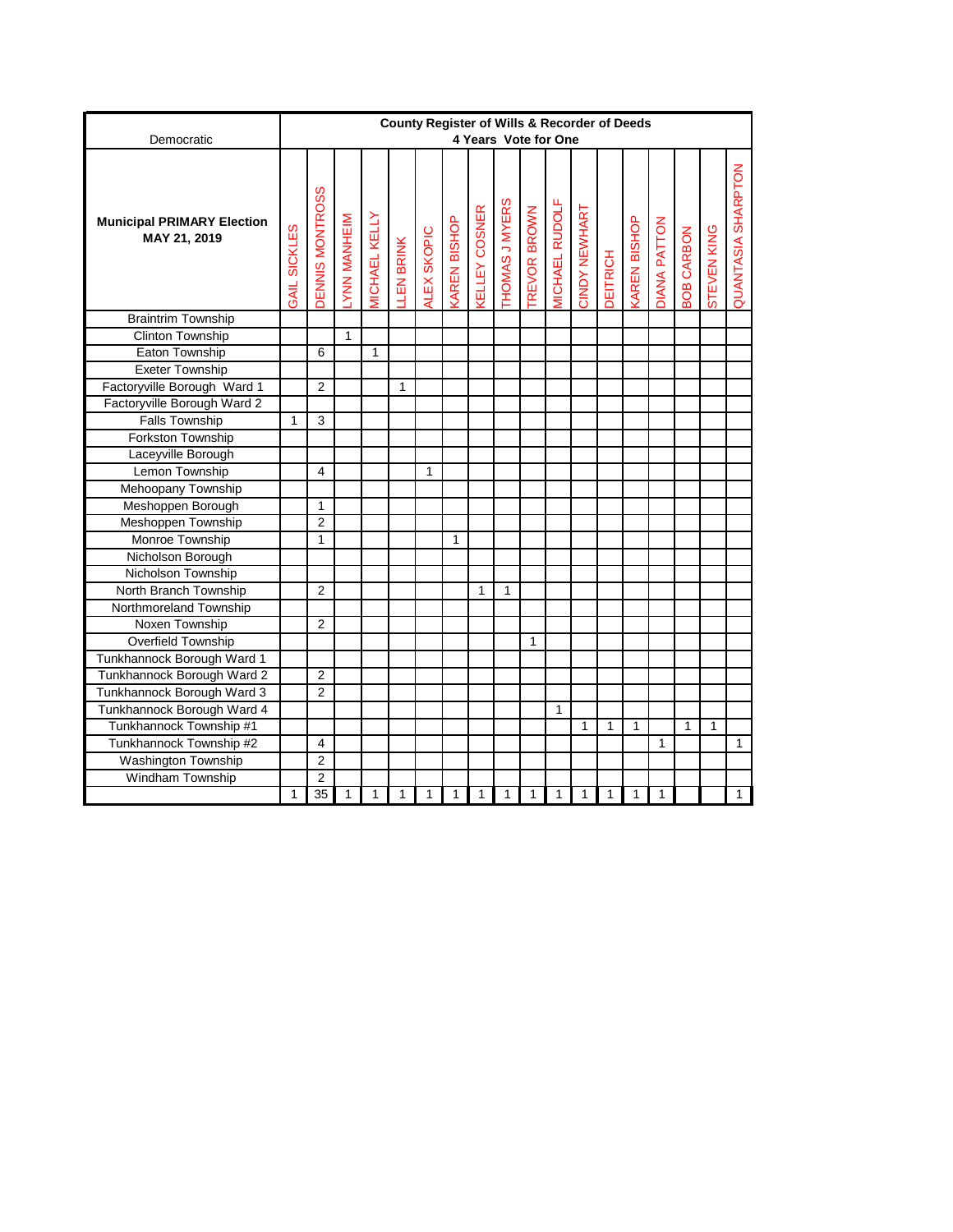| Democratic                                        |                 |                         |                       |                |                          |               |                |                    |                |              |               |              |              |                         |                    |                     |                    |                |                    |                 |                               |                |              |              |               |                  |              |                    |
|---------------------------------------------------|-----------------|-------------------------|-----------------------|----------------|--------------------------|---------------|----------------|--------------------|----------------|--------------|---------------|--------------|--------------|-------------------------|--------------------|---------------------|--------------------|----------------|--------------------|-----------------|-------------------------------|----------------|--------------|--------------|---------------|------------------|--------------|--------------------|
| <b>Municipal PRIMARY Election</b><br>MAY 21, 2019 | BOB ROBERTS     | DAVID SMITH             | <b>VIICHAEL KELLY</b> | RICK SMITH     | <b>VICHAEL LAPSANSKY</b> | ALICIA BRIETA | BRUCE PARTCHES | <b>VIIKE HARDY</b> | <b>SHERMAN</b> | <b>SMITH</b> | ERIC SCHAEFER | SHURTLEFF    | FRANK HARES  | <b>VIARSHALL DECKER</b> | <b>DON ROBERTS</b> | <b>GERALD GAVIN</b> | PATRICK BUTKIEWICZ | <b>ROBERTS</b> | <b>MARK FETZKO</b> | <b>DIETRICH</b> | <b>SMITH</b><br><b>GEORGE</b> | INDA STACKNICK | PAUL OHERN   | PEYTON VODA  | COREY SIDOREK | <b>MARY JANE</b> | DEPUTY DAWG  | <b>ANDY TAYLOR</b> |
| <b>Braintrim Township</b>                         | $\overline{7}$  | $\mathbf{1}$            |                       |                |                          |               |                |                    |                |              |               |              |              |                         |                    |                     |                    |                |                    |                 |                               |                |              |              |               |                  |              |                    |
| Clinton Township                                  |                 |                         |                       |                |                          |               |                |                    |                |              |               |              |              |                         |                    |                     |                    |                |                    |                 |                               |                |              |              |               |                  |              |                    |
| Eaton Township                                    | 9               | 6                       | $\mathbf{1}$          | $\mathbf{1}$   |                          |               |                |                    |                |              |               |              |              |                         |                    |                     |                    |                |                    |                 |                               |                |              |              |               |                  |              |                    |
| Exeter Township                                   |                 | $\overline{2}$          |                       |                | $\mathbf{1}$             |               |                |                    |                |              |               |              |              |                         |                    |                     |                    |                |                    |                 |                               |                |              |              |               |                  |              |                    |
| Factoryville Borough Ward 1                       | 3               |                         |                       |                |                          |               |                |                    |                |              |               |              |              |                         |                    |                     |                    |                |                    |                 |                               |                |              |              |               |                  |              |                    |
| Factoryville Borough Ward 2                       |                 |                         |                       |                |                          | $\mathbf{1}$  |                |                    |                |              |               |              |              |                         |                    |                     |                    |                |                    |                 |                               |                |              |              |               |                  |              |                    |
| Falls Township                                    | $\overline{7}$  | 4                       |                       |                |                          |               | 1              | $\mathbf{1}$       | $\mathbf{1}$   |              |               |              |              |                         |                    |                     |                    |                |                    |                 |                               |                |              |              |               |                  |              |                    |
| <b>Forkston Township</b>                          | $\mathbf{1}$    | 5                       |                       |                |                          |               |                |                    |                |              |               |              |              |                         |                    |                     |                    |                |                    |                 |                               |                |              |              |               |                  |              |                    |
| Laceyville Borough                                |                 |                         |                       |                |                          |               |                |                    |                |              |               |              |              |                         |                    |                     |                    |                |                    |                 |                               |                |              |              |               |                  |              |                    |
| Lemon Township                                    | 5               | $\overline{7}$          |                       | $\mathbf{1}$   |                          |               |                |                    |                | 1            |               |              |              |                         |                    |                     |                    |                |                    |                 |                               |                |              |              |               |                  |              |                    |
| Mehoopany Township                                | $\overline{2}$  |                         |                       |                |                          |               |                |                    |                |              | $\mathbf{1}$  |              |              |                         |                    |                     |                    |                |                    |                 |                               |                |              |              |               |                  |              |                    |
| Meshoppen Borough                                 | $\overline{2}$  | 3                       |                       |                |                          |               |                |                    |                |              |               |              |              |                         |                    |                     |                    |                |                    |                 |                               |                |              |              |               |                  |              |                    |
| Meshoppen Township                                | 3               |                         |                       |                |                          |               |                |                    |                | 1            |               |              |              |                         |                    |                     |                    |                |                    |                 |                               |                |              |              |               |                  |              |                    |
| Monroe Township                                   | $\overline{4}$  | 2                       |                       |                |                          |               |                |                    |                | $\mathbf{1}$ |               | $\mathbf{1}$ |              |                         |                    |                     |                    |                |                    |                 |                               |                |              |              |               |                  |              |                    |
| Nicholson Borough                                 | $\mathbf{1}$    |                         |                       |                |                          |               |                |                    |                |              |               |              |              |                         |                    |                     |                    |                |                    |                 |                               |                |              |              |               |                  |              |                    |
| Nicholson Township                                |                 |                         |                       |                |                          |               |                |                    |                | 1            |               |              | $\mathbf{1}$ | $\mathbf{1}$            |                    |                     |                    |                |                    |                 |                               |                |              |              |               |                  |              |                    |
| North Branch Township                             | $\overline{2}$  | $\,6\,$                 |                       |                |                          |               |                |                    |                |              |               |              |              |                         |                    |                     |                    |                |                    |                 |                               |                |              |              |               |                  |              |                    |
| Northmoreland Township                            | 5               | $\mathbf{1}$            |                       |                |                          |               |                |                    |                |              |               |              |              |                         |                    |                     |                    |                |                    |                 |                               |                |              |              |               |                  |              |                    |
| Noxen Township                                    | $\mathbf{1}$    |                         |                       |                |                          |               |                |                    |                |              |               |              |              |                         | $\mathbf{1}$       |                     |                    |                |                    |                 |                               |                |              |              |               |                  |              |                    |
| Overfield Township                                | $\overline{4}$  | $\mathbf{1}$            |                       |                |                          |               |                | $\mathbf{1}$       |                |              |               |              |              |                         |                    | $\mathbf{1}$        | $\mathbf{1}$       | $\mathbf{1}$   |                    |                 |                               |                |              |              |               |                  |              |                    |
| Tunkhannock Borough Ward 1                        | 4               | 3                       |                       |                |                          |               |                |                    |                | $\mathbf{1}$ |               |              |              |                         |                    |                     |                    |                |                    |                 |                               |                |              |              |               |                  |              |                    |
| Tunkhannock Borough Ward 2                        | 11              | $\mathbf{1}$            |                       |                |                          |               |                |                    |                |              |               |              |              |                         |                    |                     |                    |                |                    |                 |                               |                |              |              |               |                  |              |                    |
| Tunkhannock Borough Ward 3                        | 3               | 5                       |                       |                |                          |               |                |                    |                | 1            |               |              |              |                         |                    |                     |                    | $\mathbf{1}$   | $\mathbf{1}$       |                 |                               |                |              |              |               |                  |              |                    |
| Tunkhannock Borough Ward 4                        | 5               |                         |                       |                |                          |               |                |                    |                |              |               |              |              |                         |                    |                     |                    |                |                    |                 |                               |                |              |              |               |                  |              |                    |
| Tunkhannock Township #1                           | $\overline{21}$ | $\overline{5}$          |                       |                |                          |               |                |                    |                |              |               |              |              |                         |                    |                     |                    |                |                    | $\mathbf{1}$    | $\mathbf{1}$                  | $\mathbf{1}$   | $\mathbf{1}$ | $\mathbf{1}$ |               |                  | $\mathbf{1}$ | $\overline{1}$     |
| Tunkhannock Township #2                           | 14              | $\mathbf{1}$            |                       |                |                          |               |                |                    |                |              |               |              |              |                         |                    |                     |                    |                |                    |                 |                               |                |              |              | $\mathbf{1}$  | $\mathbf{1}$     |              |                    |
| Washington Township                               | 12              | 2                       |                       |                |                          |               |                |                    |                | 2            |               |              |              |                         |                    |                     |                    |                |                    |                 |                               |                |              |              |               |                  |              |                    |
| Windham Township                                  | $\overline{4}$  | $\overline{\mathbf{4}}$ |                       |                |                          |               |                |                    |                |              |               |              |              |                         |                    |                     |                    |                |                    |                 |                               |                |              |              |               |                  |              |                    |
|                                                   | 130             | 59                      | $\mathbf{1}$          | $\overline{2}$ | 1                        | $\mathbf{1}$  | 1              | 2                  | 1              | 8            | 1             | 1            | $\mathbf{1}$ | $\mathbf{1}$            | 1                  | 1                   | 1                  | 2              | $\mathbf{1}$       | 1               | 1                             | -1             | 1            | 1            | $\mathbf{1}$  | 1                |              | $\mathbf{1}$       |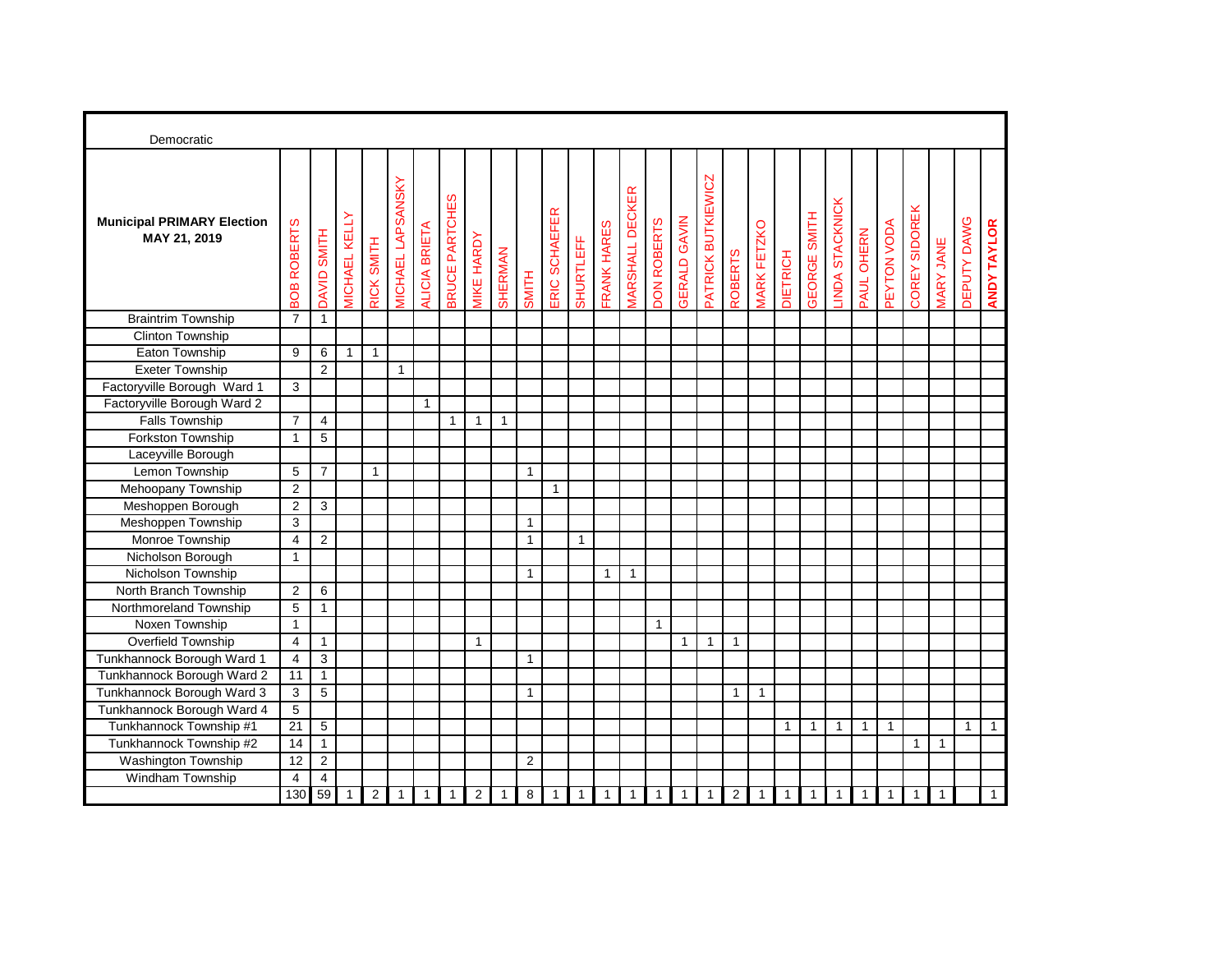| Republican                                                         |                                           |                   | one                | <b>Elk Lake School District 4</b><br><b>Year Region 4 Vote for</b> |   |
|--------------------------------------------------------------------|-------------------------------------------|-------------------|--------------------|--------------------------------------------------------------------|---|
| <b>Municipal PRIMARY</b><br><b>Election</b><br><b>MAY 21, 2019</b> | <b>BENDER</b><br>$\dot{\sigma}$<br>HAROLD | <b>JOE MEEHAN</b> | <b>RYAN TUTTLE</b> |                                                                    |   |
| Meshoppen Borough                                                  | 34                                        | 1                 | 1                  |                                                                    |   |
|                                                                    |                                           |                   |                    |                                                                    |   |
| <b>Totals</b>                                                      | 34                                        |                   |                    |                                                                    | O |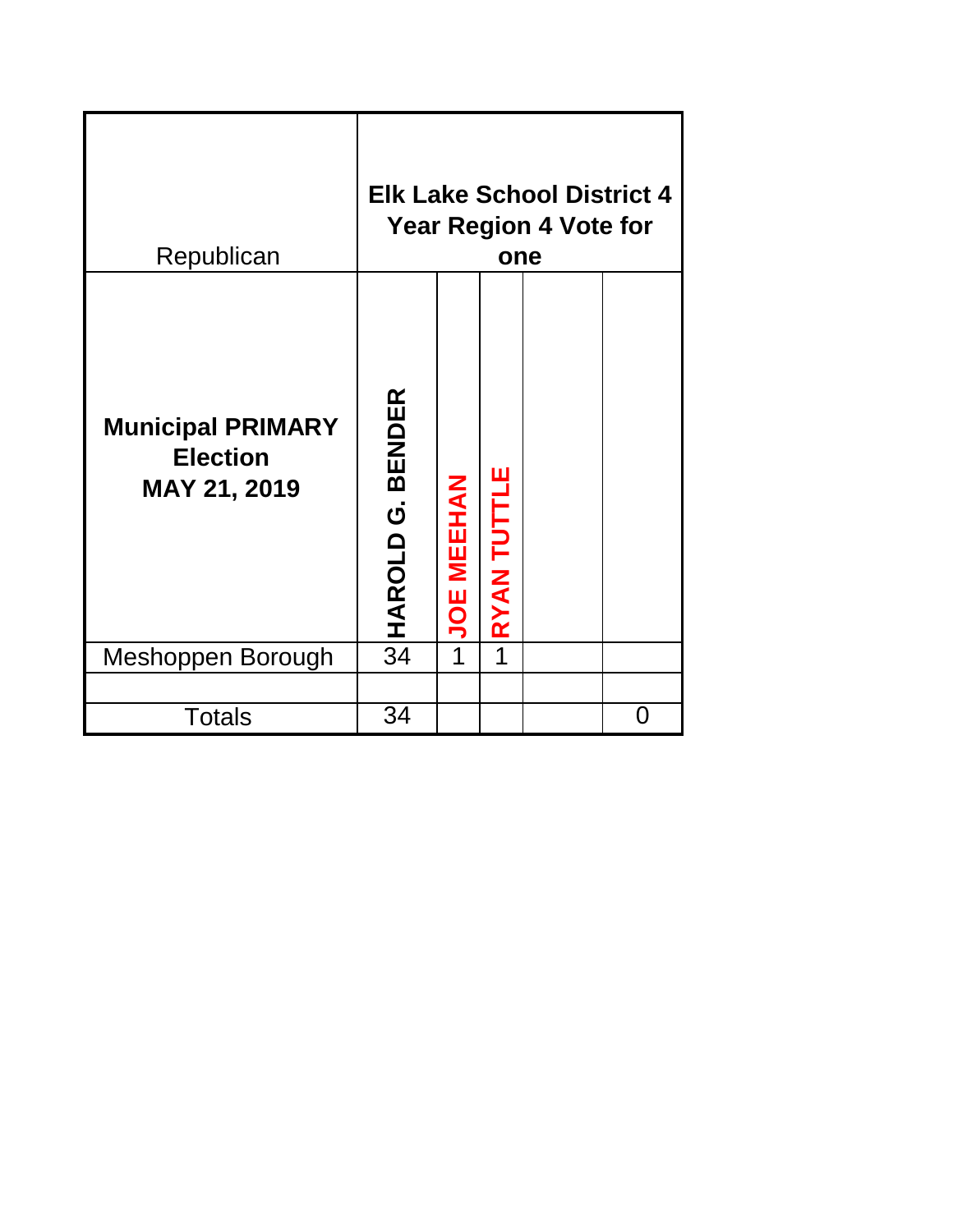| Democratic                                                         |                        | <b>School</b><br><b>District 4</b><br><b>Year Region</b><br>4 Vote for<br>one |
|--------------------------------------------------------------------|------------------------|-------------------------------------------------------------------------------|
| <b>Municipal PRIMARY</b><br><b>Election</b><br><b>MAY 21, 2019</b> | NEWHALL<br><b>DALE</b> |                                                                               |
| Meshoppen Borough                                                  |                        |                                                                               |
|                                                                    |                        |                                                                               |
| <b>Totals</b>                                                      |                        |                                                                               |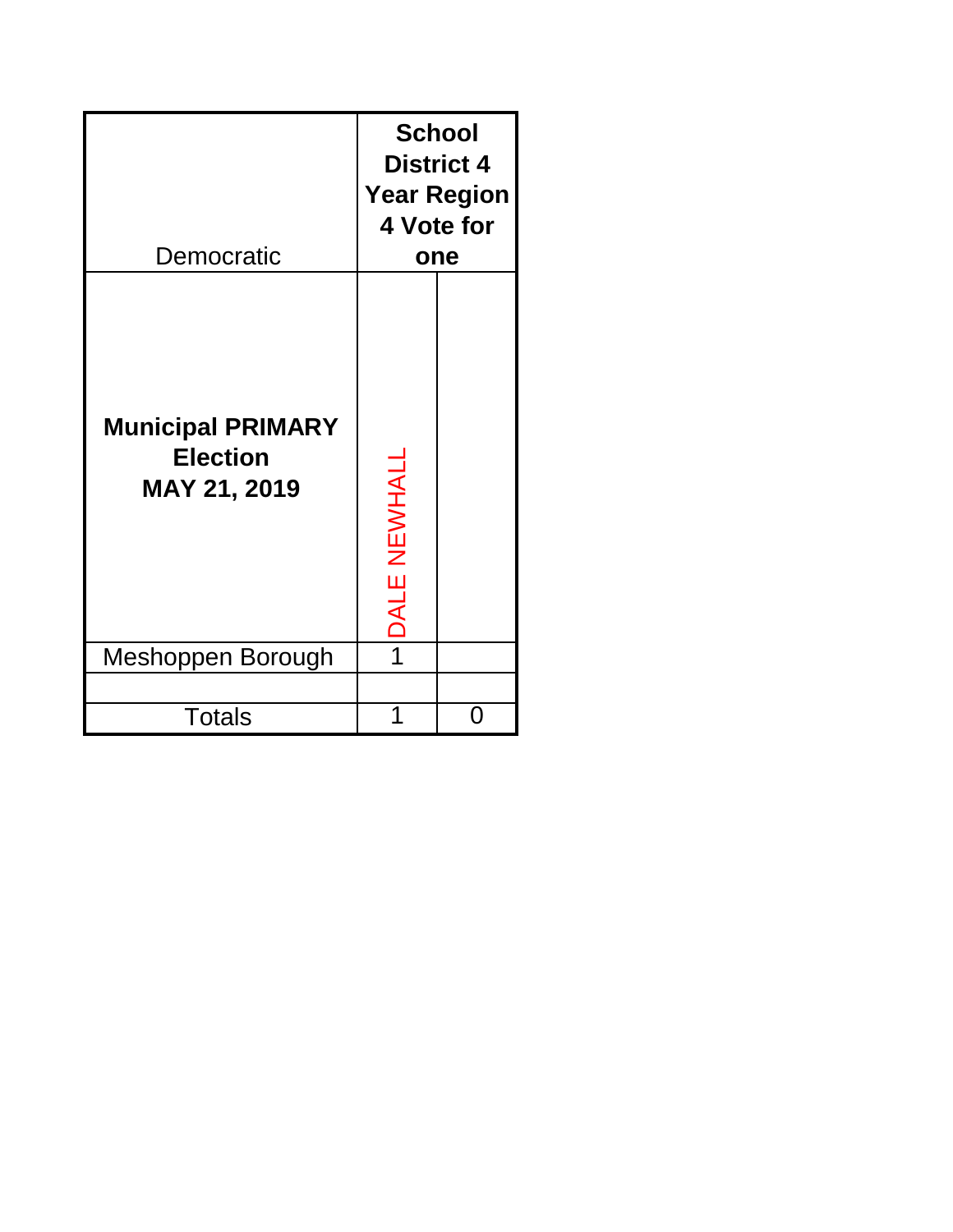| Republican                                                  |                |                 | Lackawanna Trail School District Region<br>1-- 4 Years -- Vote for Two |                             |                   |   |   |                |                |   |   |          |
|-------------------------------------------------------------|----------------|-----------------|------------------------------------------------------------------------|-----------------------------|-------------------|---|---|----------------|----------------|---|---|----------|
| <b>Municipal PRIMARY</b><br><b>Election</b><br>MAY 21, 2019 | STRAUCH<br>UOE | DAVID A. THORNE | <b>BRIAN PETULA</b>                                                    | <b>BOWER</b><br><b>DANE</b> | GARRETT MCCRACKEN |   |   |                |                |   |   |          |
| <b>Clinton Township</b>                                     | 68             | 93              | 116                                                                    |                             |                   |   |   |                |                |   |   |          |
| Nicholson Borough                                           | 27             | 41              | 61                                                                     | 1                           | $\mathbf 1$       |   |   |                |                |   |   |          |
| <b>Nicholson Towhship</b>                                   | 72             | 76              | 91                                                                     |                             |                   |   |   |                |                |   |   |          |
|                                                             |                |                 |                                                                        |                             |                   |   |   |                |                |   |   |          |
|                                                             |                |                 |                                                                        |                             |                   |   |   |                |                |   |   |          |
| <b>Totals</b>                                               | 167            | 210             | 268                                                                    | 1                           | 1                 | 0 | 0 | $\overline{0}$ | $\overline{0}$ | 0 | 0 | $\Omega$ |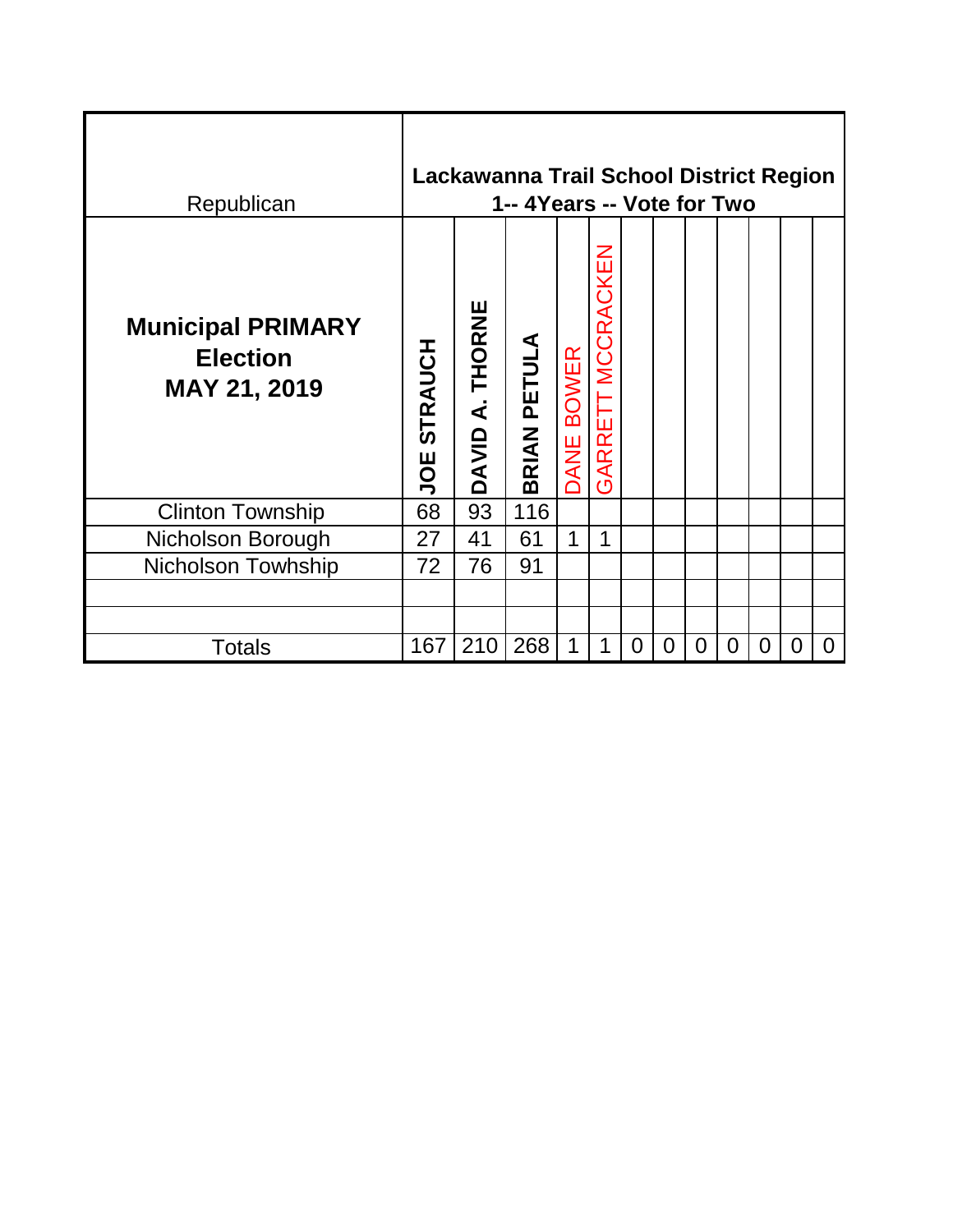| Republican                                                         | Lackawanna Trail School | <b>District Region 2-- 4</b><br><b>Years -- Vote for Two</b> |                  |            |                      |                         |   |   |
|--------------------------------------------------------------------|-------------------------|--------------------------------------------------------------|------------------|------------|----------------------|-------------------------|---|---|
| <b>Municipal PRIMARY</b><br><b>Election</b><br><b>MAY 21, 2019</b> | Michael W. Mould        | <b>DAVID THORNE</b>                                          | PETERSON<br>ERIC | BRIAN PETU | <b>BOWER</b><br>JANE | URG<br>ARAINE CVANDERBI |   |   |
| Factoryville Borough Ward 1                                        | 31                      | 1                                                            | 1                | 1          | 3                    | 1                       |   |   |
| Factoryville Borough Ward 2                                        | 37                      | 5                                                            |                  |            | 3                    |                         |   |   |
|                                                                    |                         |                                                              |                  |            |                      |                         |   |   |
|                                                                    |                         |                                                              |                  |            |                      |                         |   |   |
|                                                                    |                         |                                                              |                  |            |                      |                         |   |   |
| Totals                                                             | 68                      | 6                                                            | 1                | 1          | 6                    | 1                       | 0 | 0 |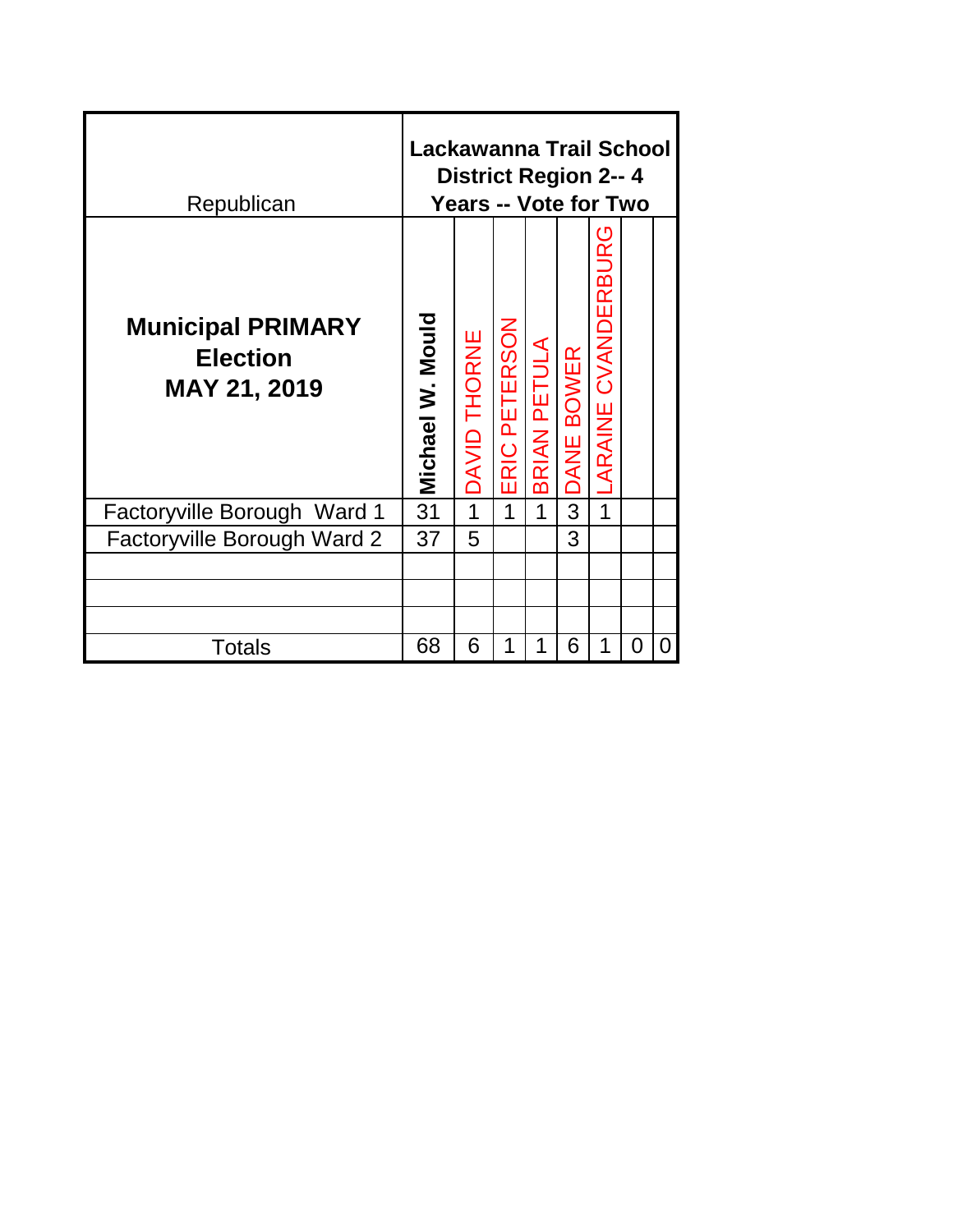| Democratic                                                         |                 |                       | Lackawanna Trail School<br>District Region 1-- 4Years --<br><b>Vote for Two</b> |            |                   |                 |                      |          |   |   |
|--------------------------------------------------------------------|-----------------|-----------------------|---------------------------------------------------------------------------------|------------|-------------------|-----------------|----------------------|----------|---|---|
| <b>Municipal PRIMARY</b><br><b>Election</b><br><b>MAY 21, 2019</b> | DAVID A. THORNE | <b>STRAUCH</b><br>JOE | <b>BRIAN PETULA</b>                                                             | DANE BOWER | CHARLES LITWIN JR | ANTHONY BELLANC | <b>KEVIN MULHERN</b> |          |   |   |
| <b>Clinton Township</b>                                            | 45              | 25                    | 54                                                                              | 5          |                   |                 |                      |          |   |   |
| Nicholson Borough                                                  | 34              | 9                     | 41                                                                              | 1          | 1                 |                 |                      |          |   |   |
| <b>Nicholson Towhship</b>                                          | 35              | 22                    | 36                                                                              | 1          |                   | 1               |                      |          |   |   |
|                                                                    |                 |                       |                                                                                 |            |                   |                 |                      |          |   |   |
|                                                                    |                 |                       |                                                                                 |            |                   |                 |                      |          |   |   |
| <b>Totals</b>                                                      | 114             | 56                    | 131                                                                             | 7          | 1                 | 1               | 1                    | $\Omega$ | 0 | 0 |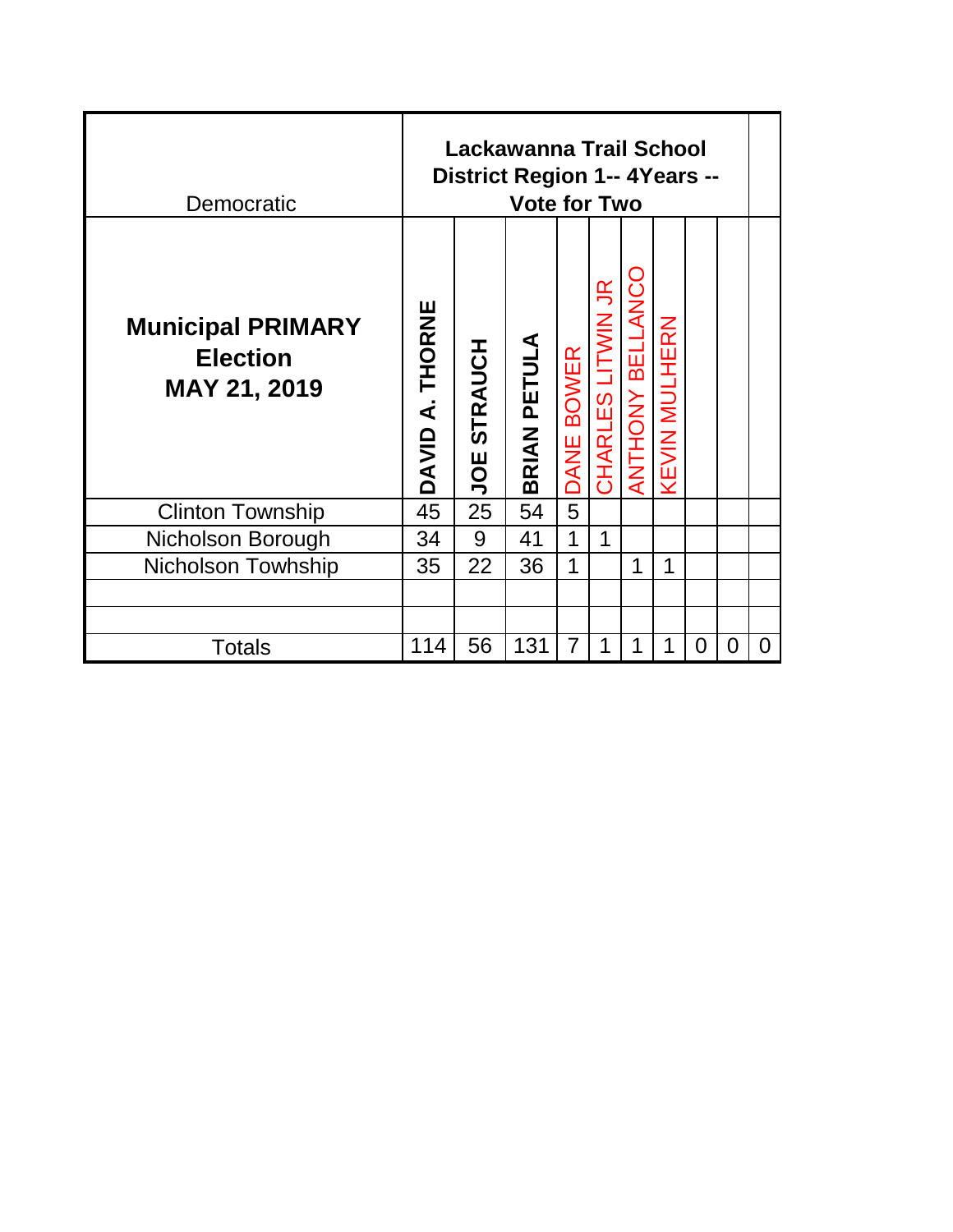| Democratic                                                  |                     |                | Lackawanna Trail School District Region<br>2-- 4 Years -- Vote for Two |              |                   |                       |                      |                   |          |   |   |          |
|-------------------------------------------------------------|---------------------|----------------|------------------------------------------------------------------------|--------------|-------------------|-----------------------|----------------------|-------------------|----------|---|---|----------|
| <b>Municipal PRIMARY</b><br><b>Election</b><br>MAY 21, 2019 | Mould<br>Michael W. | BRIAN PETULA   | DANE BOWER                                                             | DAVID THORNE | <b>ANDY BOWER</b> | <b>JOSEPH STRAUCH</b> | <b>KEVIN DIKEMAN</b> | <b>TIM NELSON</b> |          |   |   |          |
| Factoryville Borough Ward 1                                 | 23                  | $\overline{2}$ | 6                                                                      | 1            | 1                 | $\mathbf 1$           | 1                    |                   |          |   |   |          |
| Factoryville Borough Ward 2                                 | 31                  | 1              | 8                                                                      |              |                   |                       |                      | 1                 |          |   |   |          |
|                                                             |                     |                |                                                                        |              |                   |                       |                      |                   |          |   |   |          |
|                                                             |                     |                |                                                                        |              |                   |                       |                      |                   |          |   |   |          |
|                                                             |                     |                |                                                                        |              |                   |                       |                      |                   |          |   |   |          |
| <b>Totals</b>                                               | 54                  | 3              | 14                                                                     |              | 1                 |                       |                      |                   | $\Omega$ | 0 | 0 | $\Omega$ |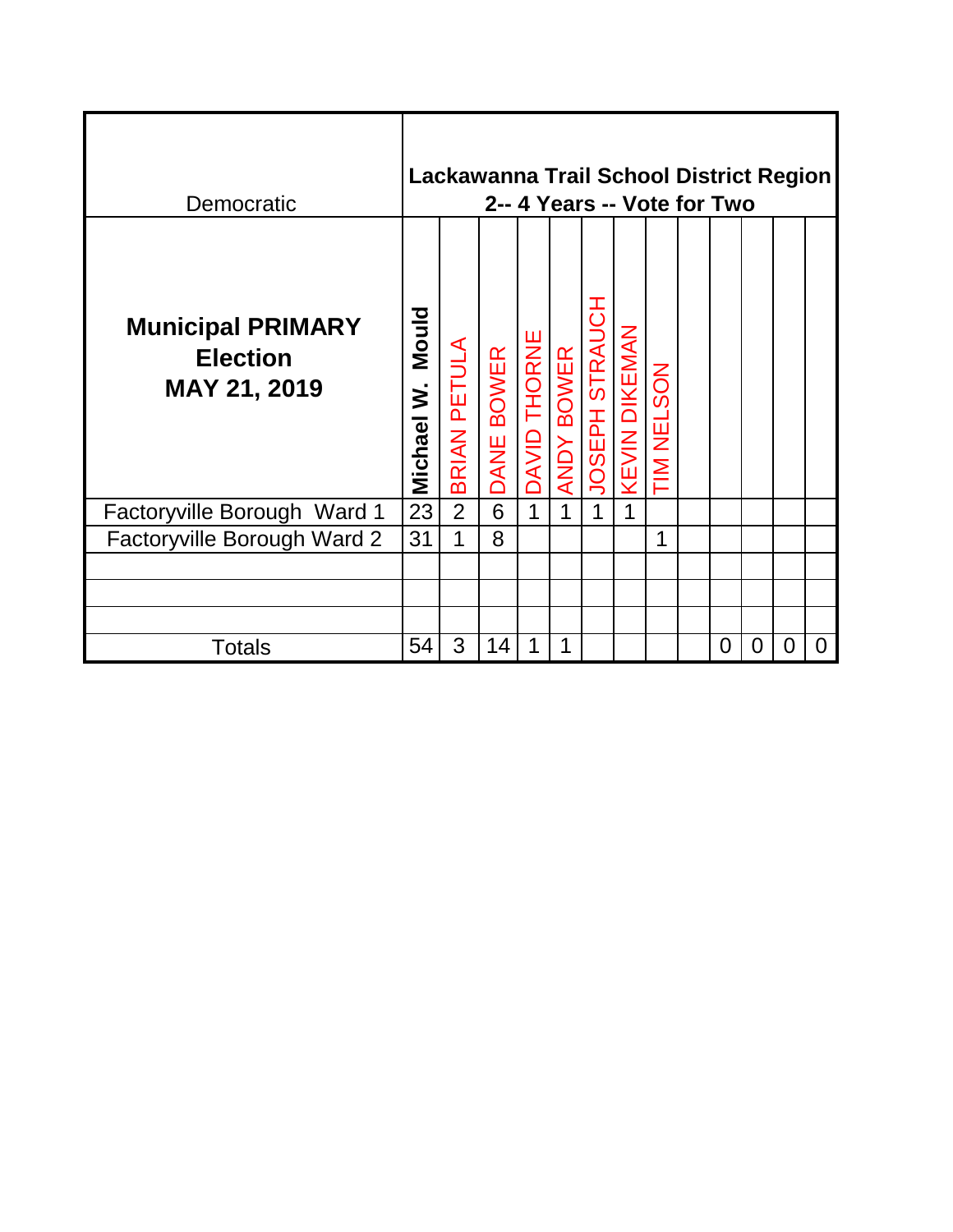| Republican                                                                   |                         |                |                              | Lake Lehman School Region 1<br>4 Years Vote for not more than 2 |  |  |     |        |  |
|------------------------------------------------------------------------------|-------------------------|----------------|------------------------------|-----------------------------------------------------------------|--|--|-----|--------|--|
| <b>Municipal</b><br><b>PRIMARY</b><br><b>Election</b><br><b>MAY 21, 2019</b> | Farrell<br>ine<br>orral | SARAH KASHATUS | <b>SAYLOR</b><br><b>SARH</b> |                                                                 |  |  |     |        |  |
| Noxen Township                                                               | 76                      | 1              | 2                            |                                                                 |  |  |     |        |  |
| <b>Totals</b>                                                                | 76                      | 1              | $\overline{2}$               | O                                                               |  |  | ( ) | $\Box$ |  |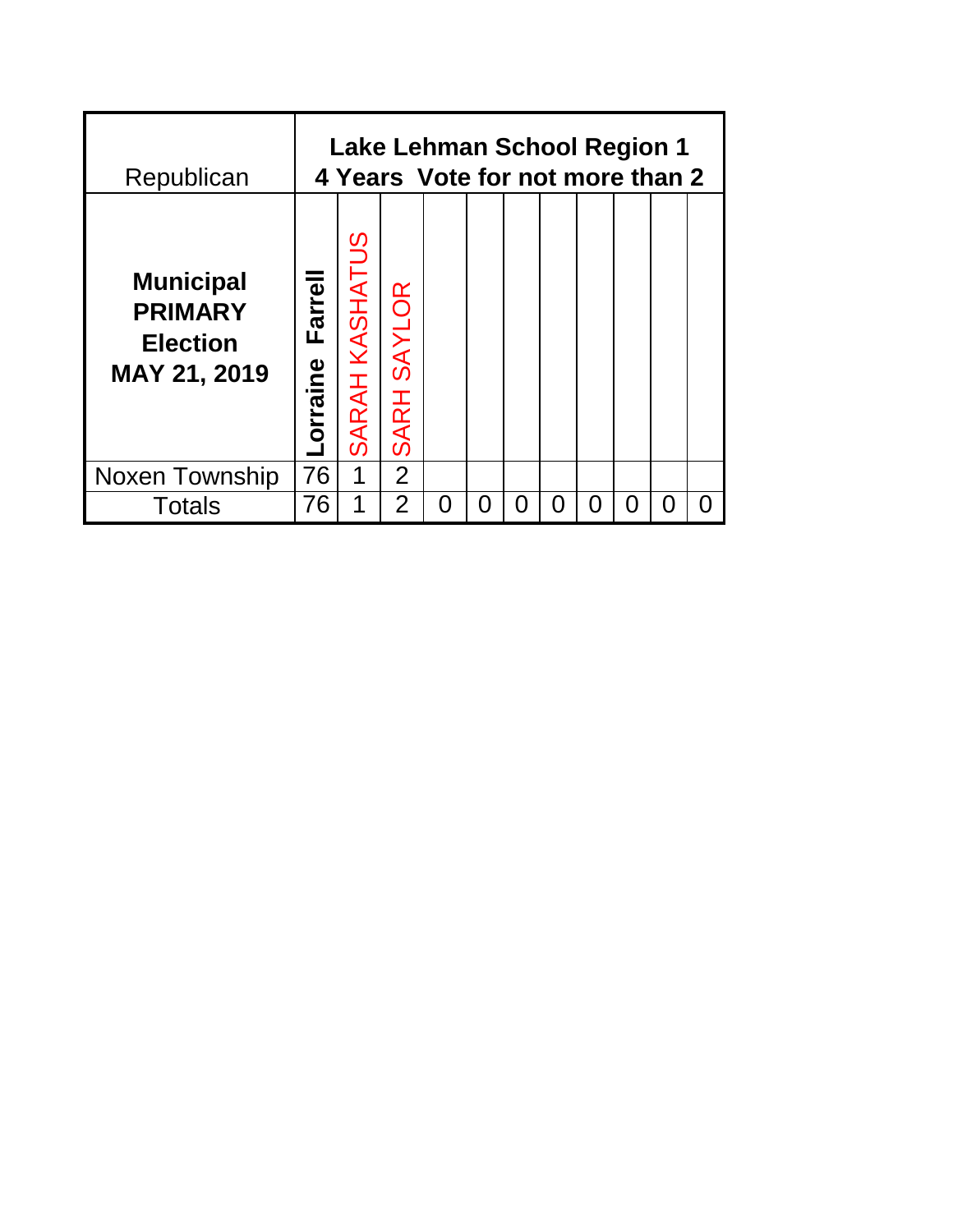| Democratic                                                            |                           |                         | <b>Lake Lehman School Region 1</b><br>4 Yrs Vote for not more than 2 |     |   |   |   |  |  |
|-----------------------------------------------------------------------|---------------------------|-------------------------|----------------------------------------------------------------------|-----|---|---|---|--|--|
| <b>Municipal</b><br><b>PRIMARY</b><br><b>Election</b><br>MAY 21, 2019 | <b>Farrell</b><br>orraine | <b>MCDONAL</b><br>INHOL |                                                                      |     |   |   |   |  |  |
| Noxen Township                                                        | 27                        | 22                      |                                                                      |     |   |   |   |  |  |
| Totals                                                                | 27                        | 22                      |                                                                      | ( ) | ŋ | Ω | Ω |  |  |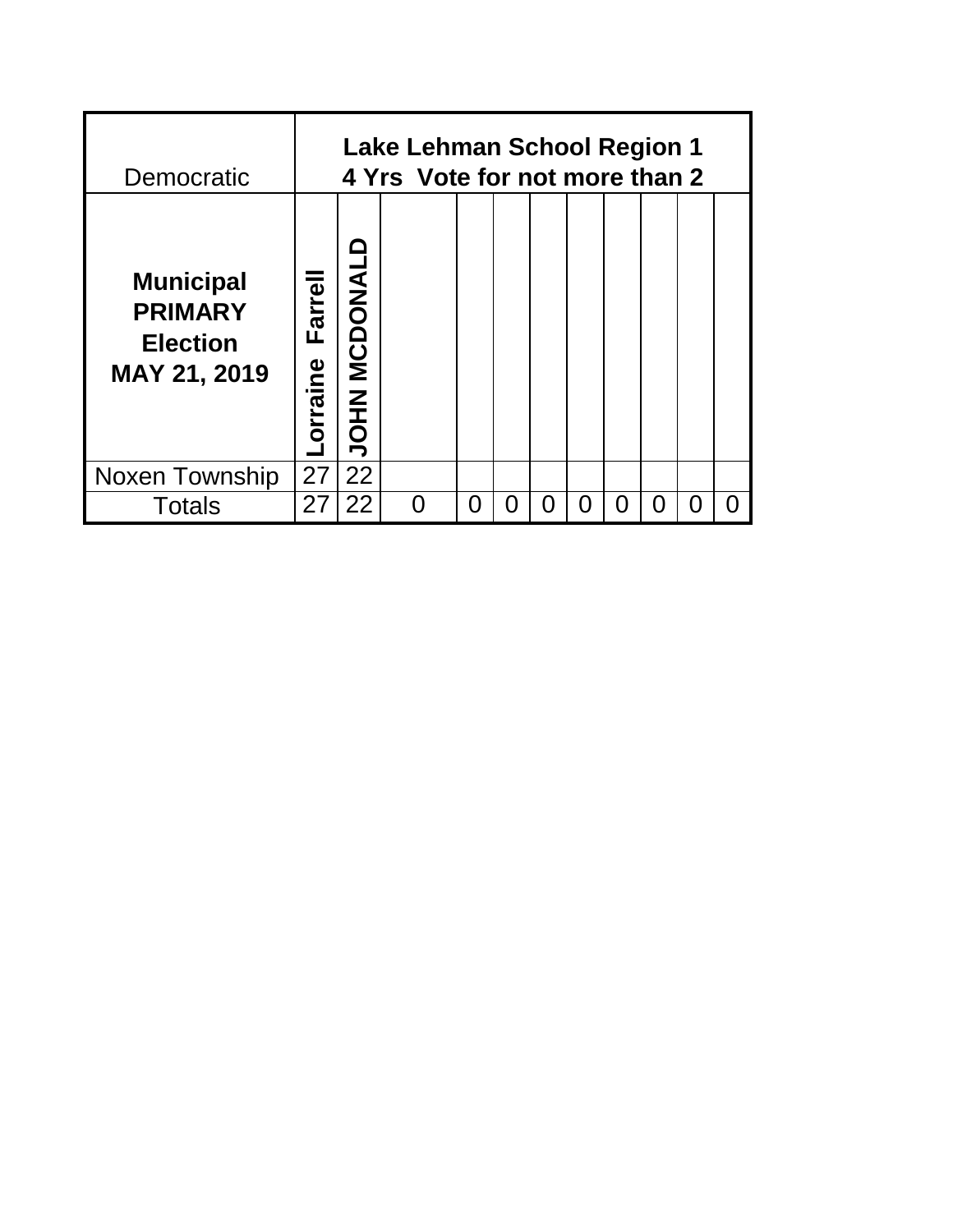| Republican                                        |                       | Tunkhannock Area School District Region 1-- 4 Years Vote for One |                |         |              |                         |                                     |              |                      |                   |                                      |              |                                            |                             |                           |                   |   |   |   |
|---------------------------------------------------|-----------------------|------------------------------------------------------------------|----------------|---------|--------------|-------------------------|-------------------------------------|--------------|----------------------|-------------------|--------------------------------------|--------------|--------------------------------------------|-----------------------------|---------------------------|-------------------|---|---|---|
| <b>Municipal PRIMARY Election</b><br>MAY 21, 2019 | <b>Bennett</b><br>iao | ღ<br>SPANGENBER<br><b>PAUL</b>                                   | ABE KUKUCHKA   | DAN GAY | FRED HARDING | <b>WILLIAM O'CONNER</b> | ₽<br><b>CONR</b><br><b>PAULETTE</b> | ANYONEBUTHER | ARNOLD<br><b>TOH</b> | <b>JOHN KEEFE</b> | ĹП<br><b>IIMS</b><br><b>BENJAMIN</b> | SWILLEY<br>들 | <b>NOS</b><br><b>ANDER</b><br><b>KAREN</b> | <b>ADAMS</b><br><b>LXHd</b> | <b>BU</b><br><b>ONVAC</b> | ⋖<br>SHE,<br>의 IE |   |   |   |
| <b>Eaton Township</b>                             | 216                   | 1                                                                | $\overline{2}$ | 1       | 1            | $\overline{2}$          |                                     |              |                      |                   |                                      |              |                                            |                             |                           |                   |   |   |   |
| <b>Forkston Township</b>                          | 50                    |                                                                  |                |         |              |                         | 1                                   |              |                      |                   |                                      |              |                                            |                             |                           |                   |   |   |   |
| Lemon Township                                    | 161                   |                                                                  |                | 1       |              |                         |                                     | 1            | 1                    |                   |                                      |              |                                            |                             |                           |                   |   |   |   |
| Mehoopany Township                                | 130                   |                                                                  |                |         |              |                         |                                     |              |                      |                   | 1                                    | 1            | 1                                          | ۸                           |                           |                   |   |   |   |
| North Branch Township                             | 38                    |                                                                  |                |         |              |                         |                                     |              |                      |                   |                                      |              |                                            |                             |                           |                   |   |   |   |
| <b>Washington Township</b>                        | 183                   |                                                                  |                |         |              |                         |                                     |              |                      |                   |                                      |              |                                            |                             | 1                         | 1                 |   |   |   |
| Windham Township                                  | 52                    |                                                                  |                |         |              |                         |                                     |              |                      |                   |                                      |              |                                            |                             |                           |                   |   |   |   |
| <b>Totals</b>                                     | 830                   | 1                                                                | $\overline{2}$ | 2       |              | 2                       |                                     | 1            |                      |                   | 1                                    | 1            | 1                                          |                             | 1                         |                   | 0 | 0 | 0 |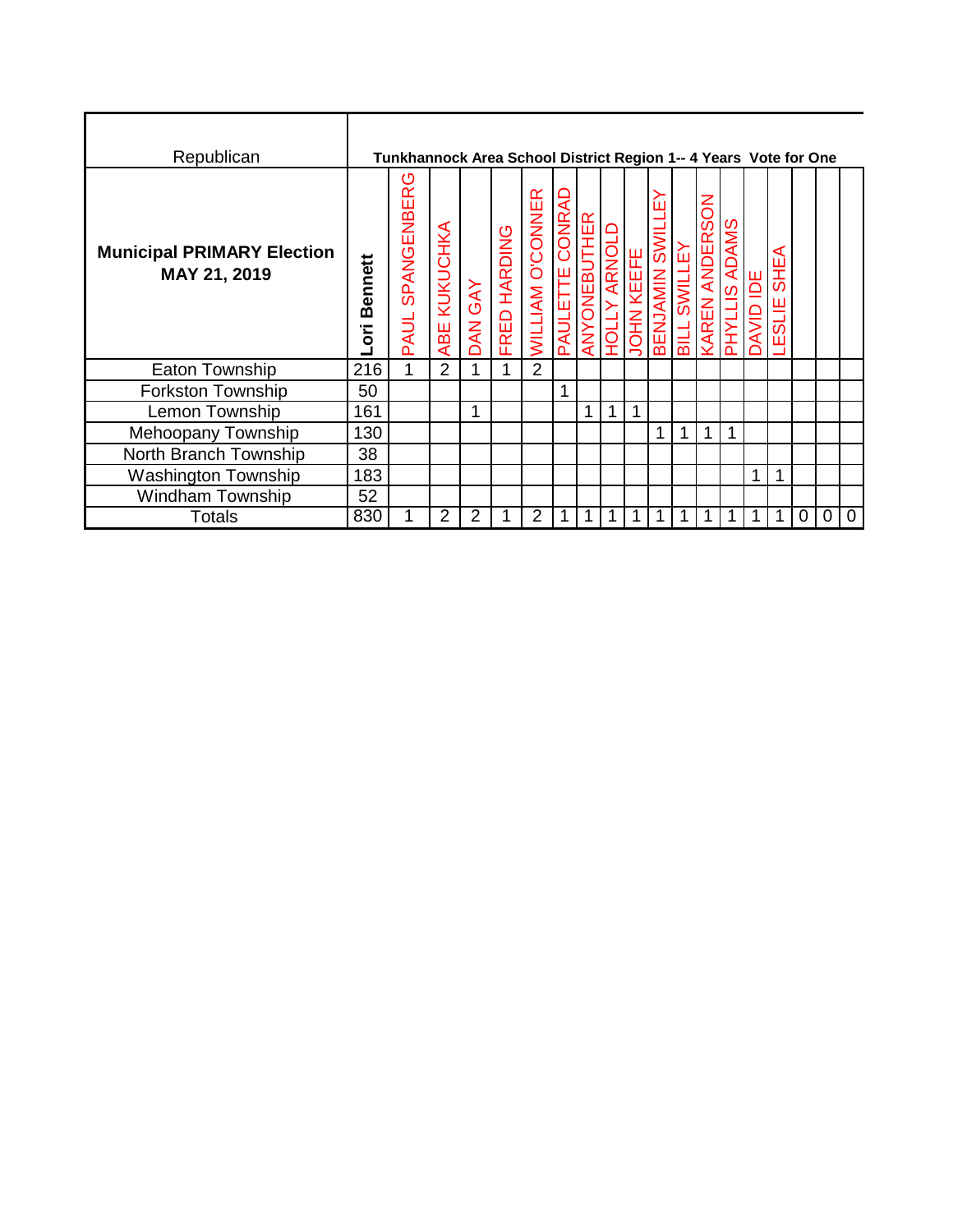| <b>DEMOCRATIC</b>                                 |                                  | <b>Tunkhannock Area School District</b><br>Region 1-- 4 Years Vote for One |                    |               |         |                         |                     |                  |                       |   |   |
|---------------------------------------------------|----------------------------------|----------------------------------------------------------------------------|--------------------|---------------|---------|-------------------------|---------------------|------------------|-----------------------|---|---|
| <b>Municipal PRIMARY Election</b><br>MAY 21, 2019 | <b>BENNET</b><br>$\overline{OR}$ | <b><i>MILLIAM WEIDNER</i></b>                                              | <b>RYAN KILKER</b> | ANNIE SHAFFER | PATRICK | SHEBBY<br><b>dITIHE</b> | <b>TREVOR BROWN</b> | <b>OHN HUMME</b> | SPROW<br><b>VENDY</b> |   |   |
| Eaton Township                                    | 4                                | $\mathbf 1$                                                                |                    |               |         |                         |                     |                  |                       |   |   |
| <b>Forkston Township</b>                          |                                  |                                                                            |                    |               |         |                         |                     |                  |                       |   |   |
| Lemon Township                                    | 2                                |                                                                            |                    |               |         |                         |                     |                  |                       |   |   |
| Mehoopany Township                                |                                  |                                                                            | 1                  |               |         |                         |                     |                  |                       |   |   |
| North Branch Township                             |                                  |                                                                            |                    | 1             |         |                         |                     |                  |                       |   |   |
| <b>Overfield Township</b>                         | 1                                | 1                                                                          |                    |               | 1       | 1                       | 1                   |                  |                       |   |   |
| <b>Washington Township</b>                        | 1                                |                                                                            |                    |               |         |                         |                     |                  |                       |   |   |
| <b>Windham Township</b>                           | 1                                |                                                                            |                    |               |         |                         |                     | 1                | 1                     |   |   |
| Totals                                            | 9                                | 2                                                                          | 1                  |               |         |                         |                     |                  |                       | 0 | 0 |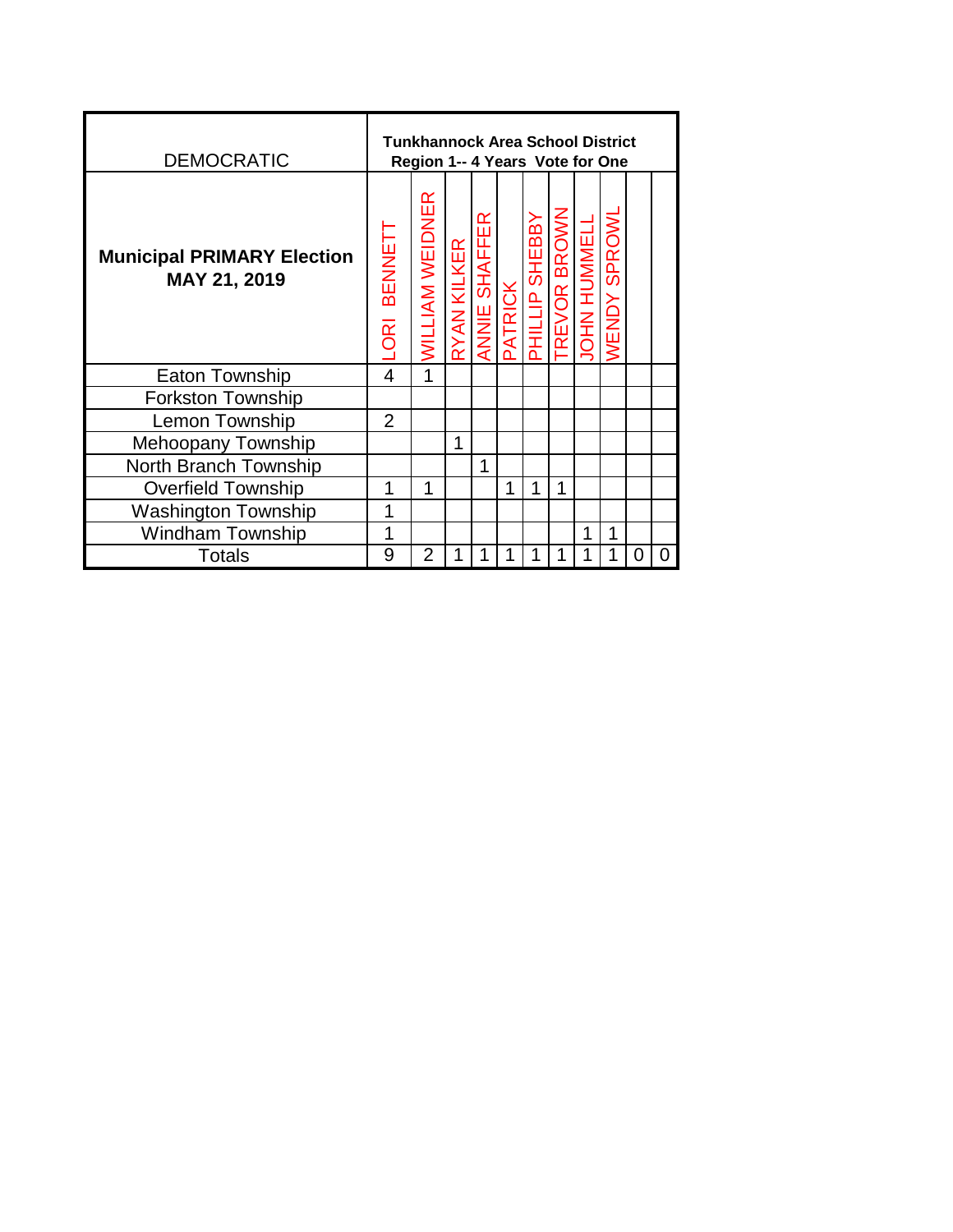| Republican                                        |                         | Tunkhannock Area School District Region 2-- 4 Years Vote for Two |                              |                     |                     |                                 |                                    |                              |                       |                                                        |                 |   |                                 |        |                    |             |                        |   |  |
|---------------------------------------------------|-------------------------|------------------------------------------------------------------|------------------------------|---------------------|---------------------|---------------------------------|------------------------------------|------------------------------|-----------------------|--------------------------------------------------------|-----------------|---|---------------------------------|--------|--------------------|-------------|------------------------|---|--|
| <b>Municipal PRIMARY Election</b><br>MAY 21, 2019 | Prebola<br>œ<br>William | Weidner<br>William                                               | <b>MId719</b><br><b>AURA</b> | BENNET<br><b>BO</b> | <b>HARDY</b><br>BEN | <b>BISHOP</b><br>$\overline{R}$ | ഗ<br><b>TEETER</b><br><b>SCOTT</b> | <b>GILPIN</b><br><b>IZUS</b> | <b>DAVIS</b><br>CHRIS | $\equiv$<br>$\tilde{\mathbb{F}}$<br>っ<br><b>OUNNOC</b> | /ES<br>REE<br>出 | ๔ | MO<br>$\bar{\bar{\alpha}}$<br>ш | ₹<br>⋝ | JPINSKI<br>ЦL<br>൶ | C<br>C<br>ഗ | <b>IKINS</b><br>щ<br>ш | Ø |  |
| <b>Falls Township</b>                             | 166                     | 176                                                              | 2                            | 3                   |                     |                                 |                                    | 2                            |                       |                                                        |                 |   |                                 |        |                    |             |                        |   |  |
| Monroe Township                                   | 155                     | 142                                                              |                              |                     |                     |                                 |                                    |                              |                       | 2                                                      |                 |   |                                 |        |                    |             |                        |   |  |
| Northmoreland Township                            | 152                     | 144                                                              |                              |                     |                     |                                 |                                    |                              |                       |                                                        |                 |   |                                 |        |                    |             |                        |   |  |
| <b>Overfield Township</b>                         | 126                     | 129                                                              |                              | 3                   |                     |                                 |                                    |                              |                       |                                                        |                 |   |                                 |        |                    |             |                        |   |  |
| Totals                                            | 599                     | 591                                                              | 2                            | 6                   |                     |                                 |                                    | 2                            |                       | 2                                                      |                 |   |                                 | 1      |                    |             |                        |   |  |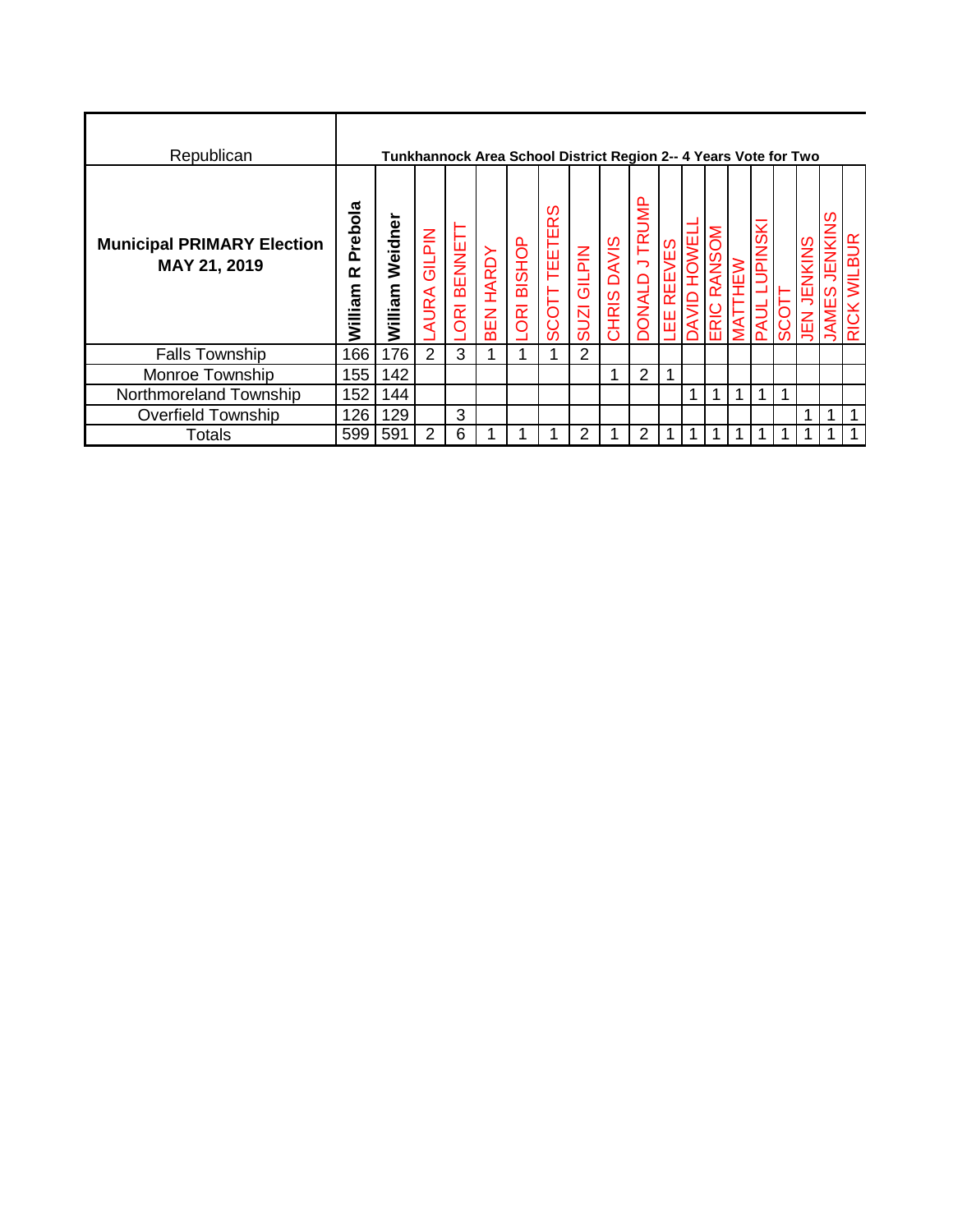| <b>DEMOCRATIC</b>                                 |                                  | Tunkhannock Area School Distric Region 2-- 4 |                     |                        |                                                            | <b>Years Vote for Two</b> |                                    |                   |                                         |                           |                |   |   |   |
|---------------------------------------------------|----------------------------------|----------------------------------------------|---------------------|------------------------|------------------------------------------------------------|---------------------------|------------------------------------|-------------------|-----------------------------------------|---------------------------|----------------|---|---|---|
| <b>Municipal PRIMARY Election</b><br>MAY 21, 2019 | HENRY<br>$\overline{\mathbf{z}}$ | <b>UNREADABLE</b>                            | <b>MILLIAM PREB</b> | GREENIP<br><b>ANDY</b> | BENNE <sup>-</sup><br>$\overline{\widetilde{\mathrm{BS}}}$ | <b>ONA MANGLAVIT</b>      | <b>ORY</b><br>GREG<br><b>SHANA</b> | <b>RAS</b><br>NAC | <b>NHOB</b><br>$\overline{AS}$<br>DONGL | <b>JVENDE</b><br><b>Z</b> | WEIDNER<br>ĄΜ  |   |   |   |
| <b>Falls Township</b>                             | 1                                | 1                                            |                     | 1                      |                                                            |                           |                                    |                   |                                         |                           |                |   |   |   |
| <b>Monroe Township</b>                            |                                  |                                              | 1                   |                        | $\overline{2}$                                             |                           |                                    | 1                 | 1                                       |                           |                |   |   |   |
| Northmoreland Township                            |                                  |                                              |                     |                        |                                                            |                           |                                    |                   |                                         | 1                         | $\overline{2}$ |   |   |   |
| <b>Overfield Township</b>                         |                                  |                                              |                     |                        |                                                            |                           |                                    |                   |                                         |                           |                |   |   |   |
| <b>Washington Township</b>                        |                                  |                                              |                     |                        |                                                            |                           |                                    |                   |                                         |                           |                |   |   |   |
| <b>Windham Township</b>                           |                                  |                                              |                     |                        |                                                            |                           |                                    |                   |                                         |                           |                |   |   |   |
| <b>Totals</b>                                     |                                  |                                              | $\overline{2}$      |                        | 3                                                          |                           |                                    |                   |                                         |                           | $\overline{2}$ | 0 | 0 | ი |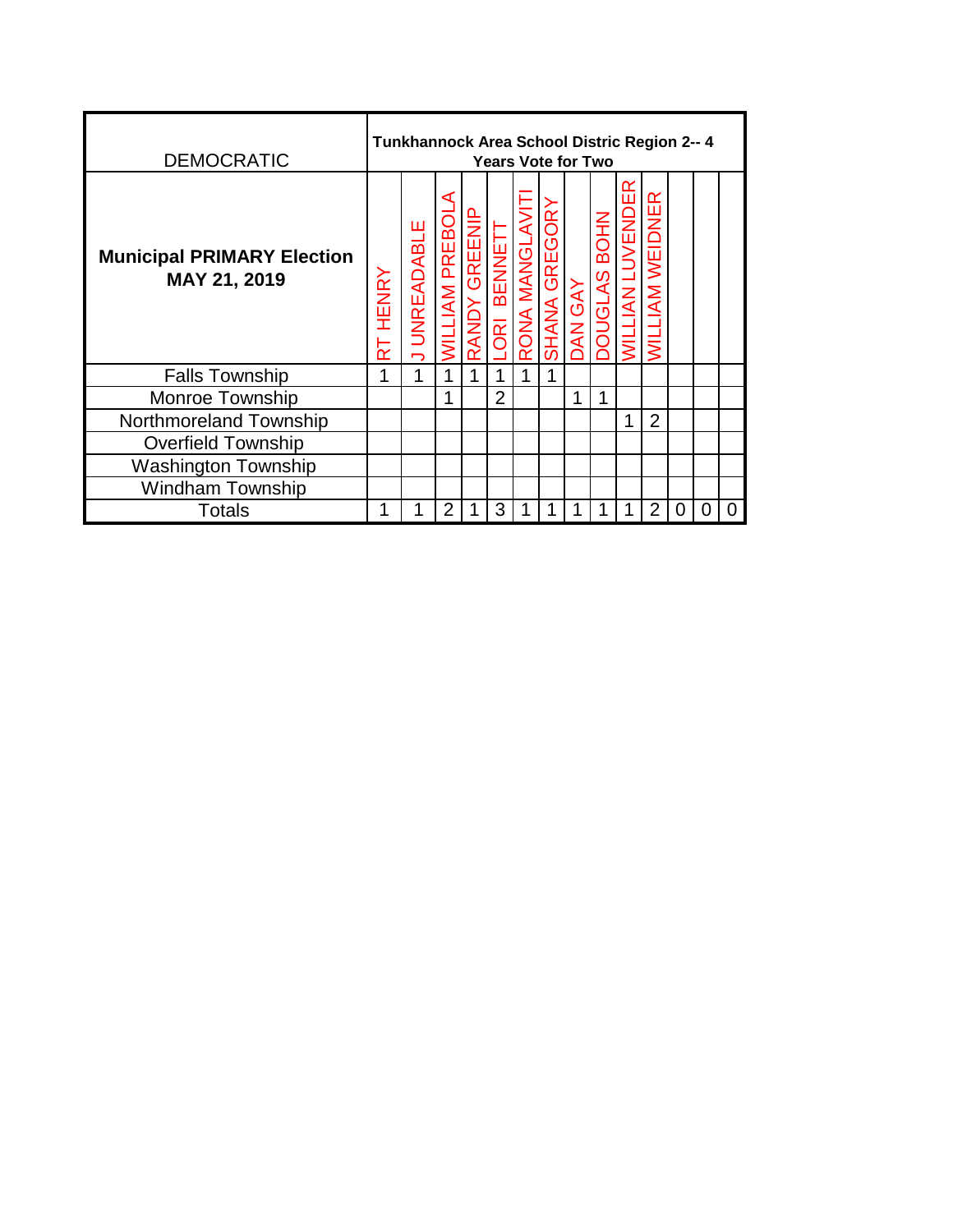| Republican                                        |               | Tunkhannock Area School District Region 3 -- 4 |            |              |               | Years Vote for one |            |                         |                                  |                          |            |                         |   |   |   |
|---------------------------------------------------|---------------|------------------------------------------------|------------|--------------|---------------|--------------------|------------|-------------------------|----------------------------------|--------------------------|------------|-------------------------|---|---|---|
| <b>Municipal PRIMARY Election</b><br>MAY 21, 2019 | Burke<br>John | DAN GAY                                        | RON KASUSA | DAVE WIGGANS | <b>ADONIA</b> | <b>TH WIL</b>      | ORI BENNET | <b>THIN AN P VATHAN</b> | <b>LOSKI</b><br><b>ETO BARZI</b> | $\leq$<br><b>BRADLEY</b> | ED HARDING | GIBBONS<br><b>SUSAN</b> |   |   |   |
| Tunkhannock Borough Ward 1                        | 45            | 1                                              |            |              |               |                    |            |                         |                                  |                          |            |                         |   |   |   |
| Tunkhannock Borough Ward 2                        | 97            |                                                | 1          |              |               |                    |            |                         |                                  |                          |            |                         |   |   |   |
| Tunkhannock Borough Ward 3                        | 44            |                                                |            | 1            |               |                    |            |                         |                                  |                          |            |                         |   |   |   |
| Tunkhannock Borough Ward 4                        | 62            |                                                |            |              |               |                    |            |                         |                                  |                          |            |                         |   |   |   |
| Tunkhannock Township #1                           | 347           |                                                |            |              |               | 1                  | 1          | 1                       | 1                                |                          |            |                         |   |   |   |
| Tunkhannock Township #2                           | 202           | 1                                              |            |              |               |                    |            |                         |                                  |                          | 1          | 1                       |   |   |   |
| Totals                                            | 797           | $\overline{2}$                                 |            |              |               |                    |            |                         |                                  |                          |            |                         | 0 | 0 | 0 |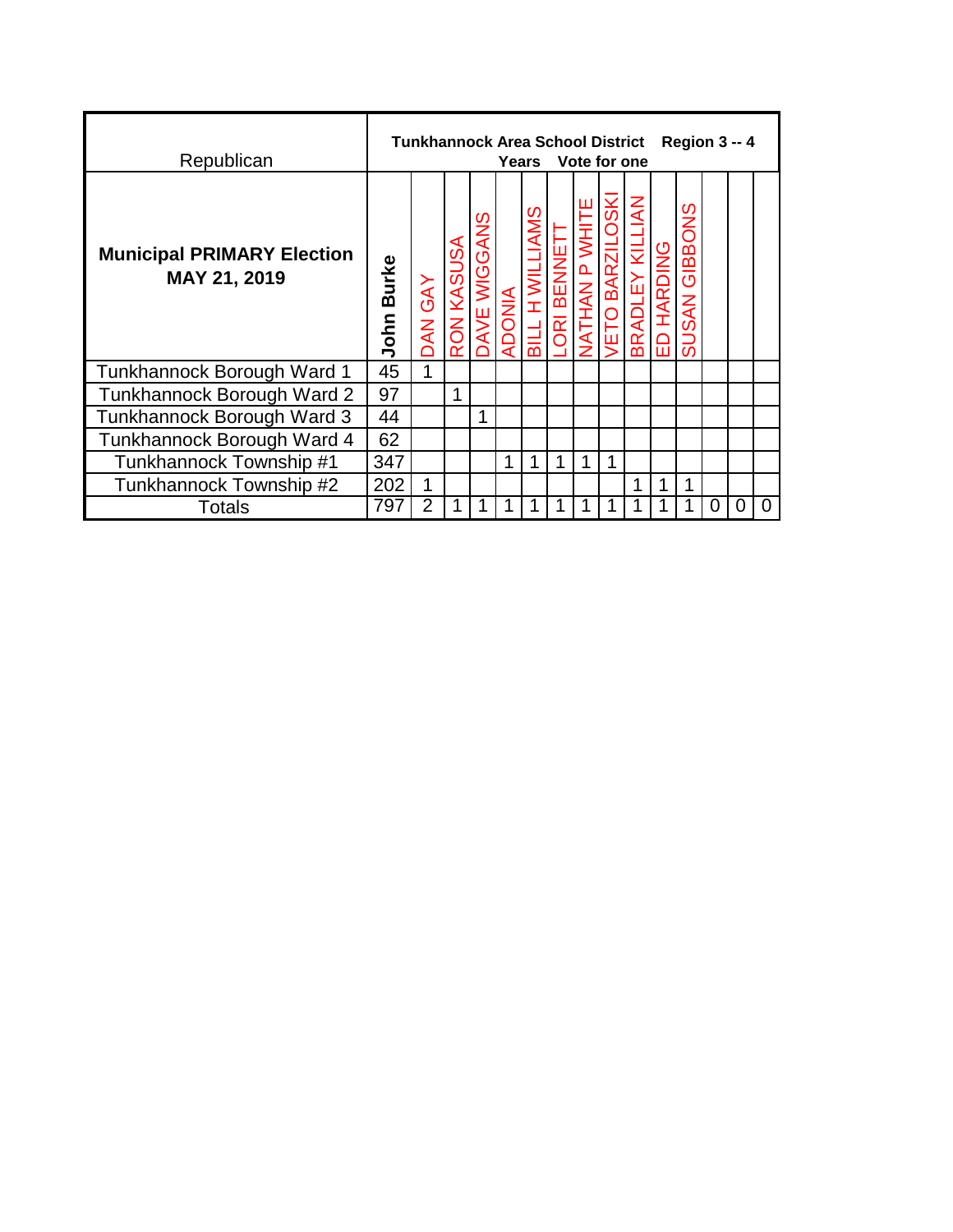| <b>DEMOCRATIC</b>                                 |            |                                          |             |                 | Tunkhannock Area School District<br>Region 3 -- 4 Years Vote for one |                   |   |  |
|---------------------------------------------------|------------|------------------------------------------|-------------|-----------------|----------------------------------------------------------------------|-------------------|---|--|
| <b>Municipal PRIMARY Election</b><br>MAY 21, 2019 | John Burke | BENNE<br>$\overline{\underline{\alpha}}$ | <b>JBEF</b> | 出<br><b>NHA</b> |                                                                      |                   |   |  |
| Tunkhannock Borough Ward 1                        | 15         |                                          |             |                 |                                                                      |                   |   |  |
| Tunkhannock Borough Ward 2                        | 40         | 1                                        |             | $\overline{2}$  |                                                                      |                   |   |  |
| Tunkhannock Borough Ward 3                        | 29         | 1                                        |             |                 |                                                                      |                   |   |  |
| Tunkhannock Borough Ward 4                        | 25         | $\overline{2}$                           |             |                 |                                                                      |                   |   |  |
| Tunkhannock Township #1                           | 137        | $\mathbf{1}$                             |             |                 |                                                                      |                   |   |  |
| Tunkhannock Township #2                           | 71         |                                          | 1           |                 |                                                                      |                   |   |  |
| <b>Totals</b>                                     | 31         | 5                                        |             | 2               | ( )                                                                  | $\mathbf{\Omega}$ | 0 |  |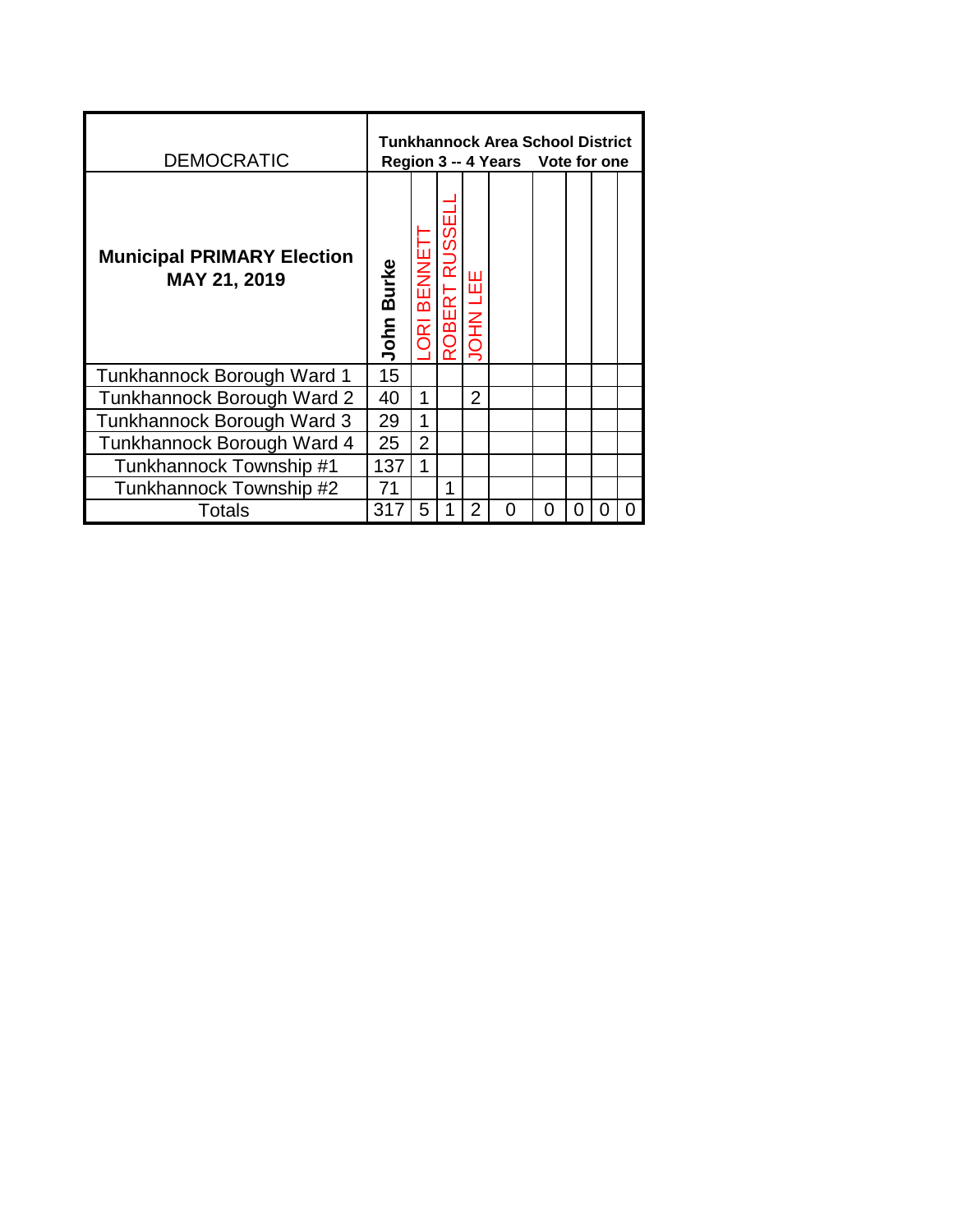| Republican                                                  |                     |                       |                  |                               |                 |             | <b>Wyalusing Area Region 3 --</b><br><b>Vote for two</b> | 4 Year |   |
|-------------------------------------------------------------|---------------------|-----------------------|------------------|-------------------------------|-----------------|-------------|----------------------------------------------------------|--------|---|
| <b>Municipal PRIMARY</b><br><b>Election</b><br>MAY 21, 2019 | Nicholas Vanderpool | <b>BROWN</b><br>CHRIS | STEPHEN REINHART | <b>PERVOST</b><br><b>BARB</b> | PHILLIP WURZLER | EDDIE DAVIS | FRANK HOLDREN                                            |        |   |
| <b>Braintrim Township</b>                                   | 47                  | $\overline{2}$        | 1                |                               |                 |             |                                                          |        |   |
| Laceyville Borough                                          | 19                  | 3                     |                  | 1                             | 1               | 1           | 1                                                        |        |   |
| <b>Windham Township</b>                                     | 12                  | 1                     |                  | 3                             |                 |             |                                                          |        |   |
|                                                             | 78                  | 6                     |                  |                               |                 |             |                                                          |        | O |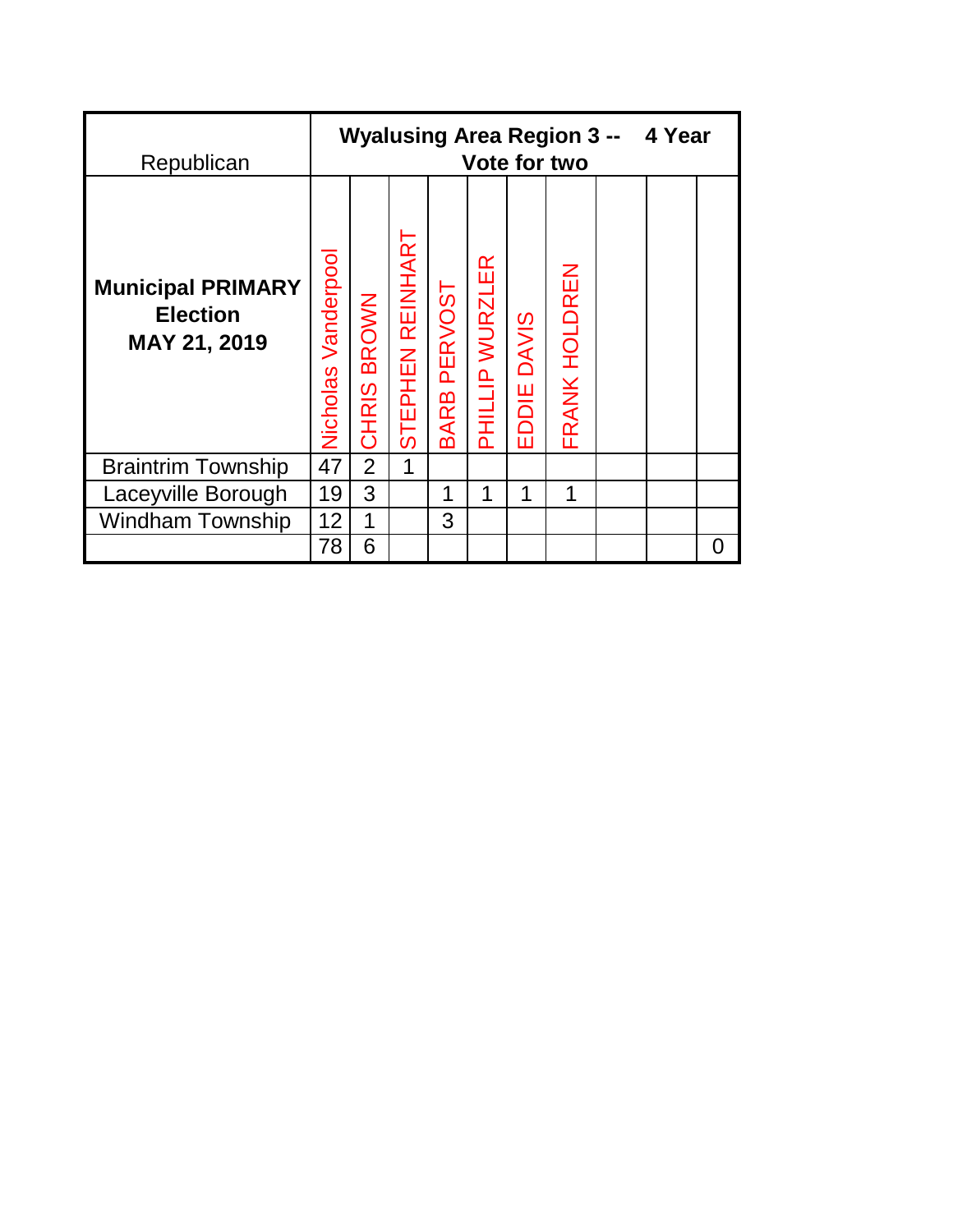| Democratic                                                  |                        | Year               |             | <b>Wyalusing Area Region 3 --</b><br>Vote for two |  | 4 |
|-------------------------------------------------------------|------------------------|--------------------|-------------|---------------------------------------------------|--|---|
| <b>Municipal PRIMARY</b><br><b>Election</b><br>MAY 21, 2019 | <b>BARBARA PREVOST</b> | NICHOLAS VANDERPOO | EDDIE DAVIS |                                                   |  |   |
| <b>Braintrim Township</b>                                   | 13                     | 11                 |             |                                                   |  |   |
| Laceyville Borough                                          | 4                      | $\overline{2}$     |             |                                                   |  |   |
| <b>Windham Township</b>                                     | 10                     | 4                  | 1           |                                                   |  |   |
|                                                             | 27                     | 17                 | 1           |                                                   |  |   |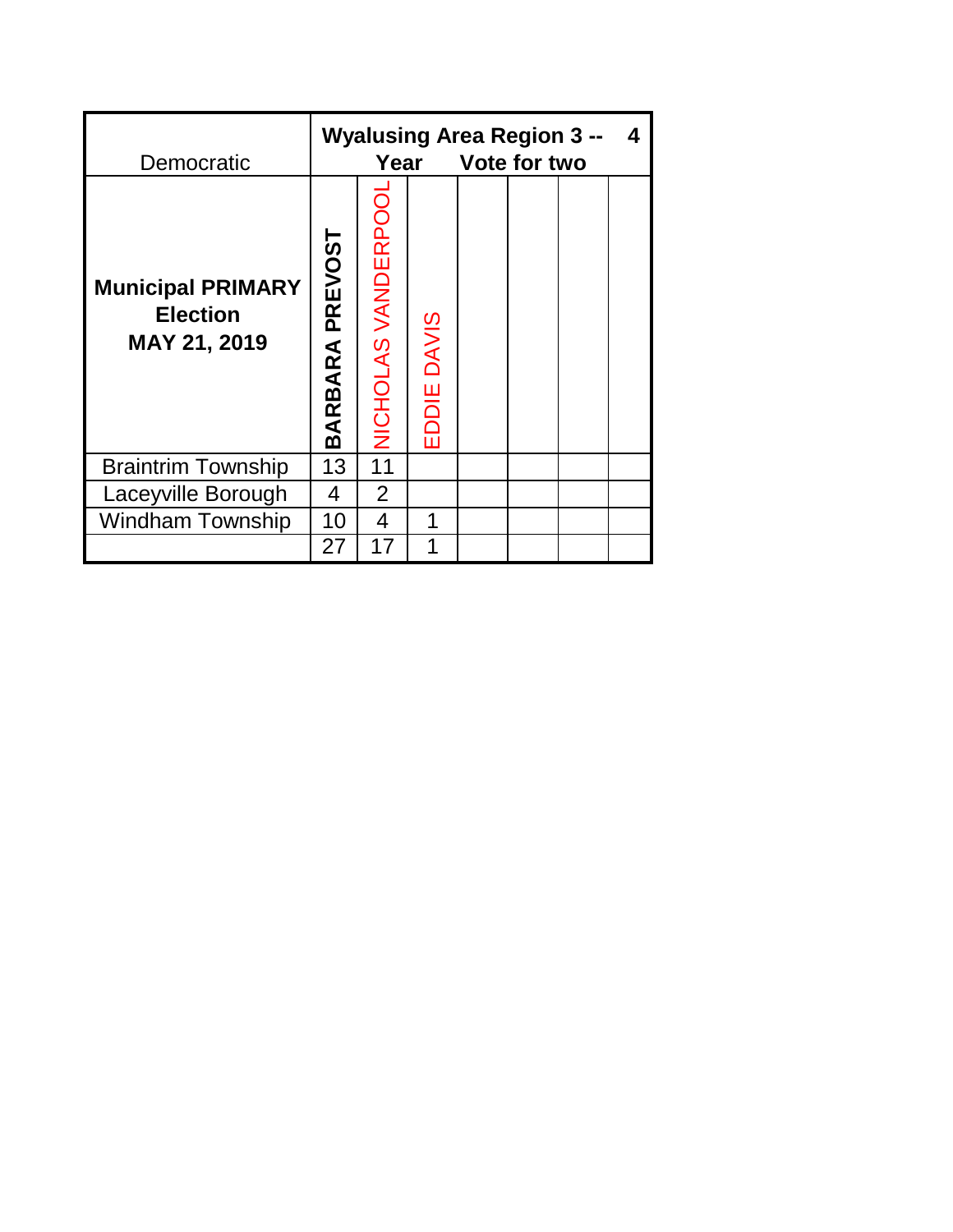| <b>REPUBLICAN</b>                                                     |                   |                              |                      |                     |                    |                                    |                    |                 |                               | Wyoming Area School District At Large 4 Years Vote for<br>not more than five |          |          |          |   |                |
|-----------------------------------------------------------------------|-------------------|------------------------------|----------------------|---------------------|--------------------|------------------------------------|--------------------|-----------------|-------------------------------|------------------------------------------------------------------------------|----------|----------|----------|---|----------------|
| <b>Municipal</b><br><b>PRIMARY</b><br><b>Election</b><br>MAY 21, 2019 | <b>TONIVALENT</b> | <b>BARTOL</b><br><b>NATT</b> | GIAMUSSO<br>0SS<br>œ | <b>JERRY STOFKO</b> | <b>BEST</b><br>ARA | $\mathbf{R}$<br>PRIBULA<br>LEONARD | CAMPENNI<br>PHILIP | MILISSA MIKULKA | <b>DARBY</b><br><b>SHERRY</b> | <b>OGAN BULLOCK</b>                                                          |          |          |          |   |                |
| <b>Exeter Township</b>                                                | 45                | 58                           | 25                   | 53                  | 40                 | 46                                 | 47                 |                 | 1                             | 1                                                                            |          |          |          |   |                |
|                                                                       | 45                | 58                           | 25                   | 53                  | 40                 | 46                                 | 47                 |                 |                               |                                                                              | $\Omega$ | $\Omega$ | $\Omega$ | 0 | $\overline{0}$ |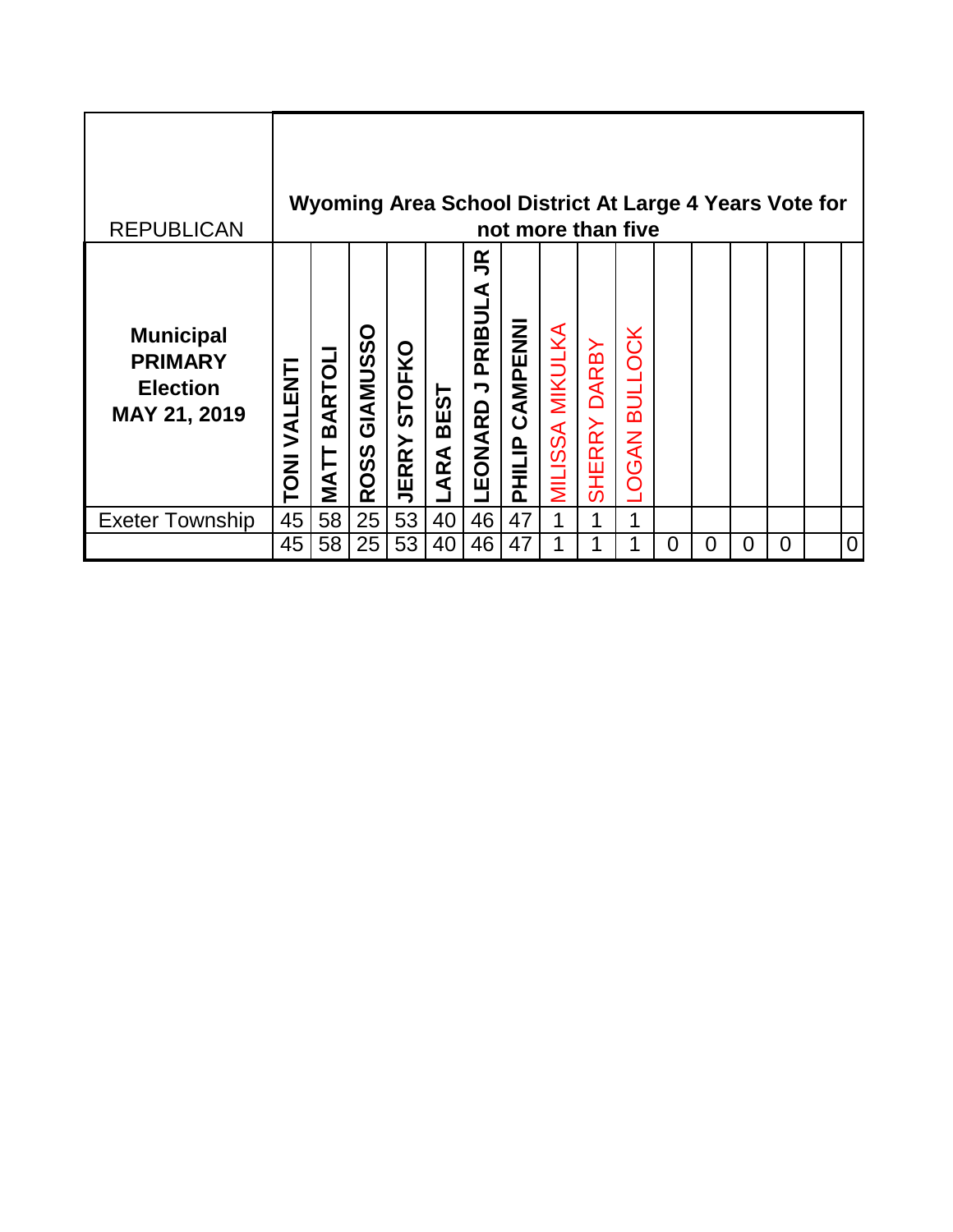| <b>DEMOCRATIC</b>                                                     |                          |                     |                       |                               |                 |                                               | Wyoming Area School District At Large<br>Years Vote for not more than five |   |   |   |   |   |   |
|-----------------------------------------------------------------------|--------------------------|---------------------|-----------------------|-------------------------------|-----------------|-----------------------------------------------|----------------------------------------------------------------------------|---|---|---|---|---|---|
| <b>Municipal</b><br><b>PRIMARY</b><br><b>Election</b><br>MAY 21, 2019 | CAMPENN<br><b>PHILIP</b> | <b>TONI VALENTI</b> | <b>BARTOLI</b><br>TAN | <b>STOFKO</b><br><b>IERRY</b> | EST<br>B<br>ARA | <b>GIANUSSO</b><br><u>ທ</u><br><b>SO</b><br>œ | $\tilde{\mathbf{r}}$<br>⋖<br>PRIBUI<br>ONARD<br>ப்                         |   |   |   |   |   |   |
| <b>Exeter Township</b>                                                | 17                       | 22                  | 17                    | 20                            | 21              | 8                                             | 14                                                                         |   |   |   |   |   |   |
|                                                                       | 17                       | 22                  | 17                    | 20                            | 21              | 8                                             | 14                                                                         | 0 | 0 | O | O | 0 | 0 |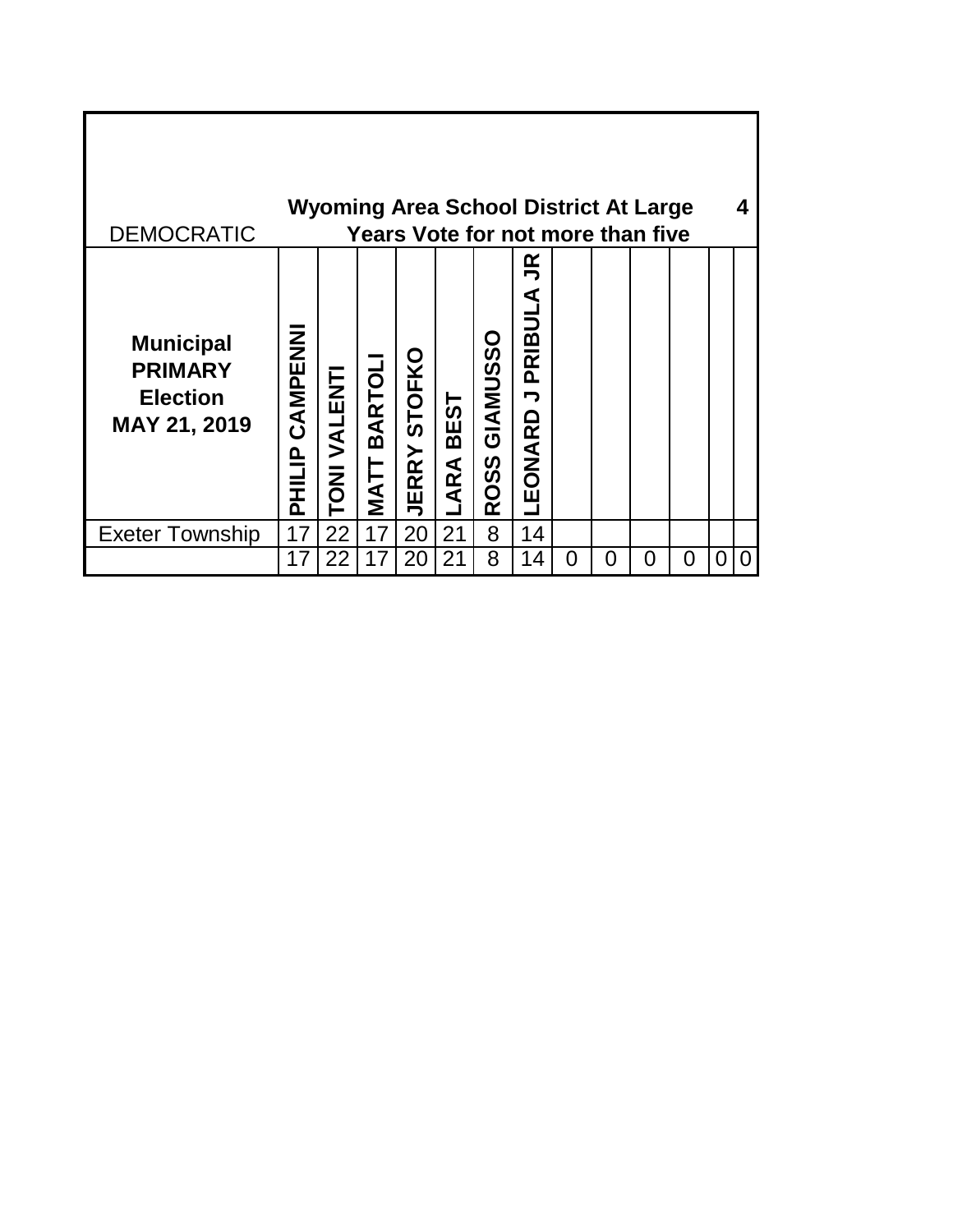| <b>OFFICE</b>                      | <b>VOTES</b> |
|------------------------------------|--------------|
| Auditor - 6 year - vote for one    |              |
| <b>CINDY NEWHART</b>               | $\mathbf{1}$ |
|                                    |              |
|                                    |              |
|                                    |              |
| Auditor 4 Year vote for one        |              |
| <b>DAVID P HELLER</b>              |              |
|                                    |              |
|                                    |              |
|                                    |              |
|                                    |              |
| Supervisor - 6 Year - vote for one |              |
| <b>DAVID P HELLER</b>              | 11           |
| <b>FRANK HOLDREN</b>               | $\mathbf{1}$ |
|                                    |              |
|                                    |              |
|                                    |              |
| Constable - 6 year - vote for one  |              |
|                                    |              |
|                                    |              |
|                                    |              |
|                                    |              |
|                                    |              |
|                                    |              |
|                                    |              |
|                                    |              |
|                                    |              |
|                                    |              |
|                                    |              |
|                                    |              |
|                                    |              |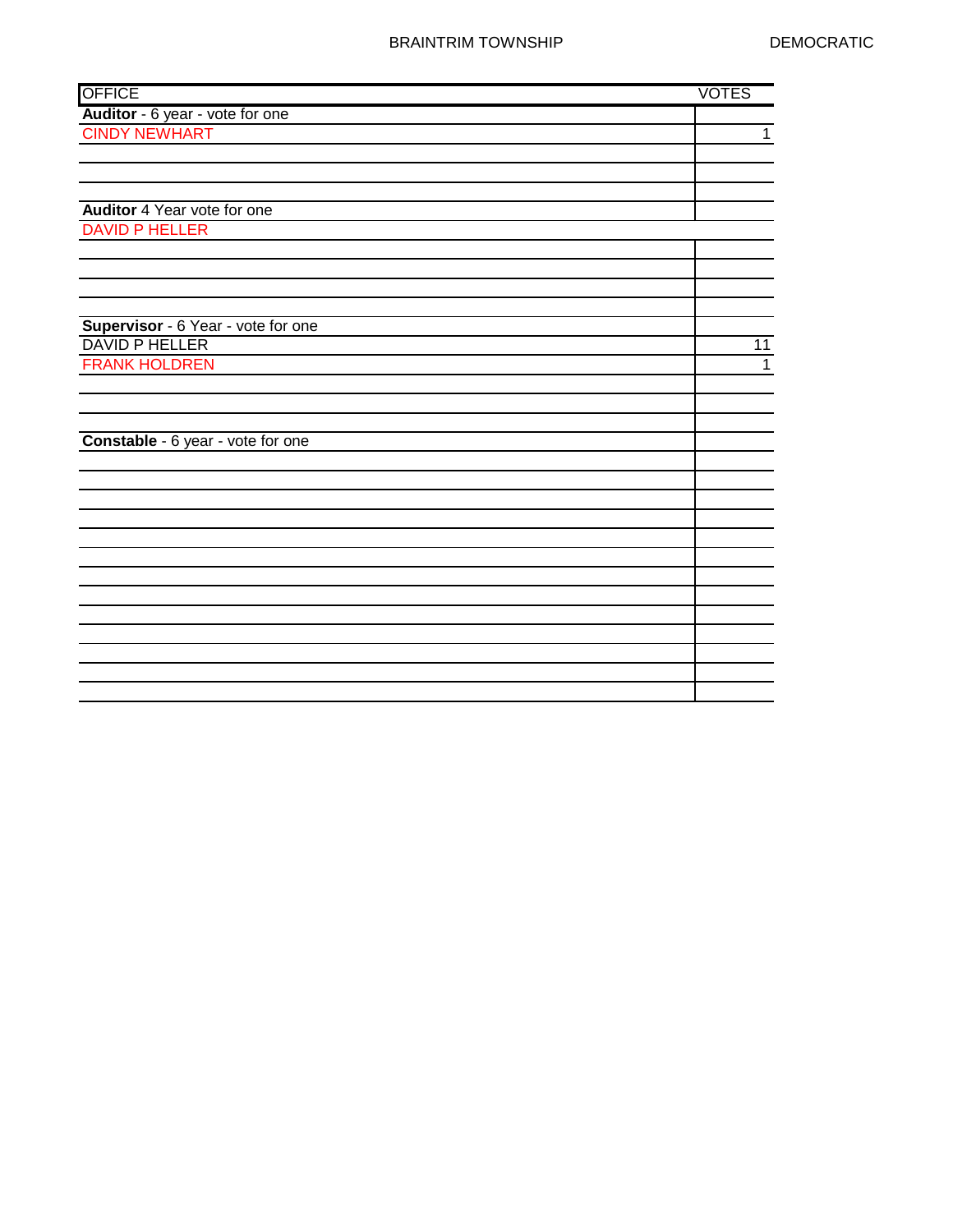| <b>OFFICE</b>                      | <b>VOTES</b>    |
|------------------------------------|-----------------|
| Auditor - 6 year - vote for one    |                 |
| <b>CARL SALSMAN</b>                | $\mathbf{1}$    |
|                                    |                 |
|                                    |                 |
|                                    |                 |
| Auditor - 4 Year - vote for one    |                 |
| <b>DEANN SUPERKO</b>               | 1               |
|                                    |                 |
|                                    |                 |
|                                    |                 |
|                                    |                 |
| Supervisor - 6 year - vote for one |                 |
| DAVID P HELLER                     | $\overline{37}$ |
|                                    |                 |
|                                    |                 |
|                                    |                 |
|                                    |                 |
| Constable - 6 year - vote for one  |                 |
|                                    |                 |
|                                    |                 |
|                                    |                 |
|                                    |                 |
|                                    |                 |
|                                    |                 |
|                                    |                 |
|                                    |                 |
|                                    |                 |
|                                    |                 |
|                                    |                 |
|                                    |                 |
|                                    |                 |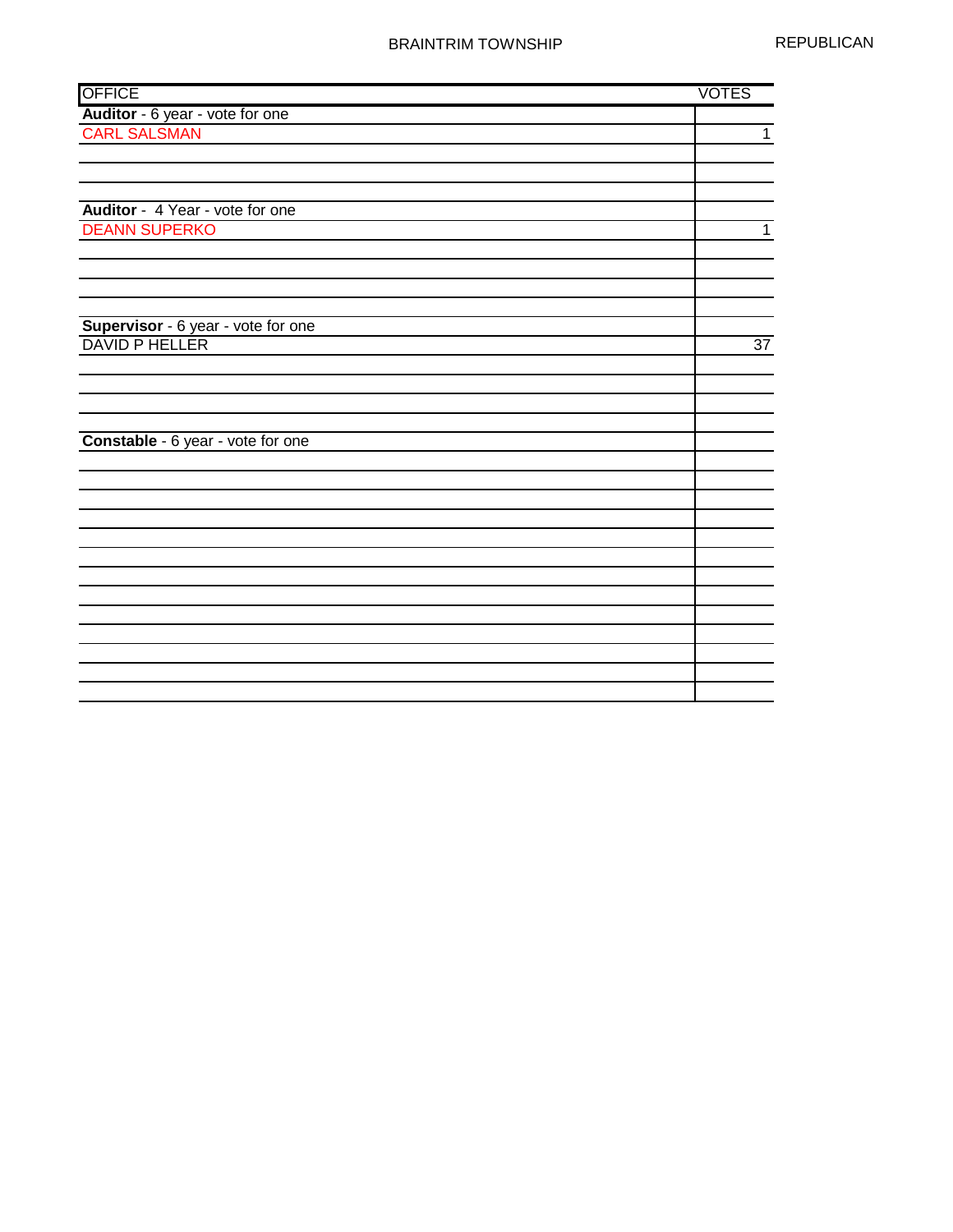| <b>OFFICE</b>                      | <b>VOTES</b>   |
|------------------------------------|----------------|
| Auditor - 6 year - vote for one    |                |
| <b>LYNN MANHEIN</b>                | $\mathbf{1}$   |
|                                    |                |
|                                    |                |
|                                    |                |
| Auditor - 4 year - vote for one    |                |
| <b>LYNN MANHEIM</b>                | 1              |
|                                    |                |
|                                    |                |
|                                    |                |
|                                    |                |
| Supervisor - 6 year - vote for one |                |
| <b>DAVE THORNE</b>                 | $\mathbf 1$    |
| <b>PAUL CORBY</b>                  | $\overline{3}$ |
|                                    |                |
|                                    |                |
|                                    |                |
|                                    |                |
|                                    |                |
|                                    |                |
|                                    |                |
|                                    |                |
|                                    |                |
|                                    |                |
|                                    |                |
|                                    |                |
|                                    |                |
|                                    |                |
|                                    |                |
|                                    |                |
|                                    |                |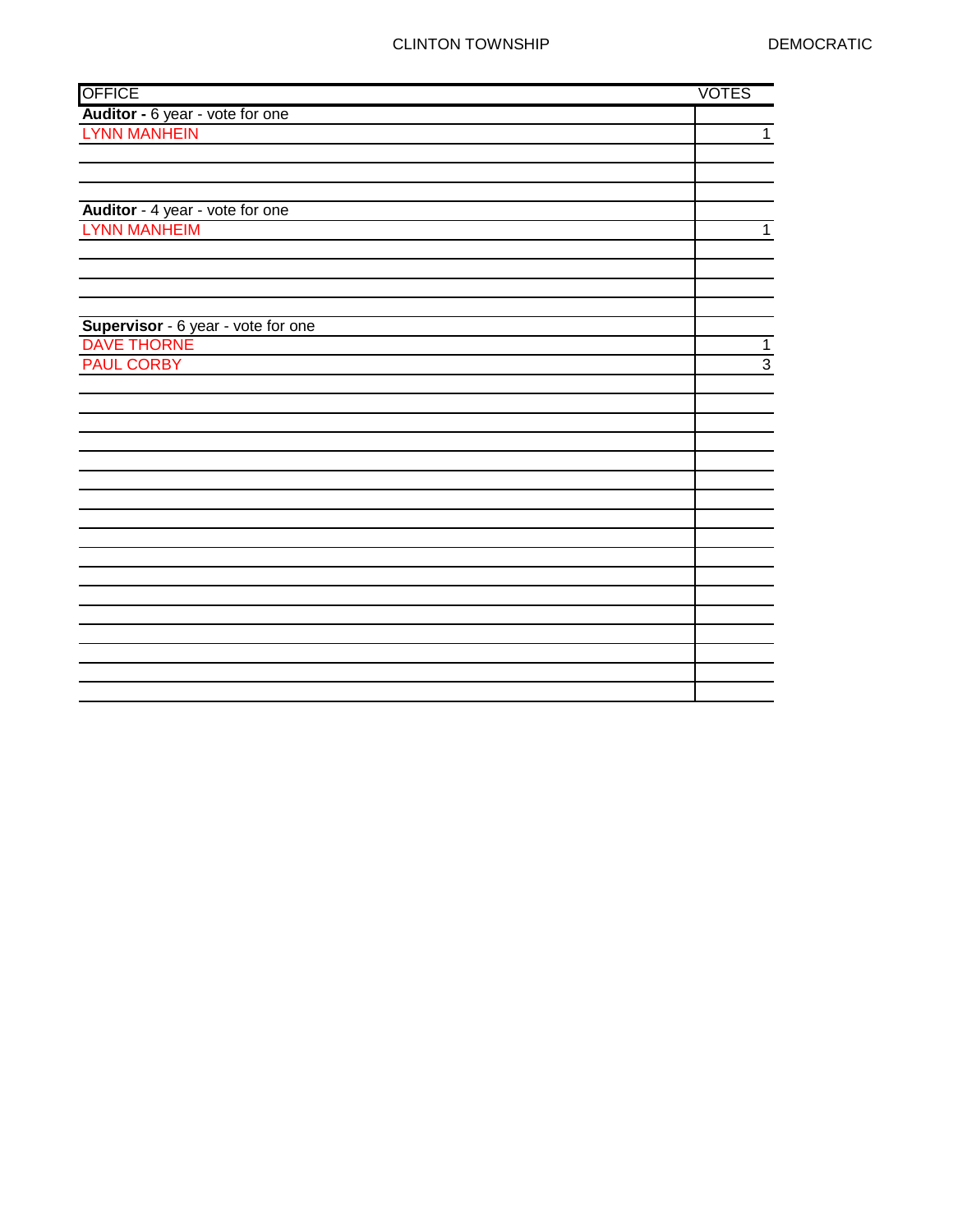## CLINTON TOWNSHIP REPUBLICAN

| <b>OFFICE</b>                      | <b>VOTES</b>   |
|------------------------------------|----------------|
| Auditor - 6 year - vote for one    |                |
|                                    |                |
|                                    |                |
|                                    |                |
|                                    |                |
| Auditor - 4 Year - vote for one    |                |
| <b>JULITTE FORRER</b>              | $\mathbf{1}$   |
|                                    |                |
|                                    |                |
|                                    |                |
|                                    |                |
| Supervisor - 6 year - vote for one |                |
| PAUL CORBY                         | 150            |
| <b>DOUGLAS FORRER</b>              | $\overline{1}$ |
|                                    |                |
|                                    |                |
|                                    |                |
|                                    |                |
|                                    |                |
|                                    |                |
|                                    |                |
|                                    |                |
|                                    |                |
|                                    |                |
|                                    |                |
|                                    |                |
|                                    |                |
|                                    |                |
|                                    |                |
|                                    |                |
|                                    |                |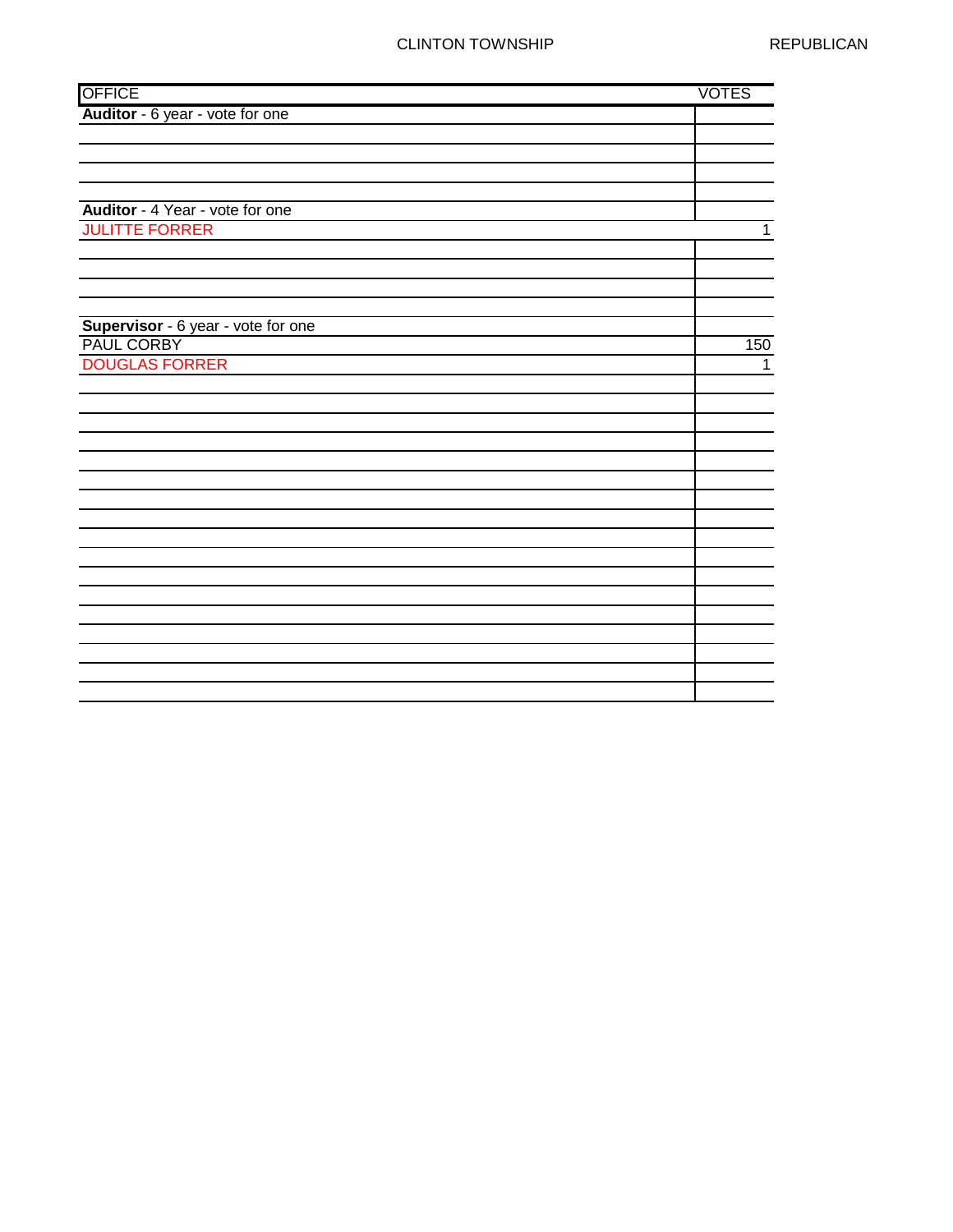| <b>OFFICE</b>                      | <b>VOTES</b>   |
|------------------------------------|----------------|
| Auditor - 6 year - vote for one    |                |
| <b>ASHLEY DARBY</b>                | $\mathbf 1$    |
| <b>EVELYN DANA</b>                 | $\overline{7}$ |
| <b>LAURA DICKSON</b>               | $\overline{1}$ |
|                                    |                |
| Supervisor - 6 year - vote for one |                |
| <b>KENNY WHITE</b>                 | $10$           |
| <b>MARK NOVAK</b>                  | $\mathbf{1}$   |
| <b>RANDY WHITE</b>                 | $\overline{1}$ |
|                                    |                |
| Constable - 6 year - vote for one  |                |
| <b>LEN MINKLER</b>                 | $\mathbf 1$    |
| <b>WALT DANA</b>                   | $\mathbf{1}$   |
|                                    |                |
|                                    |                |
|                                    |                |
|                                    |                |
|                                    |                |
|                                    |                |
|                                    |                |
|                                    |                |
|                                    |                |
|                                    |                |
|                                    |                |
|                                    |                |
|                                    |                |
|                                    |                |
|                                    |                |
|                                    |                |
|                                    |                |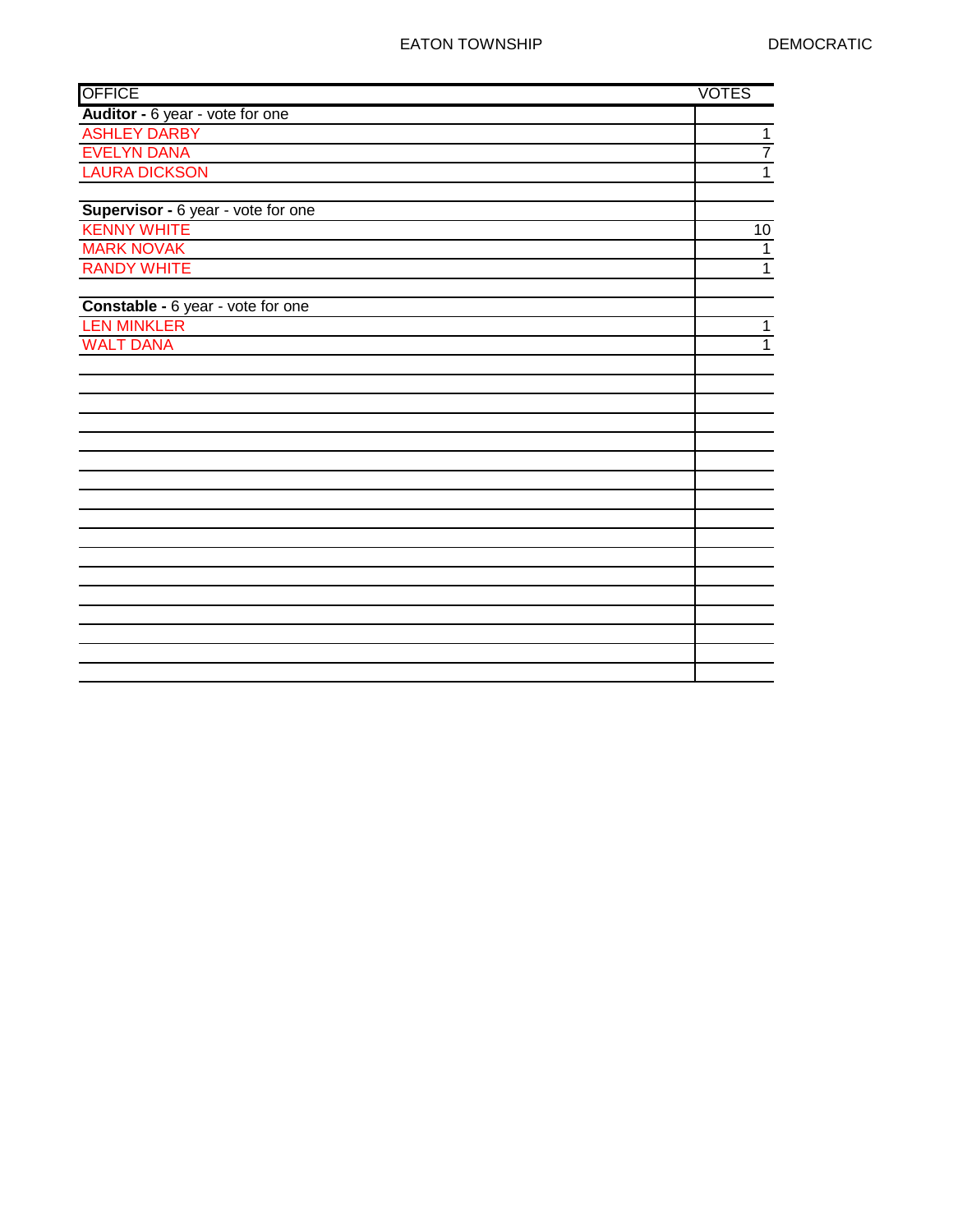| <b>OFFICE</b>                      | <b>VOTES</b>     |
|------------------------------------|------------------|
| Auditor - 6 year - vote for one    |                  |
| <b>EVELYN DANA</b>                 | $\overline{236}$ |
| <b>CHARLES HARRIS</b>              | 1                |
| <b>JAMES NEARY</b>                 |                  |
|                                    |                  |
| Supervisor - 6 year - vote for one |                  |
| <b>KENNY WHITE</b>                 | 192              |
| MARK A. NOVAK                      | 73               |
| <b>LORI BENNETT</b>                | $\mathbf 1$      |
|                                    |                  |
| Constable - 6 year - vote for one  |                  |
| <b>CHARLES M HARRIS JR</b>         | $\mathbf{1}$     |
| <b>DAN GAY</b>                     | $\mathbf 1$      |
| <b>DAVID WATKINS</b>               | $\mathbf 1$      |
| <b>LEONARD MINKLER</b>             | $\mathbf{1}$     |
| <b>MIC</b>                         | $\overline{1}$   |
| <b>NA</b>                          | $\mathbf{1}$     |
| PETE ROWKER                        | $\mathbf 1$      |
| <b>RICHARD GILROY</b>              | $\mathbf{1}$     |
| <b>RORY GREENLEY</b>               | $\overline{1}$   |
| <b>STEVEN SICKLER</b>              | $\mathbf{1}$     |
| <b>WALT DANA</b>                   | $\overline{1}$   |
|                                    |                  |
|                                    |                  |
|                                    |                  |
|                                    |                  |
|                                    |                  |
|                                    |                  |
|                                    |                  |
|                                    |                  |
|                                    |                  |
|                                    |                  |
|                                    |                  |
|                                    |                  |
|                                    |                  |
|                                    |                  |
|                                    |                  |
|                                    |                  |
|                                    |                  |
|                                    |                  |
|                                    |                  |
|                                    |                  |
|                                    |                  |
|                                    |                  |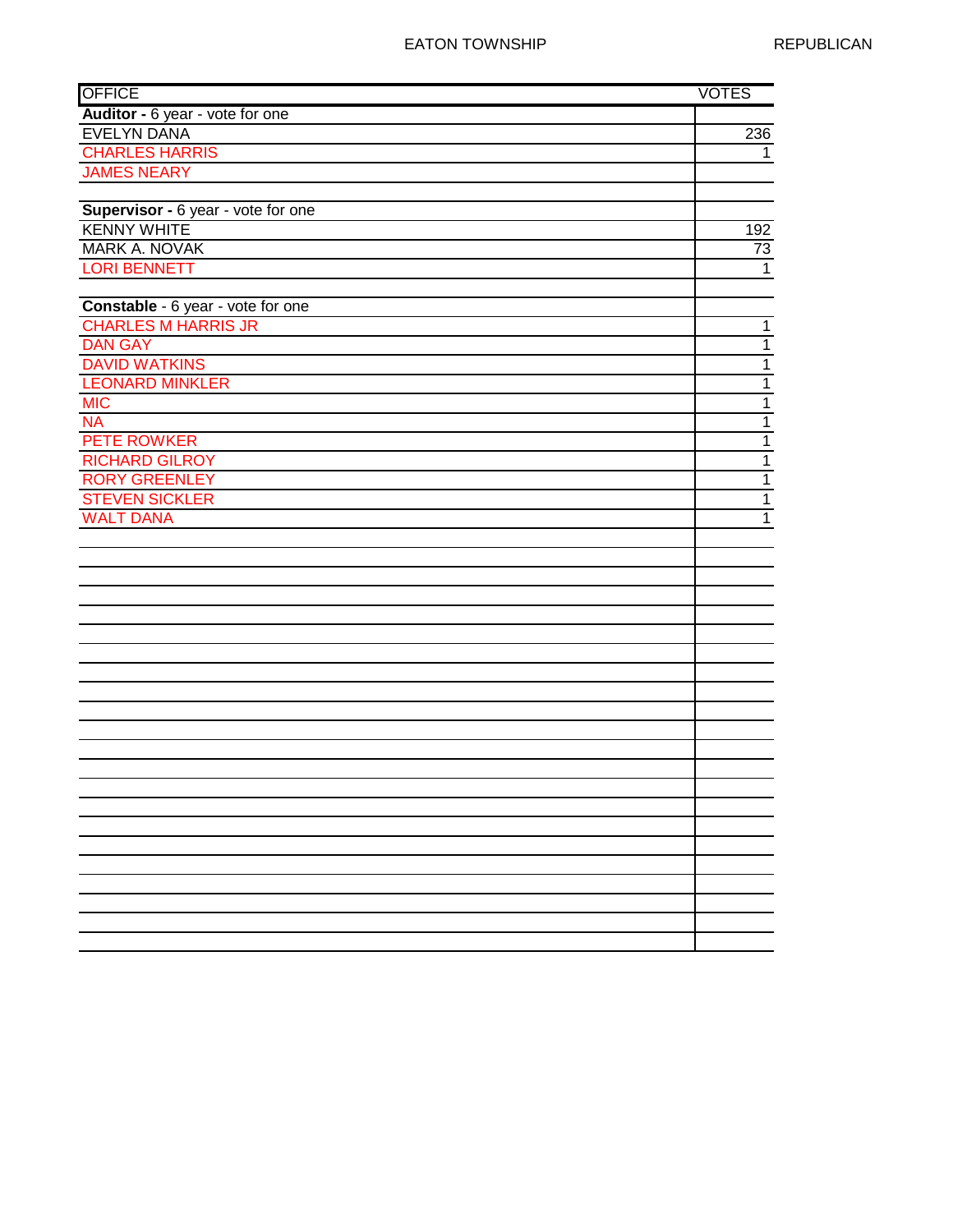## EXETER TOWNSHIP DEMOCRATIC

| <b>OFFICE</b>                      | <b>VOTES</b> |
|------------------------------------|--------------|
| Auditor - 6 year - vote for one    |              |
|                                    |              |
|                                    |              |
|                                    |              |
|                                    |              |
| Auditor - 4 year - vote for one    |              |
|                                    |              |
|                                    |              |
|                                    |              |
|                                    |              |
| Auditor - 2 year - vote for one    |              |
|                                    |              |
|                                    |              |
| Supervisor - 6 year - vote for one |              |
| <b>BOB MONTROSS</b>                | $\mathbf 1$  |
|                                    |              |
|                                    |              |
| Supervisor - 4 year - vote for one |              |
|                                    |              |
|                                    |              |
|                                    |              |
|                                    |              |
|                                    |              |
|                                    |              |
|                                    |              |
|                                    |              |
|                                    |              |
|                                    |              |
|                                    |              |
|                                    |              |
|                                    |              |
|                                    |              |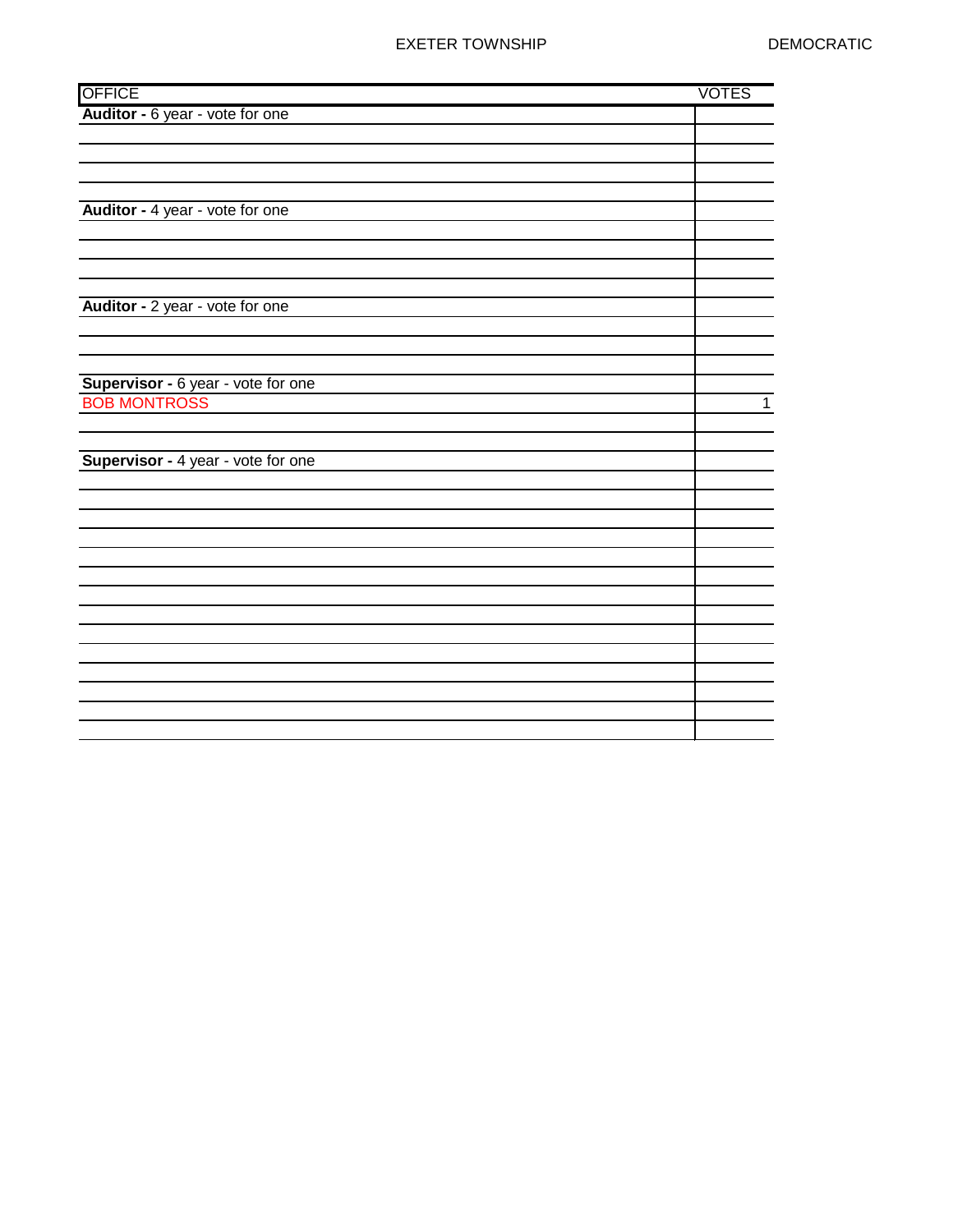| <b>OFFICE</b>                                              | <b>VOTES</b>    |
|------------------------------------------------------------|-----------------|
| Auditor - 6 year - vote for one                            |                 |
| <b>MARK REESES</b>                                         | $\overline{4}$  |
|                                                            |                 |
| Auditor - 4 year - vote for one                            |                 |
| <b>LEANNE G. HOPKINS</b>                                   | 105             |
|                                                            |                 |
|                                                            |                 |
| Auditor - 2 year - vote for one                            |                 |
| <b>WILLIAM D. HOPKINS</b>                                  | $\overline{12}$ |
| <b>JAYLIN SCHORR</b>                                       | $\mathbf{1}$    |
|                                                            |                 |
| Supervisor - 6 year - vote for one                         |                 |
| <b>BOBBY MONTROSS</b>                                      | 98              |
| <b>NANCIE REDMOND</b>                                      | $\mathbf{1}$    |
| <b>SHANE YEUST</b>                                         | $\overline{1}$  |
| <b>WILLIAM HOPKINS</b>                                     | $\overline{1}$  |
|                                                            |                 |
|                                                            |                 |
|                                                            |                 |
|                                                            |                 |
|                                                            |                 |
|                                                            |                 |
|                                                            |                 |
| Supervisor - 4 year - vote for one<br><b>CAROL BARDZEL</b> |                 |
|                                                            | 111             |
|                                                            |                 |
|                                                            |                 |
|                                                            |                 |
|                                                            |                 |
|                                                            |                 |
|                                                            |                 |
|                                                            |                 |
|                                                            |                 |
|                                                            |                 |
|                                                            |                 |
|                                                            |                 |
|                                                            |                 |
|                                                            |                 |
|                                                            |                 |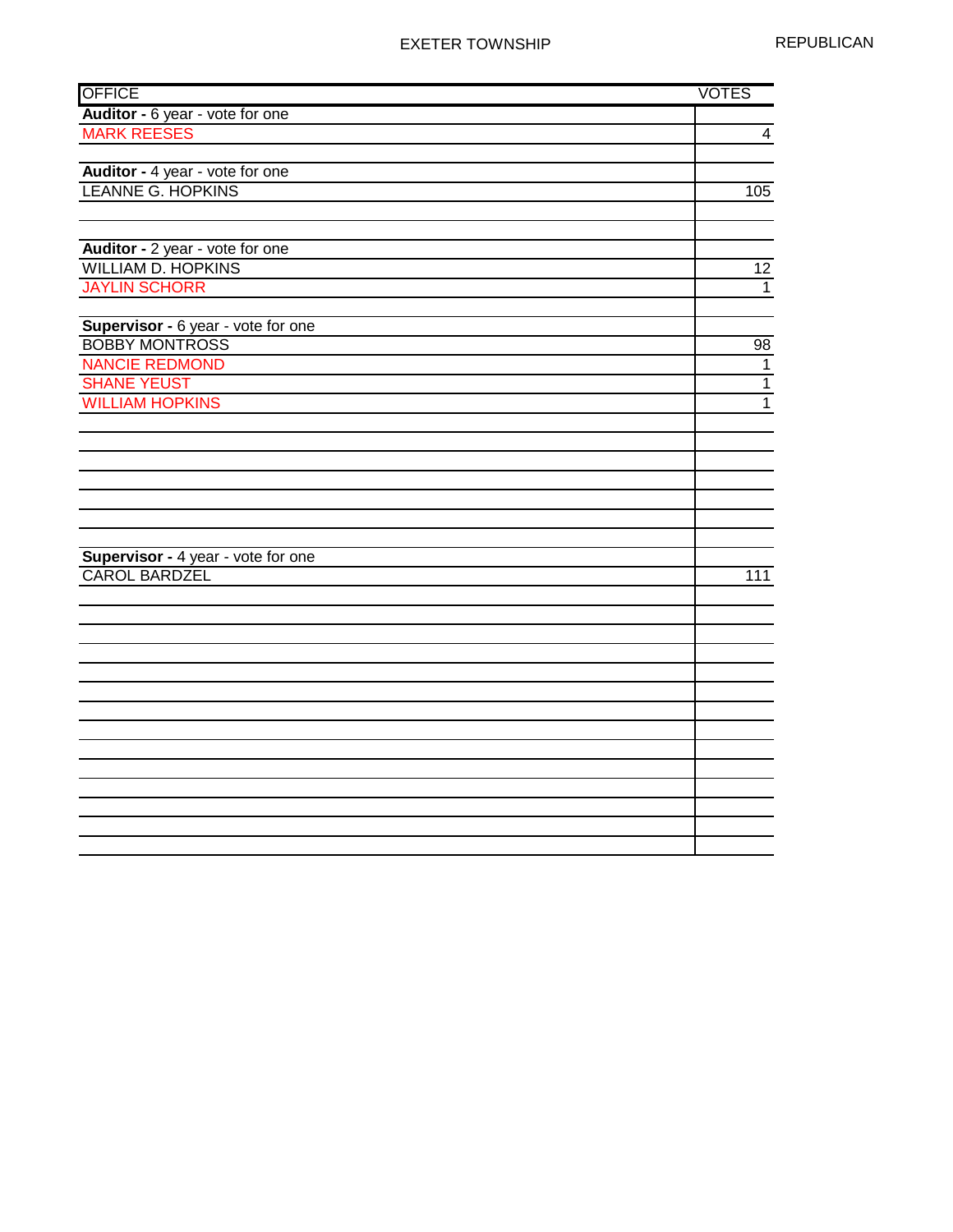| <b>OFFICE</b>                        | <b>VOTES</b>   |
|--------------------------------------|----------------|
| Councilman - 4 year - vote for three |                |
| <b>DAN ENGLER</b>                    | 13             |
| <b>DAVE C TRUITT</b>                 | $\overline{9}$ |
| <b>GREG YUNKO</b>                    | 16             |
| <b>JOAN PETERSON</b>                 | $\overline{1}$ |
| <b>BRADLEY ROBINSON</b>              | $\overline{1}$ |
| SADIE ROSENBERG                      | $\overline{1}$ |
|                                      |                |
|                                      |                |
|                                      |                |
|                                      |                |
|                                      |                |
|                                      |                |
|                                      |                |
|                                      |                |
|                                      |                |
|                                      |                |
|                                      |                |
|                                      |                |
|                                      |                |
|                                      |                |
|                                      |                |
|                                      |                |
|                                      |                |
|                                      |                |
|                                      |                |
|                                      |                |
|                                      |                |
|                                      |                |
|                                      |                |
|                                      |                |
|                                      |                |
|                                      |                |
|                                      |                |
|                                      |                |
|                                      |                |
|                                      |                |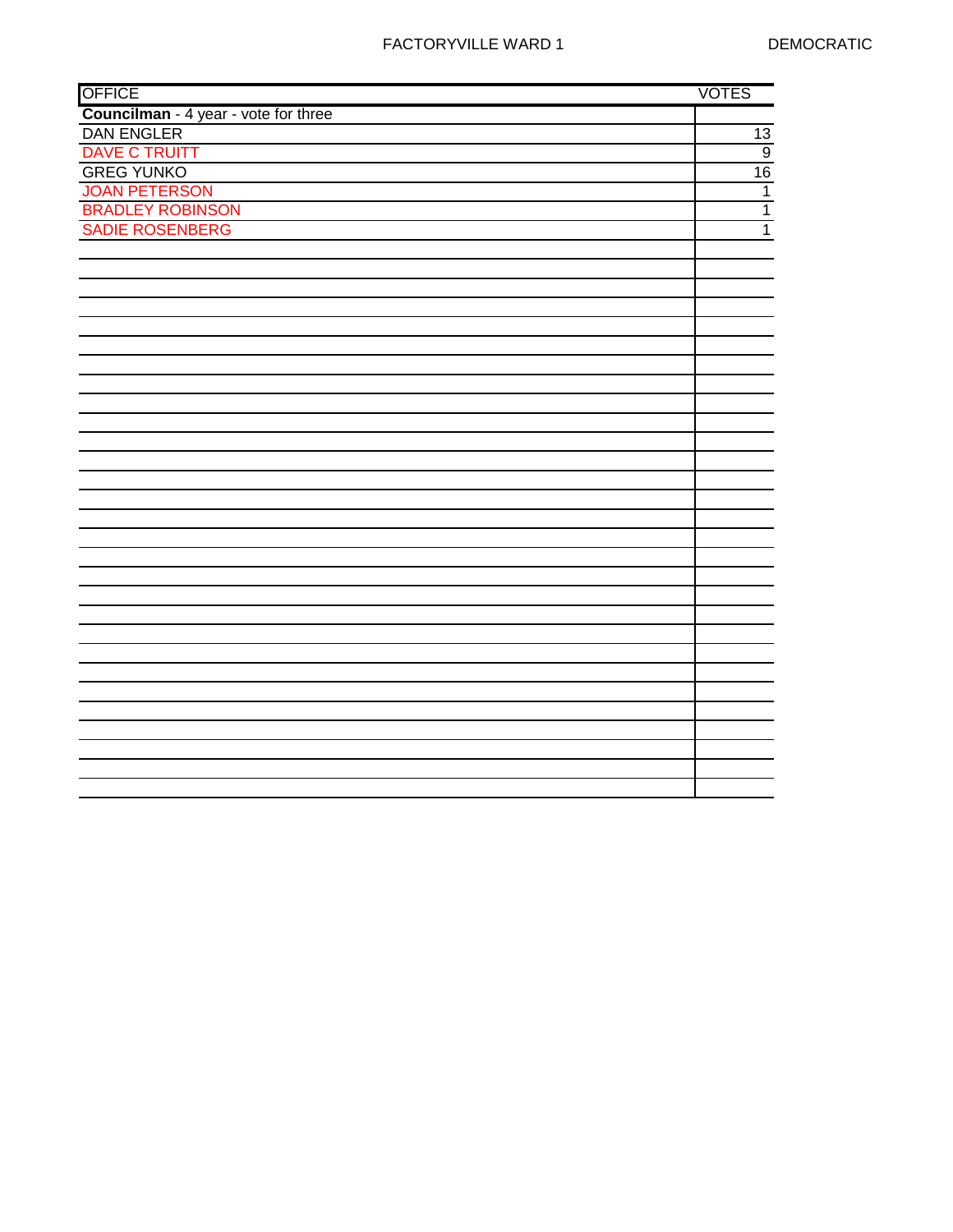| <b>OFFICE</b>                        | <b>VOTES</b>    |
|--------------------------------------|-----------------|
| Councilman - 4 year - vote for three |                 |
| <b>DAN ENGLER</b>                    | 16              |
| <b>DAVE C TRUITT</b>                 | $\overline{15}$ |
| <b>DAVE PATTERSON</b>                | $\overline{1}$  |
| <b>DIANE MITCHELL</b>                | $\overline{1}$  |
| <b>GREG YUNKO</b>                    | $\overline{21}$ |
| <b>JORDAN SMITH</b>                  | 1               |
| <b>LARAINE VANDERBURG</b>            | $\overline{1}$  |
| <b>KENNETH L. VANDERBURG JR</b>      | $\overline{1}$  |
| <b>LUCAS TAYLOR</b>                  | 1               |
|                                      |                 |
|                                      |                 |
|                                      |                 |
|                                      |                 |
|                                      |                 |
|                                      |                 |
|                                      |                 |
|                                      |                 |
|                                      |                 |
|                                      |                 |
|                                      |                 |
|                                      |                 |
|                                      |                 |
|                                      |                 |
|                                      |                 |
|                                      |                 |
|                                      |                 |
|                                      |                 |
|                                      |                 |
|                                      |                 |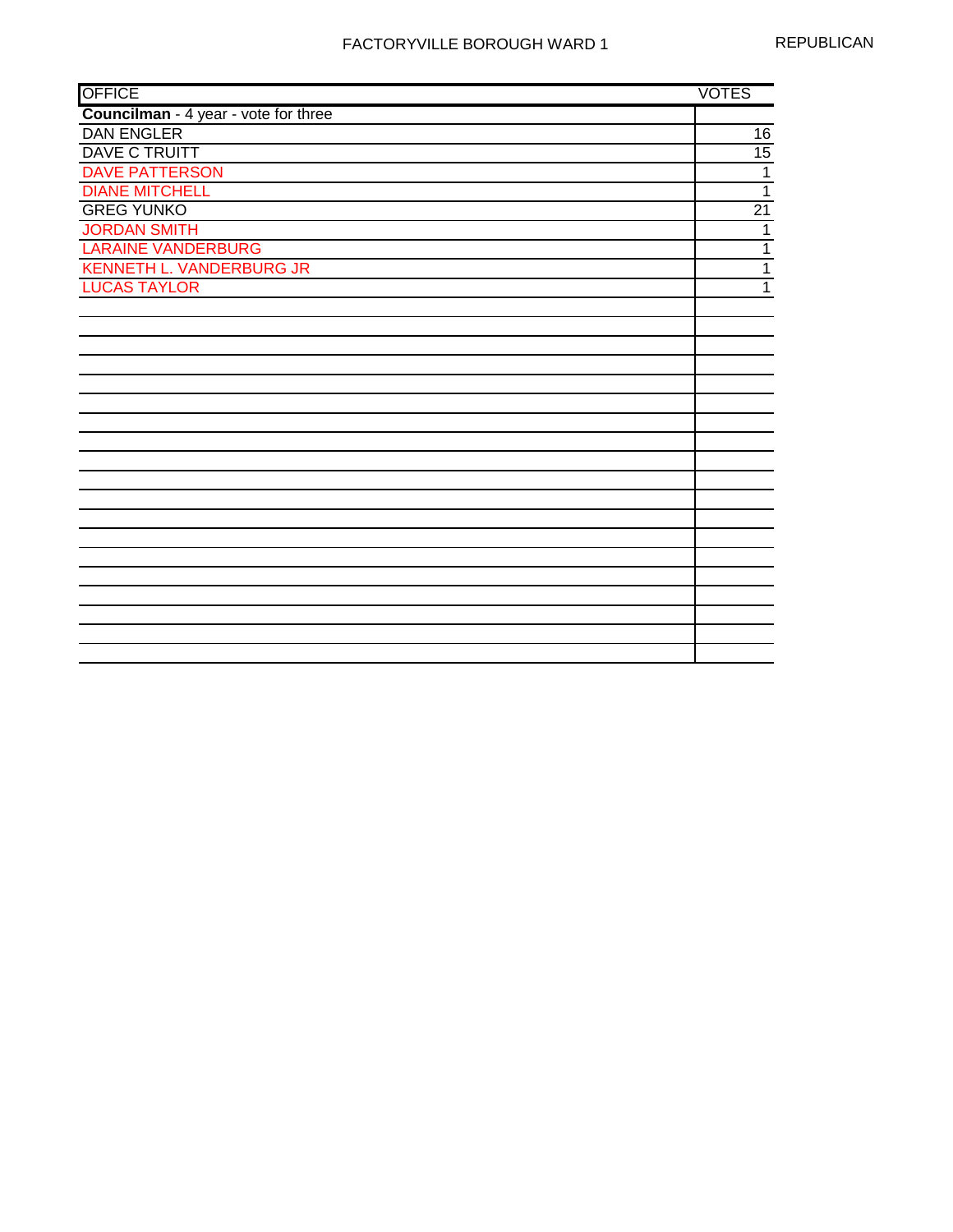| <b>OFFICE</b> | <b>VOTES</b> |
|---------------|--------------|
|               |              |
|               |              |
|               |              |
|               |              |
|               |              |
|               |              |
|               |              |
|               |              |
|               |              |
|               |              |
|               |              |
|               |              |
|               |              |
|               |              |
|               |              |
|               |              |
|               |              |
|               |              |
|               |              |
|               |              |
|               |              |
|               |              |
|               |              |
|               |              |
|               |              |
|               |              |
|               |              |
|               |              |
|               |              |
|               |              |
|               |              |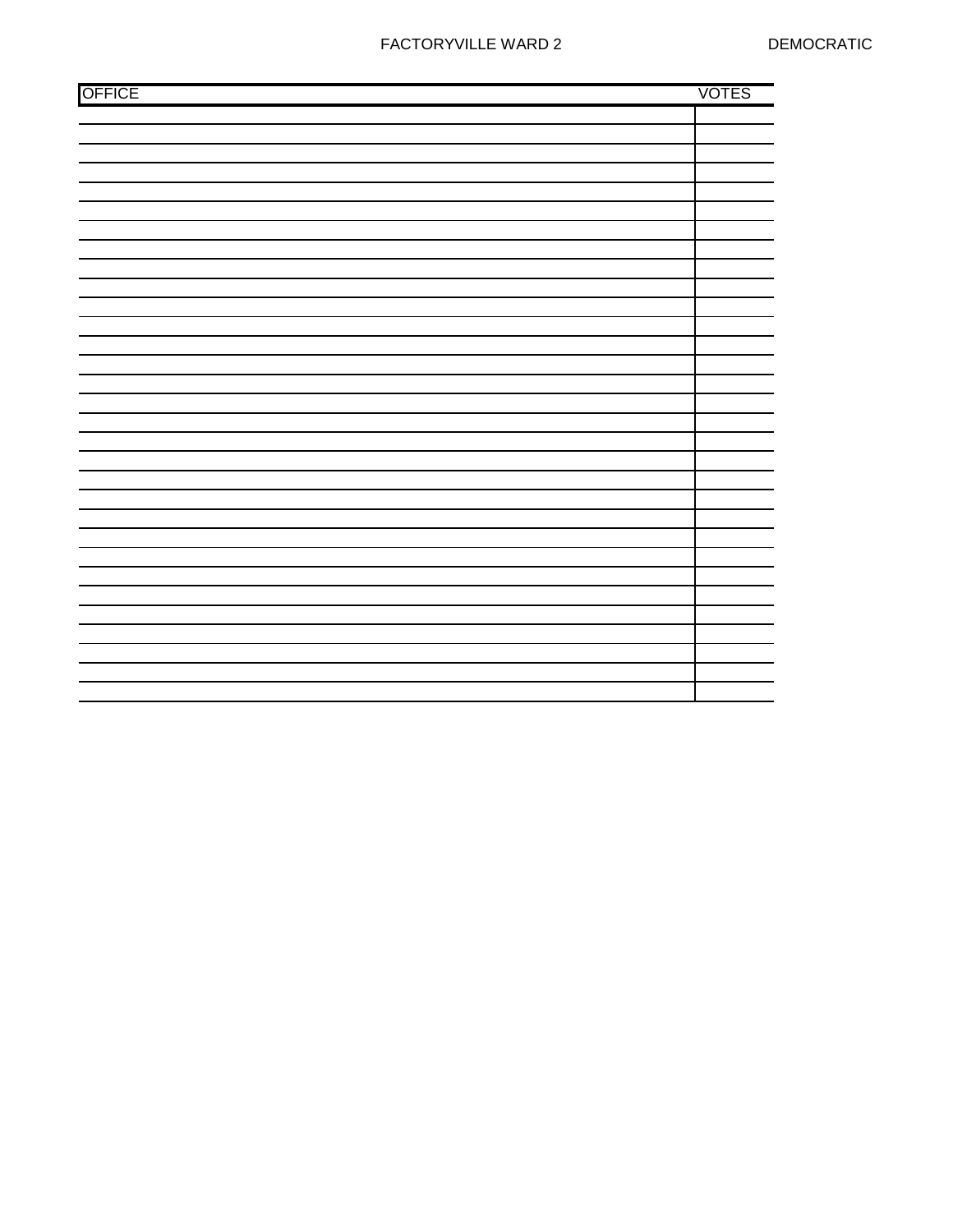| <b>OFFICE</b> | <b>VOTES</b> |
|---------------|--------------|
|               |              |
|               |              |
|               |              |
|               |              |
|               |              |
|               |              |
|               |              |
|               |              |
|               |              |
|               |              |
|               |              |
|               |              |
|               |              |
|               |              |
|               |              |
|               |              |
|               |              |
|               |              |
|               |              |
|               |              |
|               |              |
|               |              |
|               |              |
|               |              |
|               |              |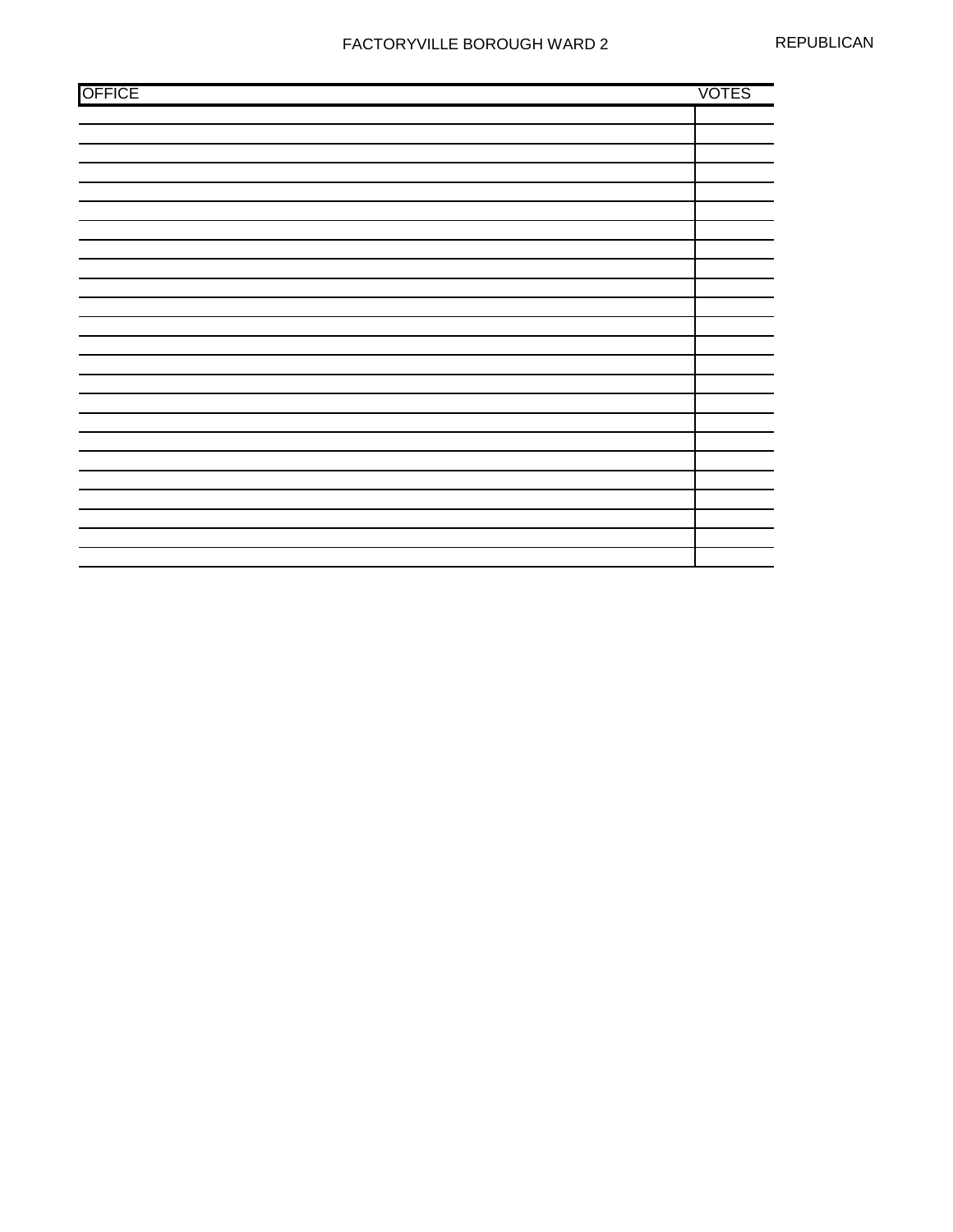| <b>OFFICE</b>                      | <b>VOTES</b>   |
|------------------------------------|----------------|
| Auditor - 6 year - vote for one    |                |
|                                    |                |
|                                    |                |
|                                    |                |
|                                    |                |
|                                    |                |
| Supervisor - 6 year - vote for one |                |
| <b>GENE DZIAK JR.</b>              | $\mathbf{1}$   |
| <b>LUKE FRANKO</b>                 | $\overline{7}$ |
| <b>GERRY FRITSCH</b>               | $\overline{1}$ |
| <b>ROY LANDSIEDEL</b>              | 12             |
| <b>MIKE HARDY</b>                  | $\mathbf{1}$   |
|                                    |                |
|                                    |                |
|                                    |                |
| Constable - 6 year - vote for one  |                |
| <b>ERIC GREENIP</b>                | $\mathbf{1}$   |
| <b>MIKE HARDY</b>                  | $\overline{2}$ |
|                                    |                |
|                                    |                |
|                                    |                |
|                                    |                |
|                                    |                |
|                                    |                |
|                                    |                |
|                                    |                |
|                                    |                |
|                                    |                |
|                                    |                |
|                                    |                |
|                                    |                |
|                                    |                |
|                                    |                |
|                                    |                |
|                                    |                |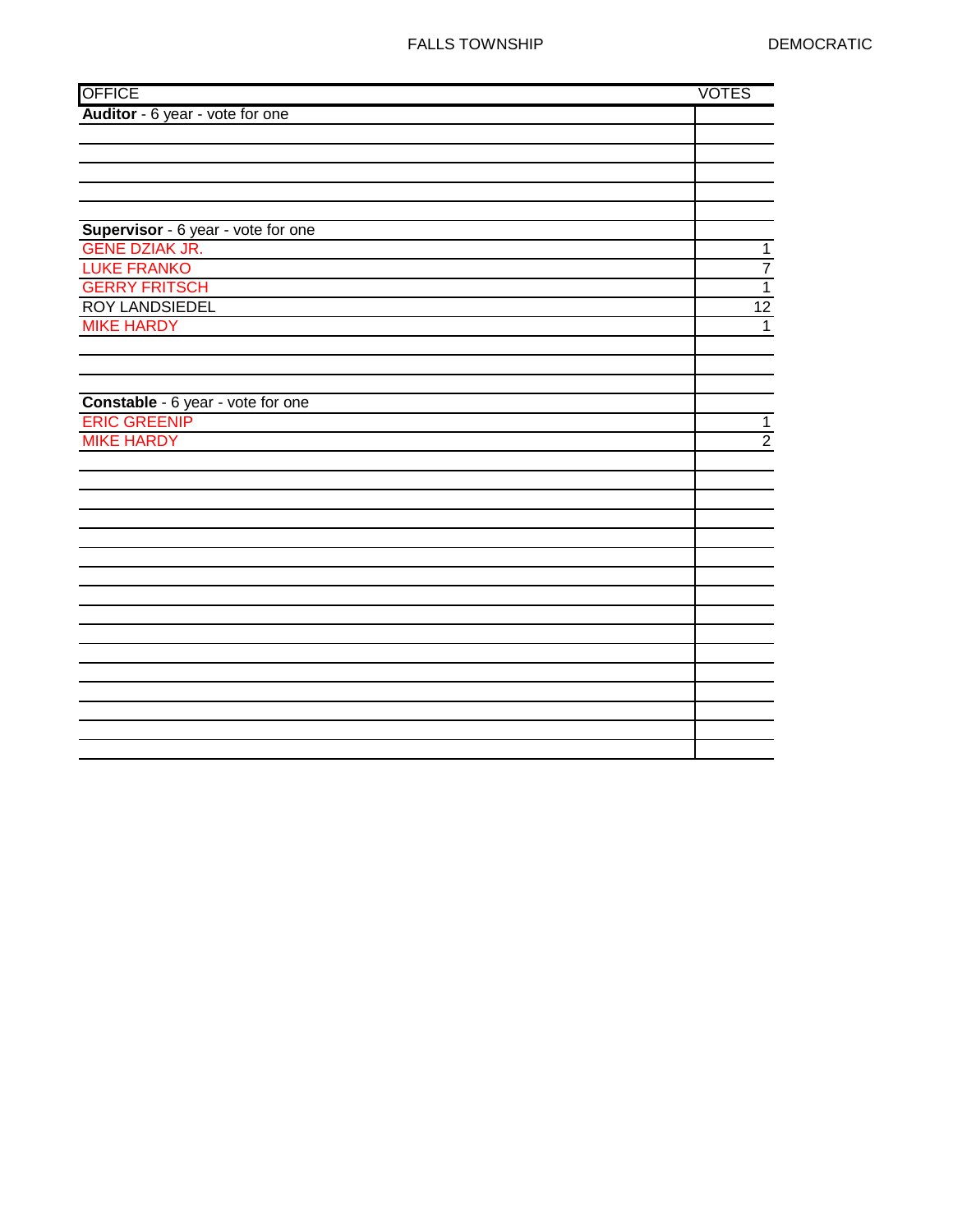| <b>OFFICE</b>                      | <b>VOTES</b> |              |
|------------------------------------|--------------|--------------|
| Auditor - 6 year - vote for one    |              |              |
| <b>CINDA NEWHART</b>               |              | 1            |
| <b>COLTON ROSARIO</b>              |              | 1            |
| <b>KING JOFFRY</b>                 |              | 1            |
| <b>LAURA GILPIN</b>                |              | 1            |
| Supervisor - 6 year - vote for one |              |              |
| <b>ROY LANDSIEDEL</b>              |              | 201          |
| <b>LUKE FRANKO</b>                 |              | 104          |
|                                    |              |              |
| Constable - 6 year - vote for one  |              |              |
| <b>CODY STANCO</b>                 |              | 243          |
| <b>BRIAN ONIE</b>                  |              | 1            |
| <b>MIKE HARDY</b>                  |              | 3            |
| <b>SCOTT TEETERS</b>               |              | $\mathbf{1}$ |
| <b>SUZI GILPIN</b>                 |              | 1            |
|                                    |              |              |
|                                    |              |              |
|                                    |              |              |
|                                    |              |              |
|                                    |              |              |
|                                    |              |              |
|                                    |              |              |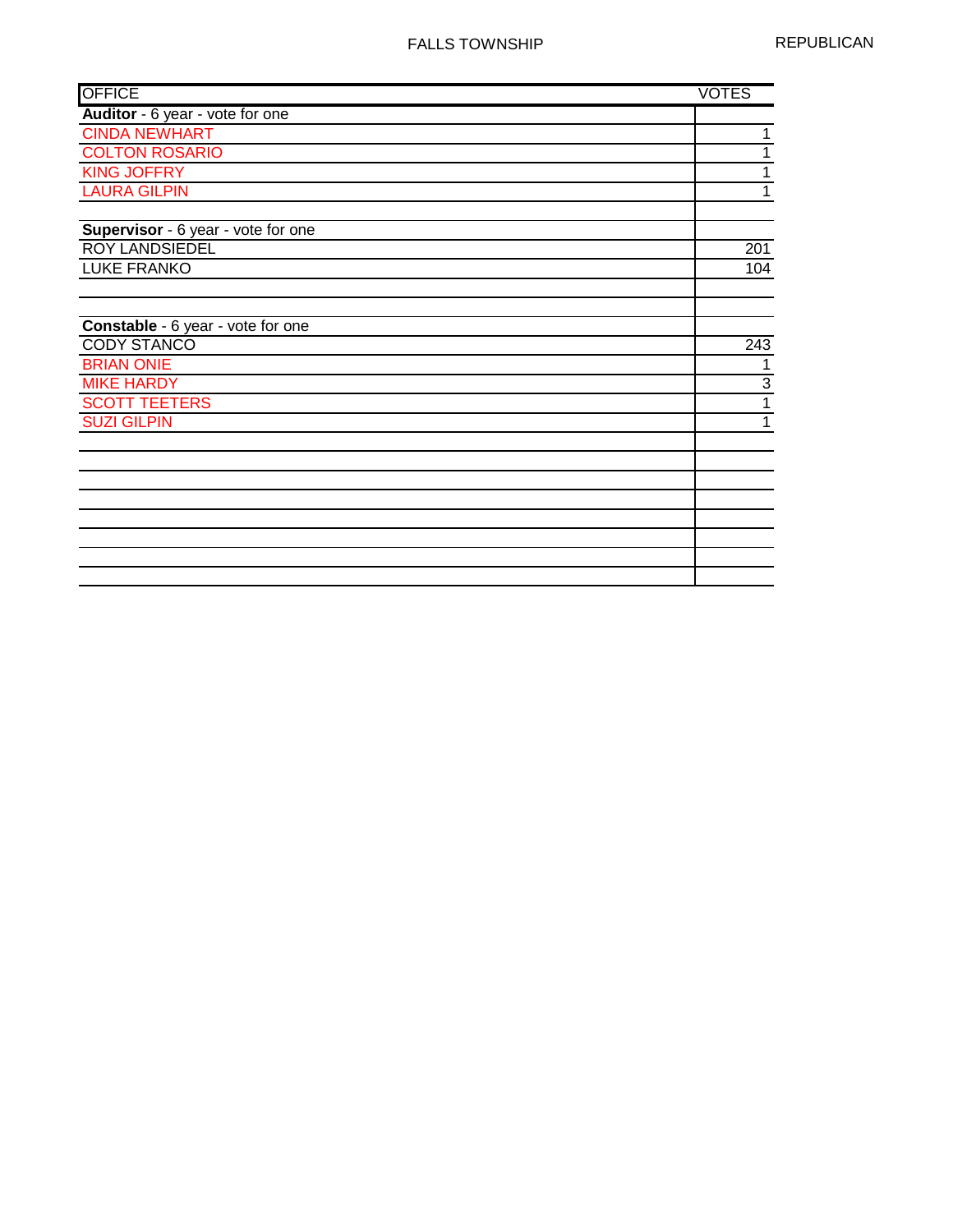| <b>OFFICE</b>                      | <b>VOTES</b>   |
|------------------------------------|----------------|
| Auditor - 6 year - vote for one    |                |
| <b>CHENTELL BENNETT</b>            | 1              |
| <b>JUDY SHUPP</b>                  | 1              |
| <b>MONIC DENISON</b>               | $\overline{1}$ |
|                                    |                |
| Auditor - 4 year - vote for one    |                |
| <b>SHANTEL BENNETT</b>             | 1              |
|                                    |                |
|                                    |                |
|                                    |                |
|                                    |                |
| Supervisor - 6 year - vote for one |                |
| WILLIAM H. SEVERCOOL JR.           | 25             |
| <b>FRANK MINER</b>                 | $\overline{2}$ |
|                                    |                |
|                                    |                |
|                                    |                |
| Constable - 6 year - vote for one  |                |
|                                    |                |
|                                    |                |
|                                    |                |
|                                    |                |
|                                    |                |
|                                    |                |
|                                    |                |
|                                    |                |
|                                    |                |
|                                    |                |
|                                    |                |
|                                    |                |
|                                    |                |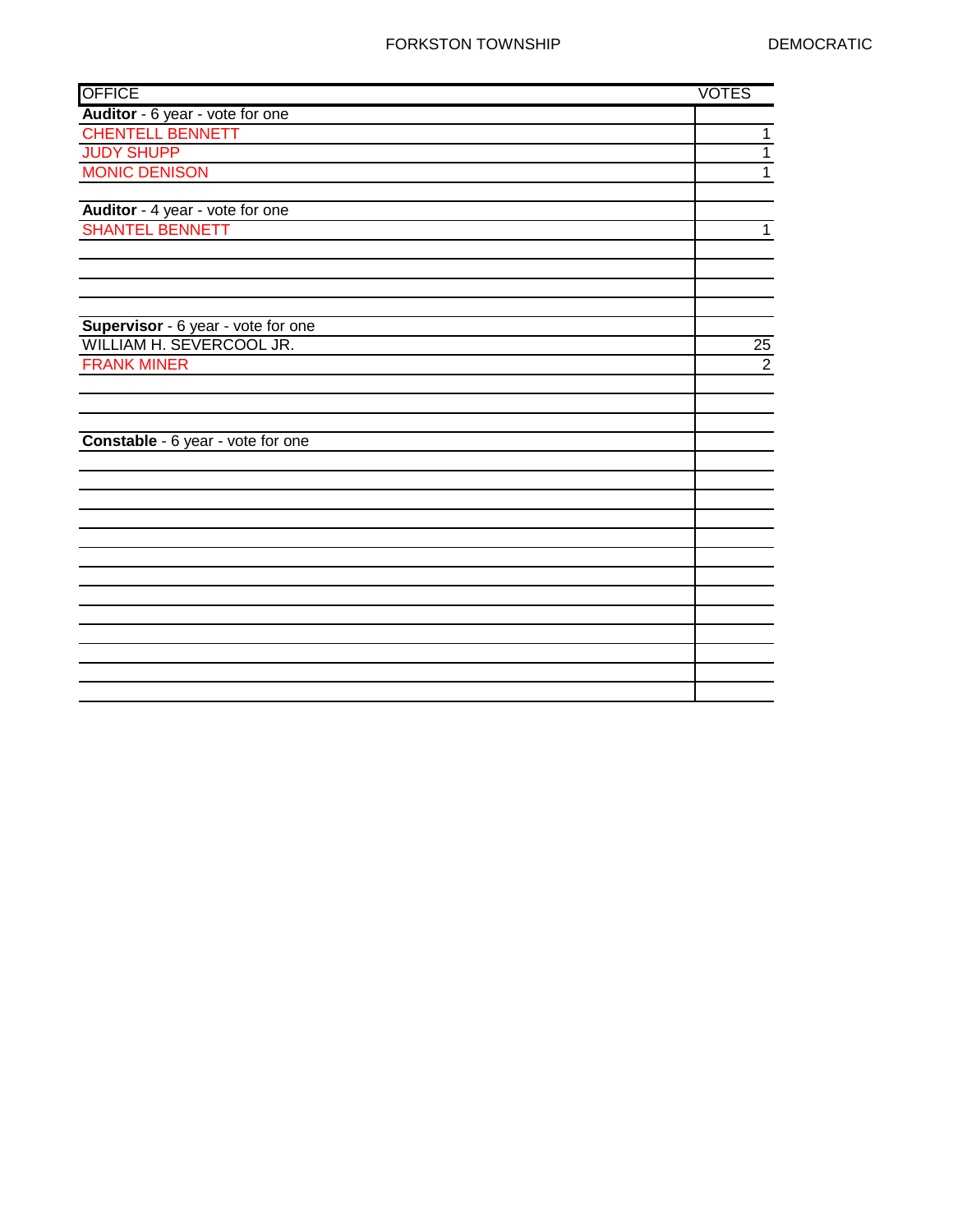#### FORKSTON TOWNSHIP REPUBLICAN

| <b>OFFICE</b>                              | <b>VOTES</b>                  |
|--------------------------------------------|-------------------------------|
| Auditor - 6 year - vote for one            |                               |
| <b>MONICA DENISON</b>                      | $\overline{59}$               |
|                                            |                               |
|                                            |                               |
|                                            |                               |
| Auditor - 4 year - vote for one            |                               |
| <b>CHANTEL BENNETT</b>                     | 52                            |
|                                            |                               |
|                                            |                               |
|                                            |                               |
|                                            |                               |
| Supervisor - 6 year - vote for one         |                               |
| <b>FRANK MINER</b>                         | $\mathbf 1$<br>$\overline{1}$ |
| <b>LEWIS DENISON</b><br><b>PAUL HAYDUK</b> | $\overline{1}$                |
| <b>WILLIAM SEVERCOOL</b>                   | $\overline{1}$                |
|                                            |                               |
| Constable - 6 year - vote for one          |                               |
| <b>EDWARD YOUNICA</b>                      | $\mathbf{1}$                  |
| <b>GEORGE BENJAMIN</b>                     | $\overline{1}$                |
| <b>JEREMY CONRAD</b>                       | $\overline{1}$                |
| <b>PAUL HAYDUK</b>                         | $\overline{1}$                |
|                                            |                               |
|                                            |                               |
|                                            |                               |
|                                            |                               |
|                                            |                               |
|                                            |                               |
|                                            |                               |
|                                            |                               |
|                                            |                               |
|                                            |                               |
|                                            |                               |
|                                            |                               |
|                                            |                               |
|                                            |                               |
|                                            |                               |
|                                            |                               |
|                                            |                               |
|                                            |                               |
|                                            |                               |
|                                            |                               |
|                                            |                               |
|                                            |                               |
|                                            |                               |
|                                            |                               |
|                                            |                               |
|                                            |                               |
|                                            |                               |
|                                            |                               |
|                                            |                               |
|                                            |                               |
|                                            |                               |
|                                            |                               |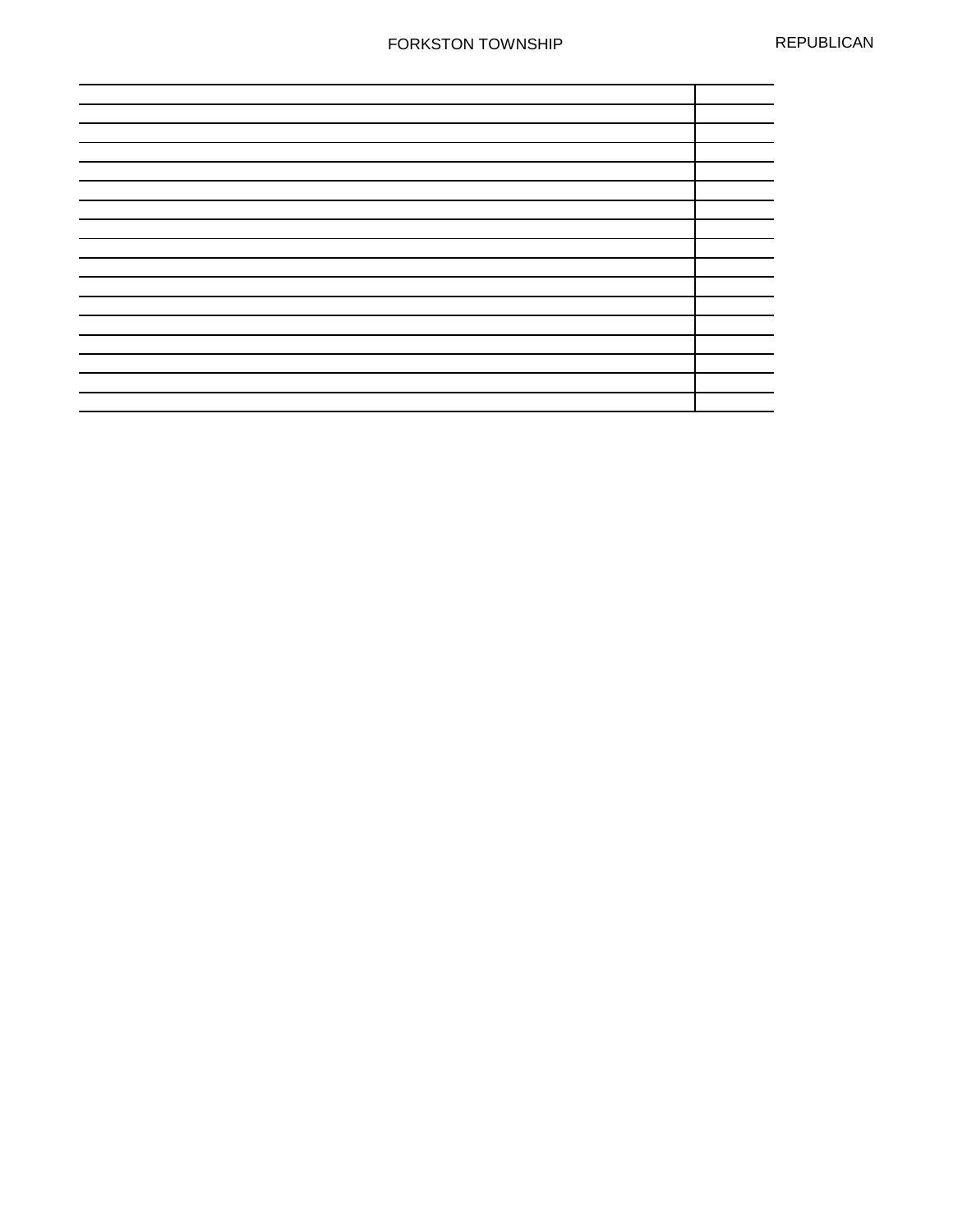# LACEYVILLE BOROUGH DEMOCRATIC

| <b>OFFICE</b>                         | <b>VOTES</b>            |
|---------------------------------------|-------------------------|
| Auditor - 6 year - vote for one       |                         |
|                                       |                         |
|                                       |                         |
|                                       |                         |
|                                       |                         |
| Auditor - 4 year - vote for one       |                         |
|                                       |                         |
|                                       |                         |
| Councilman - 4 year- vote for three   |                         |
| <b>KRISTEN CROUSE</b>                 | $\mathbf{1}$            |
| <b>KRISTY FASSETT</b>                 | $\overline{\mathbf{4}}$ |
|                                       |                         |
|                                       |                         |
|                                       |                         |
|                                       |                         |
| Constable - 6 year - vote for one     |                         |
|                                       |                         |
|                                       |                         |
|                                       |                         |
| Tax Collector - 2 year - vote for one |                         |
|                                       |                         |
|                                       |                         |
|                                       |                         |
|                                       |                         |
|                                       |                         |
|                                       |                         |
|                                       |                         |
|                                       |                         |
|                                       |                         |
|                                       |                         |
|                                       |                         |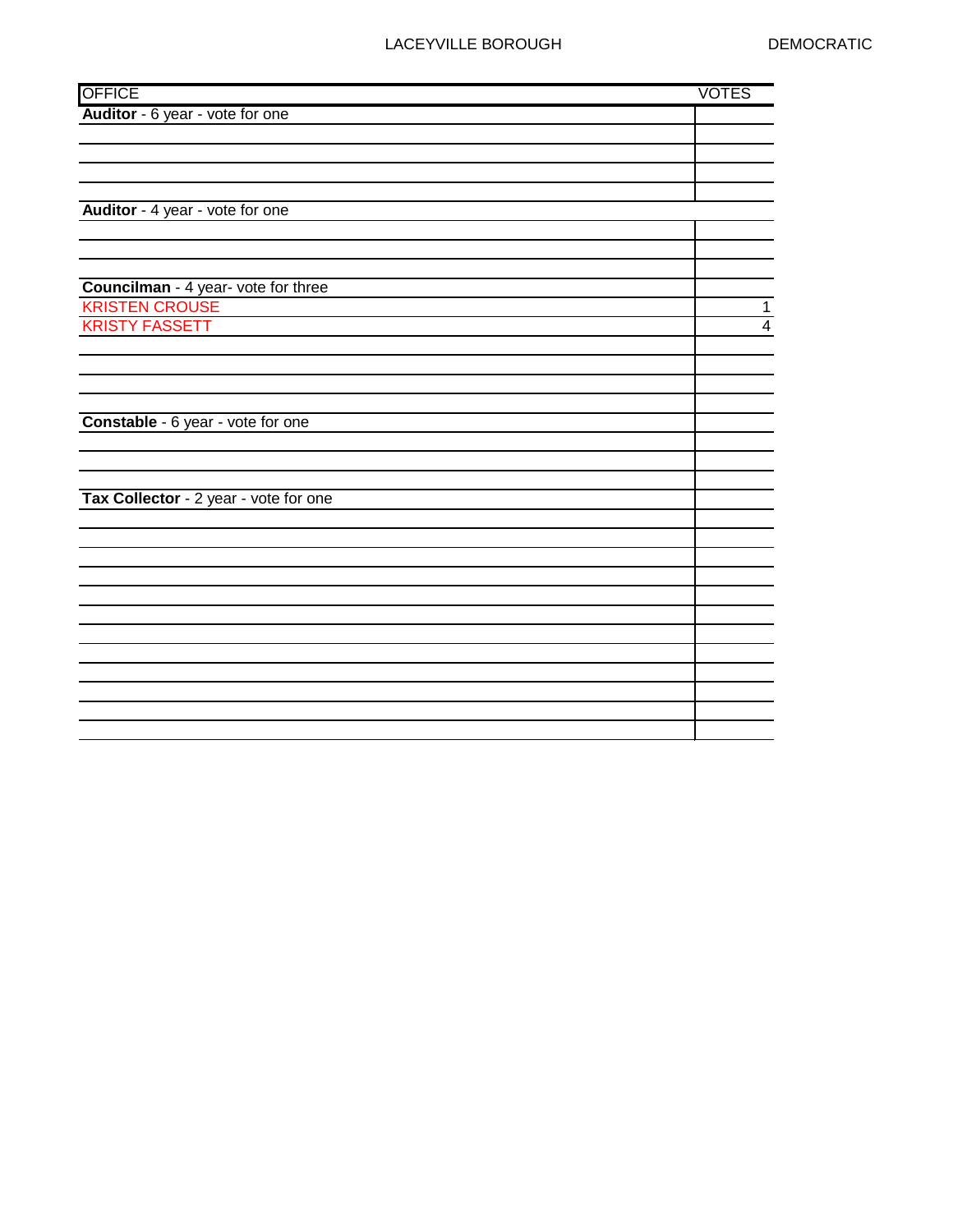## LACEYVILLE BOROUGH REPUBLICAN

| <b>OFFICE</b>                              | <b>VOTES</b>            |
|--------------------------------------------|-------------------------|
| Auditor - 6 year - vote for one            |                         |
| <b>ANDREA ROBINSON</b>                     | 56                      |
|                                            |                         |
|                                            |                         |
|                                            |                         |
| Auditor - 4 year - vote for one            |                         |
| <b>RONALD LEARN</b>                        | $\mathbf{1}$            |
| <b>TERESSA BREWER</b>                      | $\mathbf{1}$            |
| <b>WORTHIE KIEFER</b>                      | 1                       |
|                                            |                         |
|                                            |                         |
|                                            |                         |
| <b>Councilman</b> - 4 year- vote for three |                         |
| <b>CARL GOWIN</b>                          | $\overline{3}$          |
| <b>CHRISTOPHER SHAFFER</b>                 | $\overline{2}$          |
| <b>KRISTY FASSETT</b>                      | $\overline{21}$         |
| <b>RANDY BRIGHAM</b>                       | $\overline{3}$          |
| <b>TICHARD CAMP</b>                        | $\overline{1}$          |
| <b>THOR TROWBRIDGE</b>                     | $\frac{3}{3}$           |
| <b>DONALD VANDERMARK</b>                   |                         |
| <b>MELISSA KUNKLE</b>                      | $\overline{1}$          |
| <b>RUSSELL CANFIELD</b>                    | $\overline{1}$          |
| <b>RICHARD WARD</b>                        | $\overline{1}$          |
| <b>LESA HUFFMAN</b>                        | 1                       |
|                                            |                         |
|                                            |                         |
| Constable - 6 year - vote for one          |                         |
| <b>THOMAS TURNER</b>                       | $\mathbf{1}$            |
|                                            |                         |
|                                            |                         |
| Tax Collector - 2 year - vote for one      |                         |
| <b>KARA BRIGHAM</b>                        | $\overline{\mathbf{4}}$ |
| <b>KARA DAVIS</b>                          | $\overline{4}$          |
| <b>MARY EBERLIN</b>                        | 1                       |
|                                            |                         |
|                                            |                         |
|                                            |                         |
|                                            |                         |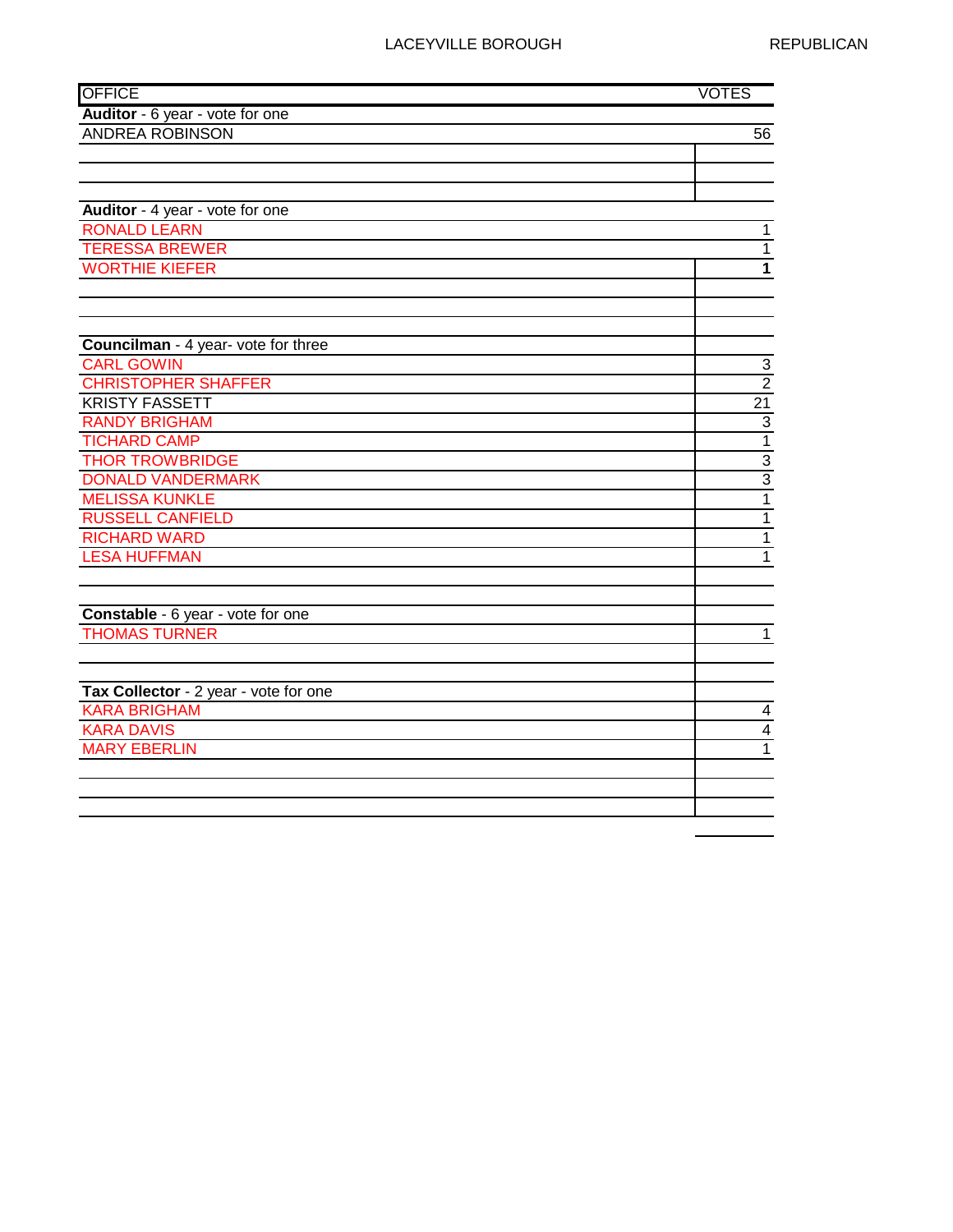## LEMON TOWNSHIP DEMOCRATIC

| <b>OFFICE</b>                                        | <b>VOTES</b>   |
|------------------------------------------------------|----------------|
| Auditor - 6 year - vote for one                      |                |
|                                                      |                |
|                                                      |                |
|                                                      |                |
|                                                      |                |
| Auditor - 4 year - vote for one                      |                |
| <b>CARRISSA DICKINSON</b>                            | $\mathbf{1}$   |
|                                                      |                |
|                                                      |                |
|                                                      |                |
| Supervisor - 6 year - vote for one<br>ROBERT SICKLER |                |
|                                                      | $\overline{2}$ |
|                                                      |                |
|                                                      |                |
|                                                      |                |
|                                                      |                |
|                                                      |                |
|                                                      |                |
|                                                      |                |
|                                                      |                |
|                                                      |                |
|                                                      |                |
|                                                      |                |
|                                                      |                |
|                                                      |                |
|                                                      |                |
|                                                      |                |
|                                                      |                |
|                                                      |                |
|                                                      |                |
|                                                      |                |
|                                                      |                |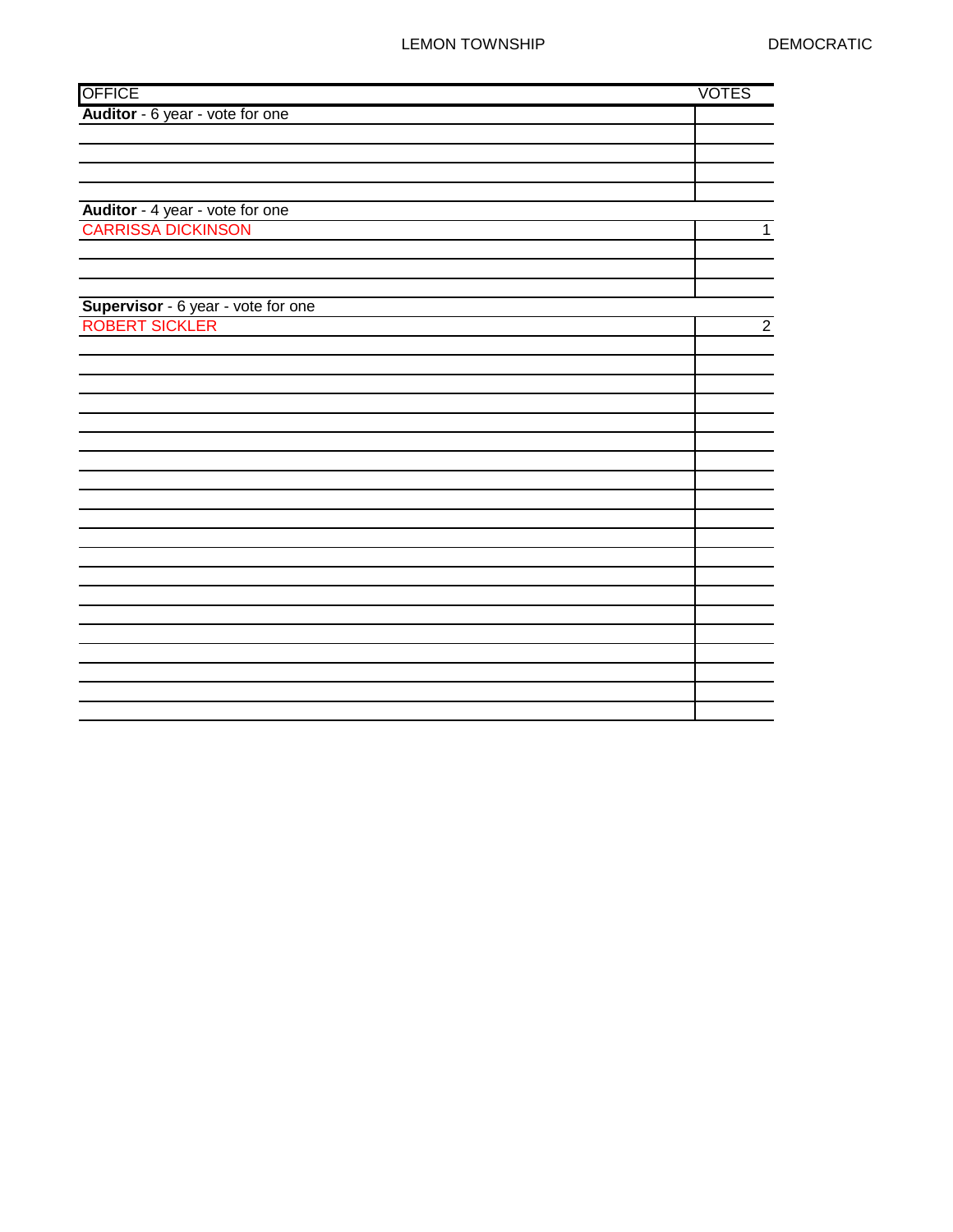| <b>OFFICE</b>                      | <b>VOTES</b>   |
|------------------------------------|----------------|
| Auditor - 6 year - vote for one    |                |
| <b>PHYLLIS LESLIE</b>              | $\overline{2}$ |
| <b>TOM HENRY</b>                   | $\overline{1}$ |
| $\overline{X}$                     | $\overline{1}$ |
|                                    |                |
| Auditor - 4 year - vote for one    |                |
| <b>CATHERINE BARBER</b>            | $\overline{2}$ |
| $\boldsymbol{\mathsf{X}}$          | $\overline{1}$ |
|                                    |                |
|                                    |                |
| Supervisor - 6 year - vote for one |                |
| <b>ROBERT SICKLER</b>              | 176            |
| <b>DAVE DROUSE</b>                 | 3              |
| <b>JOHN KEEFE</b>                  | $\overline{1}$ |
| <b>SEARL JOHNSON</b>               | $\overline{1}$ |
|                                    |                |
|                                    |                |
|                                    |                |
|                                    |                |
|                                    |                |
|                                    |                |
|                                    |                |
|                                    |                |
|                                    |                |
|                                    |                |
|                                    |                |
|                                    |                |
|                                    |                |
|                                    |                |
|                                    |                |
|                                    |                |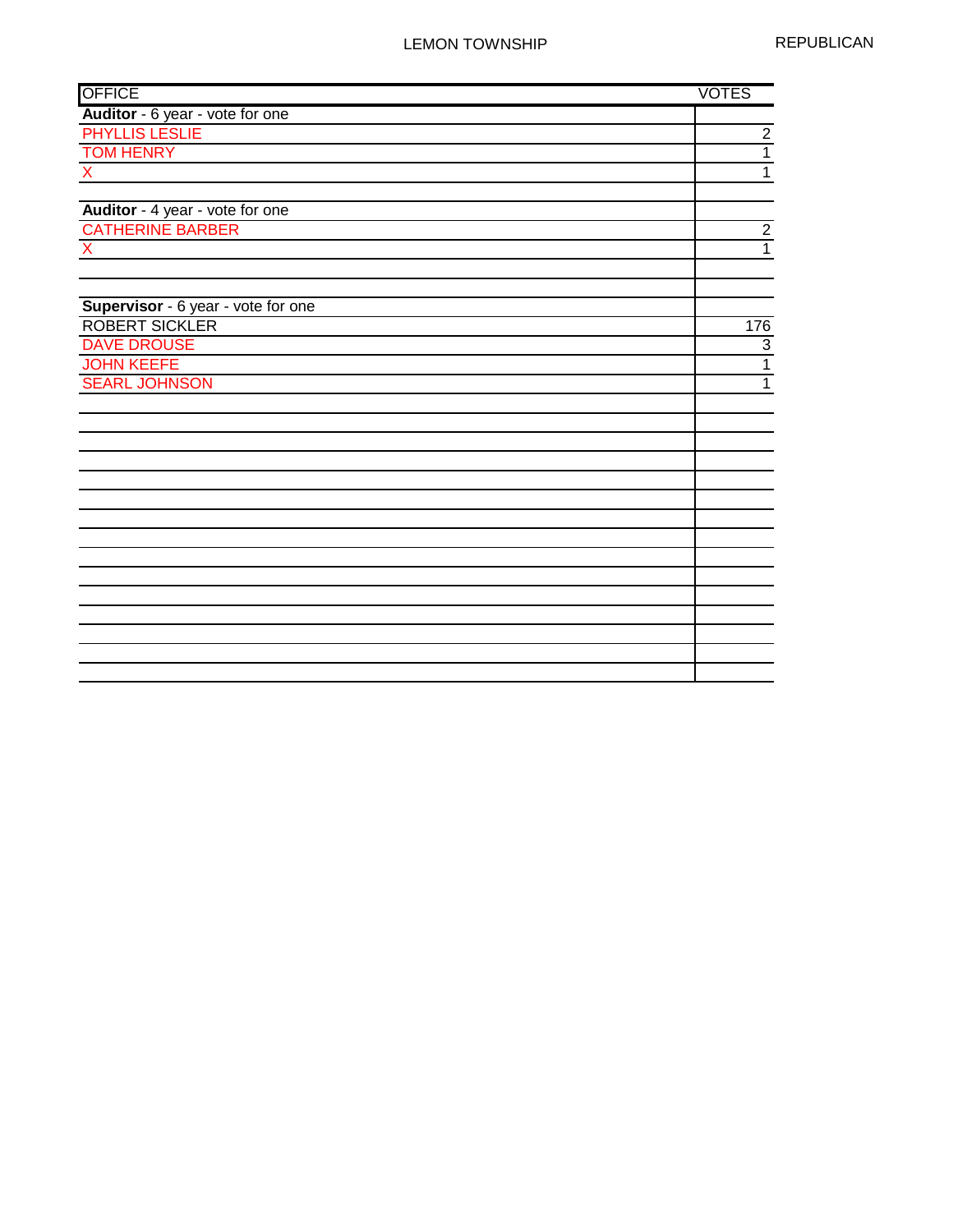#### MEHOOPANY TOWNSHIP DEMOCRATIC

| <b>OFFICE</b>                                     | <b>VOTES</b> |                |
|---------------------------------------------------|--------------|----------------|
| Auditor - 6 year - vote for one                   |              |                |
|                                                   |              |                |
|                                                   |              |                |
|                                                   |              |                |
|                                                   |              |                |
|                                                   |              |                |
| Auditor - 4 year - vote for one                   |              |                |
|                                                   |              |                |
|                                                   |              |                |
|                                                   |              |                |
|                                                   |              |                |
| Supervisor - 6 year - vote for one                |              |                |
| <b>LOREN DAY</b>                                  |              | $\mathbf{1}$   |
|                                                   |              |                |
|                                                   |              |                |
|                                                   |              |                |
|                                                   |              |                |
| Constable - 6 year - vote for one<br>DARREL SANDS |              |                |
|                                                   |              | $\overline{8}$ |
|                                                   |              |                |
|                                                   |              |                |
|                                                   |              |                |
|                                                   |              |                |
|                                                   |              |                |
|                                                   |              |                |
|                                                   |              |                |
|                                                   |              |                |
|                                                   |              |                |
|                                                   |              |                |
|                                                   |              |                |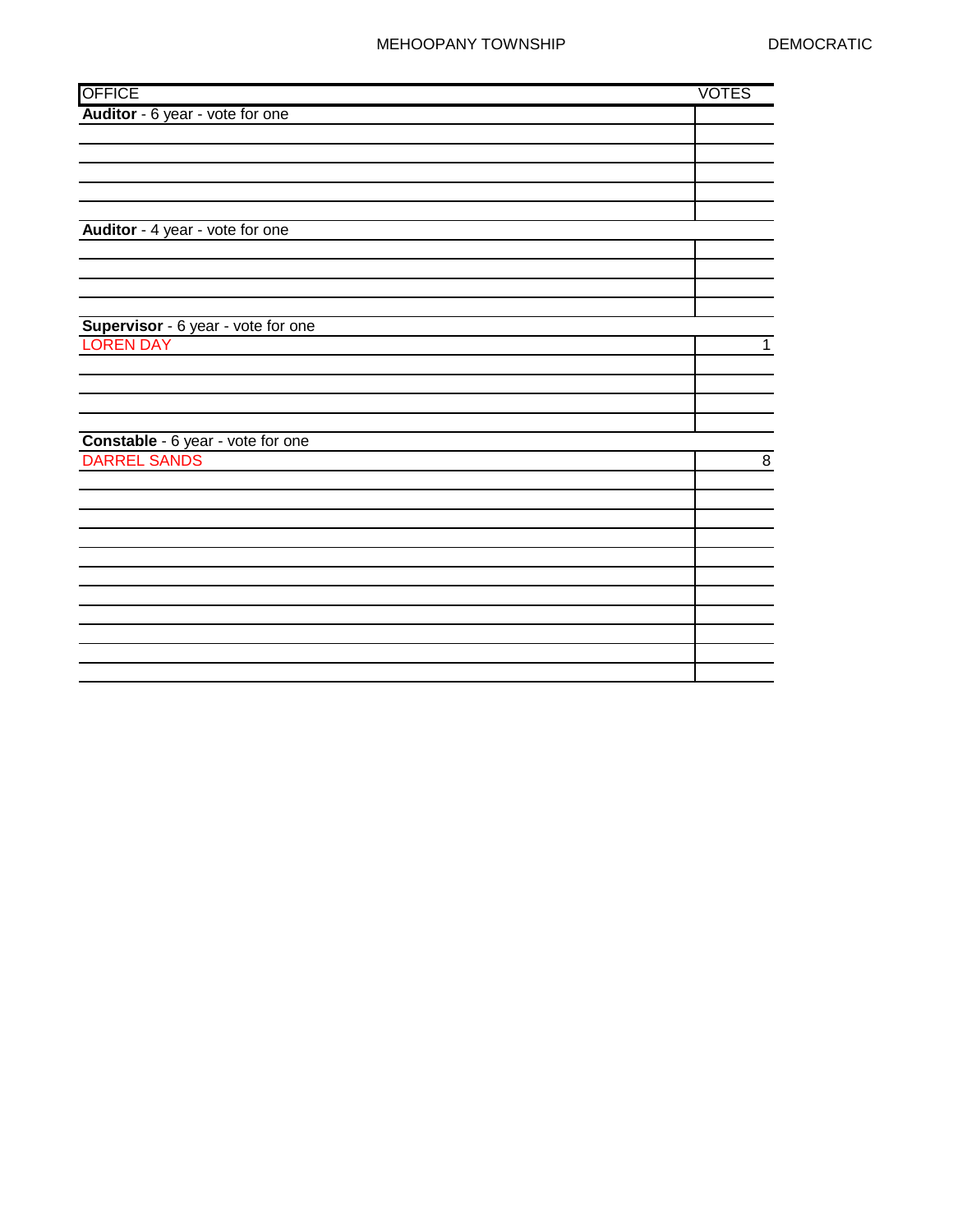| <b>OFFICE</b>                      | <b>VOTES</b>   |
|------------------------------------|----------------|
| Auditor - 6 year - vote for one    |                |
| <b>ERIC SCHAEFER</b>               | $\overline{1}$ |
| <b>EUGENE ADAMS SR</b>             | $\overline{4}$ |
| <b>LAURIE KINTNER</b>              | $\overline{1}$ |
| <b>MATT FAUX</b>                   | $\overline{1}$ |
|                                    |                |
| Auditor - 4 year - vote for one    |                |
| <b>ELIZABETH STACKHOUSE</b>        | $\mathbf{1}$   |
| <b>ERIC SCHAEFER</b>               | $\mathbf{1}$   |
| <b>MATT FAUX</b>                   | $\overline{1}$ |
|                                    |                |
| Supervisor - 6 year - vote for one |                |
| <b>D. LOREN DAY</b>                | 155            |
| <b>DARREL SANDS</b>                | 1              |
| <b>ROY DARLING</b>                 | $\mathbf{1}$   |
|                                    |                |
|                                    |                |
| Constable - 6 year - vote for one  |                |
| <b>DARREL SANDS</b>                | 35             |
| <b>DAVE SMITH</b>                  | $\mathbf{1}$   |
| <b>JON BILLINGS</b>                | $\overline{1}$ |
| <b>MARK FESKO</b>                  | $\overline{1}$ |
| <b>ROBERT SMITH</b>                | $\mathbf{1}$   |
|                                    |                |
|                                    |                |
|                                    |                |
|                                    |                |
|                                    |                |
|                                    |                |
|                                    |                |
|                                    |                |
|                                    |                |
|                                    |                |
|                                    |                |
|                                    |                |
|                                    |                |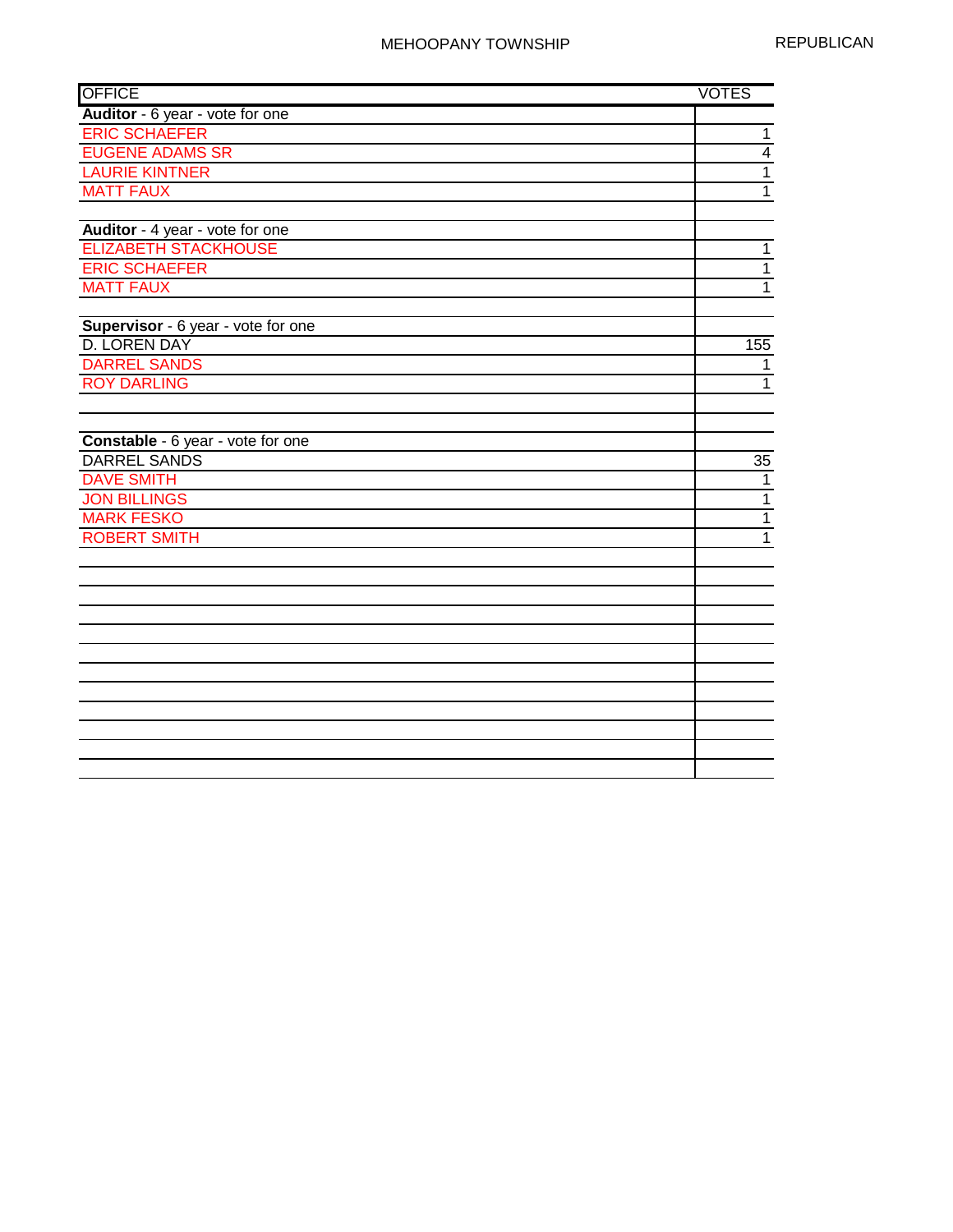| <b>OFFICE</b>                         | <b>VOTES</b>                |
|---------------------------------------|-----------------------------|
| Councilman - 4 year - vote for four   |                             |
| <b>CINDY CONA</b>                     |                             |
| <b>DORIS PICKETT</b>                  | $\frac{3}{2}$ $\frac{2}{1}$ |
| <b>MICHAEL LOYD</b>                   |                             |
| <b>HAROLD G BENDER</b>                |                             |
| <b>MICAHEL VOORHEES</b>               | $\overline{2}$              |
|                                       |                             |
| Mayor - 4 year - vote for one         |                             |
| <b>BRUCE MARSHALL</b>                 | $\sqrt{3}$                  |
|                                       |                             |
|                                       |                             |
|                                       |                             |
|                                       |                             |
| Constable - 6 year - vote for one     |                             |
|                                       |                             |
|                                       |                             |
|                                       |                             |
|                                       |                             |
|                                       |                             |
| Tax Collector - 2 year - vote for one |                             |
| <b>DALE NEWHALL</b>                   | $\mathbf 1$                 |
|                                       |                             |
|                                       |                             |
|                                       |                             |
|                                       |                             |
|                                       |                             |
|                                       |                             |
|                                       |                             |
|                                       |                             |
|                                       |                             |
|                                       |                             |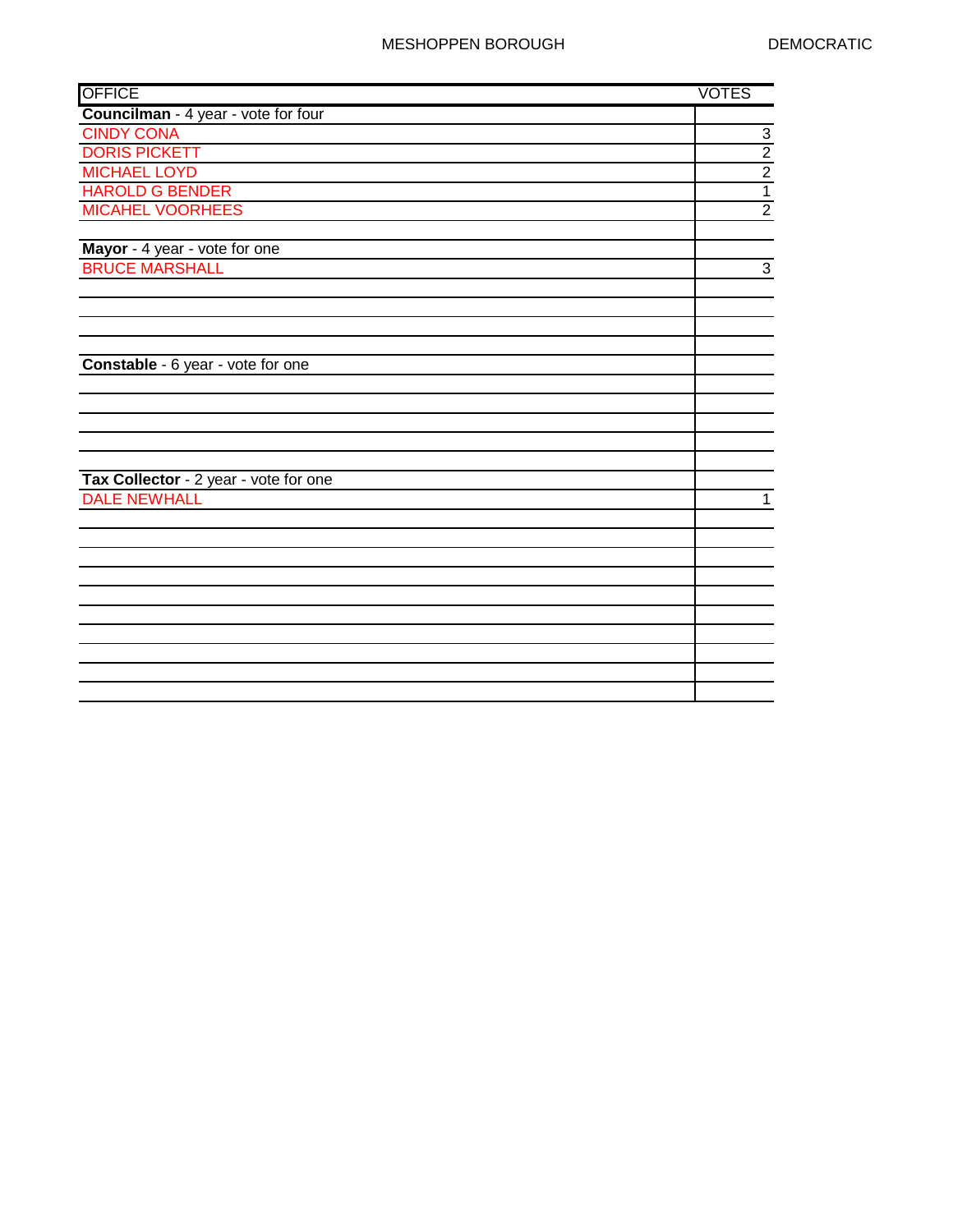| <b>OFFICE</b>                         | <b>VOTES</b>   |
|---------------------------------------|----------------|
| Councilman - 4 year - vote for four   |                |
| <b>CINDY S. CONA</b>                  | 35             |
| <b>CHRIS BAKER</b>                    | $\overline{2}$ |
| <b>DORIS PICKETT</b>                  | 12             |
| <b>JAMES LEPREA</b>                   | $\overline{1}$ |
| <b>MICHAEL LLOYD</b>                  | 10             |
| <b>MICHAEL VOORHEES</b>               | 14             |
| <b>NATHANIEL SHELDON</b>              | $\overline{3}$ |
|                                       |                |
|                                       |                |
| Mayor - 4 year - vote for one         |                |
| <b>BRUCE MARSHALL</b>                 | 35             |
|                                       |                |
|                                       |                |
|                                       |                |
|                                       |                |
| Constable - 6 year - vote for one     |                |
| <b>CHRIS CARNEY</b>                   | $\mathbf{1}$   |
|                                       |                |
|                                       |                |
|                                       |                |
|                                       |                |
| Tax Collector - 2 year - vote for one |                |
| <b>MARYLEE GOODWIN</b>                | $\mathbf{1}$   |
|                                       |                |
|                                       |                |
|                                       |                |
|                                       |                |
|                                       |                |
|                                       |                |
|                                       |                |
|                                       |                |
|                                       |                |
|                                       |                |
|                                       |                |
|                                       |                |
|                                       |                |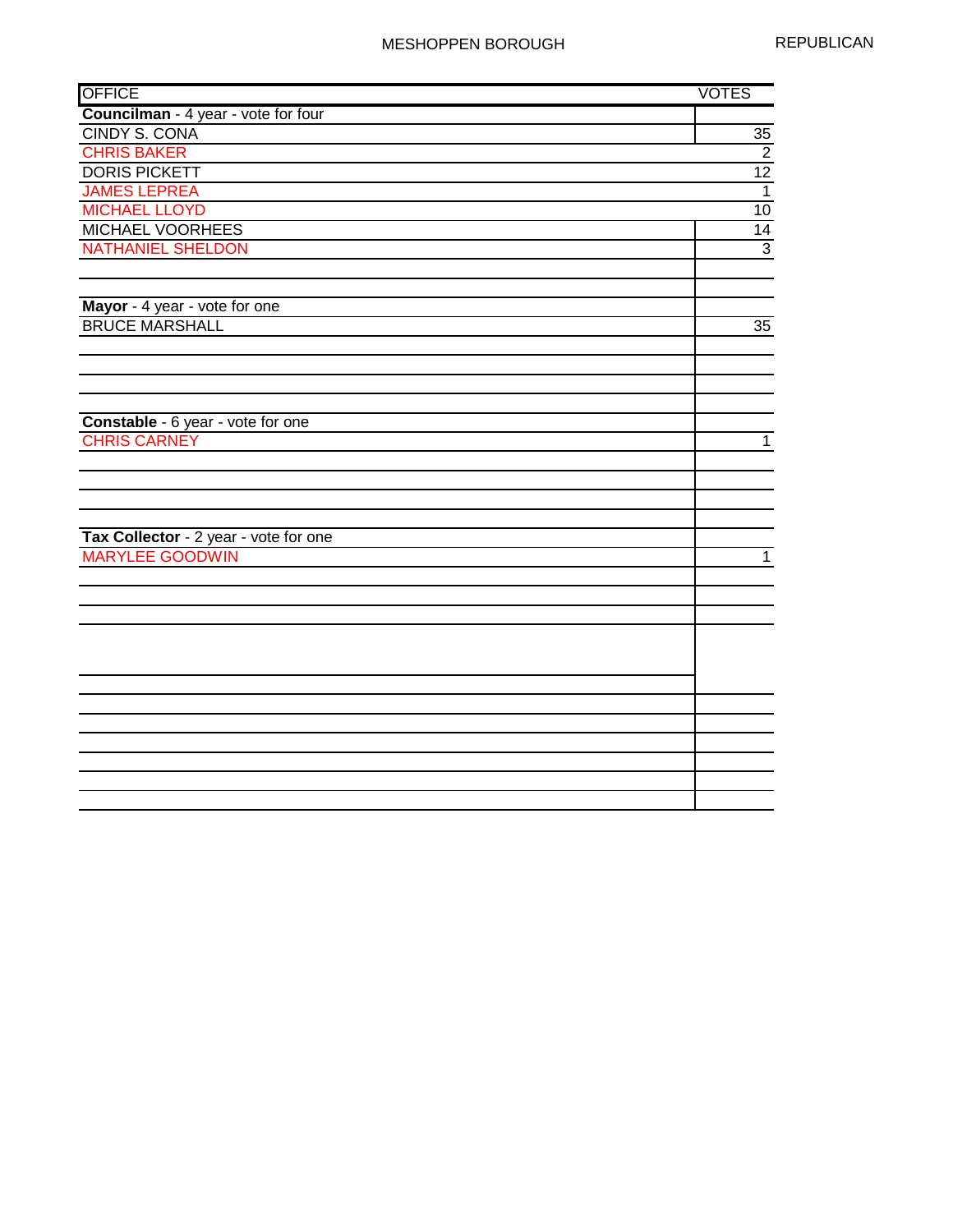#### MESHOPPEN TOWNSHIP DEMOCRATIC

| <b>OFFICE</b>                     | <b>VOTES</b> |
|-----------------------------------|--------------|
| Auditor - 6 year - vote for one   |              |
|                                   |              |
|                                   |              |
|                                   |              |
|                                   |              |
|                                   |              |
| Auditor - 2 year - vote for one   |              |
| <b>JENNIFER O'BRIEN</b>           | $\mathbf{1}$ |
|                                   |              |
|                                   |              |
|                                   |              |
|                                   |              |
| Supervisor -6 year - vote for one |              |
|                                   |              |
|                                   |              |
|                                   |              |
|                                   |              |
|                                   |              |
| Constable - 6 year - vote for one |              |
|                                   |              |
|                                   |              |
|                                   |              |
|                                   |              |
|                                   |              |
|                                   |              |
|                                   |              |
|                                   |              |
|                                   |              |
|                                   |              |
|                                   |              |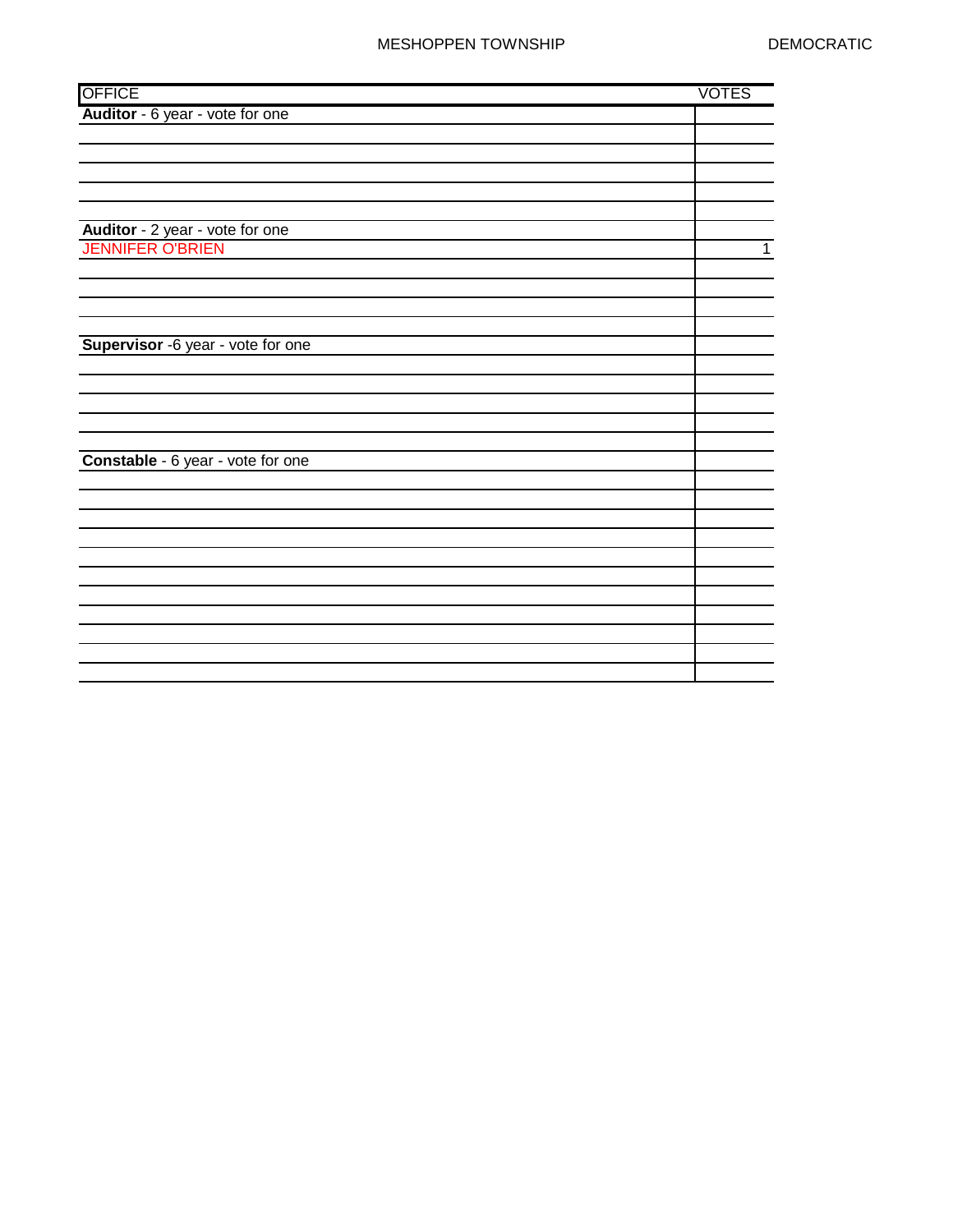| <b>OFFICE</b>                     | <b>VOTES</b>   |
|-----------------------------------|----------------|
| Auditor - 6 year - vote for one   |                |
| <b>JENNIFER O BRIEN</b>           | $\overline{2}$ |
| <b>CINDY FERRIS</b>               | $\overline{1}$ |
|                                   |                |
|                                   |                |
|                                   |                |
| Auditor - 2 year - vote for one   |                |
| <b>JENNIFER O BRIEN</b>           | $\mathbf{2}$   |
|                                   |                |
|                                   |                |
|                                   |                |
|                                   |                |
| Supervisor -6 year - vote for one |                |
| <b>JOE STERNICK</b>               | 107            |
| <b>CHRIS FERRIS</b>               | $\mathbf{1}$   |
| <b>DAVID HELLER</b>               | $\overline{1}$ |
| <b>DAVID JENNINGS</b>             | $\frac{2}{1}$  |
| <b>JUNK YARD DOG</b>              |                |
| <b>KEVIN JONES</b>                | $\overline{1}$ |
|                                   |                |
|                                   |                |
|                                   |                |
| Constable - 6 year - vote for one |                |
| <b>TIMOTHY OBRIEN</b>             | $\mathbf{1}$   |
|                                   |                |
|                                   |                |
|                                   |                |
|                                   |                |
|                                   |                |
|                                   |                |
|                                   |                |
|                                   |                |
|                                   |                |
|                                   |                |
|                                   |                |
|                                   |                |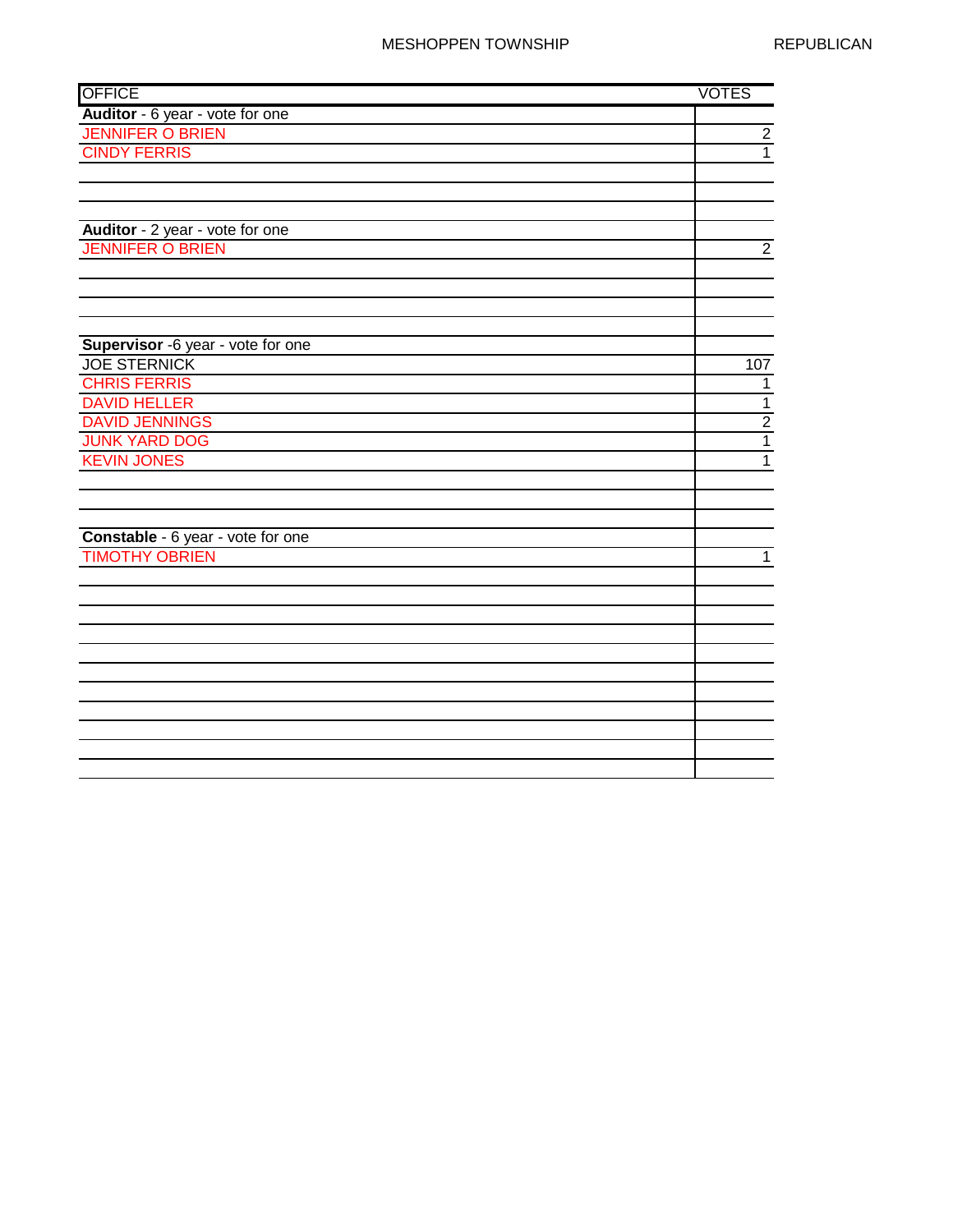### MONROE TOWNSHIP DEMOCRATIC

|                                                   | <b>VOTES</b>   |
|---------------------------------------------------|----------------|
| OFFICE<br><b>Auditor</b> - 6 year - vote for one  |                |
|                                                   |                |
|                                                   |                |
|                                                   |                |
|                                                   |                |
|                                                   |                |
|                                                   |                |
| Supervisor - 6 year - vote for one<br>DALE WRIGHT | $\overline{5}$ |
|                                                   |                |
|                                                   |                |
|                                                   |                |
|                                                   |                |
|                                                   |                |
|                                                   |                |
|                                                   |                |
|                                                   |                |
|                                                   |                |
|                                                   |                |
|                                                   |                |
|                                                   |                |
|                                                   |                |
|                                                   |                |
|                                                   |                |
|                                                   |                |
|                                                   |                |
|                                                   |                |
|                                                   |                |
|                                                   |                |
|                                                   |                |
|                                                   |                |
|                                                   |                |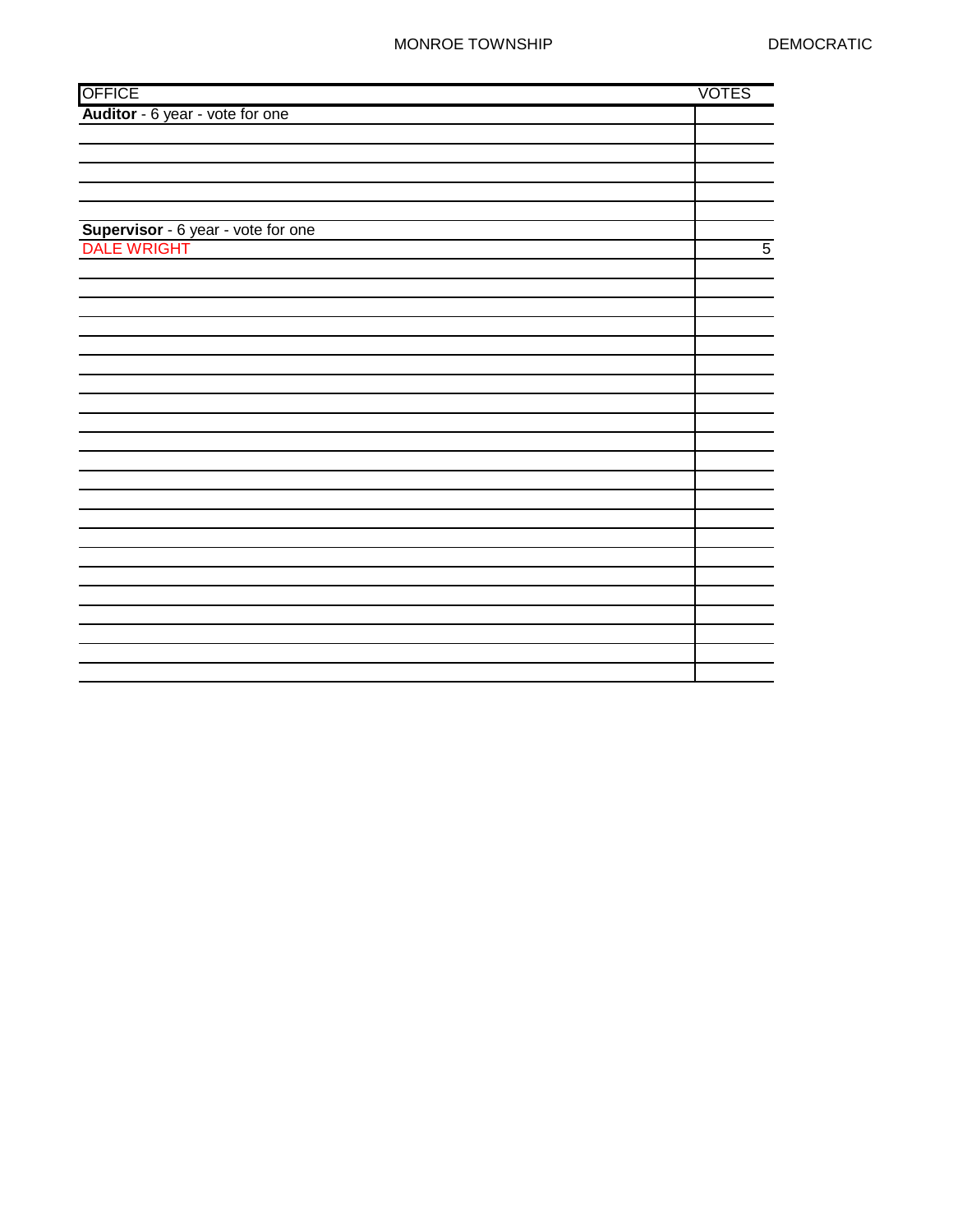| Auditor - 6 year - vote for one<br><b>DONALD J TRUMP</b><br><b>ERICA MODLESKY</b><br><b>LEON SIDOREK</b><br>Supervisor - 6 year - vote for one<br><b>CHARLES DALE WRIGHT</b><br>204<br><b>JONNA SMITH</b> | <b>OFFICE</b> | <b>VOTES</b>   |
|-----------------------------------------------------------------------------------------------------------------------------------------------------------------------------------------------------------|---------------|----------------|
|                                                                                                                                                                                                           |               |                |
|                                                                                                                                                                                                           |               | $\overline{1}$ |
|                                                                                                                                                                                                           |               | $\overline{1}$ |
|                                                                                                                                                                                                           |               | $\overline{2}$ |
|                                                                                                                                                                                                           |               |                |
|                                                                                                                                                                                                           |               |                |
|                                                                                                                                                                                                           |               |                |
|                                                                                                                                                                                                           |               |                |
|                                                                                                                                                                                                           |               | 1              |
|                                                                                                                                                                                                           |               |                |
|                                                                                                                                                                                                           |               |                |
|                                                                                                                                                                                                           |               |                |
|                                                                                                                                                                                                           |               |                |
|                                                                                                                                                                                                           |               |                |
|                                                                                                                                                                                                           |               |                |
|                                                                                                                                                                                                           |               |                |
|                                                                                                                                                                                                           |               |                |
|                                                                                                                                                                                                           |               |                |
|                                                                                                                                                                                                           |               |                |
|                                                                                                                                                                                                           |               |                |
|                                                                                                                                                                                                           |               |                |
|                                                                                                                                                                                                           |               |                |
|                                                                                                                                                                                                           |               |                |
|                                                                                                                                                                                                           |               |                |
|                                                                                                                                                                                                           |               |                |
|                                                                                                                                                                                                           |               |                |
|                                                                                                                                                                                                           |               |                |
|                                                                                                                                                                                                           |               |                |
|                                                                                                                                                                                                           |               |                |
|                                                                                                                                                                                                           |               |                |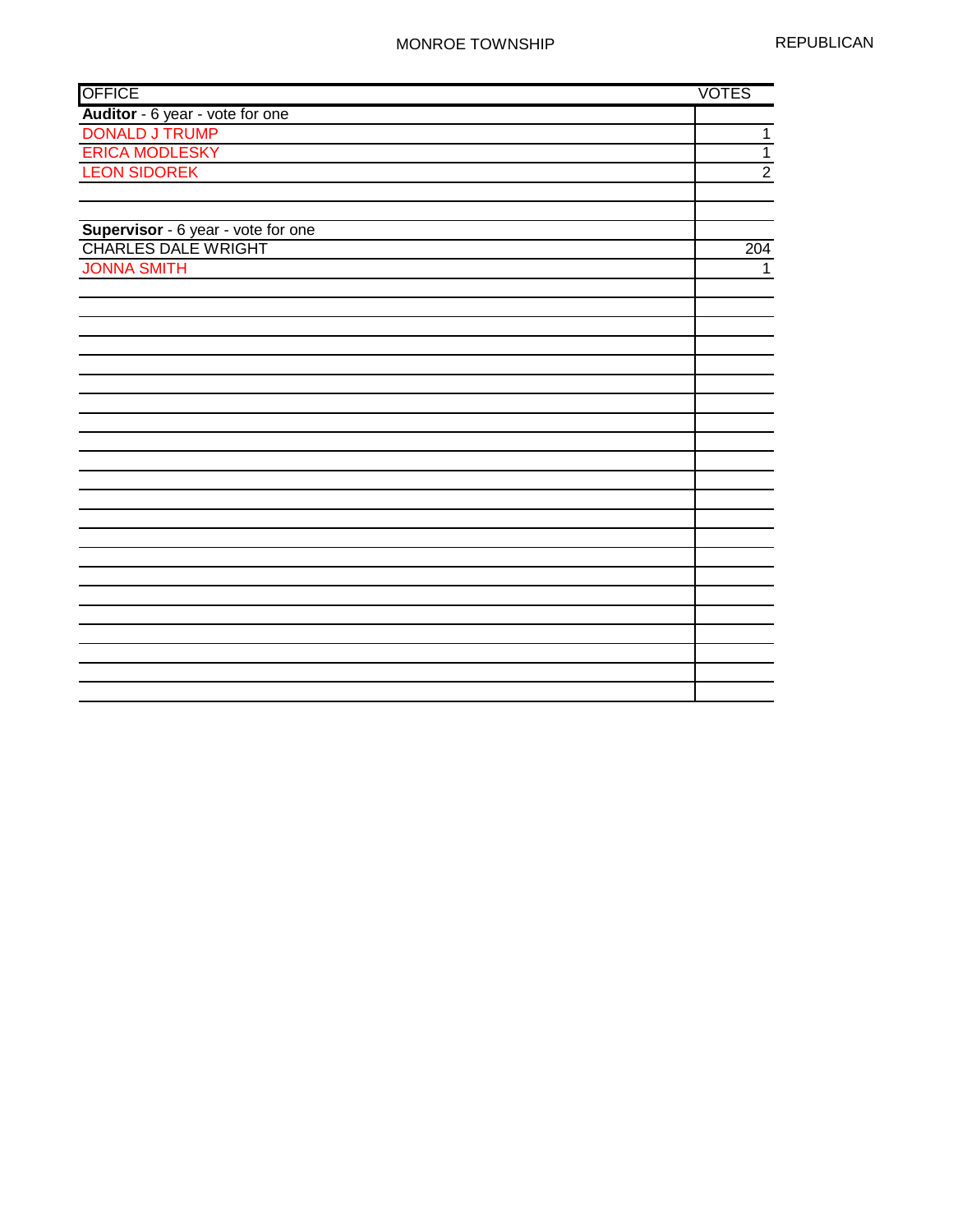| <b>OFFICE</b>                        | <b>VOTES</b>   |
|--------------------------------------|----------------|
| Councilman - 4 year - vote for three |                |
| <b>JACLYN LITWIN</b>                 | $\overline{1}$ |
| <b>ALBERT OLIVE</b>                  | $\overline{2}$ |
| <b>JOHN BOWER</b>                    | $\overline{2}$ |
| <b>CODY SCOTT</b>                    | $\overline{2}$ |
| <b>DAVE NOAKES</b>                   | $\overline{3}$ |
| <b>WILLIAM HILL</b>                  | $\overline{1}$ |
|                                      |                |
|                                      |                |
|                                      |                |
| Constable - 6 year - vote for one    |                |
| <b>WILLIAM HILL</b>                  | $\mathbf{1}$   |
|                                      |                |
|                                      |                |
|                                      |                |
|                                      |                |
|                                      |                |
|                                      |                |
|                                      |                |
|                                      |                |
|                                      |                |
|                                      |                |
|                                      |                |
|                                      |                |
|                                      |                |
|                                      |                |
|                                      |                |
|                                      |                |
|                                      |                |
|                                      |                |
|                                      |                |
|                                      |                |
|                                      |                |
|                                      |                |
|                                      |                |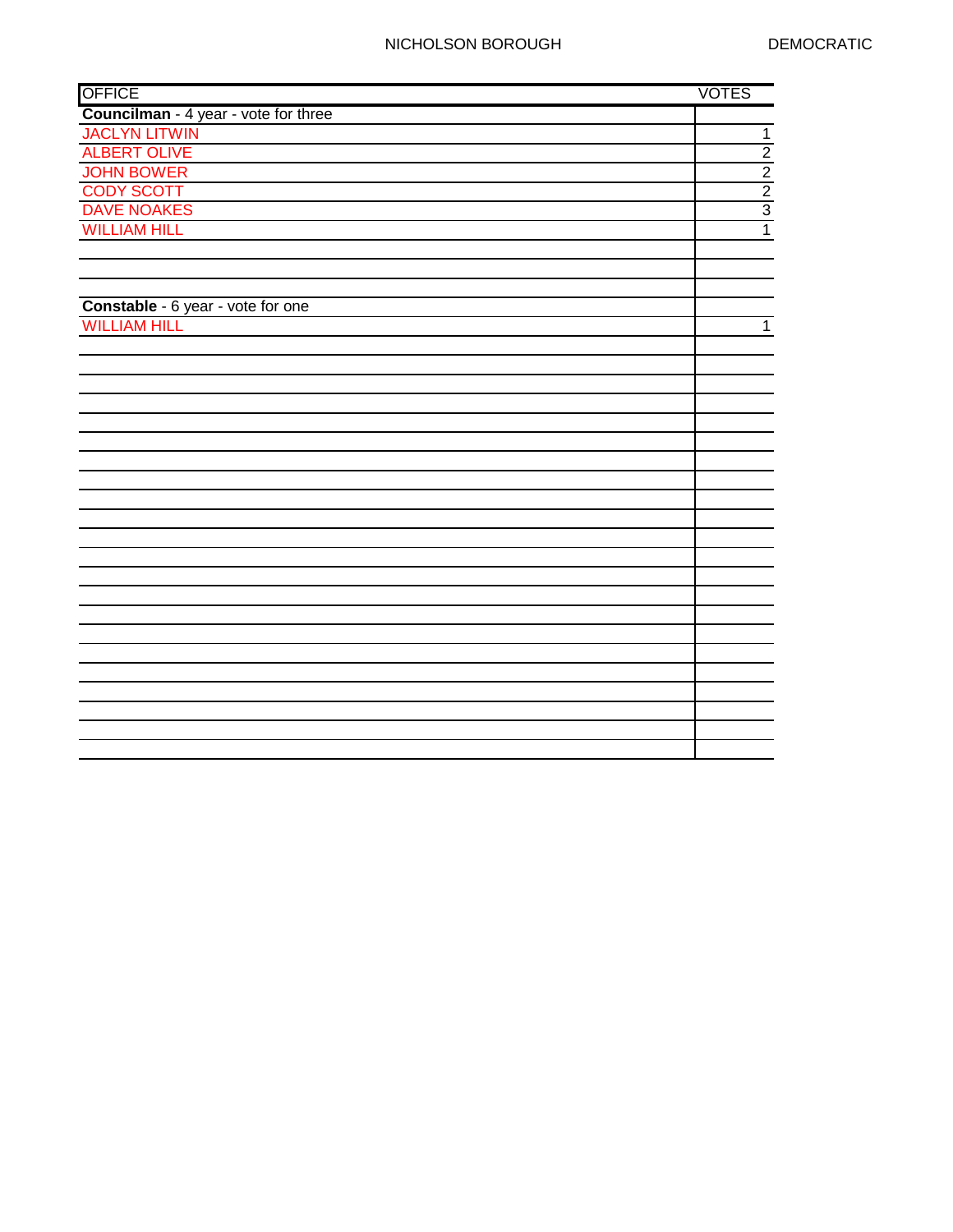| <b>OFFICE</b>                        | <b>VOTES</b>   |
|--------------------------------------|----------------|
| Councilman - 4 year - vote for three |                |
| <b>JOHN R. BOWER</b>                 | 70             |
| <b>ALBERT WILLIAM OLIVE</b>          | 62             |
| <b>CODY SCOTT</b>                    | $\mathbf{1}$   |
| <b>CONNOR CROCK</b>                  | $\overline{1}$ |
| <b>DALE GOW</b>                      | $\overline{1}$ |
| <b>DAVID NOAKES III</b>              | 15             |
| <b>GEORGE BARBOLISH</b>              | $\mathbf{1}$   |
| <b>JEREMY CHOPLOSKY</b>              | $\mathbf{1}$   |
| Constable - 6 year - vote for one    |                |
| <b>DALE GOW</b>                      | $\mathbf{1}$   |
| <b>NED SHERMAN</b>                   | $\mathbf{1}$   |
|                                      |                |
|                                      |                |
|                                      |                |
|                                      |                |
|                                      |                |
|                                      |                |
|                                      |                |
|                                      |                |
|                                      |                |
|                                      |                |
|                                      |                |
|                                      |                |
|                                      |                |
|                                      |                |
|                                      |                |
|                                      |                |
|                                      |                |
|                                      |                |
|                                      |                |
|                                      |                |
|                                      |                |
|                                      |                |
|                                      |                |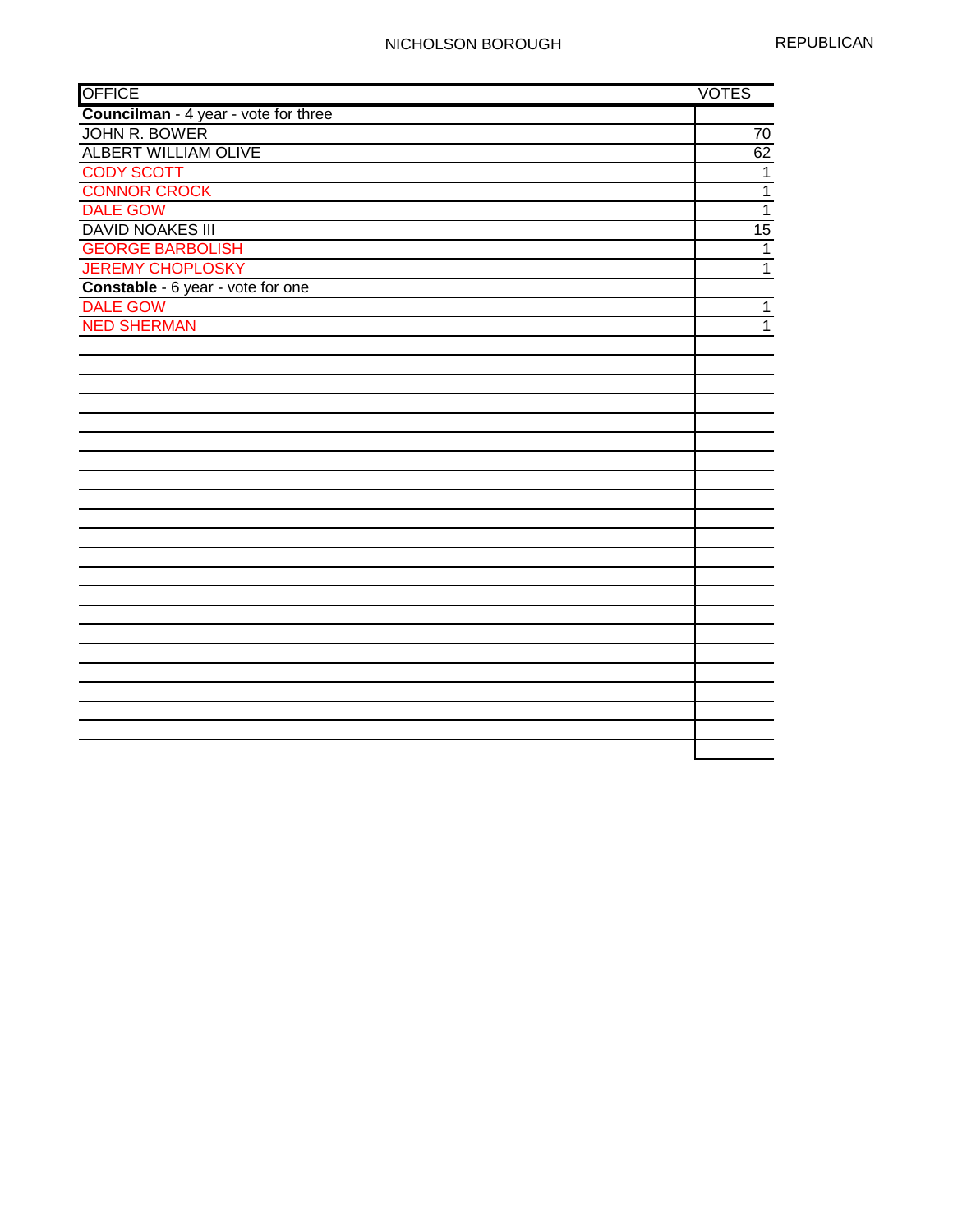| <b>OFFICE</b>                      | <b>VOTES</b>   |
|------------------------------------|----------------|
| Auditor - 6 year - vote for one    |                |
| <b>GEORGE MECCA</b>                | $\overline{1}$ |
| <b>TOM CAWLEY</b>                  | $\overline{1}$ |
| <b>HANNA WHITNEY</b>               | $\overline{1}$ |
|                                    |                |
|                                    |                |
| Supervisor - 6 year - vote for one |                |
| <b>BILL SMITH</b>                  | $\overline{5}$ |
| <b>GEORGE MULLQUIN</b>             | $\overline{1}$ |
| <b>RICH CROASDALE</b>              | $\overline{1}$ |
| <b>SMITH</b>                       | $\overline{1}$ |
| <b>TY COBB</b>                     | $\overline{1}$ |
| <b>VERN CROASDALE</b>              | $\overline{8}$ |
|                                    |                |
|                                    |                |
|                                    |                |
|                                    |                |
|                                    |                |
|                                    |                |
|                                    |                |
|                                    |                |
|                                    |                |
|                                    |                |
|                                    |                |
|                                    |                |
|                                    |                |
|                                    |                |
|                                    |                |
|                                    |                |
|                                    |                |
|                                    |                |
|                                    |                |
|                                    |                |
|                                    |                |
|                                    |                |
|                                    |                |
|                                    |                |
|                                    |                |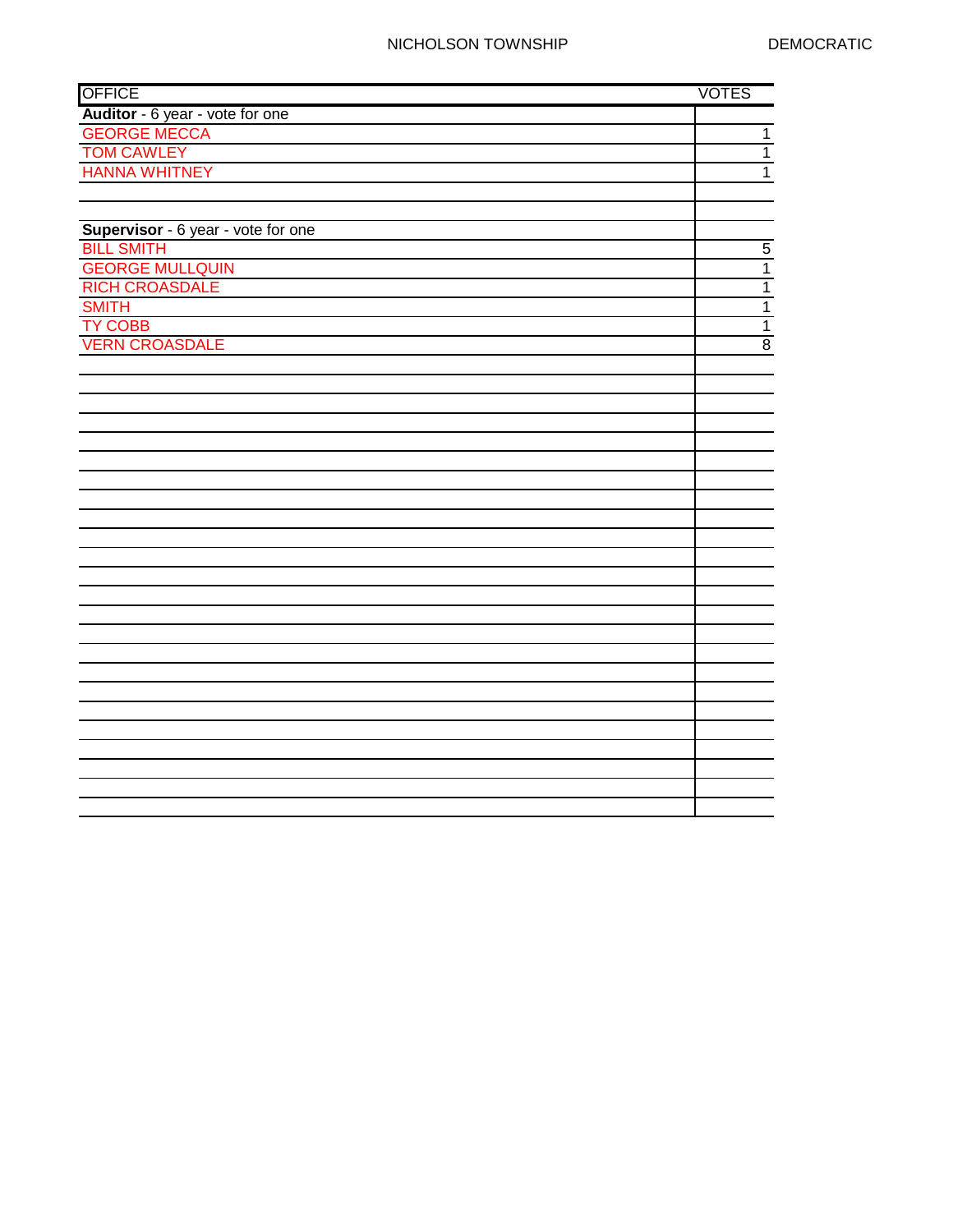| Auditor - 6 year - vote for one<br><b>HANNAH WHITNEY</b><br><b>IRENE DAMIANO</b><br><b>SMITH</b><br>Supervisor - 6 year - vote for one<br><b>WILLIAM SMITH</b><br><b>VERNE CROASDALE</b> | <b>OFFICE</b> | <b>VOTES</b> |
|------------------------------------------------------------------------------------------------------------------------------------------------------------------------------------------|---------------|--------------|
|                                                                                                                                                                                          |               |              |
|                                                                                                                                                                                          |               | 1            |
|                                                                                                                                                                                          |               | 1            |
|                                                                                                                                                                                          |               | 1            |
|                                                                                                                                                                                          |               |              |
|                                                                                                                                                                                          |               |              |
|                                                                                                                                                                                          |               |              |
|                                                                                                                                                                                          |               | 48           |
|                                                                                                                                                                                          |               | 130          |
|                                                                                                                                                                                          |               |              |
|                                                                                                                                                                                          |               |              |
|                                                                                                                                                                                          |               |              |
|                                                                                                                                                                                          |               |              |
|                                                                                                                                                                                          |               |              |
|                                                                                                                                                                                          |               |              |
|                                                                                                                                                                                          |               |              |
|                                                                                                                                                                                          |               |              |
|                                                                                                                                                                                          |               |              |
|                                                                                                                                                                                          |               |              |
|                                                                                                                                                                                          |               |              |
|                                                                                                                                                                                          |               |              |
|                                                                                                                                                                                          |               |              |
|                                                                                                                                                                                          |               |              |
|                                                                                                                                                                                          |               |              |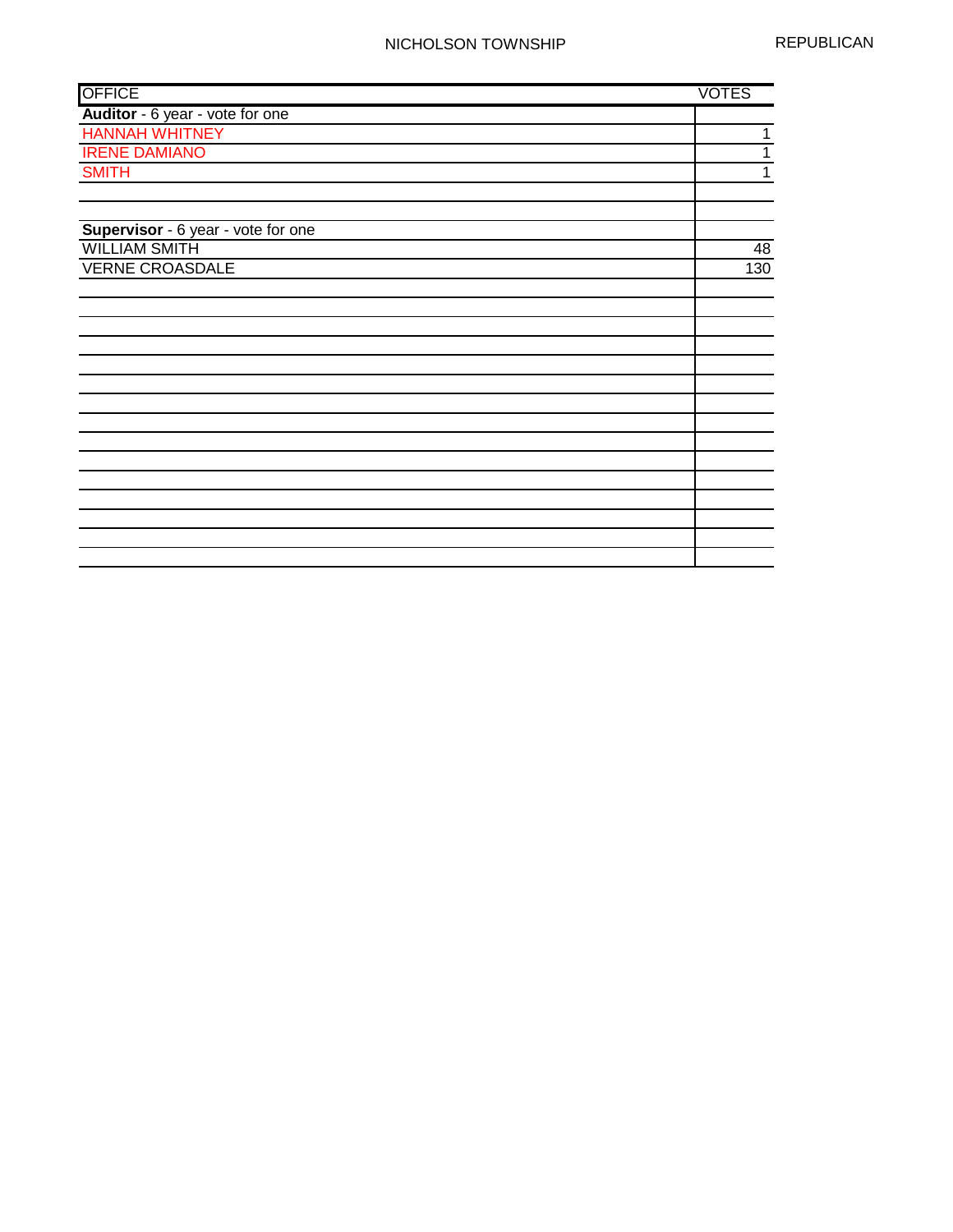| <b>OFFICE</b>                      | <b>VOTES</b>   |
|------------------------------------|----------------|
| Auditor - 6 year - vote for one    |                |
| <b>ANNIE SHAFFER</b>               | 1              |
| <b>HANNA FERRIS</b>                | 1              |
| <b>STEPHANIE MCKASKLE</b>          | $\mathbf{1}$   |
|                                    |                |
|                                    |                |
| Supervisor - 6 year - vote for one |                |
| <b>BRIAN BASSETT</b>               | 1              |
| <b>DARRELL ANDRAS</b>              | $\mathbf{1}$   |
| <b>THOMAS J MYERS</b>              | $\overline{1}$ |
| <b>TIM POOLE</b>                   | $\overline{3}$ |
|                                    |                |
|                                    |                |
|                                    |                |
|                                    |                |
|                                    |                |
|                                    |                |
|                                    |                |
|                                    |                |
|                                    |                |
|                                    |                |
|                                    |                |
|                                    |                |
|                                    |                |
|                                    |                |
|                                    |                |
|                                    |                |
|                                    |                |
|                                    |                |
|                                    |                |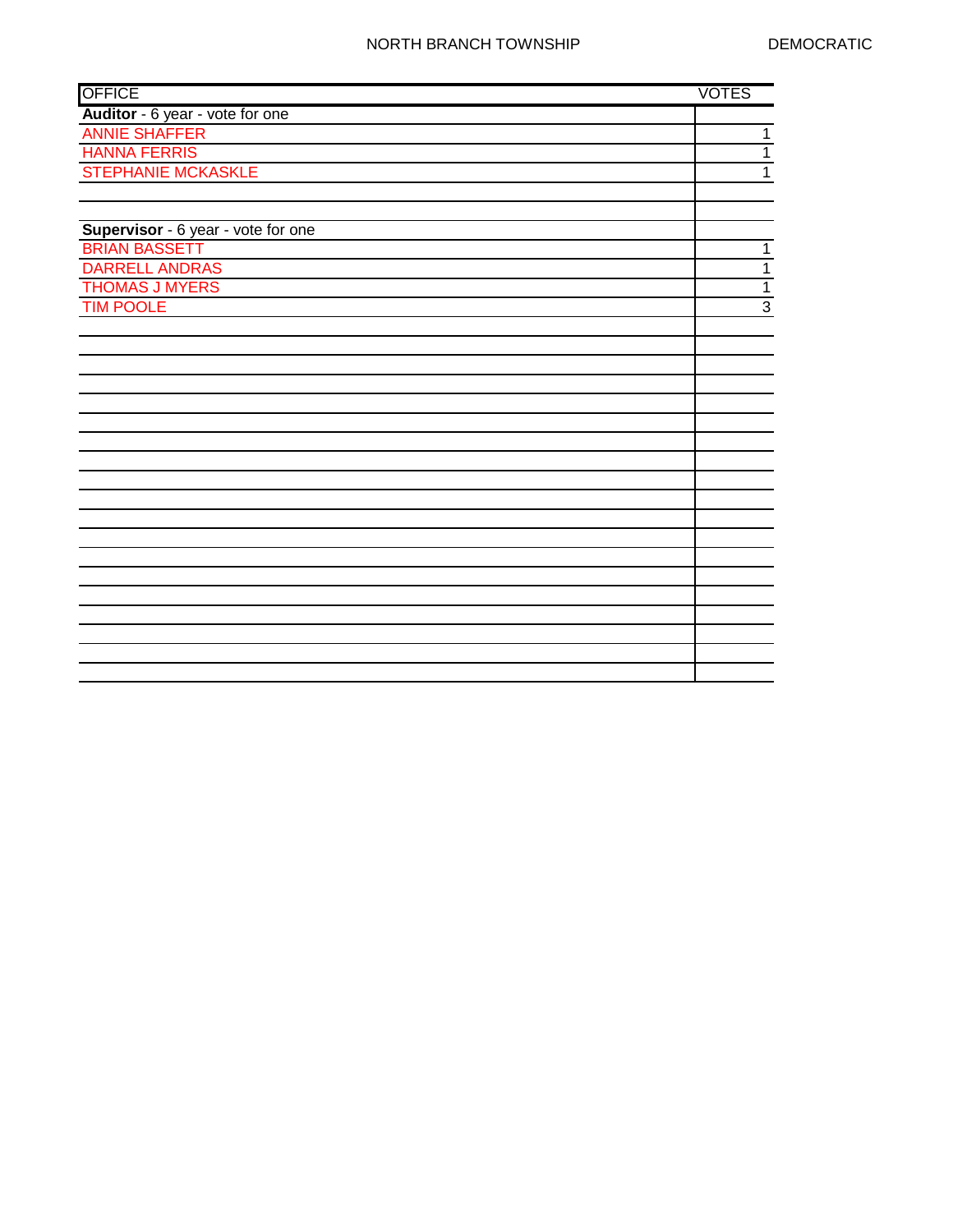| <b>OFFICE</b>                      | <b>VOTES</b> |
|------------------------------------|--------------|
| Auditor - 6 year - vote for one    |              |
| <b>HANNAH FERRIS</b>               | 3            |
|                                    |              |
|                                    |              |
|                                    |              |
|                                    |              |
| Supervisor - 6 year - vote for one |              |
| <b>TIMOTHY POOLE</b>               | 35           |
| <b>GERALD GORDON</b>               | 1            |
|                                    |              |
|                                    |              |
|                                    |              |
|                                    |              |
|                                    |              |
|                                    |              |
|                                    |              |
|                                    |              |
|                                    |              |
|                                    |              |
|                                    |              |
|                                    |              |
|                                    |              |
|                                    |              |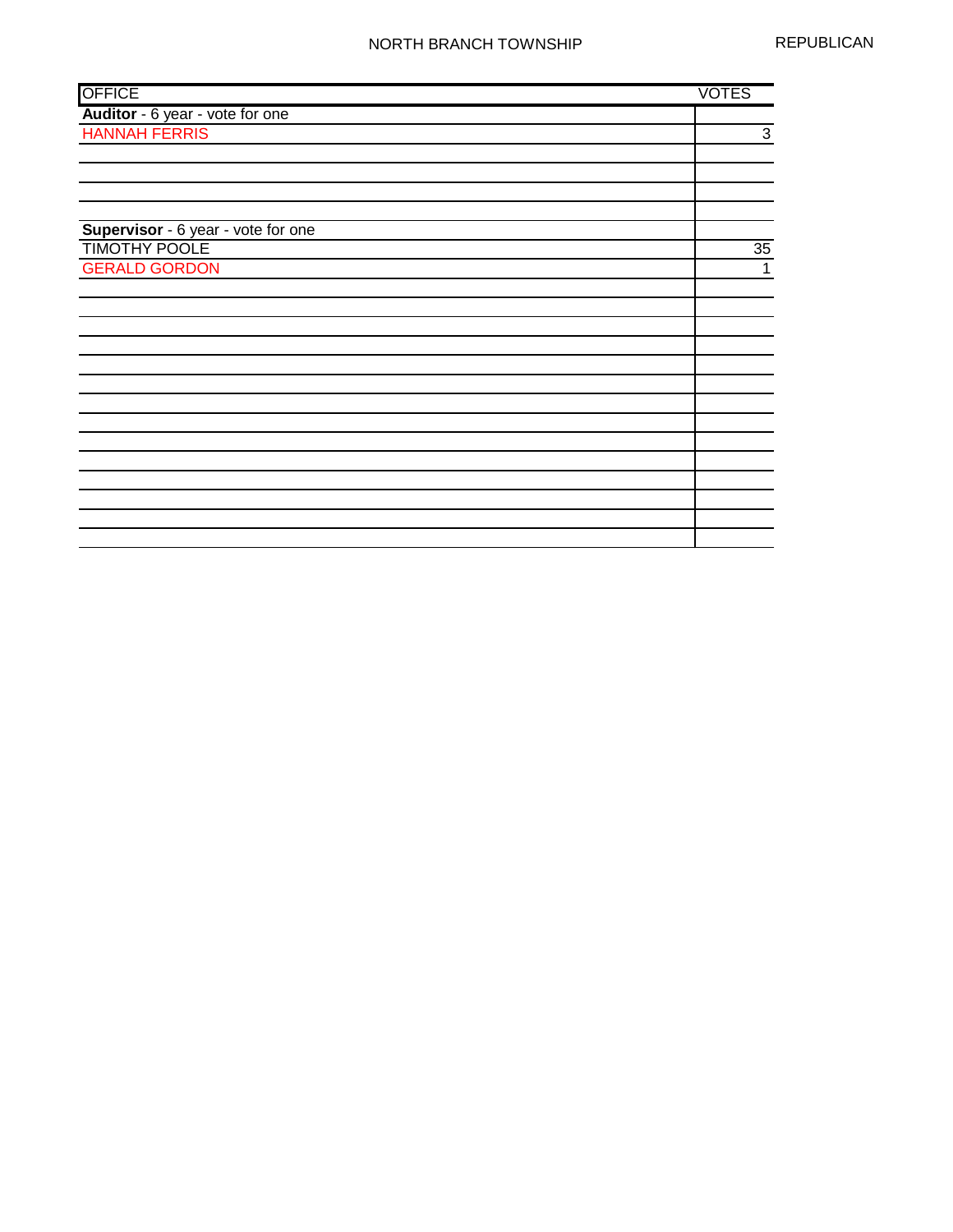| <b>OFFICE</b>                       | <b>VOTES</b> |
|-------------------------------------|--------------|
| Auditor - 6 year - vote for one     |              |
| <b>MARGARET JOLLIMORE</b>           | 1            |
| <b>WILLIAM WAGNER</b>               | 1            |
| <b>JEANY LAYDEN</b>                 | 1            |
|                                     |              |
|                                     |              |
|                                     |              |
| Supervisor - 6 year -- vote for one |              |
| <b>ERIC RANSOM</b>                  | 1            |
| <b>WILLIAM WAGNER</b>               | 13           |
| <b>HAROLD BROWN</b>                 | $\mathbf{1}$ |
|                                     |              |
|                                     |              |
|                                     |              |
|                                     |              |
|                                     |              |
|                                     |              |
|                                     |              |
|                                     |              |
|                                     |              |
|                                     |              |
|                                     |              |
|                                     |              |
|                                     |              |
|                                     |              |
|                                     |              |
|                                     |              |
|                                     |              |
|                                     |              |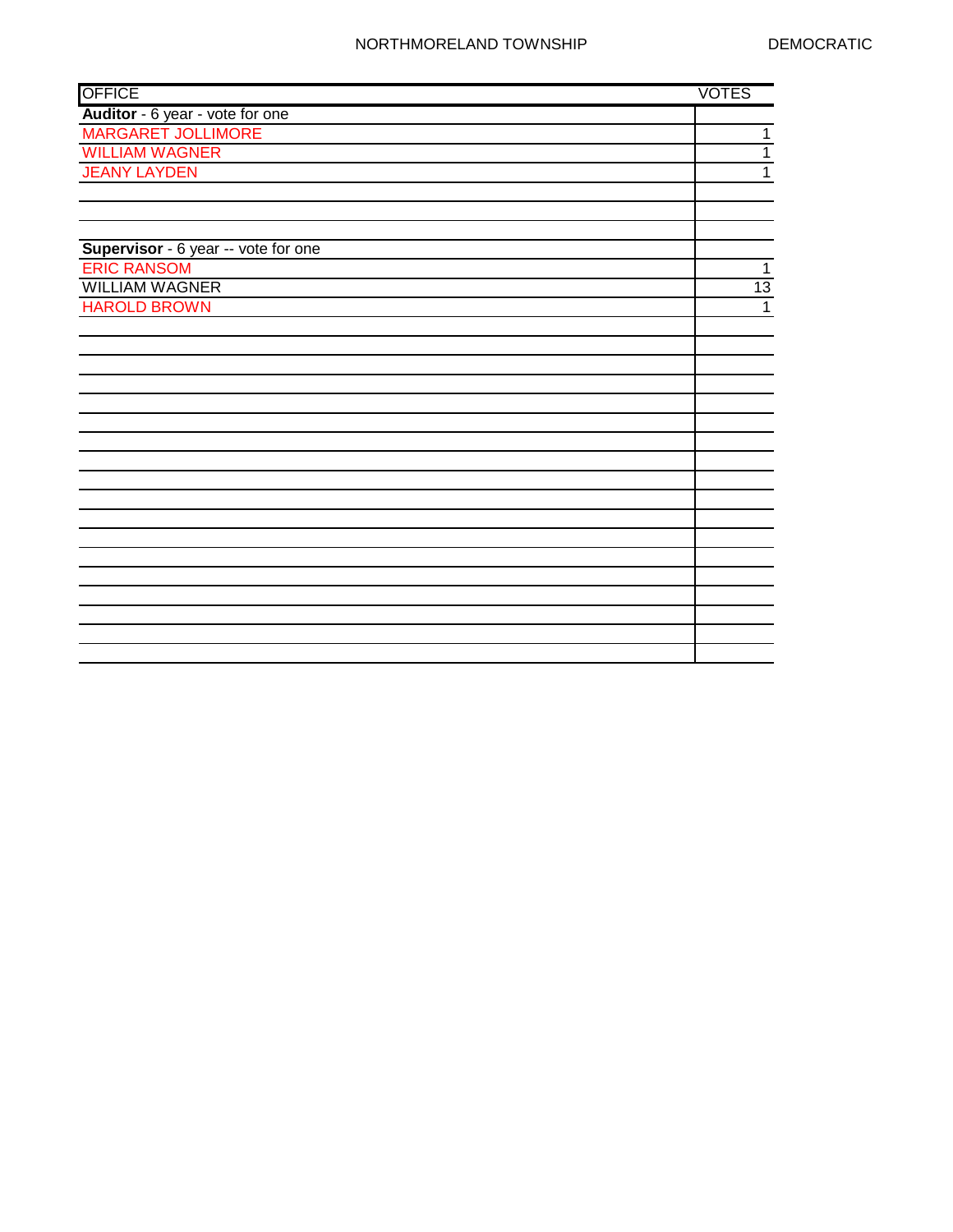| <b>OFFICE</b>                                                       | <b>VOTES</b>     |
|---------------------------------------------------------------------|------------------|
| Auditor - 6 year - vote for one                                     |                  |
| <b>SHIRLEY MARIE WALL</b>                                           | 200              |
| <b>CLAUDIA WAGNER</b>                                               | 1                |
| <b>JEANELE RANSOM</b>                                               | 1                |
| <b>SCOTT STEPHENSON</b>                                             | $\mathbf{1}$     |
|                                                                     |                  |
|                                                                     |                  |
| Supervisor - 6 year -- vote for one                                 |                  |
| <b>WILLIAM L. WAGNER</b>                                            | 187              |
| <b>BOB STATNICK</b>                                                 |                  |
| <b>CHARLES STORY</b>                                                | 3                |
| <b>ERIC RANSOM</b>                                                  | 1                |
| <b>HAROLD BROWN</b>                                                 | $\boldsymbol{9}$ |
| <b>MATTHEW STEPHENSON</b>                                           | 1                |
| <b>PAUL GATES</b>                                                   | 1                |
| <b>RICK LOGAN</b>                                                   | 1                |
| <b>WILLIAM WEIDNER</b>                                              | $\overline{2}$   |
|                                                                     |                  |
| School Director - Tunkhannock Area Region 2 - 4 year - vote for two |                  |
| <b>WILLIAM PREBOLA</b>                                              |                  |
| <b>WILLIAM R. WEIDNER</b>                                           |                  |
|                                                                     |                  |
|                                                                     |                  |
|                                                                     |                  |
|                                                                     |                  |
|                                                                     |                  |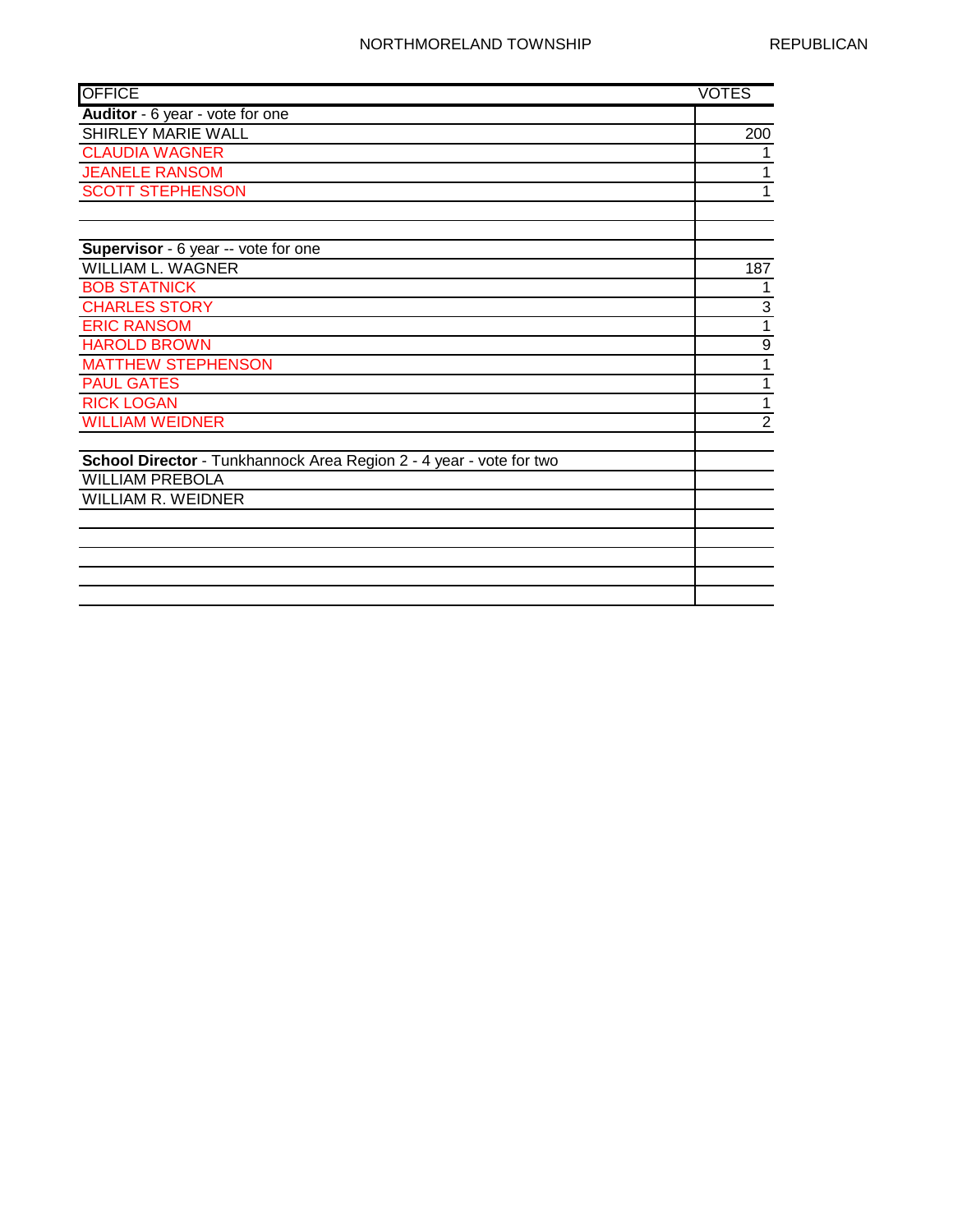| <b>OFFICE</b>                       | <b>VOTES</b>   |
|-------------------------------------|----------------|
| Auditor - 6 year - vote for one     |                |
| <b>JUDY SHUPP</b>                   | $\mathbf{1}$   |
|                                     |                |
|                                     |                |
|                                     |                |
|                                     |                |
|                                     |                |
| Supervisor - 6 year -- vote for one |                |
| <b>DAVID HETTESHEIMER</b>           | $\mathbf{1}$   |
| <b>KEVIN MAY</b>                    | $\overline{1}$ |
| <b>THOMAS NORRIS</b>                | $\overline{3}$ |
|                                     |                |
|                                     |                |
| Constable - 6 year -- vote for one  |                |
|                                     |                |
|                                     |                |
|                                     |                |
|                                     |                |
|                                     |                |
|                                     |                |
|                                     |                |
|                                     |                |
|                                     |                |
|                                     |                |
|                                     |                |
|                                     |                |
|                                     |                |
|                                     |                |
|                                     |                |
|                                     |                |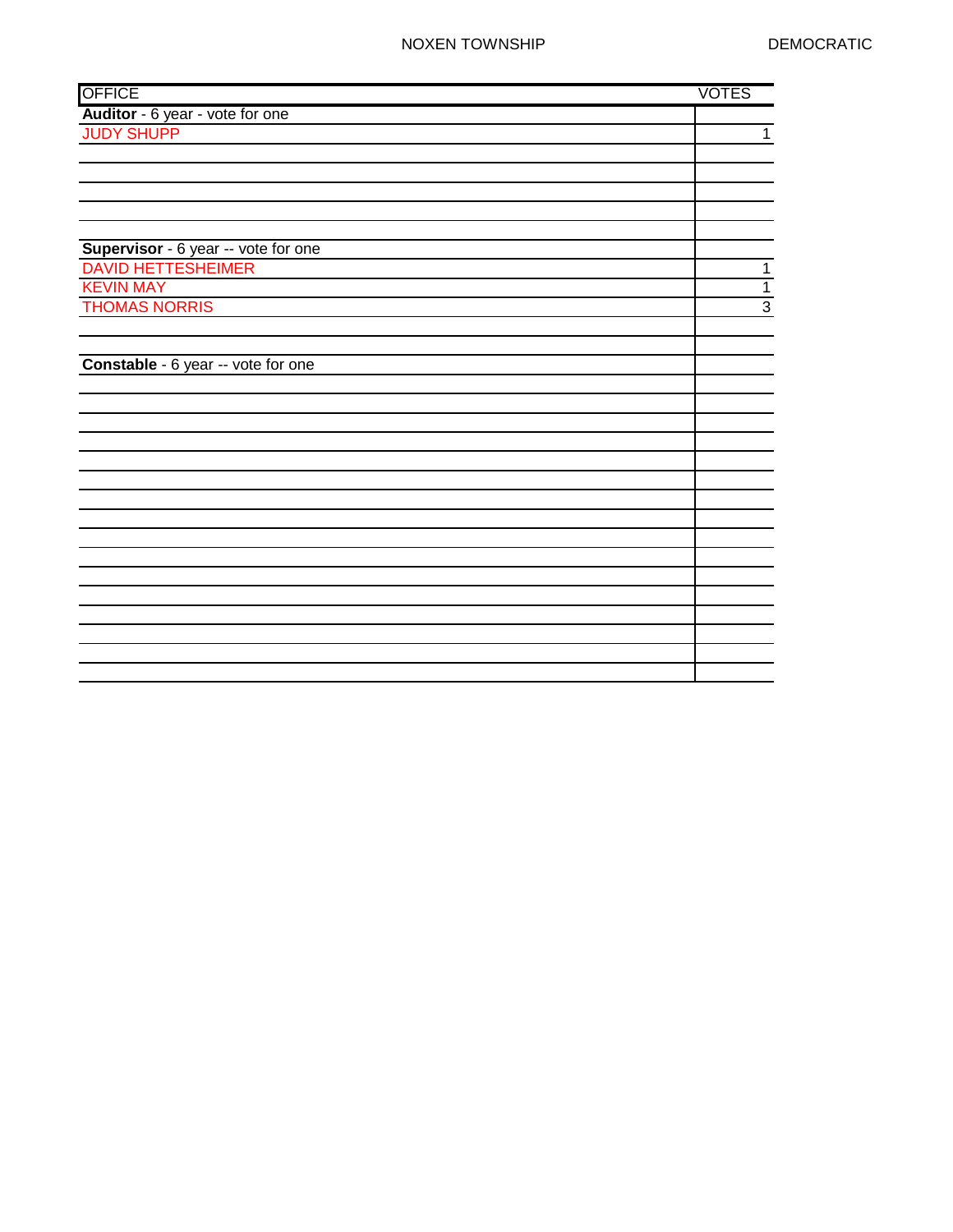| <b>OFFICE</b>                       | <b>VOTES</b>   |
|-------------------------------------|----------------|
| Auditor - 6 year - vote for one     |                |
| <b>DOUG BRODY</b>                   | $\mathbf 1$    |
| <b>JOEL FIELD</b>                   | $\overline{1}$ |
|                                     |                |
|                                     |                |
|                                     |                |
|                                     |                |
| Supervisor - 6 year -- vote for one |                |
| <b>DAVID HETTESHEIMER</b>           | 72             |
| <b>C THOMAS NORRIS</b>              | $\overline{6}$ |
| <b>KEVIN MAY</b>                    | $\overline{2}$ |
| <b>MATTHEW CHIPEGO</b>              | $\overline{1}$ |
| <b>RYAN MURPHY</b>                  | $\mathbf 1$    |
|                                     |                |
|                                     |                |
| Constable - 6 year -- vote for one  |                |
| <b>THOMAS SCOUTEN</b>               | $\overline{1}$ |
|                                     |                |
|                                     |                |
|                                     |                |
|                                     |                |
|                                     |                |
|                                     |                |
|                                     |                |
|                                     |                |
|                                     |                |
|                                     |                |
|                                     |                |
|                                     |                |
|                                     |                |
|                                     |                |
|                                     |                |
|                                     |                |
|                                     |                |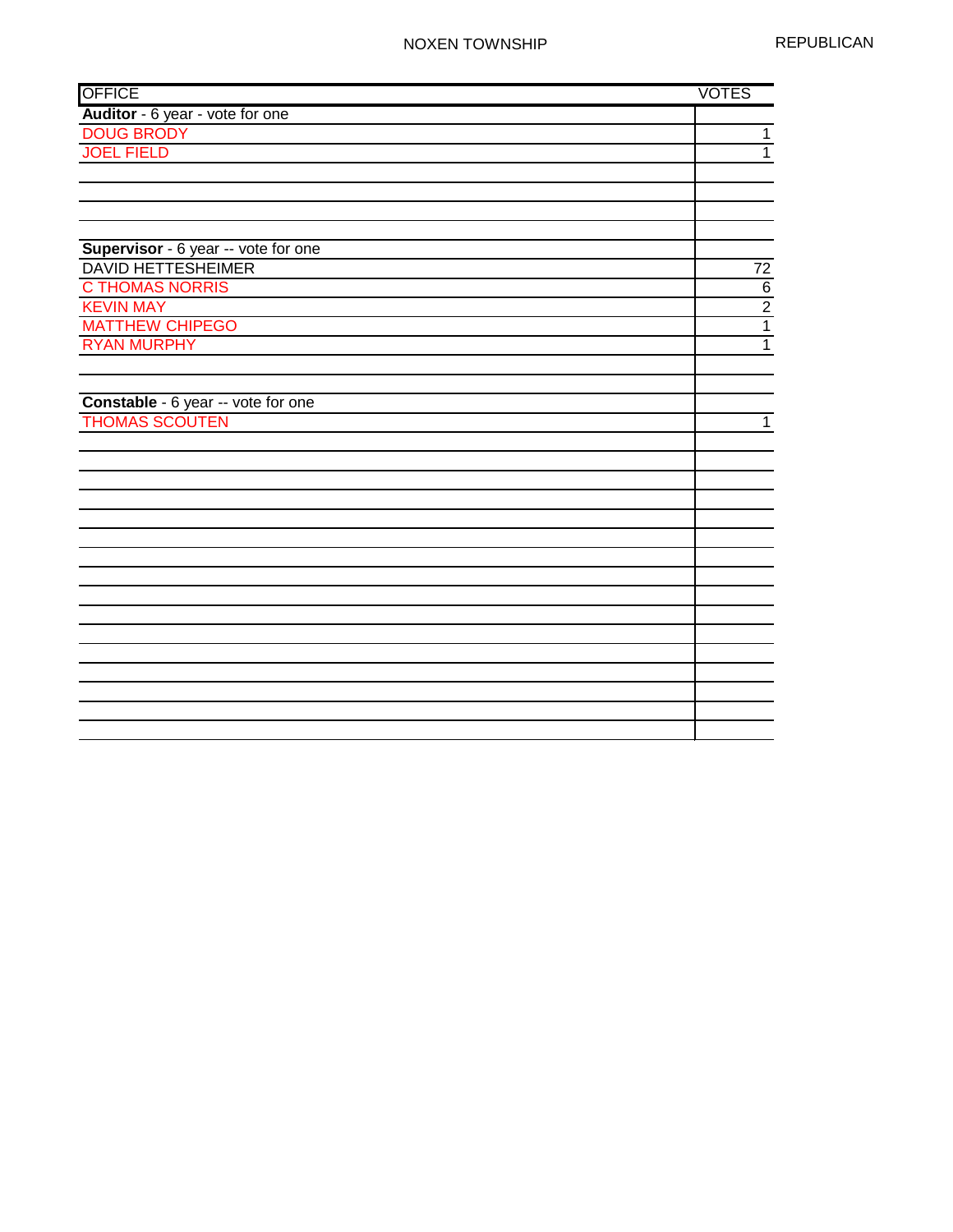### OVERFIELD TOWNSHIP DEMOCRATIC

| <b>OFFICE</b>                      | <b>VOTES</b>   |
|------------------------------------|----------------|
| Auditor - 6 year - vote for one    |                |
|                                    |                |
|                                    |                |
|                                    |                |
|                                    |                |
|                                    |                |
| Auditor - 4 year - vote for one    |                |
| <b>PAULA SCHLOADER</b>             | $\mathbf{1}$   |
|                                    |                |
|                                    |                |
|                                    |                |
|                                    |                |
| Supervisor - 6 year - vote for one |                |
| <b>FRITCH</b>                      | $\mathbf 1$    |
| <b>FRITSCH</b>                     | $\overline{1}$ |
| <b>GERALD FRITSCH JR</b>           | $\overline{1}$ |
| <b>GERRY FRITSCH</b>               | 17             |
| <b>JOHN WALSH</b>                  | 33             |
| <b>MIKE HARDY</b>                  | $\overline{1}$ |
| <b>RICK WILBER</b>                 | $\overline{1}$ |
| <b>TOM WALSH</b>                   | $\overline{1}$ |
| <b>WALSH</b>                       | $\overline{1}$ |
|                                    |                |
| Constable - 6 year - vote for one  |                |
| <b>HARDING</b>                     | $\mathbf{1}$   |
| <b>HARDY</b>                       | $\overline{1}$ |
| <b>MICHAEL HARDY</b>               | 33             |
| <b>MIKE HARTY</b>                  | $\mathbf{1}$   |
| <b>ROBERT</b>                      | $\mathbf{1}$   |
|                                    |                |
|                                    |                |
|                                    |                |
|                                    |                |
|                                    |                |
|                                    |                |
|                                    |                |
|                                    |                |
|                                    |                |
|                                    |                |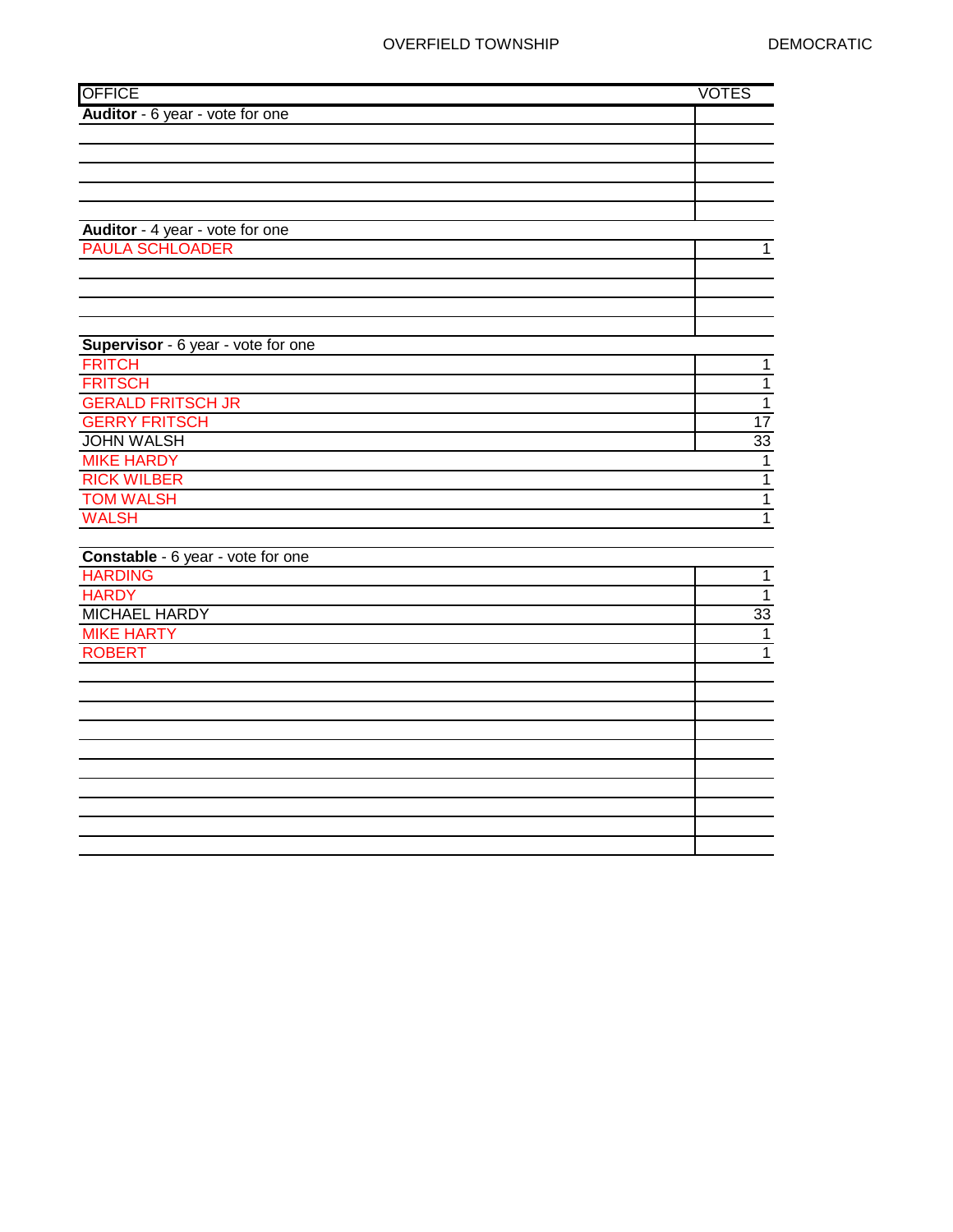| <b>OFFICE</b>                      | <b>VOTES</b>   |
|------------------------------------|----------------|
| Auditor - 6 year - vote for one    |                |
| <b>KAITLYN MAY</b>                 | $\mathbf 1$    |
| <b>MICHAEL MAY</b>                 | $\overline{1}$ |
| <b>NICHOLAS LAFATA</b>             | $\overline{1}$ |
| <b>RICK WILBUR</b>                 | $\mathbf 1$    |
| <b>ROXANNE MARCHO</b>              | $\overline{1}$ |
|                                    |                |
|                                    |                |
|                                    |                |
| Auditor - 4 year - vote for one    |                |
| <b>JESIE TUNIS</b>                 | $\mathbf 1$    |
| <b>JOHN LUCZAK</b>                 | $\mathbf 1$    |
| <b>KAITLYN MAY</b>                 | $\overline{1}$ |
| <b>MATTHEW TOOLAN</b>              | $\overline{1}$ |
| <b>NICHOLAS LAFATA</b>             | $\overline{1}$ |
| <b>RICK WILBUR</b>                 | $\mathbf 1$    |
| <b>ROXANNE MARCHO</b>              | $\overline{1}$ |
|                                    |                |
| Supervisor - 6 year - vote for one |                |
| <b>GERALD FRITSCH JR.</b>          | 110            |
| <b>JOHN WALSH</b>                  | 117            |
|                                    |                |
|                                    |                |
|                                    |                |
| Constable - 6 year - vote for one  |                |
| <b>LOUIS MARCHO</b>                | $\mathbf 1$    |
| <b>MICHAEL HARDY</b>               | 60             |
|                                    |                |
|                                    |                |
|                                    |                |
|                                    |                |
|                                    |                |
|                                    |                |
|                                    |                |
|                                    |                |
|                                    |                |
|                                    |                |
|                                    |                |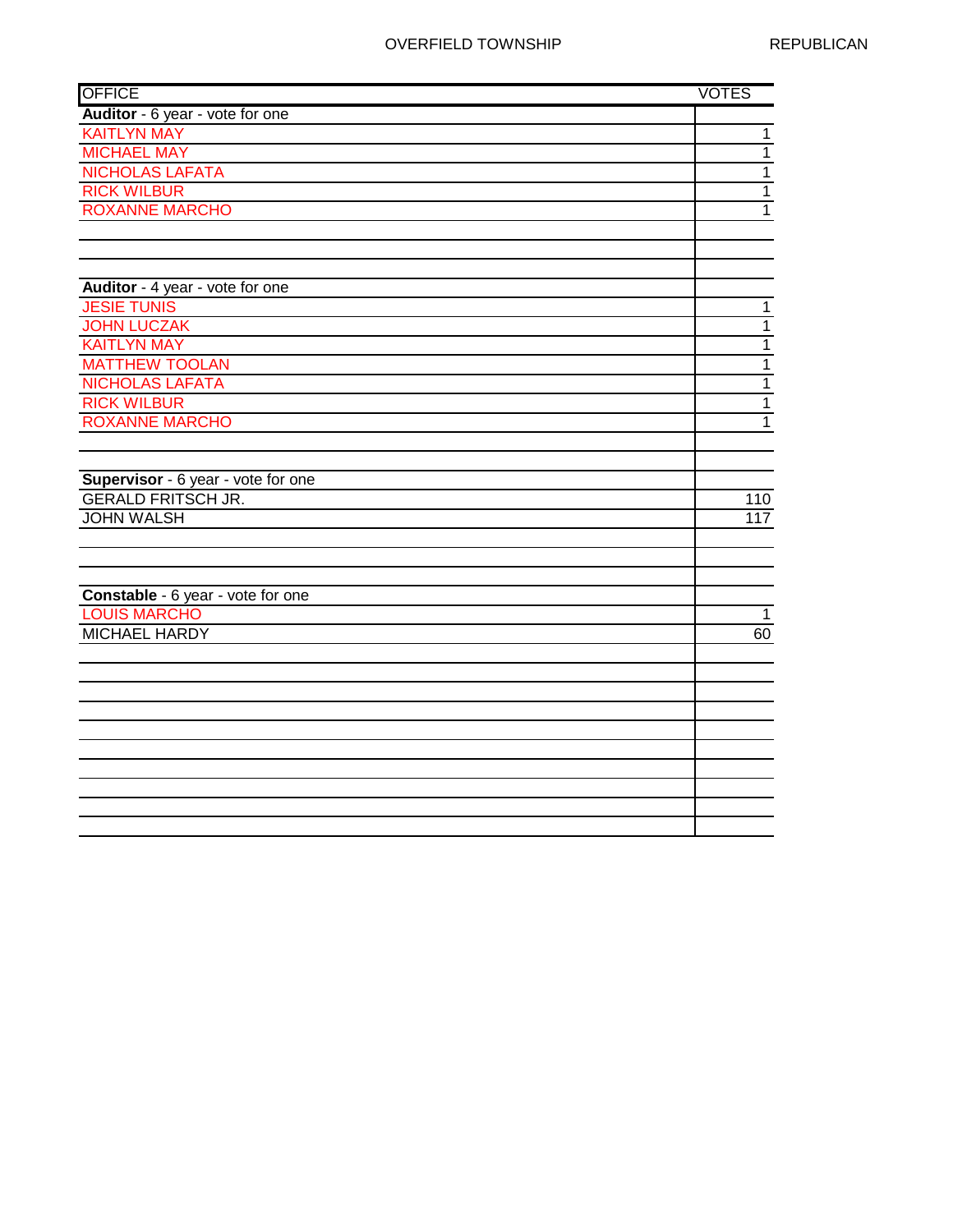|                                              | <b>VOTES</b> |
|----------------------------------------------|--------------|
| OFFICE<br>Councilman - 4 year - vote for one |              |
|                                              |              |
|                                              |              |
|                                              |              |
|                                              |              |
|                                              |              |
|                                              |              |
|                                              |              |
|                                              |              |
|                                              |              |
|                                              |              |
|                                              |              |
|                                              |              |
|                                              |              |
|                                              |              |
|                                              |              |
|                                              |              |
|                                              |              |
|                                              |              |
|                                              |              |
|                                              |              |
|                                              |              |
|                                              |              |
|                                              |              |
|                                              |              |
|                                              |              |
|                                              |              |
|                                              |              |
|                                              |              |
|                                              |              |
|                                              |              |
|                                              |              |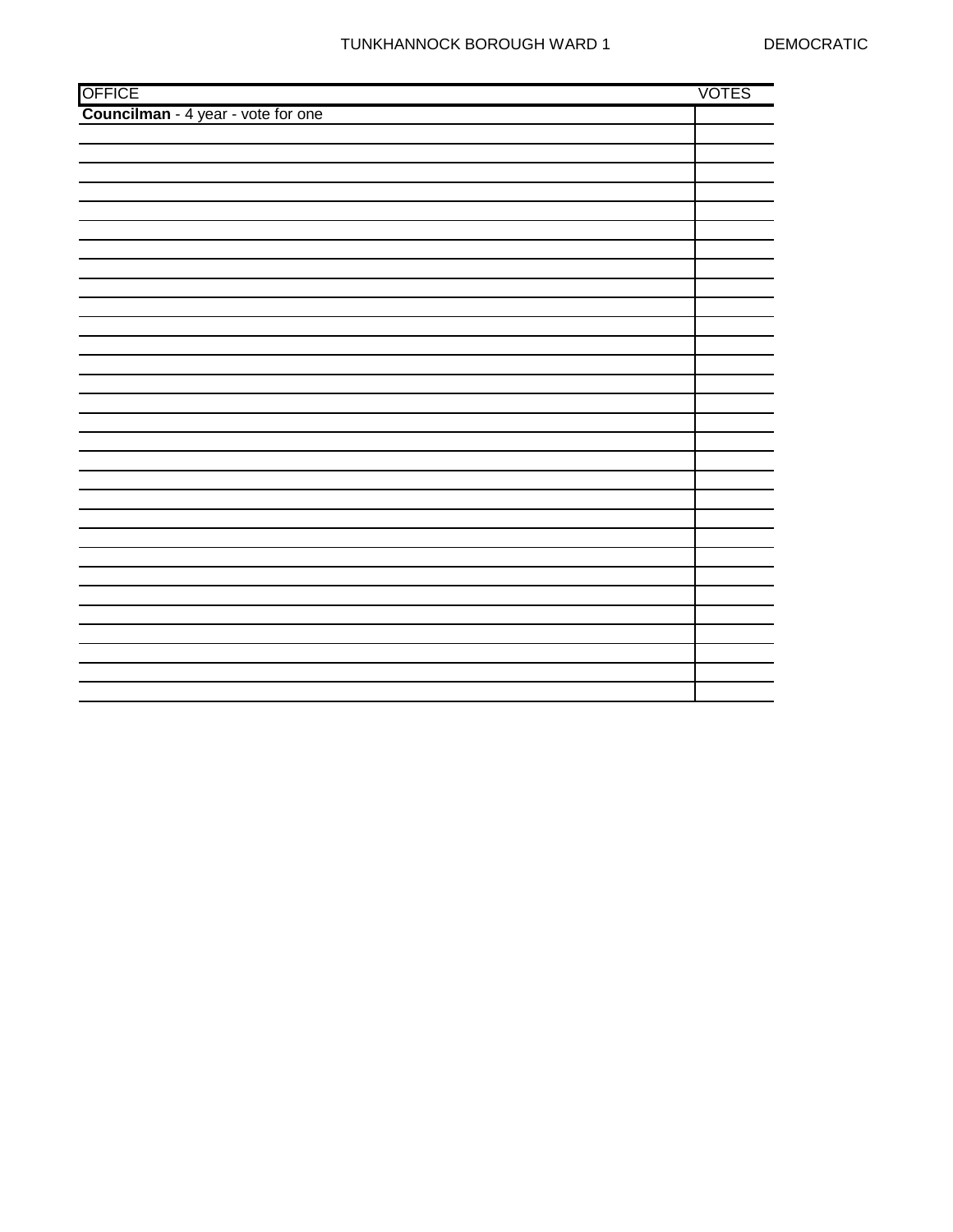| <b>OFFICE</b>                      | <b>VOTES</b>   |
|------------------------------------|----------------|
| Councilman - 4 year - vote for one |                |
| <b>DAN GAY</b>                     | $\overline{3}$ |
| <b>ERNIE KING</b>                  | 1              |
| <b>LINDA SHERMAN</b>               | 1              |
| <b>ROBERT ROBINSON</b>             | $\overline{1}$ |
| <b>SARAH SCRANTA</b>               | 1              |
|                                    |                |
|                                    |                |
|                                    |                |
|                                    |                |
|                                    |                |
|                                    |                |
|                                    |                |
|                                    |                |
|                                    |                |
|                                    |                |
|                                    |                |
|                                    |                |
|                                    |                |
|                                    |                |
|                                    |                |
|                                    |                |
|                                    |                |
|                                    |                |
|                                    |                |
|                                    |                |
|                                    |                |
|                                    |                |
|                                    |                |
|                                    |                |
|                                    |                |
|                                    |                |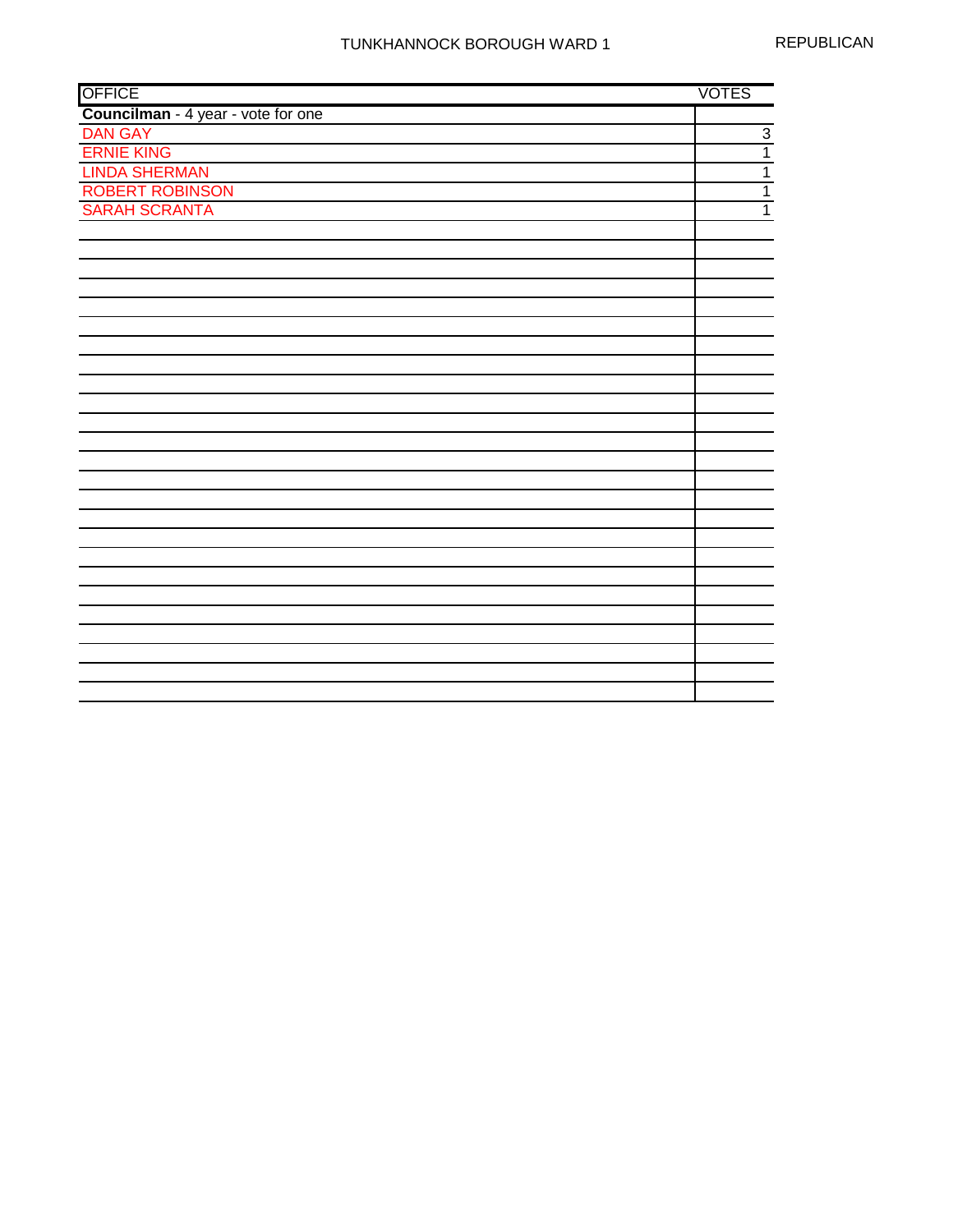| Councilman - 4 year - vote for one<br><b>BEN BARZILOSKI</b><br>Constable - 6 year - vote for one<br><b>FETZKO</b><br><b>STEVEN REDDING</b> |                |
|--------------------------------------------------------------------------------------------------------------------------------------------|----------------|
|                                                                                                                                            |                |
|                                                                                                                                            | 3              |
|                                                                                                                                            |                |
|                                                                                                                                            |                |
|                                                                                                                                            |                |
|                                                                                                                                            |                |
|                                                                                                                                            |                |
|                                                                                                                                            | $\mathbf 1$    |
|                                                                                                                                            | $\overline{2}$ |
|                                                                                                                                            |                |
|                                                                                                                                            |                |
|                                                                                                                                            |                |
|                                                                                                                                            |                |
|                                                                                                                                            |                |
|                                                                                                                                            |                |
|                                                                                                                                            |                |
|                                                                                                                                            |                |
|                                                                                                                                            |                |
|                                                                                                                                            |                |
|                                                                                                                                            |                |
|                                                                                                                                            |                |
|                                                                                                                                            |                |
|                                                                                                                                            |                |
|                                                                                                                                            |                |
|                                                                                                                                            |                |
|                                                                                                                                            |                |
|                                                                                                                                            |                |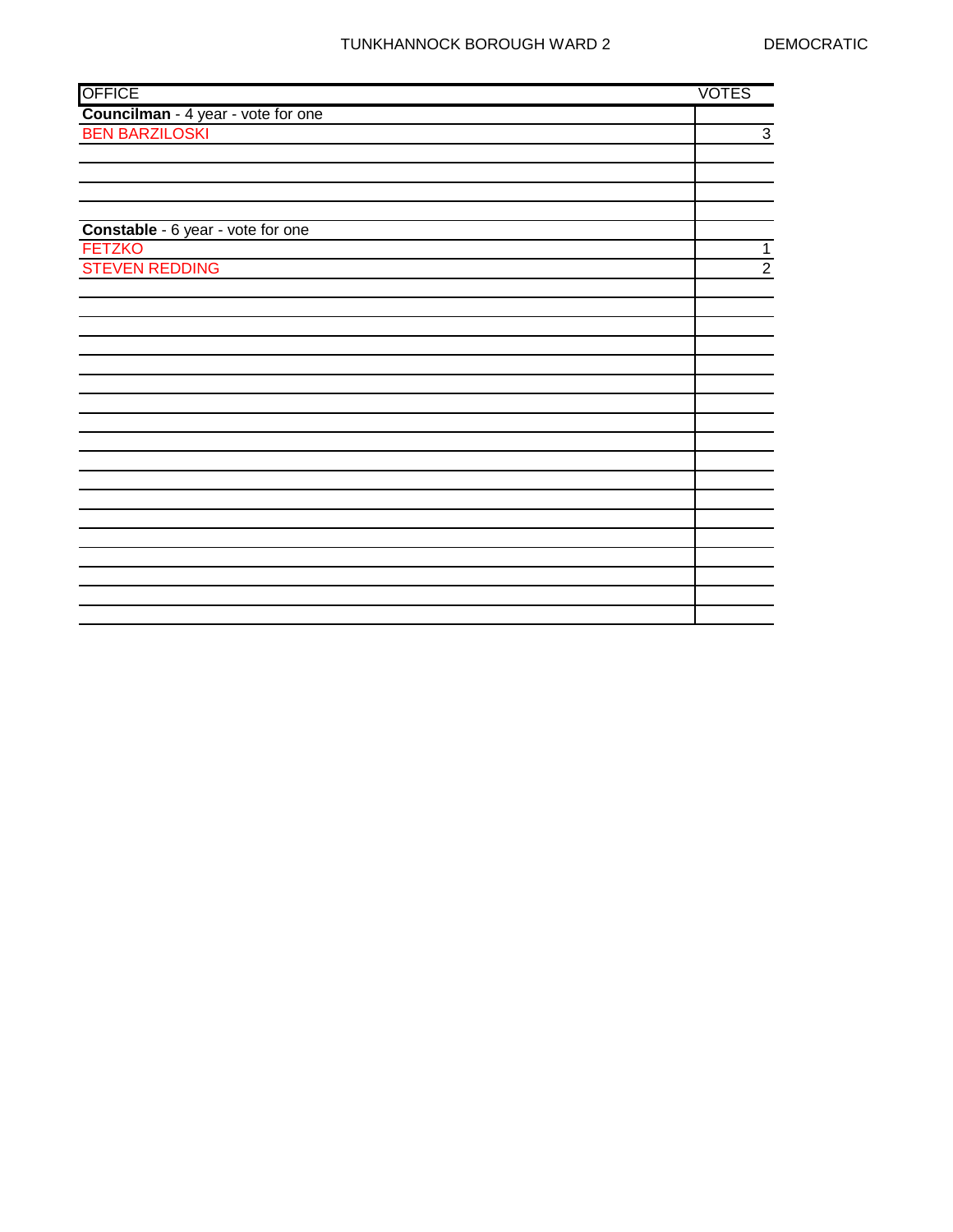| <b>OFFICE</b>                      | <b>VOTES</b> |
|------------------------------------|--------------|
| Councilman - 4 year - vote for one |              |
| <b>BENJAMIN BARZILOSKI</b>         | 100          |
| <b>MICHAEL STABINSKI</b>           | $\mathbf{1}$ |
|                                    |              |
|                                    |              |
|                                    |              |
| Constable - 6 year - vote for one  |              |
| <b>STEVEN REDDING</b>              | 100          |
|                                    |              |
|                                    |              |
|                                    |              |
|                                    |              |
|                                    |              |
|                                    |              |
|                                    |              |
|                                    |              |
|                                    |              |
|                                    |              |
|                                    |              |
|                                    |              |
|                                    |              |
|                                    |              |
|                                    |              |
|                                    |              |
|                                    |              |
|                                    |              |
|                                    |              |
|                                    |              |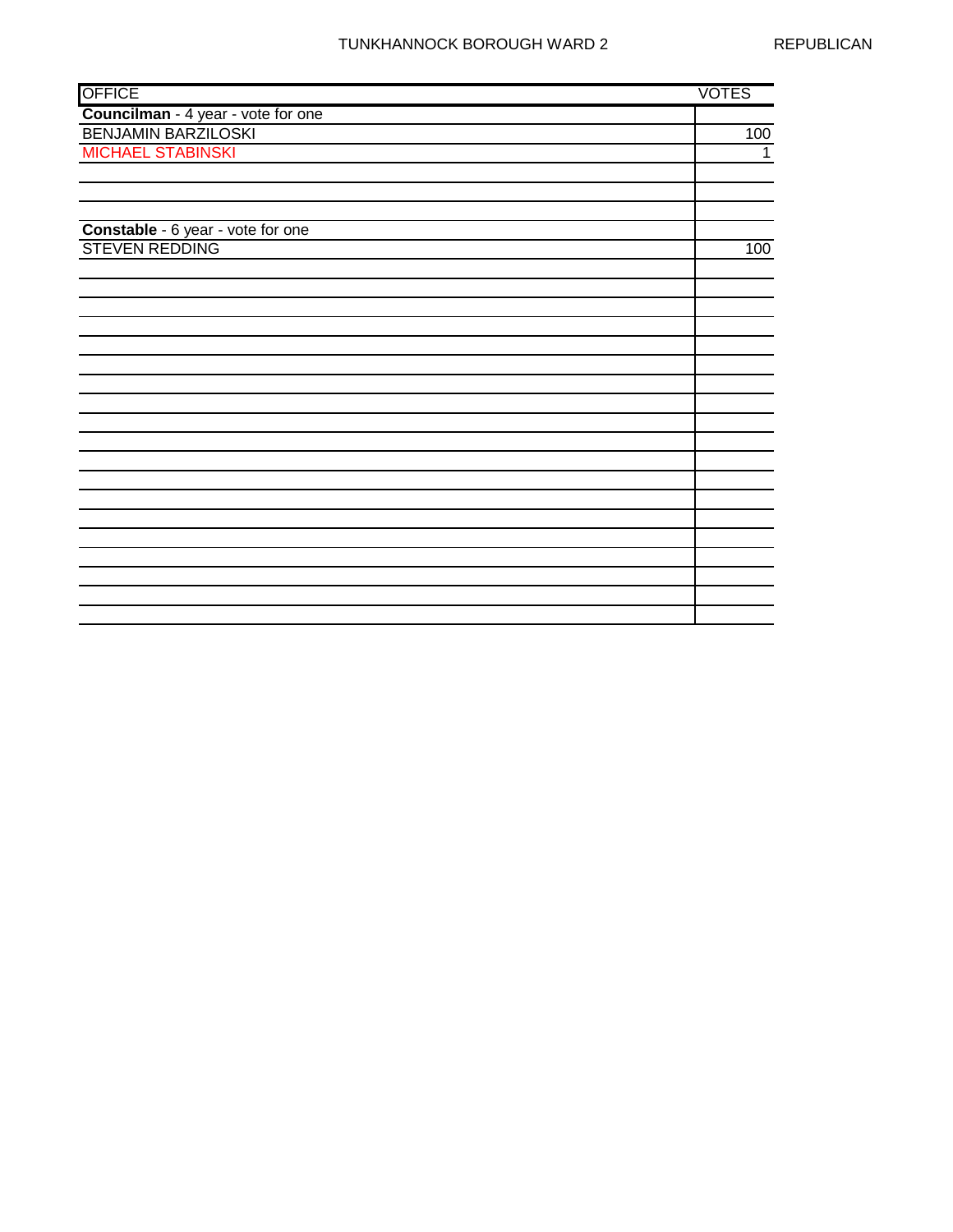|                                                   | <b>VOTES</b>   |
|---------------------------------------------------|----------------|
| OFFICE<br>Councilman - 4 year - vote for one      |                |
| <b>RUTH VINCENTI</b>                              | $\overline{1}$ |
|                                                   |                |
|                                                   |                |
|                                                   |                |
|                                                   |                |
|                                                   |                |
| Councilman - 2 year - vote for one<br>DAVEWIGGANS | $\mathbf{1}$   |
|                                                   |                |
|                                                   |                |
|                                                   |                |
|                                                   |                |
|                                                   |                |
|                                                   |                |
|                                                   |                |
|                                                   |                |
|                                                   |                |
|                                                   |                |
|                                                   |                |
|                                                   |                |
|                                                   |                |
|                                                   |                |
|                                                   |                |
|                                                   |                |
|                                                   |                |
|                                                   |                |
|                                                   |                |
|                                                   |                |
|                                                   |                |
|                                                   |                |
|                                                   |                |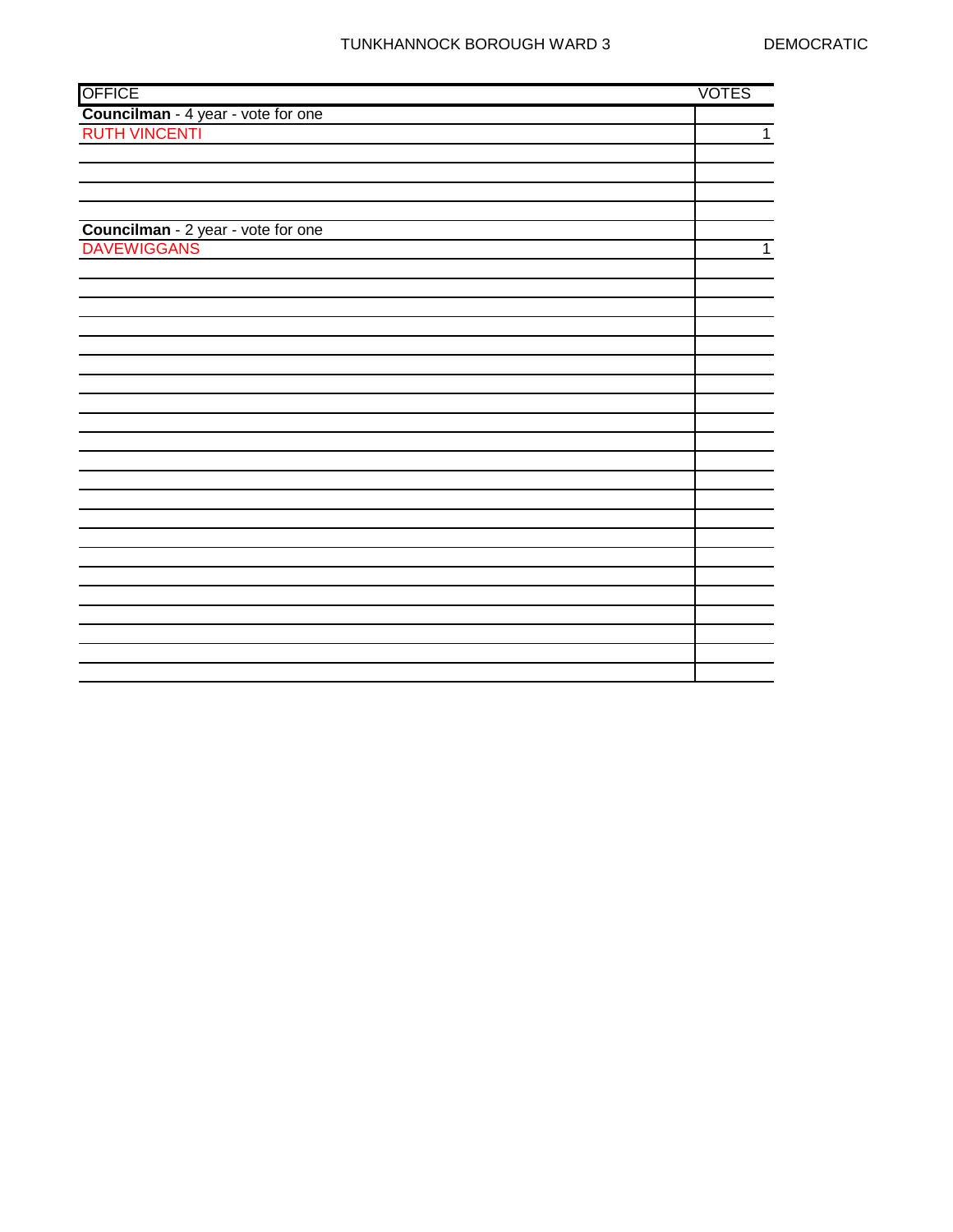| <b>OFFICE</b>                                                 | <b>VOTES</b>    |
|---------------------------------------------------------------|-----------------|
| <b>Councilman</b> - 4 year - vote for one<br>RUTH A. VINCENTI |                 |
|                                                               | $\overline{55}$ |
|                                                               |                 |
|                                                               |                 |
|                                                               |                 |
|                                                               |                 |
|                                                               |                 |
| Councilman - 2 year - vote for one<br>DAVE WIGGANS            | $\overline{56}$ |
|                                                               |                 |
|                                                               |                 |
|                                                               |                 |
|                                                               |                 |
|                                                               |                 |
|                                                               |                 |
|                                                               |                 |
|                                                               |                 |
|                                                               |                 |
|                                                               |                 |
|                                                               |                 |
|                                                               |                 |
|                                                               |                 |
|                                                               |                 |
|                                                               |                 |
|                                                               |                 |
|                                                               |                 |
|                                                               |                 |
|                                                               |                 |
|                                                               |                 |
|                                                               |                 |
|                                                               |                 |
|                                                               |                 |
|                                                               |                 |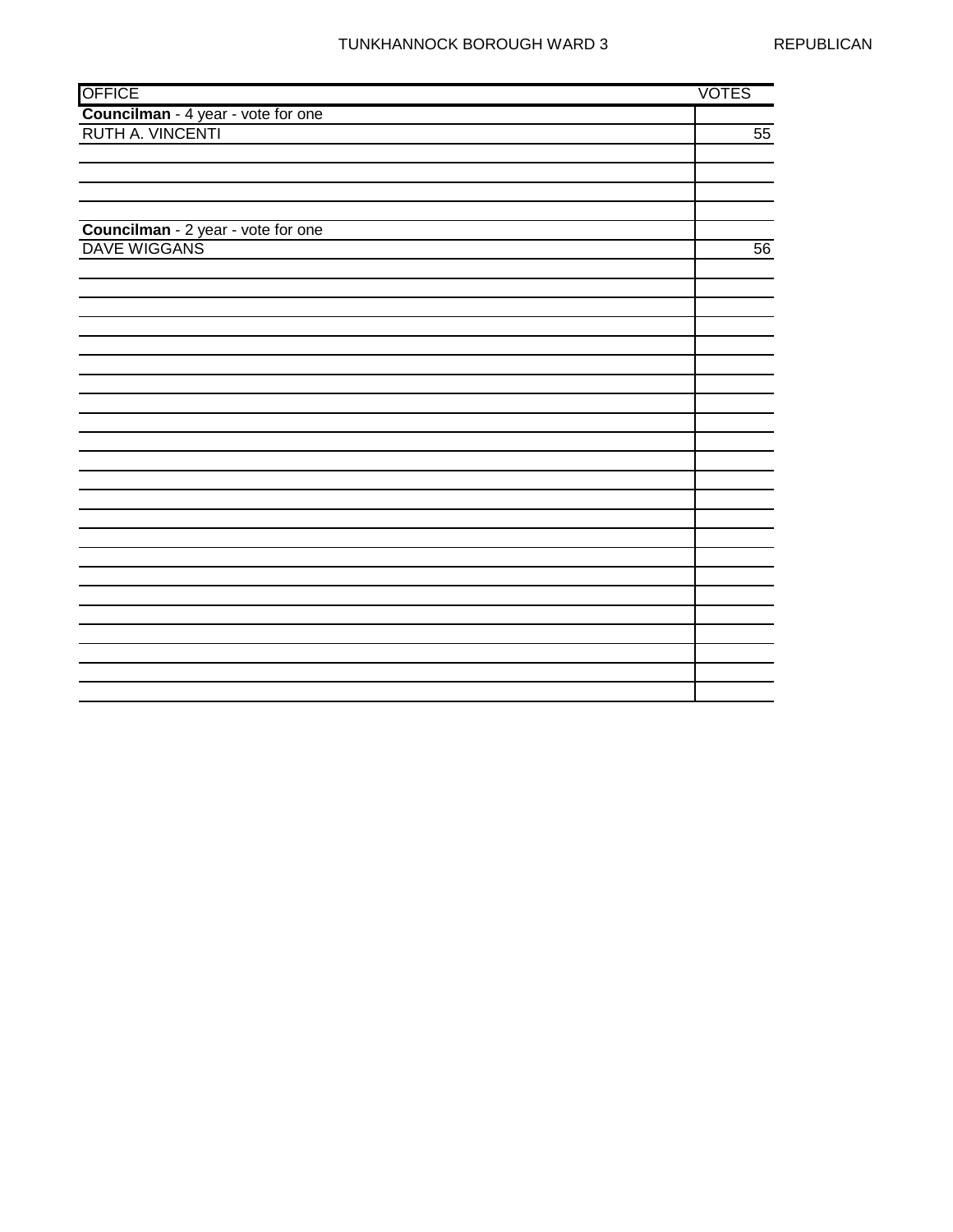| <b>OFFICE</b>                                        | <b>VOTES</b> |
|------------------------------------------------------|--------------|
| Councilman - 4 year - vote for one<br>MARSHALL DAVIS |              |
|                                                      | 4            |
|                                                      |              |
|                                                      |              |
|                                                      |              |
|                                                      |              |
| Constable - 6 year - vote for one                    |              |
| <b>BOB BARKLEY</b>                                   | $\mathbf{1}$ |
|                                                      |              |
|                                                      |              |
|                                                      |              |
|                                                      |              |
|                                                      |              |
|                                                      |              |
|                                                      |              |
|                                                      |              |
|                                                      |              |
|                                                      |              |
|                                                      |              |
|                                                      |              |
|                                                      |              |
|                                                      |              |
|                                                      |              |
|                                                      |              |
|                                                      |              |
|                                                      |              |
|                                                      |              |
|                                                      |              |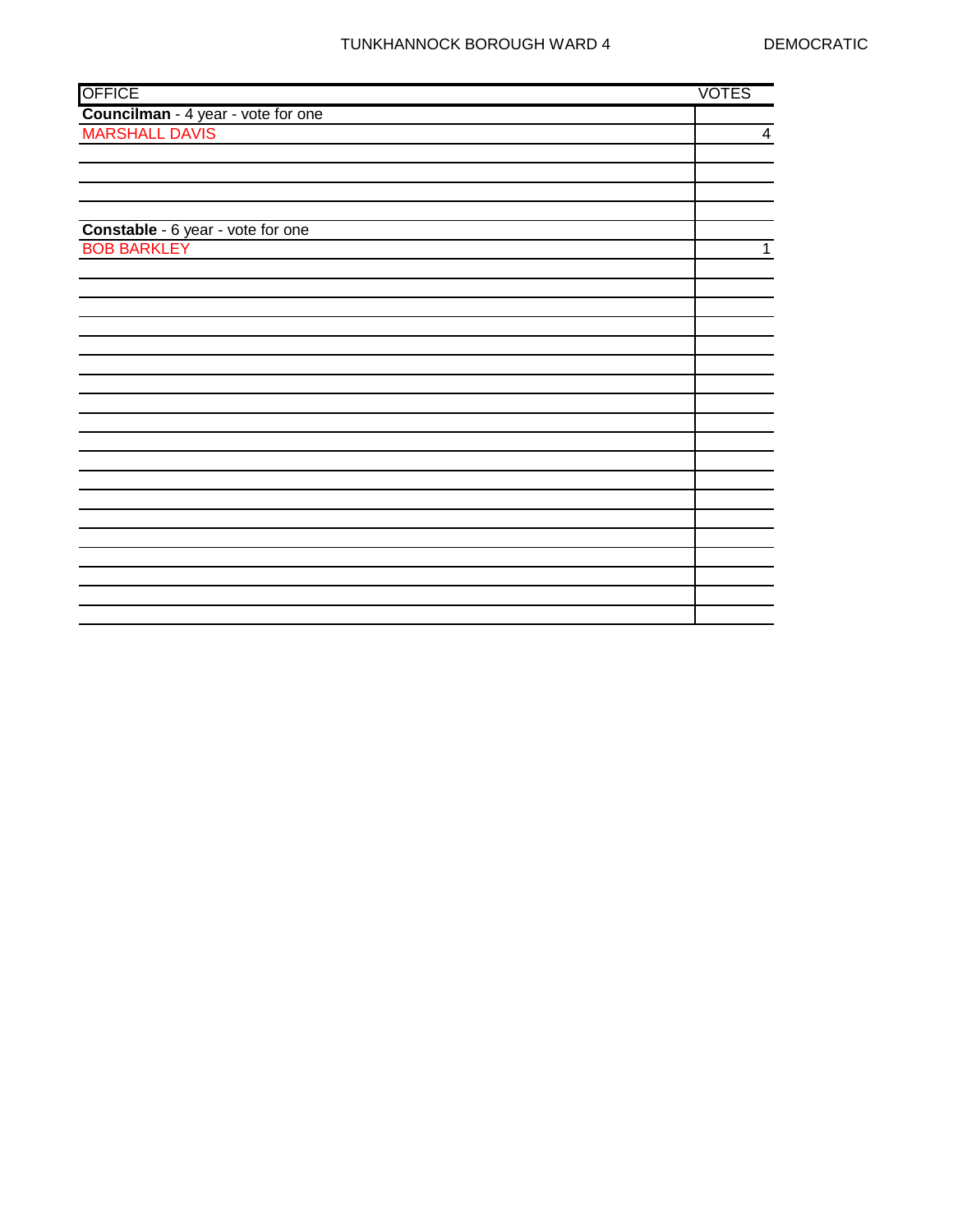| <b>OFFICE</b>                      | <b>VOTES</b>            |
|------------------------------------|-------------------------|
| Councilman - 4 year - vote for one |                         |
| <b>MARSHALL R. DAVIS</b>           | 28                      |
| RONALD COOLBAUGH                   | $\overline{51}$         |
|                                    |                         |
|                                    |                         |
|                                    |                         |
| Constable - 6 year - vote for one  |                         |
| <b>JEFF COX</b>                    | $\overline{\mathbf{4}}$ |
| <b>JOSEPH SICK</b>                 | $\overline{1}$          |
|                                    |                         |
|                                    |                         |
|                                    |                         |
|                                    |                         |
|                                    |                         |
|                                    |                         |
|                                    |                         |
|                                    |                         |
|                                    |                         |
|                                    |                         |
|                                    |                         |
|                                    |                         |
|                                    |                         |
|                                    |                         |
|                                    |                         |
|                                    |                         |
|                                    |                         |
|                                    |                         |
|                                    |                         |
|                                    |                         |
|                                    |                         |
|                                    |                         |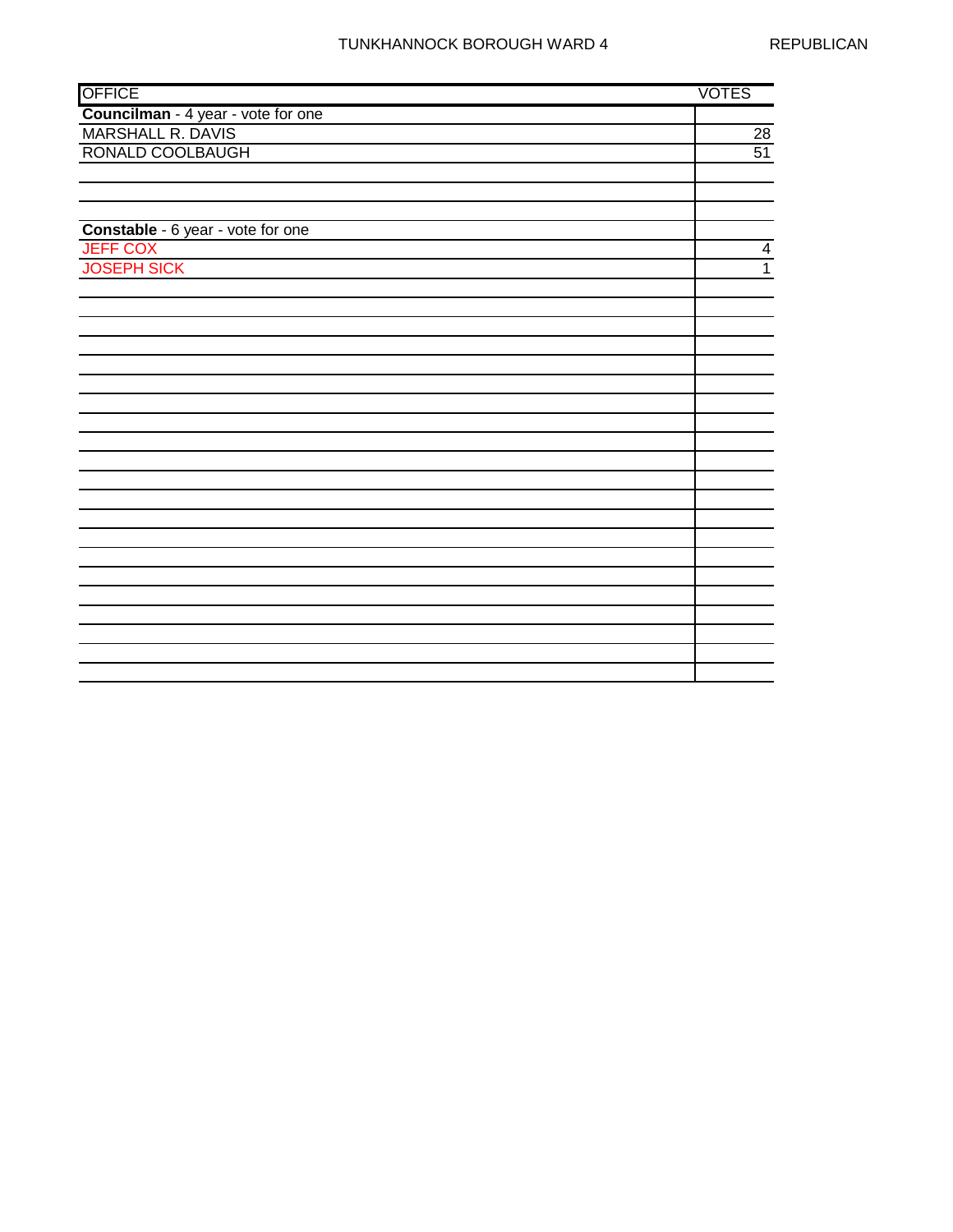| <b>OFFICE</b>                      | <b>VOTES</b>   |
|------------------------------------|----------------|
| Auditor - 6 year - vote for one    |                |
| <b>CINDY NEWHART</b>               | $\mathbf{1}$   |
| <b>DEITRICH</b>                    | $\mathbf{1}$   |
| <b>JUDY SHUPP</b>                  | $\overline{2}$ |
| <b>KAREN BISHOP</b>                | $\overline{1}$ |
| <b>LINDA STACKNICK</b>             | $\overline{1}$ |
| <b>LITTLE GUS PELOSI</b>           | $\mathbf{1}$   |
| <b>DOUG WALTERS</b>                | $\overline{2}$ |
|                                    |                |
| Auditor - 4 year - vote for one    |                |
| <b>DEITRICH</b>                    | $\mathbf{1}$   |
| <b>JUDY SHUPP</b>                  | $\overline{2}$ |
| <b>LINDA STACKNICK</b>             | $\overline{1}$ |
| <b>ANGELINA JOLIE</b>              | $\overline{1}$ |
| <b>WILLIE NELSON</b>               | $\mathbf{1}$   |
|                                    |                |
| Supervisor - 6 year - vote for one |                |
| <b>BRENT RANSOM</b>                | $\mathbf{1}$   |
| <b>BRIDGET WHITE</b>               | $\overline{1}$ |
| <b>DEITRICH</b>                    | $\overline{1}$ |
| <b>GLENN ACE SHUPP</b>             | $\overline{2}$ |
| <b>PAUL OHERN</b>                  | $\mathbf{1}$   |
| <b>BRAD PITT</b>                   | $\mathbf{1}$   |
| <b>JOHN VULLON</b>                 | $\overline{1}$ |
| <b>TAMMY BALEWSKI</b>              | $\mathbf{1}$   |
|                                    |                |
|                                    |                |
|                                    |                |
|                                    |                |
|                                    |                |
|                                    |                |
|                                    |                |
|                                    |                |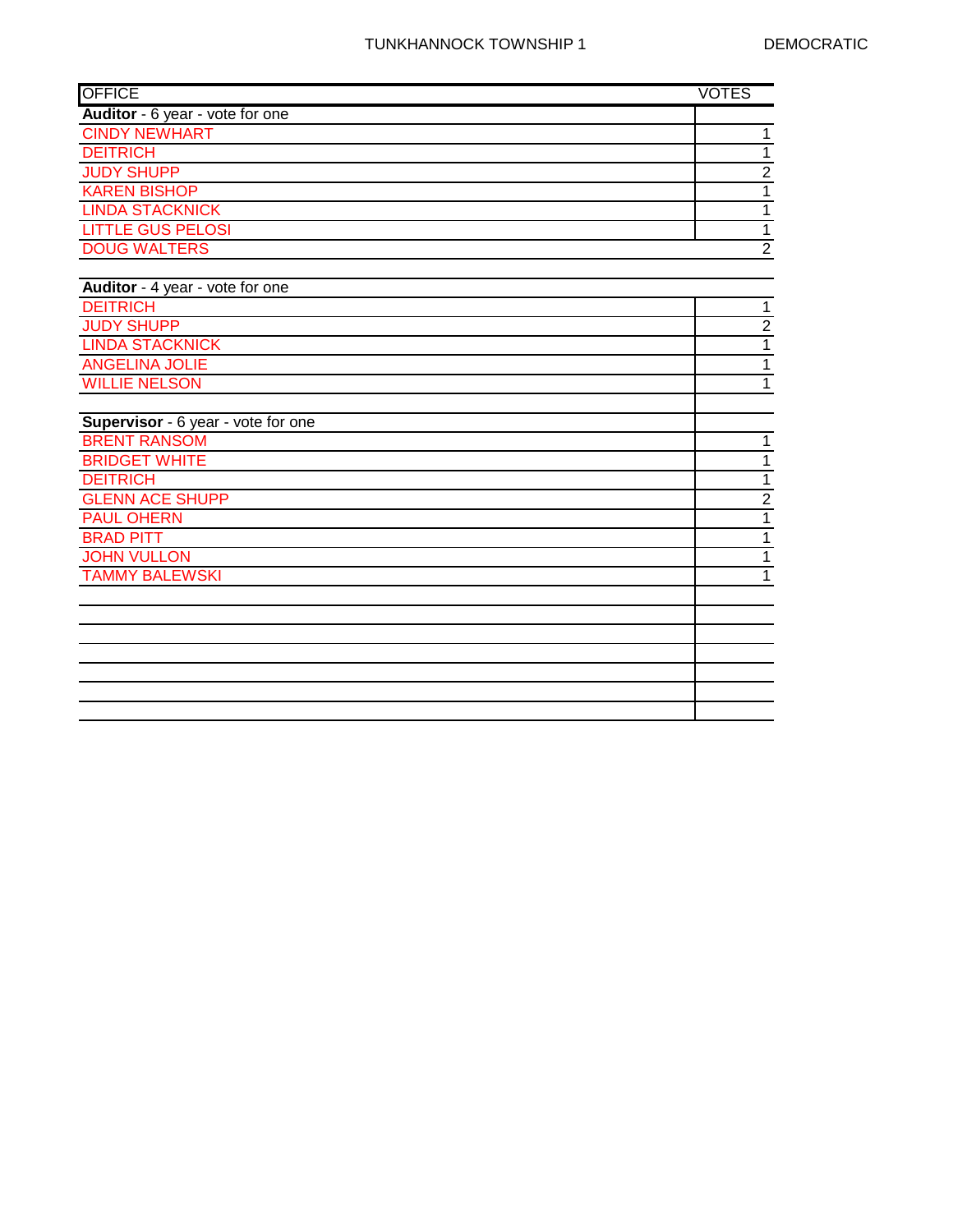| <b>OFFICE</b>                      | <b>VOTES</b>   |
|------------------------------------|----------------|
| Auditor - 6 year - vote for one    |                |
| <b>LINDA STACKNICK</b>             | 355            |
| <b>ADONIA BARZILOSKI</b>           | 1              |
| <b>ANN ANDERSON</b>                | $\overline{1}$ |
| <b>HARRY ROSE</b>                  | $\overline{1}$ |
| <b>MADELINE WHITE</b>              | $\overline{1}$ |
|                                    |                |
| Auditor - 4 year - vote for one    |                |
| <b>ADONIA BARZILOSKI</b>           | $\mathbf{1}$   |
| <b>BILL H WILLIAMS</b>             | $\overline{1}$ |
| <b>BRAD KILLIAN</b>                | $\overline{1}$ |
| <b>CINDY NEWHART</b>               | $\overline{1}$ |
| <b>JUDY SHUPP</b>                  | $\mathbf{1}$   |
| <b>LAURAL STORM</b>                | $\mathbf{1}$   |
| <b>MATT PLEVYAK</b>                | $\mathbf{1}$   |
| <b>MAUREEN WHIPPLE</b>             | $\mathbf 1$    |
| <b>MICHAEL SCOTT MAXWELL</b>       | $\mathbf 1$    |
| <b>ROBIN ROME</b>                  | $\mathbf 1$    |
| <b>TIMOTHY BELT</b>                | $\mathbf 1$    |
| <b>WILLIAM RADLE</b>               | $\overline{1}$ |
|                                    |                |
|                                    |                |
| Supervisor - 6 year - vote for one |                |
| <b>GLENN ACE SHUPP</b>             | 354            |
| <b>BILL H WILLIAMS</b>             | 1              |
| <b>CRAIG KELLER</b>                | $\mathbf 1$    |
| <b>FRANCIS WILCOX</b>              | $\overline{1}$ |
| <b>GERALD BEUCHANE</b>             | $\overline{1}$ |
| <b>RICHARD GIINGHER</b>            | $\overline{1}$ |
| <b>RICHARD HUFFSMITH</b>           | $\mathbf{1}$   |
| <b>RICHARD KELLER</b>              | $\overline{1}$ |
| <b>TAMMY BALEWSKI</b>              | $\overline{1}$ |
| <b>VETO BARZILOSKI JR</b>          | $\mathbf 1$    |
|                                    |                |
|                                    |                |
|                                    |                |
|                                    |                |
|                                    |                |
|                                    |                |
|                                    |                |
|                                    |                |
|                                    |                |
|                                    |                |
|                                    |                |
|                                    |                |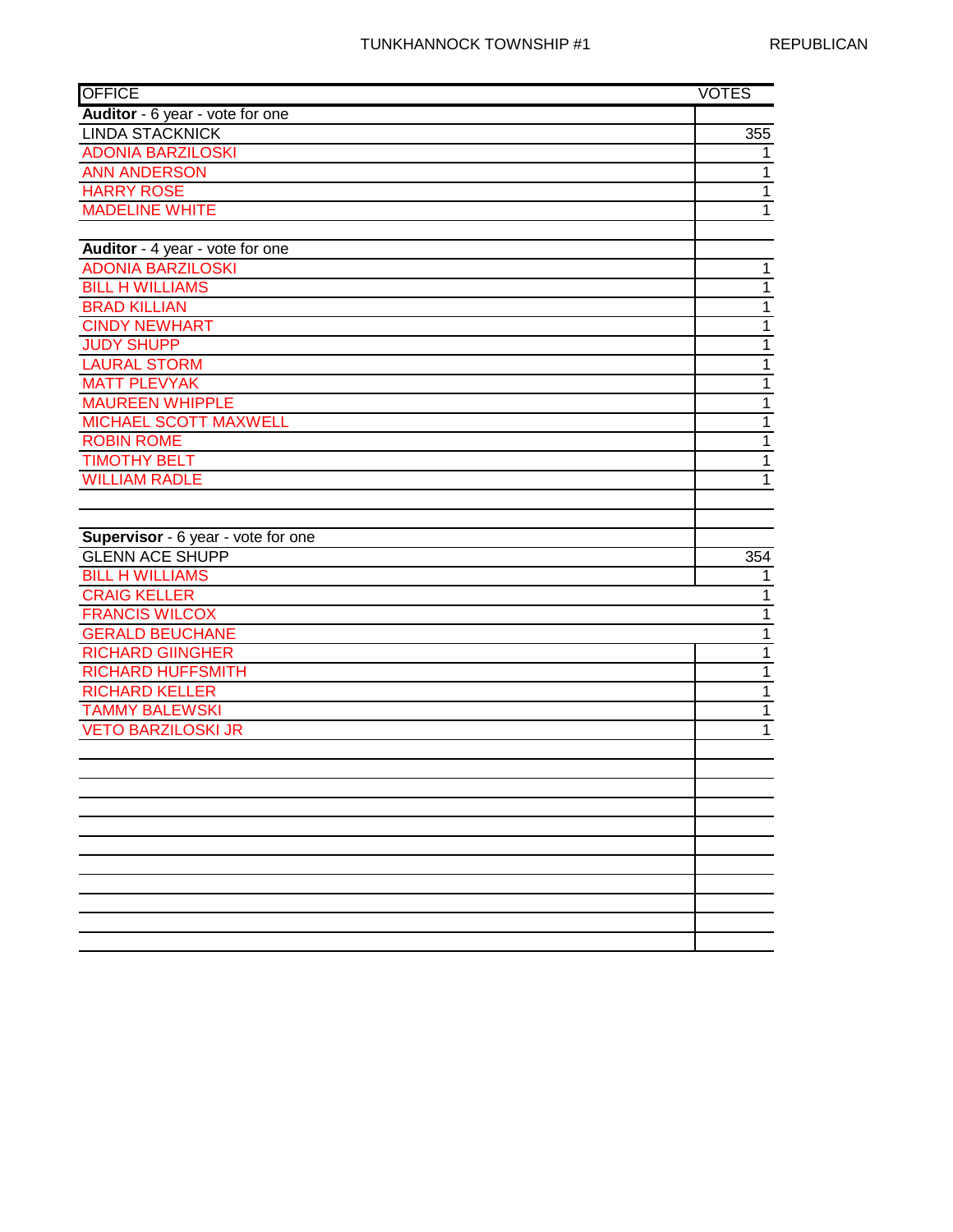| <b>OFFICE</b>                                         | <b>VOTES</b> |
|-------------------------------------------------------|--------------|
| Auditor - 6 year - vote for one                       |              |
| <b>DONALD STREBY</b>                                  | 1            |
| <b>LINDA STACKNICK</b>                                | 1            |
|                                                       |              |
|                                                       |              |
|                                                       |              |
|                                                       |              |
| Auditor - 4 year - vote for one                       |              |
| <b>ASHLEY DARBY</b>                                   | $\mathbf{1}$ |
| <b>DONALD STREBY</b>                                  | $\mathbf{1}$ |
| <b>TAMMY NUDO</b>                                     | $\mathbf{1}$ |
|                                                       |              |
|                                                       |              |
|                                                       |              |
| Supervisor - 6 year - vote for one<br>GLENN ACE SHUPP |              |
|                                                       | $\mathbf{1}$ |
|                                                       |              |
|                                                       |              |
|                                                       |              |
|                                                       |              |
|                                                       |              |
|                                                       |              |
|                                                       |              |
|                                                       |              |
|                                                       |              |
|                                                       |              |
|                                                       |              |
|                                                       |              |
|                                                       |              |
|                                                       |              |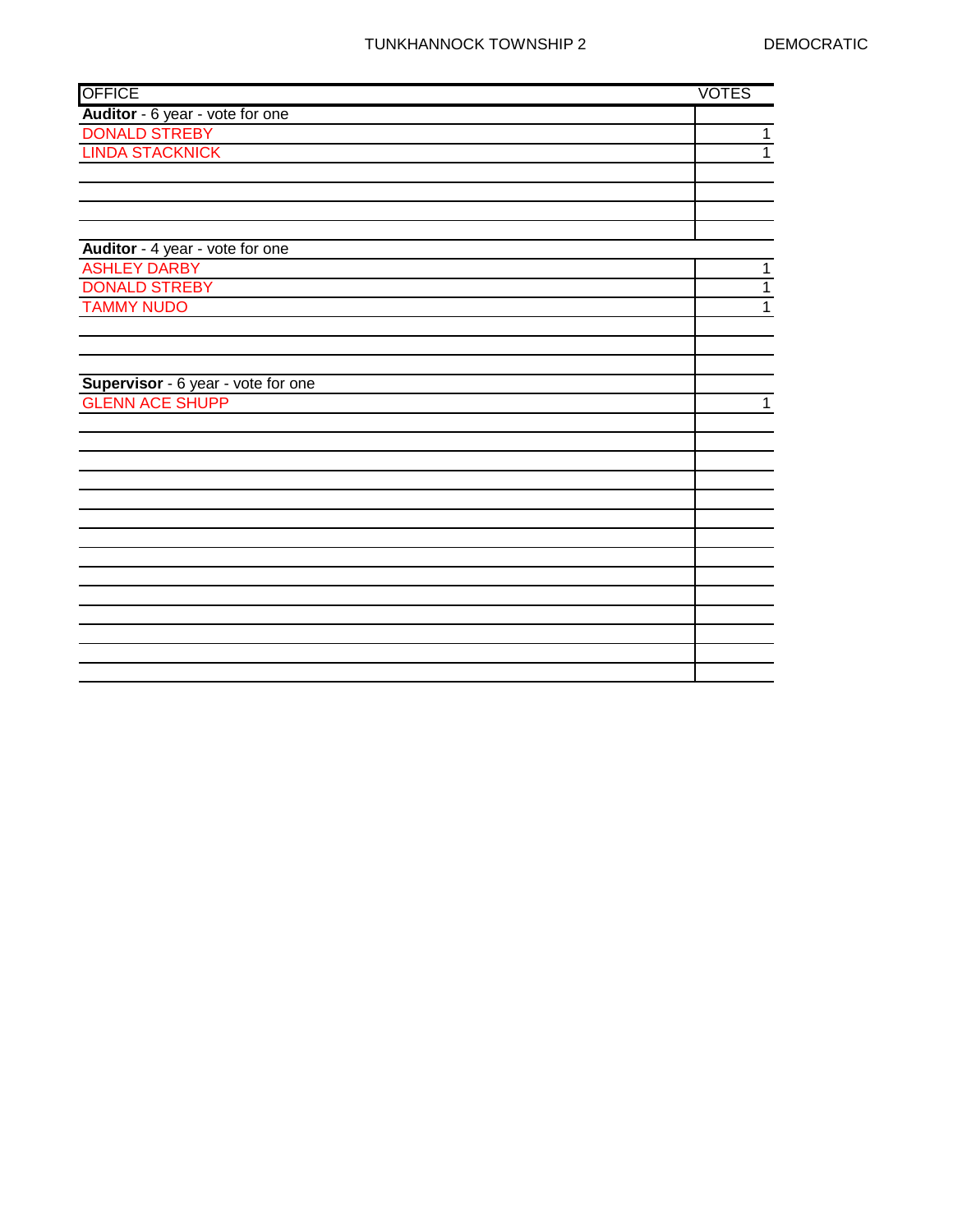| <b>OFFICE</b>                      | <b>VOTES</b>     |
|------------------------------------|------------------|
| Auditor - 6 year - vote for one    |                  |
| <b>LINDA STACKNICK</b>             | $\overline{218}$ |
|                                    |                  |
|                                    |                  |
|                                    |                  |
|                                    |                  |
|                                    |                  |
| Auditor - 4 year - vote for one    |                  |
| <b>JOHN VINCI</b>                  | $\mathbf 1$      |
|                                    |                  |
|                                    |                  |
|                                    |                  |
|                                    |                  |
|                                    |                  |
| Supervisor - 6 year - vote for one |                  |
| <b>GLENN ACE SHUPP</b>             | 202              |
| <b>BRADLEY KILLIAN</b>             | 1                |
| <b>DAN GAY</b>                     | $\mathbf{1}$     |
| <b>EDWARD HARDING</b>              | $\overline{1}$   |
| <b>KATHLEEN GOERINGER</b>          | $\overline{2}$   |
| <b>TAMMY BALEWSKI</b>              | $\overline{1}$   |
|                                    |                  |
|                                    |                  |
|                                    |                  |
|                                    |                  |
|                                    |                  |
|                                    |                  |
|                                    |                  |
|                                    |                  |
|                                    |                  |
|                                    |                  |
|                                    |                  |
|                                    |                  |
|                                    |                  |
|                                    |                  |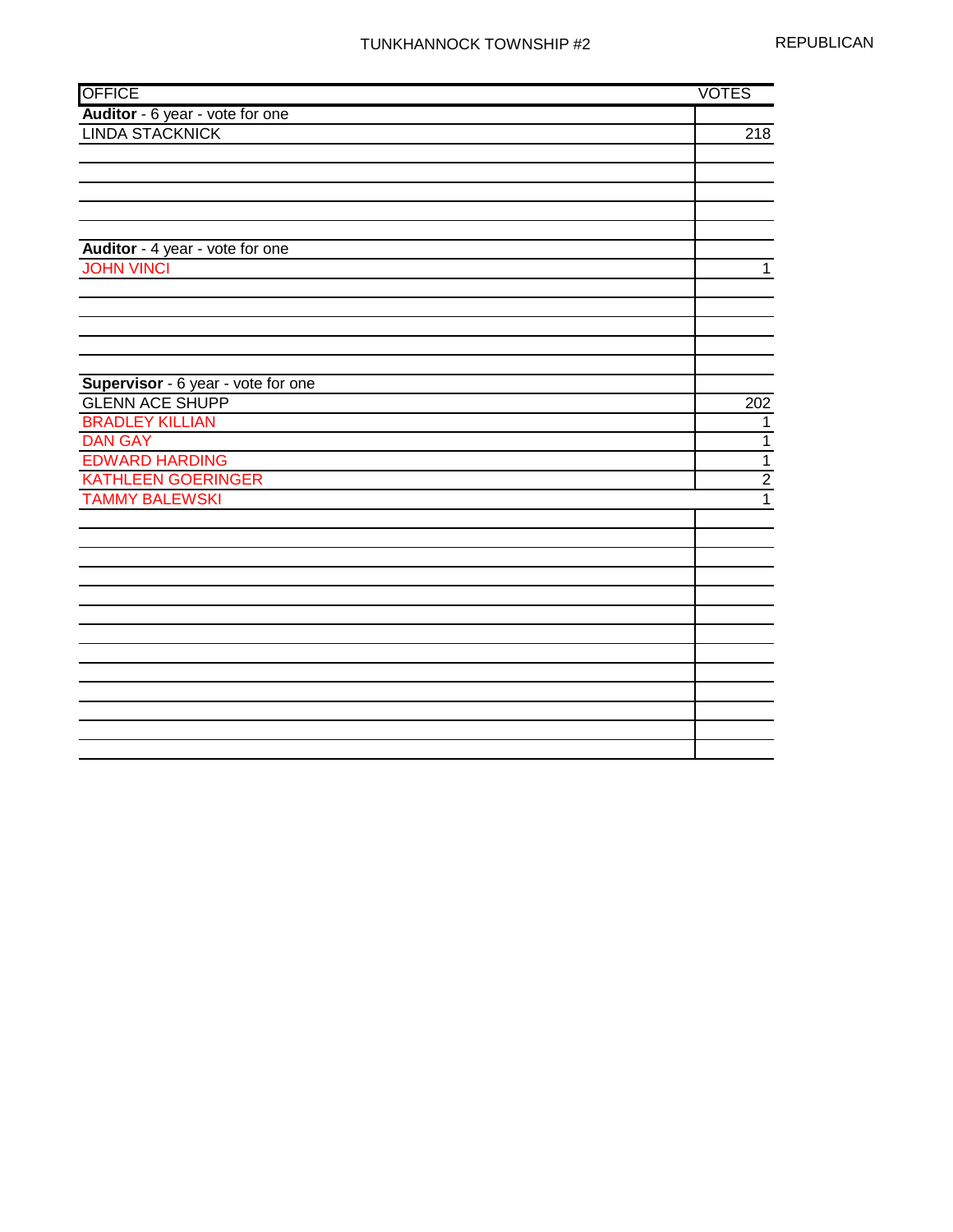| <b>OFFICE</b>                      | <b>VOTES</b>   |
|------------------------------------|----------------|
| Auditor - 6 Year - vote for one    |                |
| <b>KATELYNN NICHOLS</b>            | $\overline{3}$ |
|                                    |                |
|                                    |                |
|                                    |                |
| Auditor - 4 Year - vote for one    |                |
| <b>DEBORAH CARICHNER</b>           | 1              |
| <b>KATELYNN NICHOLS</b>            | $\overline{1}$ |
|                                    |                |
|                                    |                |
|                                    |                |
| Auditor - 2 Year - vote for one    |                |
| <b>KATELYNN NICHOLS</b>            | $\mathbf{1}$   |
|                                    |                |
|                                    |                |
|                                    |                |
| Supervisor - 6 year - vote for one |                |
| <b>DAN HUFF</b>                    | 1              |
|                                    |                |
|                                    |                |
|                                    |                |
|                                    |                |
| Constable - 6 year - vote for one  |                |
|                                    |                |
|                                    |                |
|                                    |                |
|                                    |                |
|                                    |                |
|                                    |                |
|                                    |                |
|                                    |                |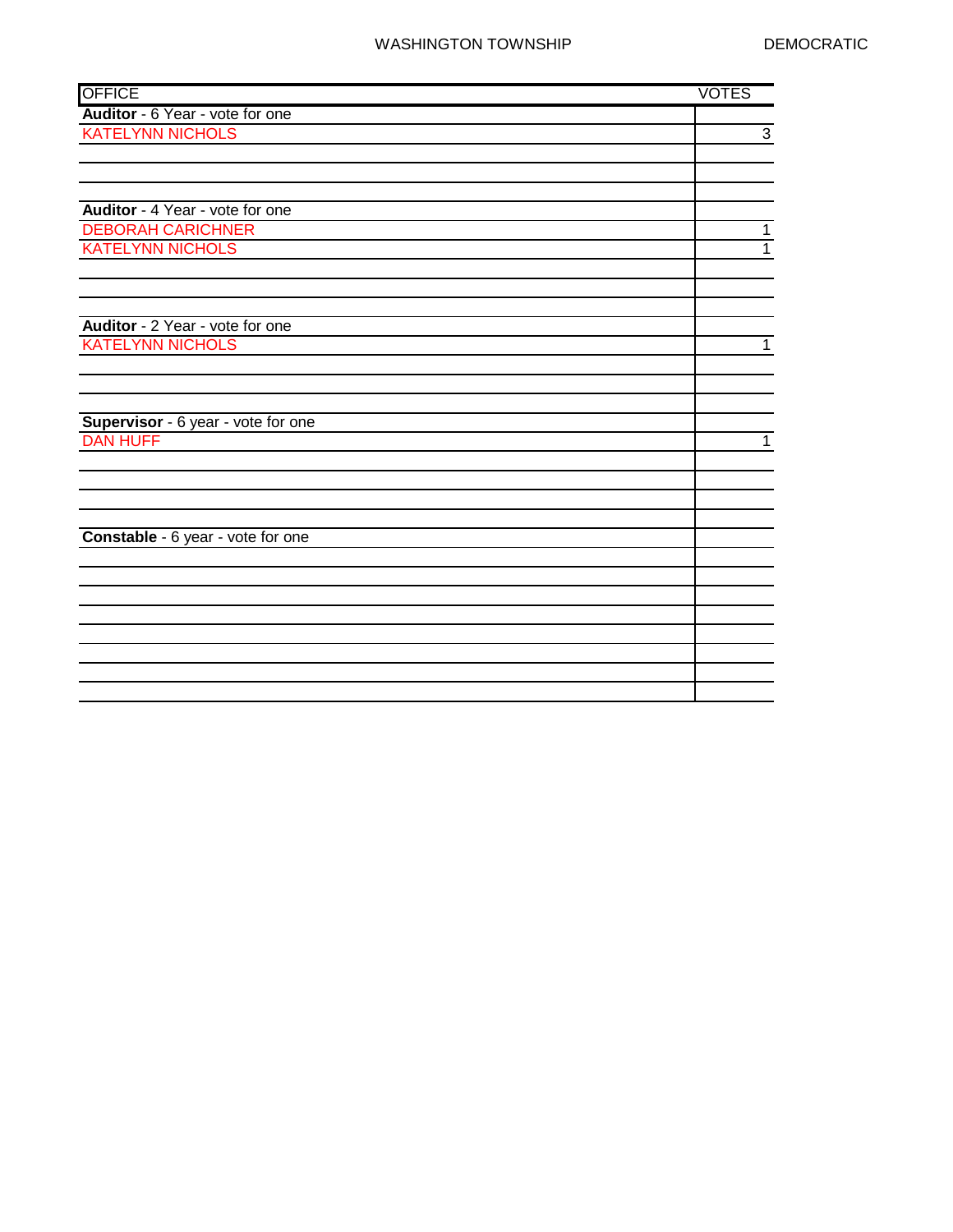| <b>OFFICE</b>                      | <b>VOTES</b>   |
|------------------------------------|----------------|
| Auditor - 6 Year - vote for one    |                |
|                                    |                |
| <b>JAMES HODIK</b>                 | $\overline{1}$ |
| <b>KATELYN NICHOLS</b>             | $\mathbf{1}$   |
| <b>MARY SAYRE</b>                  | $\mathbf{1}$   |
| <b>MATTHEW FRITZE</b>              | $\overline{1}$ |
|                                    |                |
|                                    |                |
|                                    |                |
|                                    |                |
| Auditor - 4 Year - vote for one    |                |
| <b>DEBORAH CARICHNER</b>           | 193            |
|                                    |                |
|                                    |                |
|                                    |                |
|                                    |                |
| Auditor - 2 Year - vote for one    |                |
| <b>CARL H. GRABNER</b>             | 189            |
|                                    |                |
|                                    |                |
|                                    |                |
| Supervisor - 6 year - vote for one |                |
| <b>DANIEL HUFF</b>                 | 186            |
| <b>BOB FRANKO</b>                  | $\mathbf{1}$   |
| <b>SEAN SHEA</b>                   | $\mathbf{1}$   |
| <b>STEVEN CHESNER</b>              | $\overline{1}$ |
|                                    |                |
| Constable - 6 year - vote for one  |                |
| DARRIN L. CHESNER                  | 187            |
|                                    |                |
|                                    |                |
|                                    |                |
|                                    |                |
|                                    |                |
|                                    |                |
|                                    |                |
|                                    |                |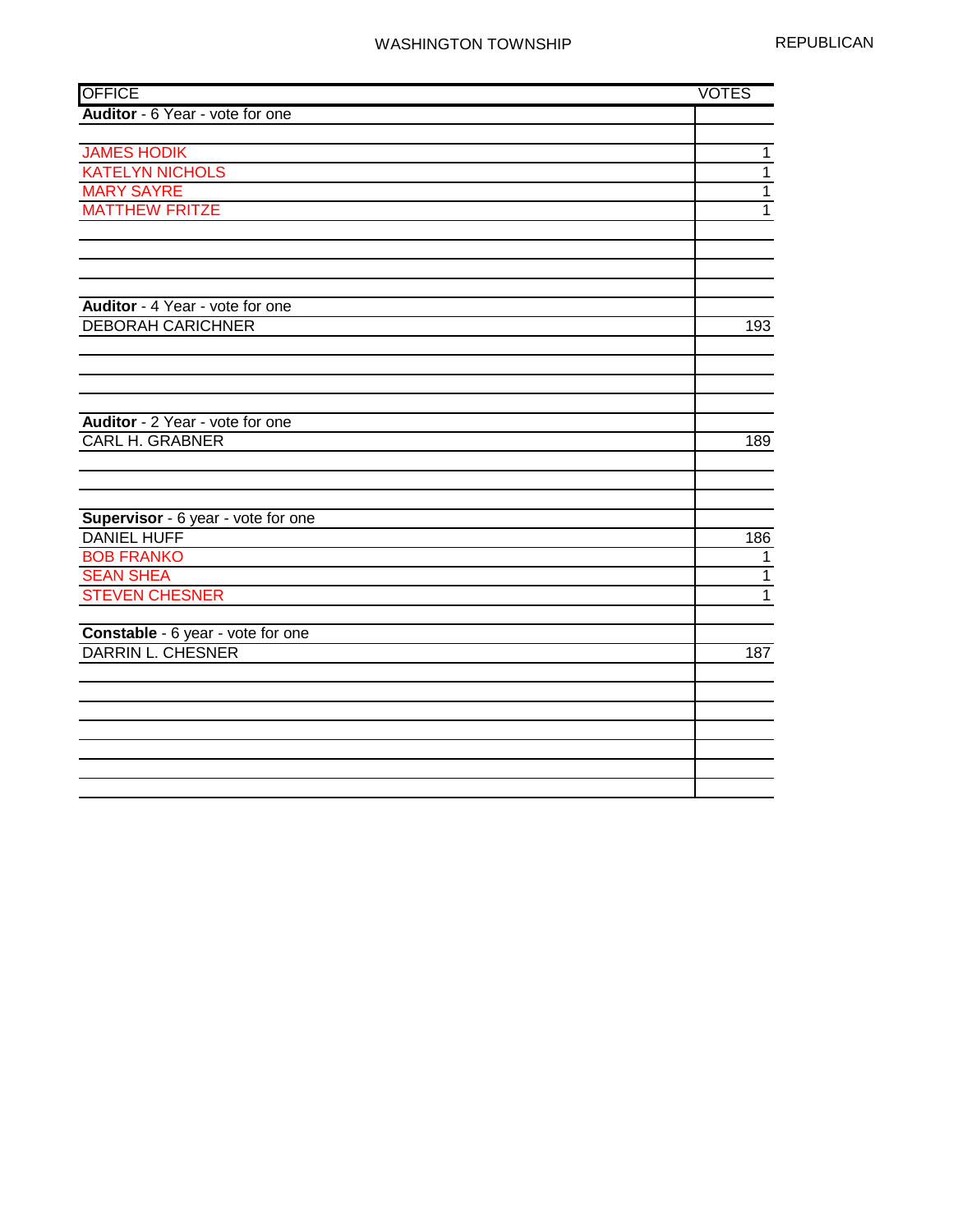| <b>OFFICE</b>                                                       | <b>VOTES</b>                              |
|---------------------------------------------------------------------|-------------------------------------------|
| Auditor - 6 Year - vote for one                                     |                                           |
| <b>SUSAN WALTER</b>                                                 | $\overline{1}$                            |
|                                                                     |                                           |
|                                                                     |                                           |
| Auditor - 2 Year - vote for one                                     |                                           |
| <b>SUSAN FENTON</b>                                                 | $\mathbf 1$                               |
|                                                                     |                                           |
|                                                                     |                                           |
|                                                                     |                                           |
| Supervisor - 6 year - vote for one                                  |                                           |
| <b>MICHAEL STABINSKY</b>                                            | $\overline{\mathbf{4}}$<br>$\overline{2}$ |
| <b>STEPHEN GROW</b>                                                 |                                           |
|                                                                     |                                           |
| Supervisor - 2 year - vote for one                                  |                                           |
| <b>MICHAEL STABINSKY</b>                                            | $\overline{3}$                            |
|                                                                     |                                           |
|                                                                     |                                           |
|                                                                     |                                           |
| Constable - 6 year - vote for one                                   |                                           |
| <b>COREY COMSTOCK</b>                                               | $\overline{3}$                            |
|                                                                     |                                           |
|                                                                     |                                           |
| School Director - Tunkhannock Area Region 1 - 4 year - vote for one |                                           |
|                                                                     |                                           |
|                                                                     |                                           |
|                                                                     |                                           |
|                                                                     |                                           |
|                                                                     |                                           |
|                                                                     |                                           |
|                                                                     |                                           |
|                                                                     |                                           |
|                                                                     |                                           |
|                                                                     |                                           |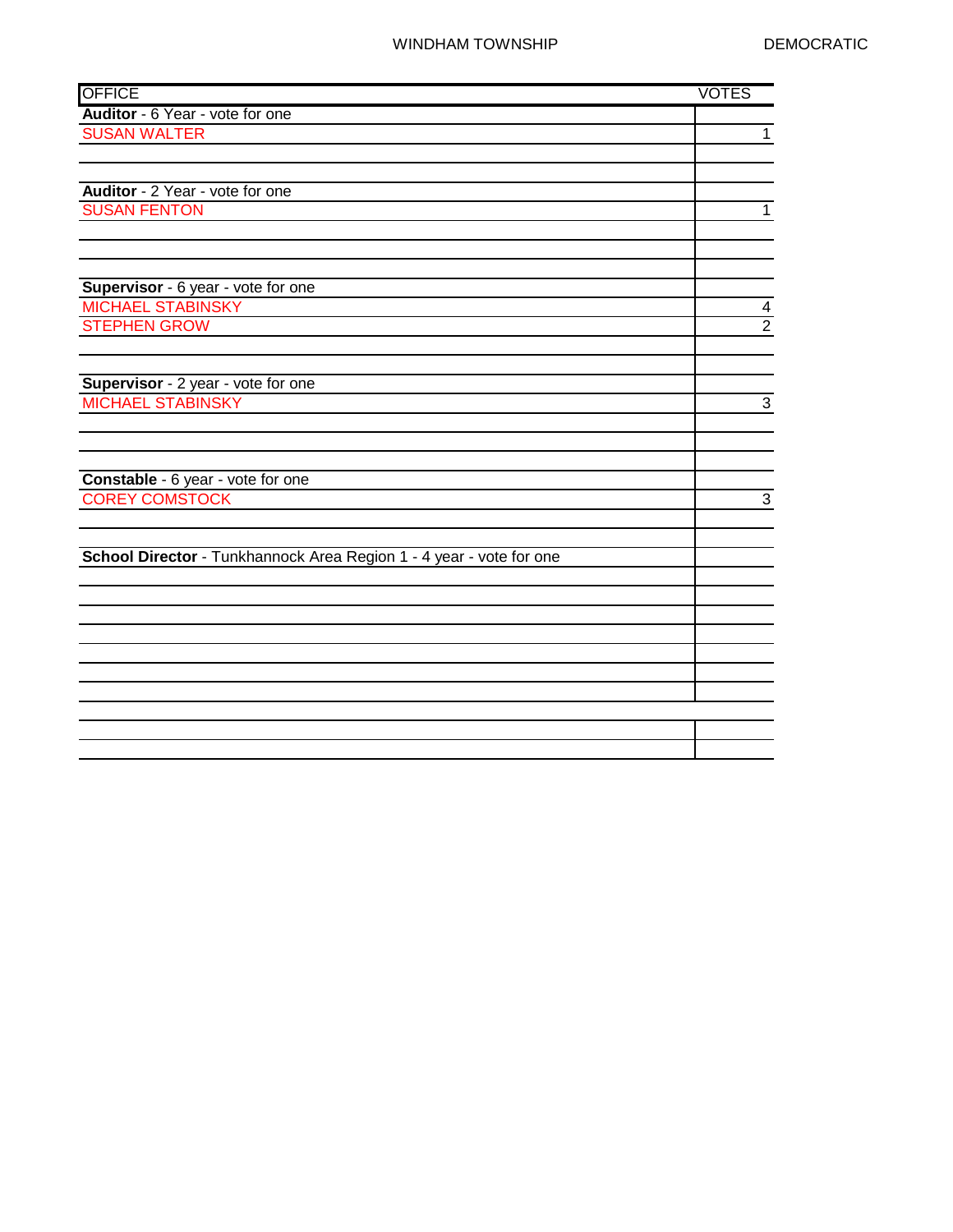| <b>OFFICE</b>                      | <b>VOTES</b>     |
|------------------------------------|------------------|
| Auditor - 6 Year - vote for one    |                  |
| <b>SUSAN WALTER</b>                | $\overline{1}$   |
|                                    |                  |
|                                    |                  |
| Auditor - 2 Year - vote for one    |                  |
|                                    |                  |
|                                    |                  |
|                                    |                  |
| Supervisor - 6 year - vote for one |                  |
| STEPHEN H. GROW JR.                | 127              |
|                                    |                  |
|                                    |                  |
| Supervisor - 2 year - vote for one |                  |
| <b>MICHAEL STABINSKY</b>           | $\overline{3}$   |
|                                    |                  |
|                                    |                  |
| Constable - 6 year - vote for one  |                  |
| <b>COREY COMSTOCK</b>              | $\boldsymbol{9}$ |
|                                    |                  |
|                                    |                  |
|                                    |                  |
|                                    |                  |
|                                    |                  |
|                                    |                  |
|                                    |                  |
|                                    |                  |
|                                    |                  |
|                                    |                  |
|                                    |                  |
|                                    |                  |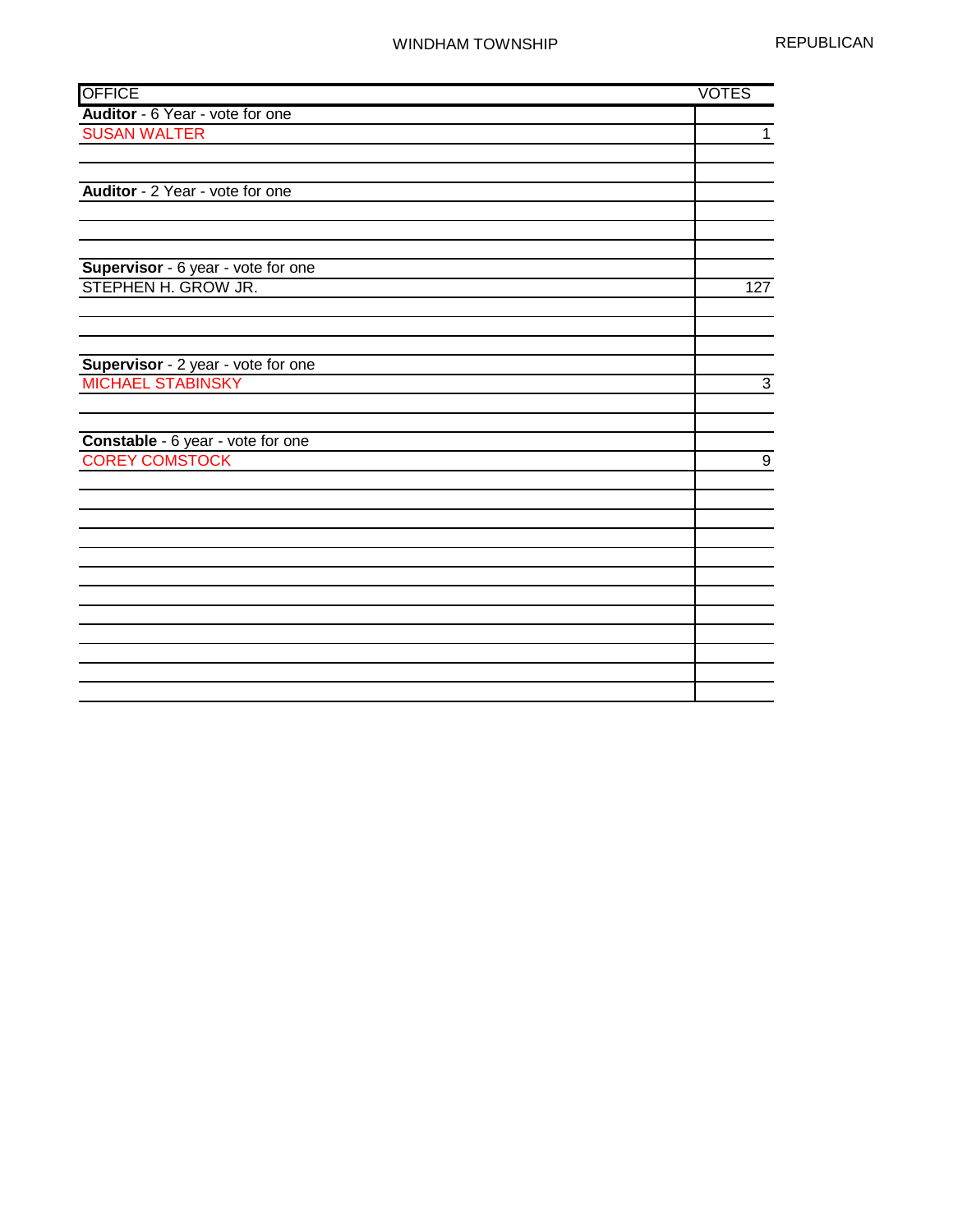|                             | <b>Registered Voter Totals</b> | Democratic       | Republican       |                 | <b>OTHER</b> Ballots Cast |
|-----------------------------|--------------------------------|------------------|------------------|-----------------|---------------------------|
| <b>Braintrim Township</b>   | 258                            | 70               | 160              | 28              | 102                       |
| <b>Clinton Township</b>     | 890                            | 308              | 470              | 112             | 272                       |
| Eaton Township              | 989                            | 287              | 586              | 116             | 397                       |
| <b>Exeter Township</b>      | 457                            | 147              | 264              | 46              | 176                       |
| Factoryville Borough Ward 1 | 359                            | 154              | $\overline{141}$ | 64              | 81                        |
| Factoryville Borough Ward 2 | 257                            | 103              | 124              | 30              | 80                        |
| <b>Falls Township</b>       | 1149                           | 382              | 620              | 147             | 458                       |
| Forkston Township           | $\overline{232}$               | 76               | 132              | 24              | 91                        |
| Laceyville Borough          | 163                            | 34               | 116              | 13              | 67                        |
| Lemon Township              | $\overline{752}$               | 227              | 454              | 71              | 305                       |
| Mehoopany Township          | 557                            | 133              | 357              | 67              | 219                       |
| Meshoppen Borough           | 195                            | 66               | 96               | 33              | 58                        |
| Meshoppen Township          | 508                            | 141              | 307              | 60              | 186                       |
| Monroe Township             | 1052                           | 306              | 653              | 93              | 340                       |
| Nicholson Borough at Large  | 413                            | 137              | 211              | 65              | 157                       |
| Nicholson Towhsip           | 864                            | 242              | 524              | 98              | 253                       |
| North Branch Township       | 151                            | 27               | 104              | 20              | 67                        |
| Northmoreland Township      | 942                            | $\overline{275}$ | 589              | $\overline{78}$ | 341                       |
| Noxen Township              | 503                            | 130              | 300              | 73              | 141                       |
| Overfield Township          | 1081                           | 414              | 555              | 112             | 411                       |
| Tunkhannock Borough Ward 1  | 232                            | 68               | 125              | 39              | 82                        |
| Tunkhannock Borough Ward 2  | 387                            | 128              | 217              | $\overline{42}$ | $\overline{175}$          |
| Tunkhannock Borough Ward 3  | 216                            | 67               | 121              | $\overline{28}$ | 114                       |
| Tunkhannock Borough Ward 4  | 313                            | 78               | 195              | 40              | 123                       |
| Tunkhannock Township #1     | 1824                           | 563              | 1025             | 236             | 629                       |
| Tunkhannock Township #2     | 816                            | 229              | 489              | $\overline{98}$ | 357                       |
| Washington Township         | 831                            | 210              | 516              | 105             | 292                       |
| Windham Township            | 480                            | 124              | 311              | 45              | 184                       |
| Total                       | 16871                          | 5126             | 9762             | 1983            | 6158                      |
|                             |                                |                  |                  |                 |                           |
|                             |                                |                  |                  |                 |                           |
|                             |                                |                  |                  |                 |                           |